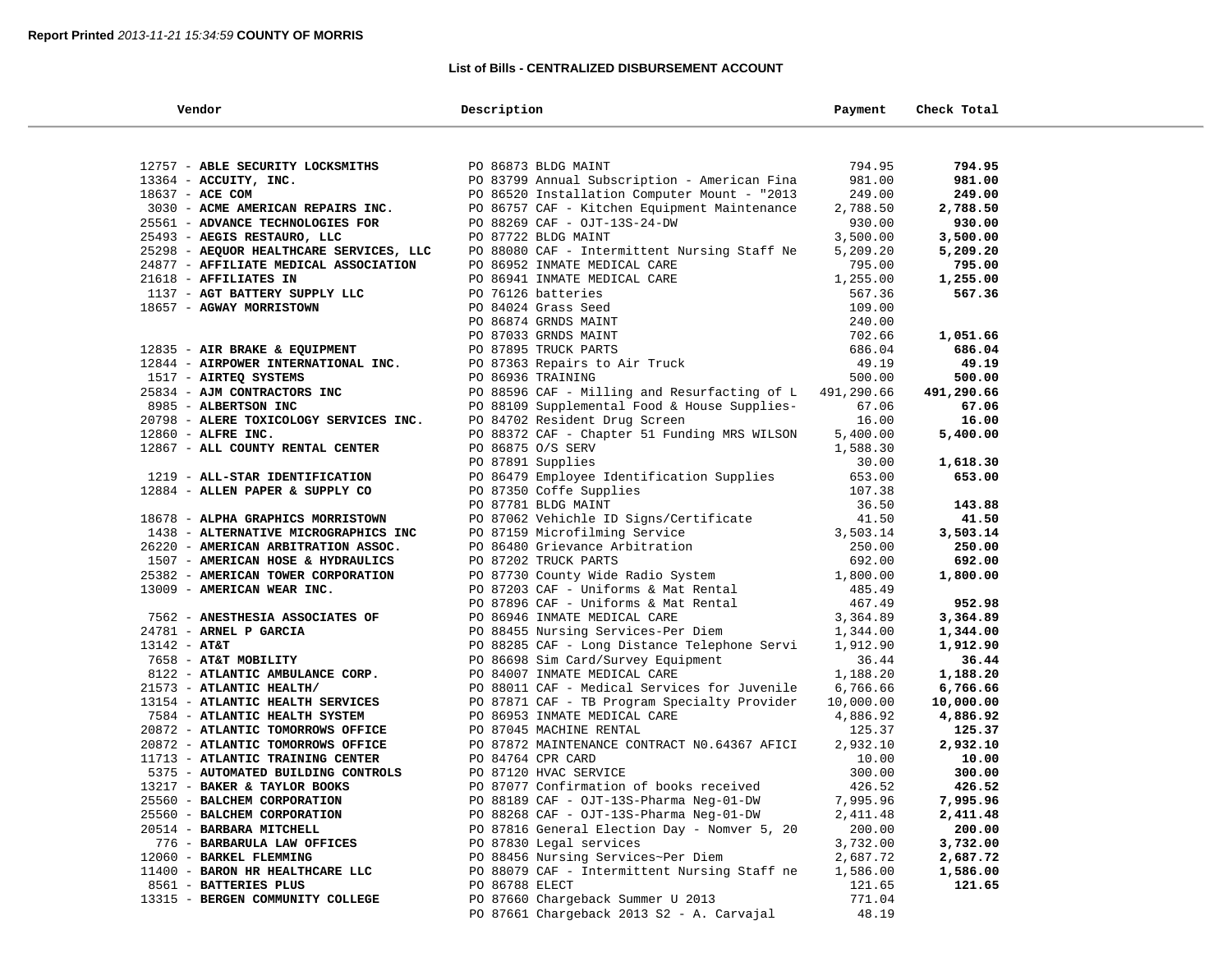|                     |                                                                                      |  | PO 87662 Chargeback 2013 S1 - Aguilera, Carv                                                                                                                                                                                                     | 192.76    |           |
|---------------------|--------------------------------------------------------------------------------------|--|--------------------------------------------------------------------------------------------------------------------------------------------------------------------------------------------------------------------------------------------------|-----------|-----------|
|                     |                                                                                      |  |                                                                                                                                                                                                                                                  |           |           |
|                     |                                                                                      |  | PO 88361 Chargeback Fall 2013                                                                                                                                                                                                                    | 7,415.30  | 8,427.29  |
| 6319 - BERNAN       |                                                                                      |  | PO 87085 Confirm Receipt of State and Metrop                                                                                                                                                                                                     | 96.00     |           |
|                     |                                                                                      |  | PO 87546 Confirm receipt of Books                                                                                                                                                                                                                | 46.00     | 142.00    |
|                     | 18195 - BERNARD TYSON                                                                |  | PO 87128 NJACTB Annual Education Conference<br>PO 87959 EXPENSE VOUCHER                                                                                                                                                                          | 141.00    | 141.00    |
|                     | 6327 - BETH DENMEAD                                                                  |  |                                                                                                                                                                                                                                                  | 153.05    | 153.05    |
|                     | 25517 - BEVAN, MOSCA, GIUDITTA &                                                     |  | PO 88006 JCP&L Rate Proceeding-legal service                                                                                                                                                                                                     | 1,049.06  | 1,049.06  |
| 23983 - BEYER FORD  |                                                                                      |  | PO 87897 AUTO PARTS                                                                                                                                                                                                                              | 28.80     | 28.80     |
|                     | 25329 - NATIONAL OFFICE FURNITURE                                                    |  | PO 84494 Please Order - BookCase/Det.J. Rae                                                                                                                                                                                                      | 1,129.68  | 1,129.68  |
|                     | 9476 - BINSKY & SNYDER SERVICES LLC                                                  |  | PO 86658 HVAC REPAIR - PARTS & LABOR                                                                                                                                                                                                             | 1,882.96  |           |
|                     |                                                                                      |  | PO 86660 W&M BUILDING- A/C REPAIR - LABOR                                                                                                                                                                                                        | 368.00    |           |
|                     |                                                                                      |  |                                                                                                                                                                                                                                                  |           |           |
|                     |                                                                                      |  | PO 86739 CAF - Labor Rates HVAC Repair and S                                                                                                                                                                                                     | 474.35    |           |
|                     |                                                                                      |  | PO 86739 CAF - Labor Rates HVAC Repair and S                                                                                                                                                                                                     | 1,104.00  |           |
|                     |                                                                                      |  | PO 86740 CAF - Labor Rates HVAC Repair and S                                                                                                                                                                                                     | 2,243.69  |           |
|                     |                                                                                      |  | PO 86740 CAF - Labor Rates HVAC Repair and S                                                                                                                                                                                                     | 2,208.00  |           |
|                     |                                                                                      |  | PO 86741 CAF - Labor Rates HVAC Repair and S                                                                                                                                                                                                     | 2,346.00  |           |
|                     |                                                                                      |  | PO 86741 CAF - Labor Rates HVAC Repair and S                                                                                                                                                                                                     | 3,357.22  | 13,984.22 |
|                     | 9476 - BINSKY & SNYDER SERVICES LLC                                                  |  | PO 87941 CAF - Labor Rates HVAC Repair and S                                                                                                                                                                                                     | 2,823.71  |           |
|                     |                                                                                      |  | PO 87941 CAF - Labor Rates HVAC Repair and S                                                                                                                                                                                                     | 5,146.00  |           |
|                     |                                                                                      |  | PO 87949 CAF - Boiler Services                                                                                                                                                                                                                   | 3,250.00  | 11,219.71 |
|                     | 16109 - BIO-REFERENCE LABORATORIES, INC                                              |  | PO 86764 CAF - Medical Laboratory Diagnostic                                                                                                                                                                                                     | 1,576.28  | 1,576.28  |
| $25809 - BIONJ$     |                                                                                      |  | PO 88190 CAF - 25809-877                                                                                                                                                                                                                         | 4,250.00  | 4,250.00  |
|                     | 13560 - BOROUGH OF BUTLER                                                            |  | PO 87825 Butler Boro Electric                                                                                                                                                                                                                    | 291.53    | 291.53    |
|                     |                                                                                      |  | PO 87825 Butler Boro Biccode<br>PO 88343 Electric (Butler)                                                                                                                                                                                       | 692.16    | 692.16    |
|                     |                                                                                      |  |                                                                                                                                                                                                                                                  | 17,180.00 | 17,180.00 |
|                     |                                                                                      |  |                                                                                                                                                                                                                                                  | 100.00    | 100.00    |
|                     |                                                                                      |  |                                                                                                                                                                                                                                                  | 125.00    | 125.00    |
|                     |                                                                                      |  |                                                                                                                                                                                                                                                  | 100.00    |           |
|                     |                                                                                      |  | 2485 - BOROUGH OF BUTLER<br>11735 - BOROUGH OF WHARTON<br>25118 - BRANDEN GWYN<br>2682 - BRANDY WINOW<br>27573 - PRANDY WINOW<br>27573 - PRANDY WINOW<br>27573 - PRANDY WINOW<br>27682 - PRANDY NARROW<br>27682 - PRANDY RARROW<br>27682 - PRAND |           | 100.00    |
|                     |                                                                                      |  | 26222 - BRICK OVEN OF MORRISTOWN PO 87805 Brick Oven of Morristown - November                                                                                                                                                                    | 378.00    | 378.00    |
|                     | 13482 - BRIGGS HEALTHCARE                                                            |  | PO 82488 NURSING SUPPLIES                                                                                                                                                                                                                        | 402.72    | 402.72    |
|                     |                                                                                      |  | PO 87086 Confirm Receipt of Books                                                                                                                                                                                                                | 65.29     | 65.29     |
|                     |                                                                                      |  | PO 86704 Cable Service - Public Safety Compl                                                                                                                                                                                                     | 737.35    | 737.35    |
|                     | 13490 - BRODART CO<br>8451 - CABLEVISION<br>8451 - CABLEVISION<br>2011 - CABLEVISION |  | PO 87860 Cable Service                                                                                                                                                                                                                           | 206.28    | 206.28    |
|                     |                                                                                      |  | PO 88065 Optimun Online                                                                                                                                                                                                                          | 407.00    | 407.00    |
|                     | 13856 - CABLEVISION<br>10869 - CAPPIA CAFE<br>17525 - CARL STAHL SAVA INDUSTRIES INC |  | PO 87808 Cappia Cafe - November 5th General 218.00                                                                                                                                                                                               |           | 218.00    |
|                     |                                                                                      |  | PO 87362 Wire and Crimps for Firing Range                                                                                                                                                                                                        | 603.00    | 603.00    |
|                     |                                                                                      |  | PO 87151 Travel reimbursement                                                                                                                                                                                                                    | 327.70    | 327.70    |
|                     | 9273 - CARMAGNOLA & RITARDI LLC                                                      |  |                                                                                                                                                                                                                                                  |           | 1,560.00  |
|                     | 13194 - CARMEN N. AYALA                                                              |  |                                                                                                                                                                                                                                                  |           | 72.20     |
| 2646 - CAROL STOLZ  |                                                                                      |  | PO 88005 OPRA matter- legal services<br>PO 88383 EXPENSE VOUCHER<br>PO 87958 EXPENSE VOUCHER<br>PO 87958 EXPENSE VOUCHER<br>66.60                                                                                                                |           | 66.60     |
|                     | 25474 - CARRELLE L CALIXTE                                                           |  | PO 88457 Nursing Services~Per Diem                                                                                                                                                                                                               | 3,356.92  | 3,356.92  |
|                     | 21725 - CARTRIDGE WORLD OF PARSIPPANY                                                |  | PO 87095 Confirm Receipt of Toner Cartridges                                                                                                                                                                                                     | 1,159.71  | 1,159.71  |
| 1065 - CATHY BURD   |                                                                                      |  | PO 87719 Expenses for Wellness Fair                                                                                                                                                                                                              | 110.77    | 110.77    |
|                     | 10296 - CCG MARKETING SOLUTIONS                                                      |  | PO 87343 CAF - Printing of Addresses and Mai 33,571.39                                                                                                                                                                                           |           |           |
|                     |                                                                                      |  | PO 87355 CAF - Poll Book Production                                                                                                                                                                                                              | 6,906.12  | 40,477.51 |
|                     | 13726 - CENTRAL JERSEY TITLE CO INC                                                  |  | PO 87889 Sussex Turnpike Improvement Project                                                                                                                                                                                                     | 257.00    |           |
|                     |                                                                                      |  | PO 88099 Title Insurance services                                                                                                                                                                                                                | 573.00    | 830.00    |
| 20487 - CENTURYLINK |                                                                                      |  | PO 87521 Telephone T1chester                                                                                                                                                                                                                     | 1,785.33  | 1,785.33  |
| 26143 - CERRA INC.  |                                                                                      |  | PO 88262 CAF - OJT-14S-06-DW                                                                                                                                                                                                                     | 1,500.00  | 1,500.00  |
|                     | 13750 - CERTIFIED VALUATIONS INC.                                                    |  | PO 87657 Appraisal 91-93 Bassett Highway Dov 1,000.00                                                                                                                                                                                            |           |           |
|                     |                                                                                      |  |                                                                                                                                                                                                                                                  |           | 1,000.00  |
|                     | 24625 - CFCS - HOPE HOUSE                                                            |  | PO 87770 CAF - Grant in Aid Funding 2013 GIA                                                                                                                                                                                                     | 9,305.00  | 9,305.00  |
|                     | 24625 - CFCS - HOPE HOUSE                                                            |  | PO 87772 CAF - Chapter 51 Funding HOPE HOUSE                                                                                                                                                                                                     | 2,105.00  | 2,105.00  |
|                     | 26287 - CHARLES BRIGHT                                                               |  | PO 87524 Medicare B Reimbursement January, 2                                                                                                                                                                                                     | 419.60    | 419.60    |
|                     | 7253 - CHARLES JURGENSEN                                                             |  | PO 87956 EXPENSE VOUCHER                                                                                                                                                                                                                         | 30.00     | 30.00     |
|                     | 7940 - CHARLES NADARAJAH                                                             |  | PO 88458 Nursing Services~Per Diem                                                                                                                                                                                                               | 1,960.00  | 1,960.00  |
|                     | 10779 - CHRISTOSHER BASINSKI                                                         |  | PO 87863 courier for the delivery of cartrid                                                                                                                                                                                                     | 200.00    | 200.00    |
|                     | 1682 - CHRISTINE MARION                                                              |  | PO 88215 Receipts for Expenses                                                                                                                                                                                                                   | 62.94     | 62.94     |
|                     | 308 - CIVIC RESEARCH INSTITUTE INC                                                   |  | PO 86752 HEALTH CARE REPORT RENEWAL                                                                                                                                                                                                              | 186.95    | 186.95    |
|                     | 21531 - CLAIRE TROGANI                                                               |  | PO 87854 courier for the delivery of cartrid                                                                                                                                                                                                     | 100.00    | 100.00    |
|                     | 25571 - CLEARY GIACOBBE ALFIERI &                                                    |  | PO 88216 Legal services                                                                                                                                                                                                                          | 1,368.00  | 1,368.00  |
|                     | 4605 - COACH & EQUIPMENT MANUFACTURING CO. PO 86795 AUTO PARTS                       |  |                                                                                                                                                                                                                                                  | 114.43    |           |
|                     |                                                                                      |  | PO 87685 AUTO PARTS                                                                                                                                                                                                                              | 326.80    | 441.23    |
|                     | 23947 - COLONIAL TELEVISION                                                          |  | PO 86706 Clothes Washer                                                                                                                                                                                                                          | 729.95    | 729.95    |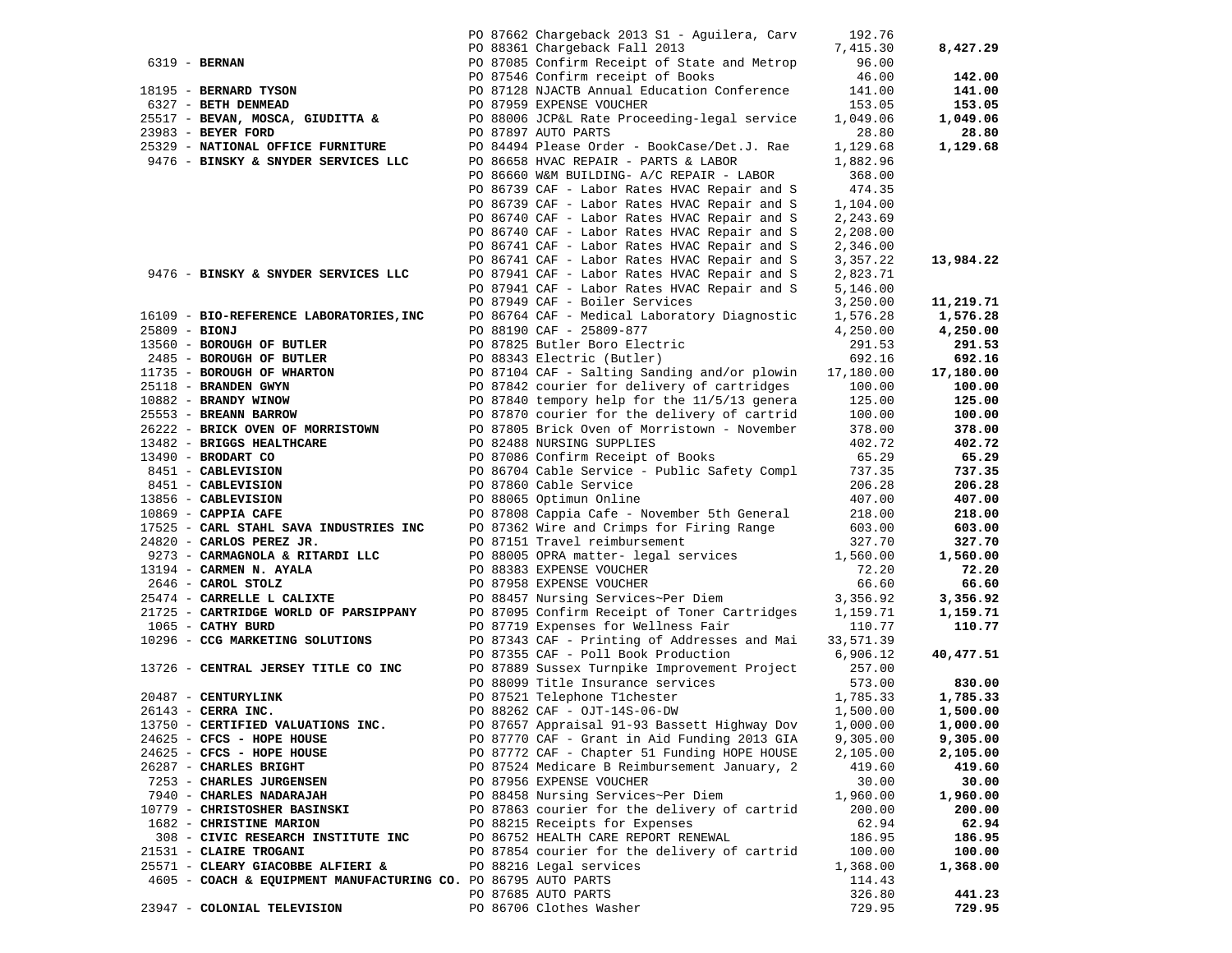|               | 26074 - COMMUNICATIONS SERVICE                                                                                                                                                      |                 | PO 86775 Radio Installation/Removal                                                                                                                                                                                                              | 1,382.50 | 1,382.50   |
|---------------|-------------------------------------------------------------------------------------------------------------------------------------------------------------------------------------|-----------------|--------------------------------------------------------------------------------------------------------------------------------------------------------------------------------------------------------------------------------------------------|----------|------------|
|               | 26074 - COMMUNICATIONS SERVICE                                                                                                                                                      |                 | 1,850.00 communications service<br>1,850.00 PARTS 26074 - COMMUNICATIONS SERVICE 2016.00<br>1,850.00 PO 79336 Contracted Services 21,850.00 PARTS 31,850.00 PARTS 20110.00                                                                       |          | 56.45      |
|               |                                                                                                                                                                                     |                 |                                                                                                                                                                                                                                                  |          |            |
|               |                                                                                                                                                                                     |                 |                                                                                                                                                                                                                                                  |          | 1,990.00   |
|               |                                                                                                                                                                                     |                 | 25489 - CONFILEI SECURITY SISTEMS, INC.<br>25489 - CONCRETE CONSTRUCTION CORP.<br>25489 - CONTRACT PHARMACY SERVICES INC<br>2008338 CAF - Intersection Improvements to 164,978.59<br>2008338 CAF - Pharmaceutical and related se 14,35           |          | 164,978.59 |
|               |                                                                                                                                                                                     |                 |                                                                                                                                                                                                                                                  |          | 14,355.67  |
|               |                                                                                                                                                                                     |                 |                                                                                                                                                                                                                                                  |          | 7.82       |
|               |                                                                                                                                                                                     |                 |                                                                                                                                                                                                                                                  |          | 867.50     |
|               |                                                                                                                                                                                     |                 |                                                                                                                                                                                                                                                  |          | 21,000.00  |
|               |                                                                                                                                                                                     |                 |                                                                                                                                                                                                                                                  |          | 1,258.80   |
|               |                                                                                                                                                                                     |                 |                                                                                                                                                                                                                                                  |          |            |
|               |                                                                                                                                                                                     |                 |                                                                                                                                                                                                                                                  |          | 398,409.91 |
|               |                                                                                                                                                                                     |                 |                                                                                                                                                                                                                                                  |          | 7,557.58   |
|               |                                                                                                                                                                                     |                 |                                                                                                                                                                                                                                                  |          | 242.79     |
|               |                                                                                                                                                                                     |                 |                                                                                                                                                                                                                                                  |          | 38,114.58  |
|               |                                                                                                                                                                                     |                 |                                                                                                                                                                                                                                                  |          | 98,867.47  |
|               |                                                                                                                                                                                     |                 |                                                                                                                                                                                                                                                  |          | 65,971.71  |
|               |                                                                                                                                                                                     |                 |                                                                                                                                                                                                                                                  |          | 83,012.76  |
|               |                                                                                                                                                                                     |                 | COUNTY OF MORRIS<br>13 - COUNTY OF MORRIS<br>13 - COUNTY OF MORRIS<br>13 - COUNTY OF MORRIS<br>13 - COUNTY OF MORRIS<br>13 - COUNTY OF MORRIS<br>13 - COUNTY OF MORRIS<br>13 - COUNTY OF MORRIS<br>13 - COUNTY OF MORRIS<br>13 - COUNTY OF MORRI |          | 25,737.58  |
|               |                                                                                                                                                                                     |                 |                                                                                                                                                                                                                                                  |          |            |
|               |                                                                                                                                                                                     |                 | PO 86206 Propane, Oxygen, Liquified, Acetylene 338.30                                                                                                                                                                                            |          |            |
|               |                                                                                                                                                                                     |                 | PO 86571 welding material                                                                                                                                                                                                                        | 35.40    |            |
|               |                                                                                                                                                                                     |                 | PO 86572 welding materials                                                                                                                                                                                                                       | 378.21   | 957.73     |
|               | 13963 - SAGE PUBLICATIONS, INC.                                                                                                                                                     |                 | PO 85252 Confirm Historic Documents fo 2012                                                                                                                                                                                                      | 179.06   | 179.06     |
|               |                                                                                                                                                                                     |                 |                                                                                                                                                                                                                                                  |          | 150.00     |
|               |                                                                                                                                                                                     |                 |                                                                                                                                                                                                                                                  |          |            |
|               |                                                                                                                                                                                     |                 |                                                                                                                                                                                                                                                  |          | 205.56     |
|               |                                                                                                                                                                                     |                 |                                                                                                                                                                                                                                                  |          | 7,920.00   |
|               |                                                                                                                                                                                     |                 |                                                                                                                                                                                                                                                  |          | 41.00      |
|               |                                                                                                                                                                                     |                 |                                                                                                                                                                                                                                                  |          | 30.00      |
|               |                                                                                                                                                                                     |                 |                                                                                                                                                                                                                                                  |          | 79,295.00  |
|               |                                                                                                                                                                                     |                 |                                                                                                                                                                                                                                                  |          |            |
|               |                                                                                                                                                                                     |                 |                                                                                                                                                                                                                                                  |          | 2,363.51   |
|               |                                                                                                                                                                                     |                 |                                                                                                                                                                                                                                                  |          | 4,278.93   |
|               |                                                                                                                                                                                     |                 |                                                                                                                                                                                                                                                  |          | 1,686.61   |
|               |                                                                                                                                                                                     |                 |                                                                                                                                                                                                                                                  |          | 88.82      |
|               |                                                                                                                                                                                     |                 |                                                                                                                                                                                                                                                  |          | 129.38     |
|               |                                                                                                                                                                                     |                 |                                                                                                                                                                                                                                                  |          | 159.70     |
|               |                                                                                                                                                                                     |                 |                                                                                                                                                                                                                                                  |          | 214.10     |
|               |                                                                                                                                                                                     |                 |                                                                                                                                                                                                                                                  |          | 226.36     |
|               |                                                                                                                                                                                     |                 |                                                                                                                                                                                                                                                  |          | 198.51     |
|               |                                                                                                                                                                                     |                 |                                                                                                                                                                                                                                                  |          |            |
|               |                                                                                                                                                                                     |                 |                                                                                                                                                                                                                                                  |          | 1,958.25   |
|               |                                                                                                                                                                                     |                 |                                                                                                                                                                                                                                                  |          | 100.00     |
|               |                                                                                                                                                                                     |                 |                                                                                                                                                                                                                                                  |          | 53.86      |
|               |                                                                                                                                                                                     |                 |                                                                                                                                                                                                                                                  |          | 3,125.64   |
|               |                                                                                                                                                                                     |                 |                                                                                                                                                                                                                                                  |          | 100.00     |
|               |                                                                                                                                                                                     |                 | 19963 - <b>SACE PUBLICATIONS, TKC.</b><br>2008/2321 Confirm Historic Documents fo 2012<br>2016 083731 COMMING WITH CLAY LOC 2008/08 Replace and<br>2018 - CVD DAKE LOCEMENTES, TKC.<br>2018 - CVD DAKE LOCEMENTES, TKC.<br>2018 - CVD DAKE       |          | 3,282.00   |
|               |                                                                                                                                                                                     |                 |                                                                                                                                                                                                                                                  |          | 100.00     |
|               |                                                                                                                                                                                     |                 |                                                                                                                                                                                                                                                  |          | 10,418.30  |
|               | 14202 - DECOTIIS, FITZPATRICK & PO 88533 Police and Sh<br>274 - DEER PARK PO 87134 Water Supply<br>274 - DEER PARK PO 87161 Monthly Water<br>274 - DEER PARK PO 87165 Monthly Water |                 |                                                                                                                                                                                                                                                  | 208.66   | 208.66     |
|               |                                                                                                                                                                                     |                 | PO 87161 Monthly Water Delivery                                                                                                                                                                                                                  | 11.96    | 11.96      |
|               | $274$ - DEER PARK                                                                                                                                                                   |                 | PO 87165 Monthly Water Delivery - OLIS                                                                                                                                                                                                           | 24.91    | 24.91      |
|               | $274$ - DEER PARK                                                                                                                                                                   |                 | PO 87174 Monthly Water Delivery                                                                                                                                                                                                                  | 40.76    | 40.76      |
|               | $274$ - DEER PARK                                                                                                                                                                   |                 | PO 87328 Bottle Water-Montville Garage                                                                                                                                                                                                           | 16.24    | 16.24      |
|               | $274$ - DEER PARK                                                                                                                                                                   |                 | PO 87329 Bottle Water-Hanover Garage                                                                                                                                                                                                             | 32.48    | 32.48      |
|               | $274$ - DEER PARK                                                                                                                                                                   |                 | PO 87376 water & Cup supplies                                                                                                                                                                                                                    | 44.74    | 44.74      |
|               | $274$ - DEER PARK                                                                                                                                                                   |                 | PO 87533 NESTLE PURE LIFE DRINIKING WATER                                                                                                                                                                                                        | 13.55    | 13.55      |
|               |                                                                                                                                                                                     |                 |                                                                                                                                                                                                                                                  |          |            |
|               | $274$ - DEER PARK                                                                                                                                                                   |                 | PO 87952 WATER FOR BUILDINGS & GROUNDS / CO                                                                                                                                                                                                      | 84.19    | 84.19      |
|               | 11778 - DEIRDRE HATTON                                                                                                                                                              |                 | PO 87858 courier for the delivery of cartrid                                                                                                                                                                                                     | 100.00   | 100.00     |
|               | 10692 - DELIVERY CONCEPTS EAST                                                                                                                                                      |                 | PO 80524 AUTO PARTS                                                                                                                                                                                                                              | 236.19   | 236.19     |
|               | 14228 - DELL MARKETING L.P.                                                                                                                                                         | PO 85834 Laptop |                                                                                                                                                                                                                                                  | 1,047.88 | 1,047.88   |
|               | 18918 - DELL MARKETING L.P.                                                                                                                                                         |                 | PO 86490 dell 2150 laser printer 225-0036 fo                                                                                                                                                                                                     | 877.74   | 877.74     |
| 13038 - DEMCO |                                                                                                                                                                                     |                 | PO 87102 Confirm receipt of Supplies                                                                                                                                                                                                             | 31.01    | 31.01      |
|               | 21638 - DENNIS GRAU                                                                                                                                                                 |                 | PO 88096 Resident Activities                                                                                                                                                                                                                     | 150.00   | 150.00     |
|               | 14265 - DENTRUST DENTAL INC.                                                                                                                                                        |                 | PO 86976 CAF - Dental Services for Inmates                                                                                                                                                                                                       | 5,912.00 | 5,912.00   |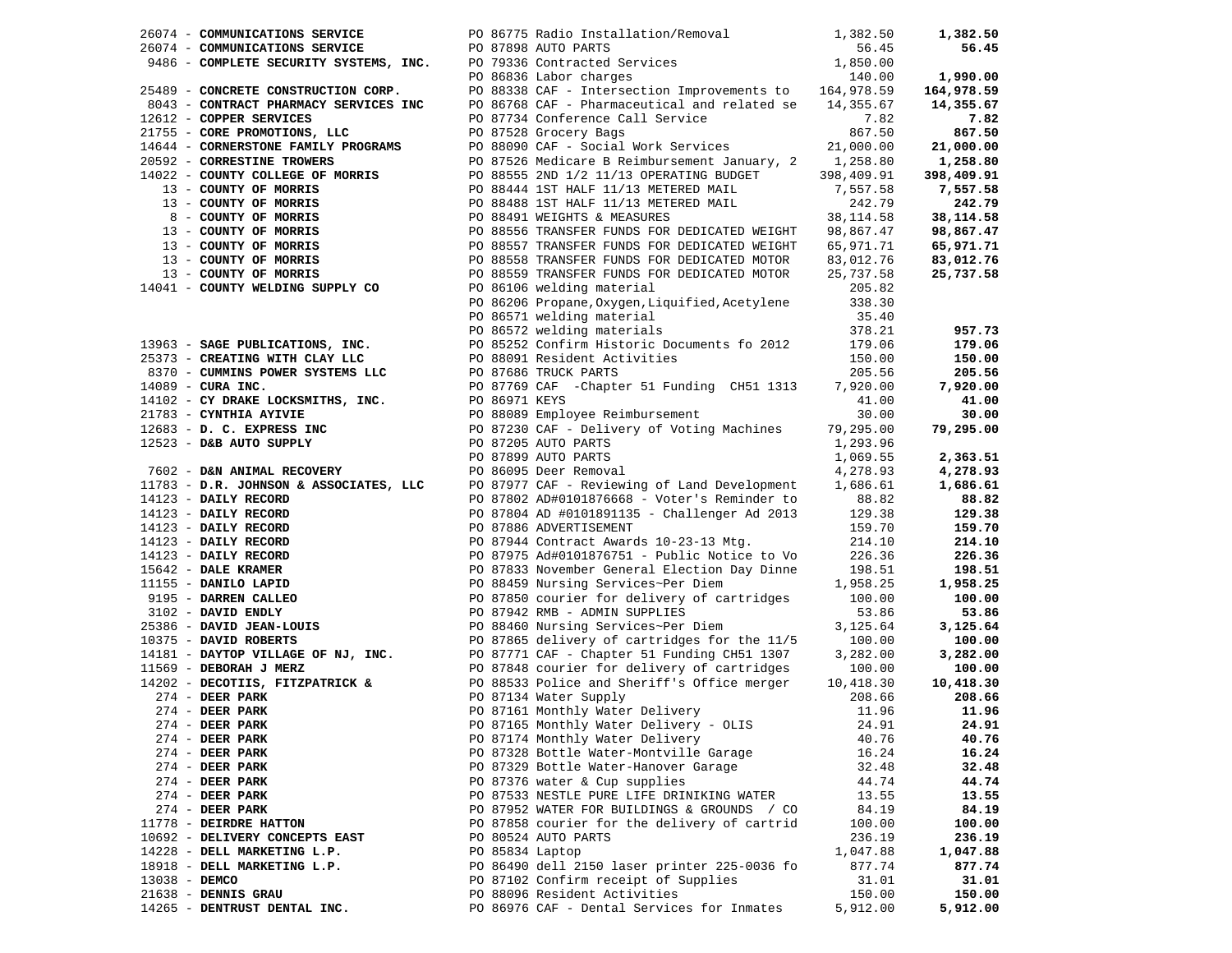| 7067 - DIRECT MACHINERY SERVICE CORP.                                      |  | PO 85313 Machinery Repairs & Parts                                                                                                                                                                                                             | 2,912.89  |            |
|----------------------------------------------------------------------------|--|------------------------------------------------------------------------------------------------------------------------------------------------------------------------------------------------------------------------------------------------|-----------|------------|
|                                                                            |  | PO 85331 Machinery Repairs & Parts (850.00)<br>PO 86482 Machinery Repairs & Parts (850.00)<br>PO 86482 Machinery Repairs & Parts (1,650.00)<br>PO 88097 AP Riser & Bariatric Bed Supplies (5,478.97<br>24335 - DISCOVERY BENETTS INC.<br>      |           |            |
|                                                                            |  |                                                                                                                                                                                                                                                |           | 5,412.89   |
|                                                                            |  |                                                                                                                                                                                                                                                |           | 5,478.97   |
|                                                                            |  |                                                                                                                                                                                                                                                |           | 867.60     |
| 24335 - DISCOVERY BENEFITS INC.                                            |  | PO 88292 COBRA Benefits - October, 2013 OTA                                                                                                                                                                                                    | 71.50     | 71.50      |
| 3152 - DIVITA BALANCE SERVICE CO LLC PO 86979 RECHARGEABLE BATTERY PACKS   |  |                                                                                                                                                                                                                                                | 390.00    | 390.00     |
| 21123 - DOMINION VOTING SYSTEMS INC                                        |  |                                                                                                                                                                                                                                                |           | 4,500.00   |
| 24438 - DOUGLAS W. SHINNICK                                                |  | PO 85694 on-site WinEDStally technician for 4,500.00<br>PO 87844 courier for delivery of cartridges 100.00                                                                                                                                     |           | 100.00     |
| 14379 - DOVER BRAKE & CLUTCH CO INC                                        |  | PO 87688 TRUCK PARTS                                                                                                                                                                                                                           | 1,242.67  | 1,242.67   |
| 1707 - DREW PAOLELLA                                                       |  | PO 87841 courier for the 11/5/13 general ele 100.00                                                                                                                                                                                            |           | 100.00     |
|                                                                            |  |                                                                                                                                                                                                                                                | 810.00    |            |
| 2317 - DRINKER, BIDDLE & REATH, LLP                                        |  | PO 88581 BOND ORDINANCES 7/24/13-9/25/13                                                                                                                                                                                                       |           | 810.00     |
| 26312 - EASTERN CONCRETE MATERIALS, INC.                                   |  | PO 87986 SUNRISE LAKE - DAM<br>PO 87987 SUNRISE LAKE - DAM<br>PO 86705 processing of film<br>PO 88461 Nursing Services~Per Diem                                                                                                                | 412.15    | 412.15     |
| 26312 - EASTERN CONCRETE MATERIALS, INC.                                   |  |                                                                                                                                                                                                                                                | 415.56    | 415.56     |
| 25484 - EASTMAN PARK MICROGRAPHICS, INC.                                   |  |                                                                                                                                                                                                                                                | 308.35    | 308.35     |
| 12467 - EDITHA MARQUEZ                                                     |  |                                                                                                                                                                                                                                                | 272.30    | 272.30     |
| $17239$ - EDWARD RAMIREZ                                                   |  | PO 87809 November 5th General Eleciton Day 0 100.00                                                                                                                                                                                            |           | 100.00     |
| 336 - ELECTION GRAPHICS, INC.<br>26080 - ELECTRIFIED DISCOUNTERS INC.      |  | PO 88494 CAF - Election Ballot Design & Prin                                                                                                                                                                                                   | 8,518.72  | 8,518.72   |
|                                                                            |  | PO 84393 Purchase of Lamp                                                                                                                                                                                                                      | 406.40    | 406.40     |
|                                                                            |  |                                                                                                                                                                                                                                                | 100.00    | 100.00     |
| 12646 - ELIZABETH WYKA<br>14505 - ELIZABETHTOWN GAS                        |  | PO 87807 November 5th General Election Day O<br>PO 88417 NATURAL GAS - LONG VALLEY                                                                                                                                                             | 160.84    | 160.84     |
|                                                                            |  |                                                                                                                                                                                                                                                | 40,988.00 | 40,988.00  |
|                                                                            |  |                                                                                                                                                                                                                                                | 400.00    | 400.00     |
|                                                                            |  | 2047 - EMPLOYMENT HORIZONS, INC.<br>2047 - EMPLOYMENT HORIZONS, INC.<br>20998 - EPIC MANAGEMENT INC.<br>20998 - EPIC MANAGEMENT INC.<br>20998 - EPIC MANAGEMENT INC.<br>20998 - ESSEX COUNTY COLLEGE<br>20098 - ESSEX COUNTY COLLEGE<br>2009   | 21,037.00 | 21,037.00  |
|                                                                            |  |                                                                                                                                                                                                                                                | 200.65    |            |
|                                                                            |  | PO 88360 Chargeback - Fall 2013 Semester - B                                                                                                                                                                                                   | 2,336.55  | 2,537.20   |
| 20265 - EVELYN TOLENTINO                                                   |  | PO 88462 Nursing Services~Per Diem                                                                                                                                                                                                             | 1,960.00  | 1,960.00   |
|                                                                            |  | PO 87037 Special General Election - Oct. 16t                                                                                                                                                                                                   | 50.00     | 50.00      |
| 12079 - FAIRMOUNT FIRE CO. NO. 1<br>12515 - FASTENAL COMPANY               |  | PO 87774 BLDG MAINT                                                                                                                                                                                                                            | 630.89    | 630.89     |
| 25806 - FERRING PHARMACEUTICALS                                            |  | PO 87771 LLC<br>PO 88261 CAF - OJT-Pharma-NEG-03-DW<br>PO 86414 Uniforms & Accessories                                                                                                                                                         | 7,153.13  | 7,153.13   |
|                                                                            |  |                                                                                                                                                                                                                                                |           | 1,304.05   |
| 9388 - FFI PROFESSIONAL SAFETY SERVICES                                    |  | PO 86577 hip boots                                                                                                                                                                                                                             | 1,304.05  |            |
| 9388 - FFI PROFESSIONAL DIRECT -<br>14702 - FIRE FIGHTERS EQUIPMENT CO INC |  |                                                                                                                                                                                                                                                | 150.00    | 150.00     |
|                                                                            |  | PO 81175 CAF - Ford F-550 with Custom Emerge 120,662.00                                                                                                                                                                                        |           | 120,662.00 |
|                                                                            |  |                                                                                                                                                                                                                                                |           | 5,768.00   |
|                                                                            |  |                                                                                                                                                                                                                                                |           | 24, 414.51 |
|                                                                            |  |                                                                                                                                                                                                                                                |           |            |
|                                                                            |  | 14731 - FIVE TOWN REGIONAL DIAL-A-RIDE<br>PO 88266 CAF - JUNCY CHEVROLET<br>PO 87531 CAF - 2013 SCADRTAP<br>PO 87689 AUTO PARTS<br>PO 87689 AUTO PARTS<br>PO 87689 AUTO PARTS<br>PO 87689 AUTO PARTS<br>PO 87689 AUTO PARTS<br>PO 876          |           | 2,447.78   |
|                                                                            |  |                                                                                                                                                                                                                                                |           | 400.00     |
|                                                                            |  |                                                                                                                                                                                                                                                |           | 100.00     |
|                                                                            |  |                                                                                                                                                                                                                                                |           | 115.56     |
|                                                                            |  |                                                                                                                                                                                                                                                |           | 155.39     |
|                                                                            |  |                                                                                                                                                                                                                                                |           | 69.05      |
|                                                                            |  |                                                                                                                                                                                                                                                |           | 140.00     |
|                                                                            |  |                                                                                                                                                                                                                                                |           | 2,599.80   |
|                                                                            |  |                                                                                                                                                                                                                                                |           | 98.15      |
|                                                                            |  | 19083 - GAYLORD BROS., INC.<br>19083 - GEORGE COPPOLA<br>190824 - GEORGE COPPOLA<br>2269 - GEORGINA GRAY-HORSLEY<br>17386 - GERALD ROHSLER<br>17386 - GERALD ROHSLER<br>17386 - CERALD ROHSLER<br>2269 - CERALD ROHSLER<br>2269 - CERALD ROHSL | 168.00    | 168.00     |
|                                                                            |  |                                                                                                                                                                                                                                                | 11.17     | 11.17      |
|                                                                            |  |                                                                                                                                                                                                                                                | 1,568.00  | 1,568.00   |
|                                                                            |  |                                                                                                                                                                                                                                                | 132.00    | 132.00     |
| 21818 - GET WELL HOUSE CALLS P.C.                                          |  | PO 87518 COMPETENCY EVALUATION                                                                                                                                                                                                                 | 400.00    | 400.00     |
| 14916 - GILL ASSOCIATES IDENTIFICATION                                     |  | PO 86626 I.D. Card Holder & Straps - D. Acke                                                                                                                                                                                                   | 363.50    | 363.50     |
| 14952 - GOODALE PHARMACY & SURGICAL SUPPLY                                 |  | PO 88127 Prescriptions                                                                                                                                                                                                                         | 95.97     | 95.97      |
| $14984$ - GRAINGER                                                         |  | PO 86651 STATE REQUIRED MEASURING INSTRUMENT                                                                                                                                                                                                   | 136.88    |            |
|                                                                            |  | PO 87779 BLDG MAINT                                                                                                                                                                                                                            | 200.91    |            |
|                                                                            |  | PO 87780 OTHER OPER/ EQUIP / HVAC/ ELECT                                                                                                                                                                                                       | 1,383.99  | 1,721.78   |
| $14983$ - GRAINGER                                                         |  | PO 86935 FLOOR BROOM                                                                                                                                                                                                                           | 286.92    |            |
|                                                                            |  | PO 87154 Equipment for Hazmat truck and gara                                                                                                                                                                                                   |           |            |
|                                                                            |  |                                                                                                                                                                                                                                                | 490.14    | 777.06     |
| $24884 -$ GRAINGER                                                         |  | PO 87516 OPERATING SUPPLIES                                                                                                                                                                                                                    | 16.76     | 16.76      |
| $24884$ - GRAINGER                                                         |  | PO 87960 OPERATING &REPAIR SUPPLY                                                                                                                                                                                                              | 48.96     | 48.96      |
| 804 - GRAY SUPPLY CORP                                                     |  | PO 86728 equip                                                                                                                                                                                                                                 | 1,007.00  | 1,007.00   |
| 15007 - GREENMAN PEDERSEN INC                                              |  | PO 87700 CAF - Inspection service for replac                                                                                                                                                                                                   | 9,765.00  |            |
|                                                                            |  | PO 87701 CAF - Inspection serv for replaceme                                                                                                                                                                                                   | 30,424.80 | 40,189.80  |
| 19134 - GRINNELL RECYCLING INC.                                            |  | PO 87399 Disposable Recycling                                                                                                                                                                                                                  | 2,826.66  | 2,826.66   |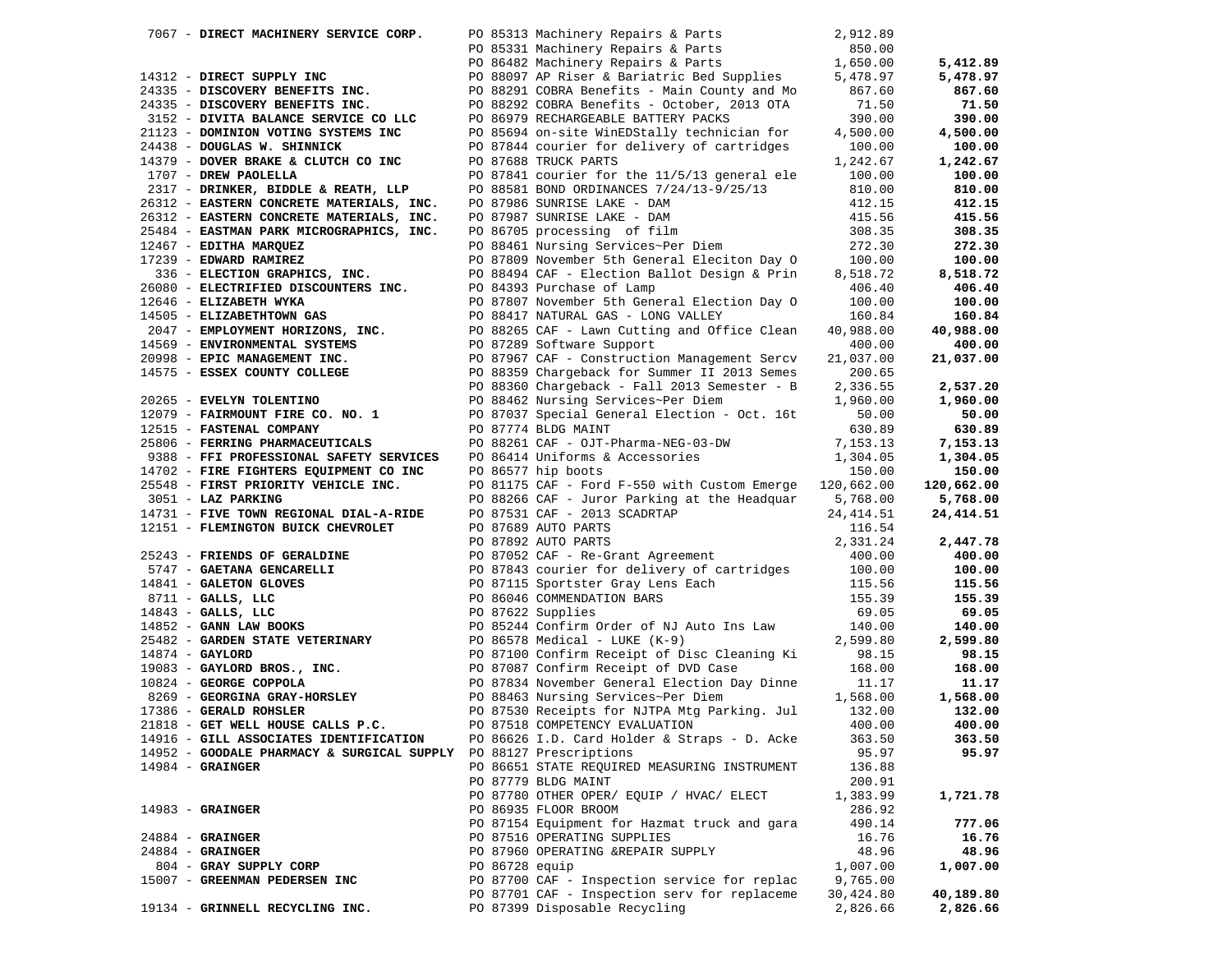| 11643 - GUARANTEED SUBPOENA            |                | PO 87642 Adjuster's Office Subpoena bills -                            | 86.95      | 86.95     |
|----------------------------------------|----------------|------------------------------------------------------------------------|------------|-----------|
| 20574 - HAROLD E PELLOW & ASSOC INC    |                | PO 87382 CAF - Design Services for County Br                           | 5,512.75   | 5,512.75  |
| 9728 - HARRIET VALLECER RN             |                | PO 88464 Nursing Services~Per Diem                                     | 1,680.00   | 1,680.00  |
| 25536 - HARTER EQUIPMENT, INC.         |                | PO 87345 Asphalt Roller Rental                                         | 3,500.00   | 3,500.00  |
| 7684 - HELEN HACKNEY                   |                | PO 79070 Pre Election                                                  | 355.00     |           |
|                                        |                | PO 87813 General Election Day - November 5,                            | 200.00     | 555.00    |
| 24349 - HESS CORPORATION               |                | PO 88426 GAS - HESS SUPPLY - LONG VALLEY                               | 153.13     | 153.13    |
| 11538 - HEWLETT-PACKARD COMPANY        |                | PO 83075 L&PS OEM Laptop Order                                         | 36,727.86  |           |
|                                        |                | PO 84319 ORDER (2) MULTI FUNCTION PRINTERS-T                           | 318.58     | 37,046.44 |
|                                        |                |                                                                        | 866.93     |           |
| 20737 - HOOVER TRUCK CENTERS INC       |                | PO 87690 TRUCK PARTS                                                   |            | 866.93    |
| 15241 - HORIZON BLUE CROSS BLUE SHIELD |                | PO 87727 Dental coverage for the month of No                           | 42,280.05  | 42,280.05 |
| 15241 - HORIZON BLUE CROSS BLUE SHIELD |                | PO 87728 November, 2013 HMO - Main County an 1,266,888.29 1,266,888.29 |            |           |
| 15241 - HORIZON BLUE CROSS BLUE SHIELD |                | PO 88133 Dental coverage for 11/13                                     | 4,575.05   | 4,575.05  |
| 10128 - HORIZON INSTITUTE OF PARALEGAL |                | PO 88185 CAF - 10128-879                                               | 1,926.00   | 1,926.00  |
| 10847 - HUBER & ASSOCIATES             |                | PO 87517 COMPETENCY EVALUATION                                         | 400.00     | 400.00    |
| 20545 - HUDSON COUNTY MEADOWVIEW       |                | PO 88574 Court Ordered Payment - M. Impelliz                           | 11,720.80  |           |
|                                        |                | PO 88575 Court Ordered Payment - M. Jalallar                           | 3,185.00   |           |
|                                        |                | PO 88576 Court Ordered Payment for C. Koval                            | 15,797.60  |           |
|                                        |                | PO 88577 Court Ordered Payment for B. Peters                           | 2,420.98   |           |
|                                        |                | PO 88578 Court Ordered Payment for C. Rotond                           | 9,555.00   |           |
|                                        |                | PO 88579 Court Ordered Payment - C. Wang Oct                           | 8,153.60   |           |
|                                        |                | PO 88580 Court Ordered Payment - D. Crane 10                           | 9,937.20   | 60,770.18 |
| 20545 - HUDSON COUNTY MEADOWVIEW       |                | PO 88582 Court Ordered Payment - R. Bollerma                           | 8,281.00   |           |
|                                        |                | PO 88566 Court Ordered Payment for F. Maradi                           |            |           |
|                                        |                | PO 88568 Court Ordered Payment for F. Lynch                            | 4,586.40   |           |
|                                        |                |                                                                        | 5,733.00   |           |
|                                        |                | PO 88569 Court Ordered Payment for R. Bonann                           | 3,439.80   |           |
|                                        |                | PO 88570 Court Ordered Payment for K. Callah                           | 127.42     |           |
|                                        |                | PO 88571 Court Ordered Payment J. Chrobock 8                           | 17,071.60  |           |
|                                        |                | PO 88572 Court Ordered Payment - T. Forde 12                           | 2,166.14   |           |
|                                        |                | PO 88573 Court Ordered Payment - E. Gilbert                            | 3,822.00   | 45,227.36 |
| 10767 - ILLIENE CHARLES, RN            |                | PO 88486 Nursing Services~Per Diem                                     | 2,800.00   | 2,800.00  |
| 1664 - INGRAM LIBRARY SERVICES         |                | PO 87097 Dated 9/12/13                                                 | 1,893.29   |           |
|                                        |                | PO 87098 Dated 9/20/13                                                 | 3,435.22   | 5,328.51  |
| 1664 - INGRAM LIBRARY SERVICES         |                | PO 87540 Confirm receipt of Books                                      | 2,933.08   | 2,933.08  |
| 1664 - INGRAM LIBRARY SERVICES         |                | PO 87555 Confirm receipt of Books                                      | 3,390.71   | 3,390.71  |
| 6100 - INTER CITY TIRE                 | PO 87209 TIRES |                                                                        | 2,778.61   |           |
|                                        | PO 87691 TIRES |                                                                        | 1,030.46   | 3,809.07  |
| 10172 - INTERSATE WASTE SERVICES, INC. |                | PO 86767 CAF - Refuse Collection and Removal                           | 2,173.09   | 2,173.09  |
| 10483 - IZENBERG APPRAISAL ASSOCIATES  |                | PO 87826 Flanders-Drakestown Road-appraisal                            | 3,150.00   | 3,150.00  |
| 15433 - J & D SALES & SERVICE LLC      |                | PO 87693 POWER WASHER PARTS                                            | 21.91      |           |
|                                        |                | PO 87902 WATER RECYCLER SERVICE                                        | 940.00     | 961.91    |
|                                        |                | PO 87995 Benefit Fair reembursement                                    | 43.72      | 43.72     |
| 9127 - JACQUE MATHEWS                  |                |                                                                        |            |           |
| 9916 - JACQUELINE ARBOLINO             |                | PO 87862 courier for the delivery of cartrid                           | 100.00     | 100.00    |
| 12197 - JAMES H WOLF                   |                | PO 88357 CAF - Qualified Licenced Physician                            | 2,042.50   | 2,042.50  |
| 21124 - JAMES SCOTT HARVIN             |                | PO 87855 courier for the deelivery of cartri                           | 100.00     | 100.00    |
| 2801 - JAMES SWEENEY                   |                | PO 87864 courier for the delivery of cartrid                           | 100.00     | 100.00    |
| 25552 - JAMIE D. PETERSON              |                | PO 87856 courier for the delivery of cartrid                           | 100.00     | 100.00    |
| 4885 - JAN-MICHAEL MONRAD              |                | PO 88039 Equipment                                                     | 22.35      | 22.35     |
| 12565 - JANET WINSTON                  |                | PO 87851 courier for the delivery of cartrid                           | 100.00     | 100.00    |
| 26306 - JEAN GODUCO                    |                | PO 88465 Nursing Services~Per Diem                                     | 840.00     | 840.00    |
| 21555 - JEDDIE A GARCIA                |                | PO 88466 Nursing Services~Per Diem                                     | 1,680.00   | 1,680.00  |
| 457 - JERRY THIEL                      |                | PO 88156 Mileage reimb. for 10/13                                      | 65.45      | 65.45     |
| 960 - JERSEY CENTRAL POWER & LIGHT     |                | PO 87498 Utility - Electric JCPL                                       | 3,706.12   | 3,706.12  |
| 960 - JERSEY CENTRAL POWER & LIGHT     |                | PO 87747 ELECTRIC - CAC COMPLEX                                        | 9,419.59   | 9,419.59  |
| 960 - JERSEY CENTRAL POWER & LIGHT     | PO 87823 JCP&L |                                                                        | 663.47     | 663.47    |
| 960 - JERSEY CENTRAL POWER & LIGHT     | PO 87824 JCP&L |                                                                        | 83.22      | 83.22     |
| 960 - JERSEY CENTRAL POWER & LIGHT     | PO 88344 JCP&L |                                                                        | 53.09      | 53.09     |
| 960 - JERSEY CENTRAL POWER & LIGHT     | PO 88345 JCP&L |                                                                        | 71.01      | 71.01     |
| 960 - JERSEY CENTRAL POWER & LIGHT     |                | PO 88422 ELECTRIC - 0537                                               | 86, 372.98 | 86,372.98 |
| 960 - JERSEY CENTRAL POWER & LIGHT     |                |                                                                        | 4,240.57   | 4,240.57  |
|                                        |                | PO 88423 ELECTRIC - REMOTE - 0538                                      |            |           |
| 960 - JERSEY CENTRAL POWER & LIGHT     |                | PO 88424 ELECTRIC - MORRISTOWN - 0528                                  | 23,188.50  | 23,188.50 |
| 960 - JERSEY CENTRAL POWER & LIGHT     |                | PO 88425 ELECTRIC - RUTH DAVIS DR / CAC                                | 354.58     | 354.58    |
| 16888 - JERSEY PAPER PLUS INC          |                | PO 86766 CAF - Coarse Paper and Household Su                           | 708.00     | 708.00    |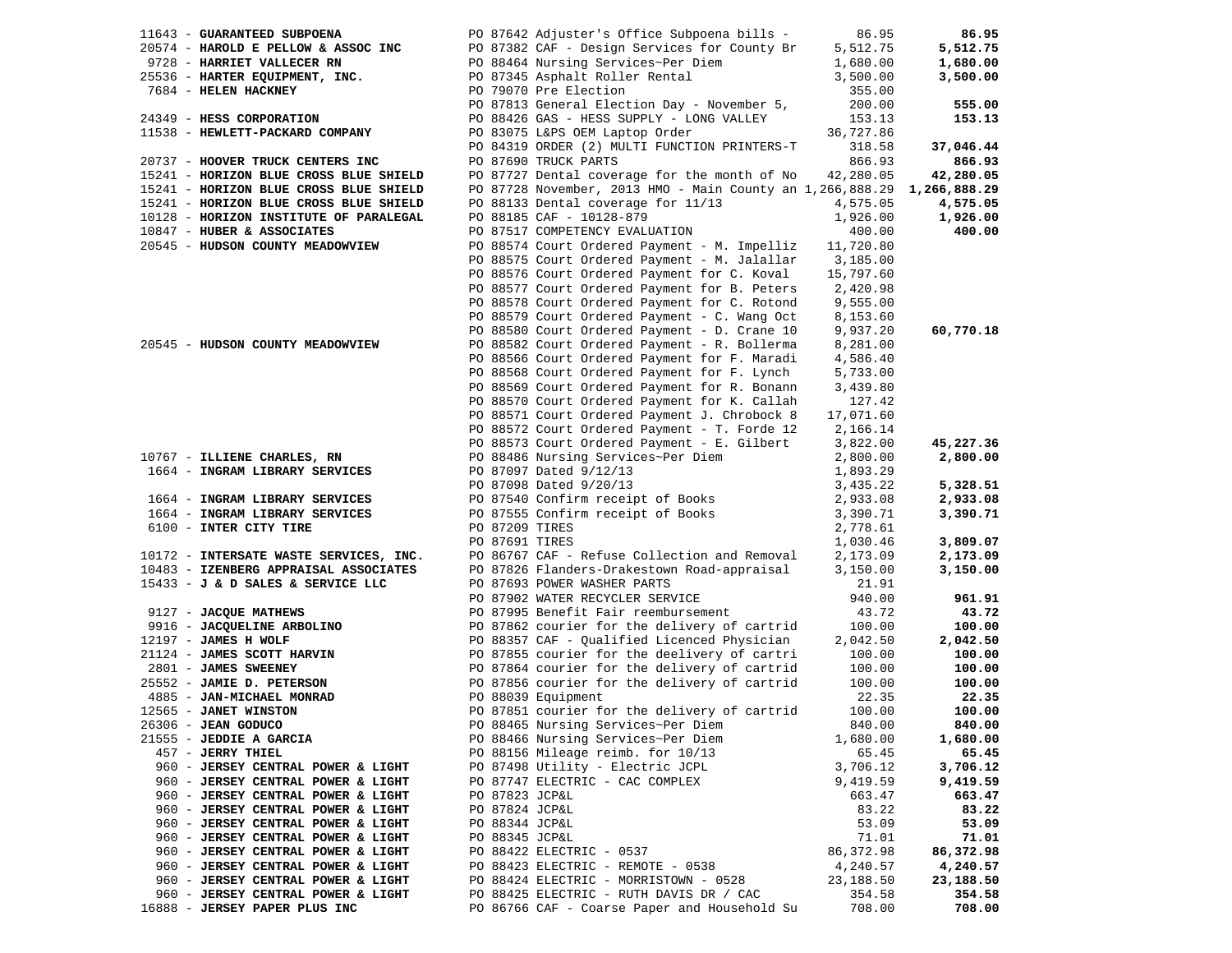| 1622 - JERSEY TRACTOR-TRAILER                                                                                                                   |                                                                                                                                                                                                                                        |                                                                                                                                                                                                                                                                                 | 800.00    |           |
|-------------------------------------------------------------------------------------------------------------------------------------------------|----------------------------------------------------------------------------------------------------------------------------------------------------------------------------------------------------------------------------------------|---------------------------------------------------------------------------------------------------------------------------------------------------------------------------------------------------------------------------------------------------------------------------------|-----------|-----------|
|                                                                                                                                                 |                                                                                                                                                                                                                                        | PO 88235 CAF - 1622-497<br>PO 88236 CAF - 1622-982<br>PO 87692 TRUCK PARTS                                                                                                                                                                                                      | 3,200.00  | 4,000.00  |
|                                                                                                                                                 |                                                                                                                                                                                                                                        |                                                                                                                                                                                                                                                                                 |           | 74.54     |
|                                                                                                                                                 |                                                                                                                                                                                                                                        | 1815 - <b>JESCO INC.</b><br>19088236 CAF - 1622-982<br>200.00<br>19087692 TRUCK PARTS<br>20088 - <b>JESSICA HERMANS</b><br>20088 - <b>JESSICA HERMANS</b><br>200.00<br>200.00<br>200.00<br>200.00<br>200.00<br>200.00<br>200.00<br>200.00<br>200.00<br>200.00<br>200.00<br>200. |           | 100.00    |
|                                                                                                                                                 |                                                                                                                                                                                                                                        |                                                                                                                                                                                                                                                                                 |           | 210.00    |
|                                                                                                                                                 |                                                                                                                                                                                                                                        |                                                                                                                                                                                                                                                                                 |           |           |
|                                                                                                                                                 |                                                                                                                                                                                                                                        |                                                                                                                                                                                                                                                                                 |           |           |
|                                                                                                                                                 |                                                                                                                                                                                                                                        |                                                                                                                                                                                                                                                                                 |           | 42,820.06 |
|                                                                                                                                                 |                                                                                                                                                                                                                                        |                                                                                                                                                                                                                                                                                 |           | 334.38    |
|                                                                                                                                                 |                                                                                                                                                                                                                                        |                                                                                                                                                                                                                                                                                 |           | 2,500.00  |
|                                                                                                                                                 |                                                                                                                                                                                                                                        |                                                                                                                                                                                                                                                                                 |           |           |
|                                                                                                                                                 |                                                                                                                                                                                                                                        | PO 88115 Legal services October, 2013                                                                                                                                                                                                                                           | 2,627.05  |           |
|                                                                                                                                                 |                                                                                                                                                                                                                                        | PO 88115 Legal services October, 2013                                                                                                                                                                                                                                           | 244.71    | 8,439.53  |
|                                                                                                                                                 |                                                                                                                                                                                                                                        |                                                                                                                                                                                                                                                                                 | 299.00    | 299.00    |
|                                                                                                                                                 |                                                                                                                                                                                                                                        |                                                                                                                                                                                                                                                                                 | 350.00    | 350.00    |
|                                                                                                                                                 |                                                                                                                                                                                                                                        | PO 86965 Reprogramming of emerg call box 140 962.50                                                                                                                                                                                                                             |           | 962.50    |
|                                                                                                                                                 |                                                                                                                                                                                                                                        |                                                                                                                                                                                                                                                                                 | 741.25    |           |
| 2998 - JOHNSTON COMMUNICATION                                                                                                                   | 21515 - JOHNSON & TOWERS, INC.<br>15521 - JOHNSON TRUCK ACCESSORIES INC<br>2998 - JOHNSTON COMMUNICATIONS<br>TOWERS, THE POST OF STATE POST OF STATE POST OF STATE POST OF STATE POST OF STATE POST OF STATE POST OF STATE<br>TOWER TH |                                                                                                                                                                                                                                                                                 |           |           |
|                                                                                                                                                 |                                                                                                                                                                                                                                        |                                                                                                                                                                                                                                                                                 | 110.12    | 851.37    |
|                                                                                                                                                 |                                                                                                                                                                                                                                        |                                                                                                                                                                                                                                                                                 | 334.38    | 334.38    |
|                                                                                                                                                 |                                                                                                                                                                                                                                        |                                                                                                                                                                                                                                                                                 | 90.00     | 90.00     |
|                                                                                                                                                 |                                                                                                                                                                                                                                        |                                                                                                                                                                                                                                                                                 | 2,052.80  | 2,052.80  |
|                                                                                                                                                 |                                                                                                                                                                                                                                        |                                                                                                                                                                                                                                                                                 | 387.50    | 387.50    |
|                                                                                                                                                 |                                                                                                                                                                                                                                        |                                                                                                                                                                                                                                                                                 | 100.00    | 100.00    |
|                                                                                                                                                 |                                                                                                                                                                                                                                        |                                                                                                                                                                                                                                                                                 | 629.40    | 629.40    |
|                                                                                                                                                 |                                                                                                                                                                                                                                        | 90 88281 HVAC<br>PO 88281 HVAC<br>PO 86009 Training<br>PO 86009 Training<br>PO 87943 2013 WORK BOOTS<br>9550 - <b>JOSEPH COSTELLO</b><br>9550 - <b>JOSEPH COSTELLO</b><br>9579 - <b>JOSEPH NOTOWICZ</b><br>9519 - <b>JOSEPH NOTOWICZ</b><br>9519 - <b>JOSEPH NOTOWICZ</b>       | 3,250.00  | 3,250.00  |
|                                                                                                                                                 |                                                                                                                                                                                                                                        |                                                                                                                                                                                                                                                                                 | 100.00    | 100.00    |
|                                                                                                                                                 |                                                                                                                                                                                                                                        |                                                                                                                                                                                                                                                                                 | 3,776.40  | 3,776.40  |
| 11239 - KAREN WEBSTER                                                                                                                           |                                                                                                                                                                                                                                        | 8308 - JW HERITAGE CONSTRUCTION<br>8308 - JW HERITAGE CONSTRUCTION<br>11239 - KAREN WEBSTER                                                                                                                                                                                     | 36.50     | 36.50     |
| 16400 - KATHY MURARIK                                                                                                                           |                                                                                                                                                                                                                                        | PO 87669 4/1/13-10/29/13 Expenses                                                                                                                                                                                                                                               | 443.89    | 443.89    |
|                                                                                                                                                 |                                                                                                                                                                                                                                        |                                                                                                                                                                                                                                                                                 |           |           |
| 15565 - KELLER & KIRKPATRICK                                                                                                                    |                                                                                                                                                                                                                                        | PO 88451 CAF - Construction Admin & Inspecti                                                                                                                                                                                                                                    | 6,690.50  |           |
|                                                                                                                                                 |                                                                                                                                                                                                                                        | PO 88452 CAF - Realignment of Boonton Avenue 1,150.00                                                                                                                                                                                                                           |           | 7,840.50  |
| 15574 - KENVIL POWER EQUIPMENT, INC.                                                                                                            |                                                                                                                                                                                                                                        | PO 86573 parts                                                                                                                                                                                                                                                                  | 46.40     |           |
|                                                                                                                                                 |                                                                                                                                                                                                                                        | PO 86633 Hand Guard, Bar For Chain Saw, Shop P                                                                                                                                                                                                                                  | 173.24    |           |
|                                                                                                                                                 |                                                                                                                                                                                                                                        | PO 86871 EQUIP RPR                                                                                                                                                                                                                                                              | 35.18     |           |
|                                                                                                                                                 |                                                                                                                                                                                                                                        | PO 87125 parts Labor                                                                                                                                                                                                                                                            | 225.97    | 480.79    |
| 15587 - KEYSTONE PUBLIC DAN ---<br>11406 - KONKUS CORPORATION<br>2007 ---- 2008 ---- 2008                                                       |                                                                                                                                                                                                                                        | PO 86015 software                                                                                                                                                                                                                                                               | 5,840.00  | 5,840.00  |
|                                                                                                                                                 |                                                                                                                                                                                                                                        | PO 88318 CAF - Replacement of Bridge #1400-6                                                                                                                                                                                                                                    | 21,030.16 | 21,030.16 |
|                                                                                                                                                 |                                                                                                                                                                                                                                        | PO 88380 EXPENSE VOUCHER                                                                                                                                                                                                                                                        | 36.50     | 36.50     |
| 3088 - KRONOS INC<br>19318 - KUIKEN BROTHERS CO. INC.                                                                                           |                                                                                                                                                                                                                                        | PO 87535 CAF - Expansion of Proprietary Comp                                                                                                                                                                                                                                    | 54,103.88 | 54,103.88 |
|                                                                                                                                                 |                                                                                                                                                                                                                                        |                                                                                                                                                                                                                                                                                 | 315.76    | 315.76    |
| 15657 - KURT'S LOCKSMITH SERVICE, LLC<br>12650 - KYOCERA MITA AMERICA, INC.<br>3035 - L-3 COMMUNICATIONS<br>15671 - LABCORP OF AMERICA HOLDINGS |                                                                                                                                                                                                                                        | PO 87776 BLDG MAINT / SM TOOLS<br>PO 87229 DOOR LOCKS<br>PO 86978 copier lease                                                                                                                                                                                                  | 927.00    | 927.00    |
|                                                                                                                                                 |                                                                                                                                                                                                                                        |                                                                                                                                                                                                                                                                                 | 655.77    | 655.77    |
|                                                                                                                                                 |                                                                                                                                                                                                                                        | PO 87132 Repair Service - Camera                                                                                                                                                                                                                                                | 151.25    | 151.25    |
|                                                                                                                                                 |                                                                                                                                                                                                                                        | PO 86837 DNA testing from 08/31/13 to 09/28/                                                                                                                                                                                                                                    | 571.50    | 571.50    |
| 15688 - LANIGAN ASSOCIATES INC                                                                                                                  |                                                                                                                                                                                                                                        | PO 87142 I.D. Cases- Sheriff's Admin                                                                                                                                                                                                                                            | 360.00    |           |
|                                                                                                                                                 |                                                                                                                                                                                                                                        | PO 87761 Sheriff Badges                                                                                                                                                                                                                                                         | 880.00    | 1,240.00  |
| 5932 - LARRY PETERS                                                                                                                             |                                                                                                                                                                                                                                        | PO 87929 L&PS Award                                                                                                                                                                                                                                                             | 61.00     | 61.00     |
|                                                                                                                                                 |                                                                                                                                                                                                                                        |                                                                                                                                                                                                                                                                                 |           | 5.60      |
|                                                                                                                                                 |                                                                                                                                                                                                                                        | PO 88134 Mileage reimb. for 10/13<br>DO 87991 Shawiff: 1001                                                                                                                                                                                                                     |           |           |
| 25486 - LASZLO CSENGETO<br>26307 - LAURA FLYNN<br>21125 - LAUREN LAVISTA                                                                        |                                                                                                                                                                                                                                        | PO 88134 Mileage reimb. for $10/13$<br>PO 87881 Sheriff's Office - Reimbursement (C 187.03<br>PO 87881 Sheriff's Office - Reimbursement (C 187.03                                                                                                                               |           | 187.03    |
|                                                                                                                                                 |                                                                                                                                                                                                                                        |                                                                                                                                                                                                                                                                                 |           | 125.00    |
| 25383 - LAW OFFICE OF ROBERT J. GREENBAUM                                                                                                       |                                                                                                                                                                                                                                        | PO 87827 Legal services - Estate of Palmieri                                                                                                                                                                                                                                    | 4,872.00  | 4,872.00  |
| 5855 - LEXIS NEXIS                                                                                                                              |                                                                                                                                                                                                                                        | PO 87091 Confirm Services                                                                                                                                                                                                                                                       | 174.00    | 174.00    |
| 5068 - LEXIS NEXIS/MATTHEW BENDER                                                                                                               |                                                                                                                                                                                                                                        | PO 84592 Subscription                                                                                                                                                                                                                                                           | 132.00    | 132.00    |
| 11936 - LEXISNEXIS RISK DATA                                                                                                                    |                                                                                                                                                                                                                                        | $PO 87141 Statement -$                                                                                                                                                                                                                                                          | 155.00    | 155.00    |
| 21126 - LINDA ALVEN                                                                                                                             |                                                                                                                                                                                                                                        | PO 87868 courier for the delivery of the car                                                                                                                                                                                                                                    | 100.00    | 100.00    |
| 11899 - LISA ALEGRIA                                                                                                                            |                                                                                                                                                                                                                                        | PO 87810 General Election Day - November 5,                                                                                                                                                                                                                                     | 200.00    | 200.00    |
| 15816 - LONGFELLOWS SANDWICH DELI                                                                                                               |                                                                                                                                                                                                                                        | PO 87527 Food For Natural High Comedy Night                                                                                                                                                                                                                                     | 580.00    | 580.00    |
| 15816 - LONGFELLOWS SANDWICH DELI                                                                                                               |                                                                                                                                                                                                                                        | PO 87974 Refreshements for Human Services me                                                                                                                                                                                                                                    | 143.99    | 143.99    |
| 8307 - LOREEN RAFISURA                                                                                                                          |                                                                                                                                                                                                                                        | PO 88468 Nursing Services~Per Diem                                                                                                                                                                                                                                              | 837.20    | 837.20    |
| 7908 - LORRAINE O'CONNOR                                                                                                                        |                                                                                                                                                                                                                                        | PO 87817 General Election Day - November 5,                                                                                                                                                                                                                                     | 200.00    | 200.00    |
| 21100 - LOUISE R. MACCHIA                                                                                                                       |                                                                                                                                                                                                                                        | PO 88443 Nursing Services~Per Diem                                                                                                                                                                                                                                              | 2,618.70  | 2,618.70  |
| 21100 - LOUISE R. MACCHIA                                                                                                                       |                                                                                                                                                                                                                                        | PO 88469 Nursing Services~Per Diem                                                                                                                                                                                                                                              | 3,592.75  | 3,592.75  |
| 53 - LOVEYS PIZZA & GRILL                                                                                                                       |                                                                                                                                                                                                                                        | PO 87903 INVENTORY LUNCH                                                                                                                                                                                                                                                        | 92.91     |           |
|                                                                                                                                                 |                                                                                                                                                                                                                                        | PO 88010 Resident Rewards                                                                                                                                                                                                                                                       | 115.09    | 208.00    |
|                                                                                                                                                 |                                                                                                                                                                                                                                        |                                                                                                                                                                                                                                                                                 |           |           |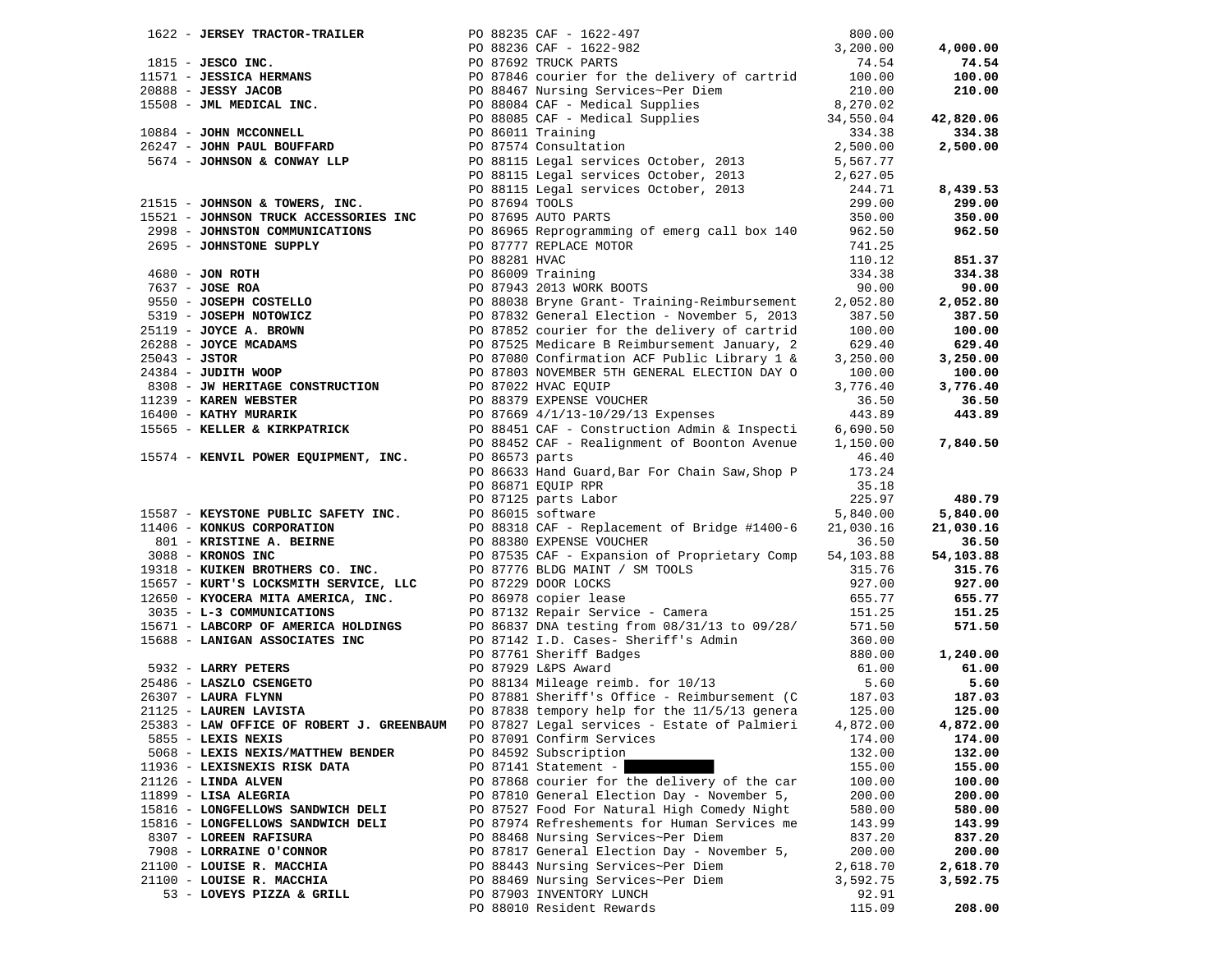|                                                                                                              | 26155 - LS ENGINEERING ASSOCIATES CORP. PO 88406 CAF - Construction Adminstration fo 1,875.00                                                                                                                                                               |          | 1,875.00  |
|--------------------------------------------------------------------------------------------------------------|-------------------------------------------------------------------------------------------------------------------------------------------------------------------------------------------------------------------------------------------------------------|----------|-----------|
|                                                                                                              | 26155 - 16 NORTHER MESOCIATES CORP. FO 88470 Nursing Services-Per Diem<br>19865 - 16 A JENARY INC 100 2008 - 100 2008 - 100 2008 - 100 2008 - 100 2008 - 100 2008 - 100 2008 - 100 2008 - 100 2008 - 100 2008 - 100 2008 - 100                              |          | 258.00    |
|                                                                                                              |                                                                                                                                                                                                                                                             |          | 4,365.20  |
|                                                                                                              |                                                                                                                                                                                                                                                             |          |           |
|                                                                                                              |                                                                                                                                                                                                                                                             |          | 2,736.03  |
|                                                                                                              |                                                                                                                                                                                                                                                             |          | 3,360.00  |
|                                                                                                              |                                                                                                                                                                                                                                                             |          |           |
|                                                                                                              |                                                                                                                                                                                                                                                             |          | 3,442.50  |
|                                                                                                              |                                                                                                                                                                                                                                                             |          | 1,224.64  |
|                                                                                                              |                                                                                                                                                                                                                                                             |          | 280.00    |
|                                                                                                              |                                                                                                                                                                                                                                                             |          |           |
|                                                                                                              |                                                                                                                                                                                                                                                             |          | 1,792.00  |
|                                                                                                              |                                                                                                                                                                                                                                                             |          | 200.00    |
|                                                                                                              |                                                                                                                                                                                                                                                             |          | 21.95     |
|                                                                                                              |                                                                                                                                                                                                                                                             |          | 100.00    |
|                                                                                                              |                                                                                                                                                                                                                                                             |          | 334.38    |
|                                                                                                              |                                                                                                                                                                                                                                                             |          | 1,120.00  |
|                                                                                                              |                                                                                                                                                                                                                                                             |          | 1,396.15  |
|                                                                                                              |                                                                                                                                                                                                                                                             |          | 57.90     |
|                                                                                                              |                                                                                                                                                                                                                                                             |          |           |
|                                                                                                              |                                                                                                                                                                                                                                                             |          | 323.56    |
|                                                                                                              |                                                                                                                                                                                                                                                             |          |           |
|                                                                                                              |                                                                                                                                                                                                                                                             |          | 1,983.00  |
|                                                                                                              |                                                                                                                                                                                                                                                             |          | 1,679.65  |
|                                                                                                              |                                                                                                                                                                                                                                                             |          | 474.00    |
|                                                                                                              |                                                                                                                                                                                                                                                             |          | 575.00    |
|                                                                                                              |                                                                                                                                                                                                                                                             |          |           |
|                                                                                                              |                                                                                                                                                                                                                                                             |          | 1,950.00  |
|                                                                                                              |                                                                                                                                                                                                                                                             |          | 100.00    |
|                                                                                                              |                                                                                                                                                                                                                                                             |          | 916.30    |
|                                                                                                              |                                                                                                                                                                                                                                                             |          | 1,678.25  |
|                                                                                                              | 24951 - ALLER CENTRE INC<br>295 - MID-ATLANTIC TRUCK CENTRE INC<br>295 - MID-ATLANTIC TRUCK CENTRE INC<br>295 - MIDDLESEX COUNTY COLLEGE<br>2013 - P. Shiva<br>2013 - P. Shiva<br>201453 - MIDWEST TAPE LLC<br>201453 - MIDWEST TAPE LLC<br>20              |          | 487.91    |
|                                                                                                              |                                                                                                                                                                                                                                                             |          |           |
|                                                                                                              |                                                                                                                                                                                                                                                             |          | 1,169.65  |
|                                                                                                              |                                                                                                                                                                                                                                                             |          |           |
|                                                                                                              |                                                                                                                                                                                                                                                             |          |           |
|                                                                                                              |                                                                                                                                                                                                                                                             |          | 1,167.41  |
|                                                                                                              |                                                                                                                                                                                                                                                             |          | 38,780.00 |
|                                                                                                              |                                                                                                                                                                                                                                                             |          | 333.34    |
|                                                                                                              |                                                                                                                                                                                                                                                             |          | 5,307.05  |
|                                                                                                              |                                                                                                                                                                                                                                                             |          |           |
|                                                                                                              |                                                                                                                                                                                                                                                             |          | 1,274.59  |
|                                                                                                              |                                                                                                                                                                                                                                                             |          | 304.87    |
| 10330 - MODERN HANDLING EQUIPMENT PO 87905 TRUCK PARTS<br>7913 - MOLNAR PHARMACY, INC 90 88128 Prescriptions |                                                                                                                                                                                                                                                             | 498.93   |           |
|                                                                                                              |                                                                                                                                                                                                                                                             |          |           |
|                                                                                                              | PO 88128 Prescriptions<br>PO 88126 Prescriptions<br>PO 88158 Prescriptions                                                                                                                                                                                  |          |           |
|                                                                                                              |                                                                                                                                                                                                                                                             |          | 1,388.34  |
|                                                                                                              |                                                                                                                                                                                                                                                             |          | 12,356.50 |
|                                                                                                              |                                                                                                                                                                                                                                                             |          | 902.00    |
|                                                                                                              | 23485 - <b>MONMOUTH COUNTY CLERK</b><br>PO 88158 Prescriptions<br>PO 87836 dsms portal maintenance coverage fo<br>12,356.50<br>5140 - <b>MONOGRAM MADNESS</b><br>16273 - <b>MOORE MEDICAL LLC</b><br>PO 86756 CAF - Medical Supplies & OTC Suppline<br>PO 8 |          |           |
|                                                                                                              |                                                                                                                                                                                                                                                             |          | 1,584.31  |
| 19478 - MORRIS COUNTY CHAMBER OF                                                                             | PO 87352 Economic Outlook Luncheon Invoice                                                                                                                                                                                                                  | 255.00   | 255.00    |
| 16288 - MORRIS COUNTY FARMS INC                                                                              | PO 86882 GRNDS MAINT                                                                                                                                                                                                                                        | 50.00    | 50.00     |
| 19483 - M.C. MUA                                                                                             | PO 87894 DUMPSTER SERVICE: OCTOBER 2013                                                                                                                                                                                                                     | 350.00   | 350.00    |
| 12676 - MORRIS COUNTY TOURISM BUREAU                                                                         | PO 87050 CAF - Re-Grant Agreement                                                                                                                                                                                                                           | 600.00   | 600.00    |
| 16297 - MORRIS MUSEUM                                                                                        | PO 87051 CAF - Re-Grant Agreement                                                                                                                                                                                                                           | 800.00   | 800.00    |
| 1009 - MORRIS SIGN CO LLC                                                                                    | PO 87818 CRAFT FAIR SIGNS                                                                                                                                                                                                                                   | 700.00   | 700.00    |
| 14515 - MORRISTOWN EMERGENCY MEDICAL                                                                         | PO 86939 INMATE MEDICAL CARE                                                                                                                                                                                                                                | 685.00   | 685.00    |
| 16321 - MORRISTOWN LUMBER &                                                                                  | PO 87346 Adhesives, Orange/Yellow Cords                                                                                                                                                                                                                     | 115.95   |           |
|                                                                                                              | PO 87659 Material for Props for Fire Class                                                                                                                                                                                                                  | 432.98   |           |
|                                                                                                              | PO 87906 SHOP SUPPLIES                                                                                                                                                                                                                                      | 29.52    | 578.45    |
|                                                                                                              | PO 86659 Morgue Use                                                                                                                                                                                                                                         |          |           |
| 16327 - MORRISTOWN MEMORIAL HOSPITAL                                                                         |                                                                                                                                                                                                                                                             | 840.00   | 840.00    |
| 6637 - MORRISTOWN MEMORIAL/PATHOLOGY                                                                         | PO 87930 Lab Service                                                                                                                                                                                                                                        | 1,092.00 | 1,092.00  |
| 7206 - MORRISTOWN PATHOLOGY ASSOCIATES                                                                       | PO 86942 INMATE MEDICAL CARE                                                                                                                                                                                                                                | 44.00    |           |
|                                                                                                              | PO 87575 Consultation                                                                                                                                                                                                                                       | 1,000.00 | 1,044.00  |
| 16342 - MORRISTOWN POST OFFICE                                                                               | PO 87348 DEPOSIT TO BE MADE IN "RETURNED MAI                                                                                                                                                                                                                | 2,000.00 | 2,000.00  |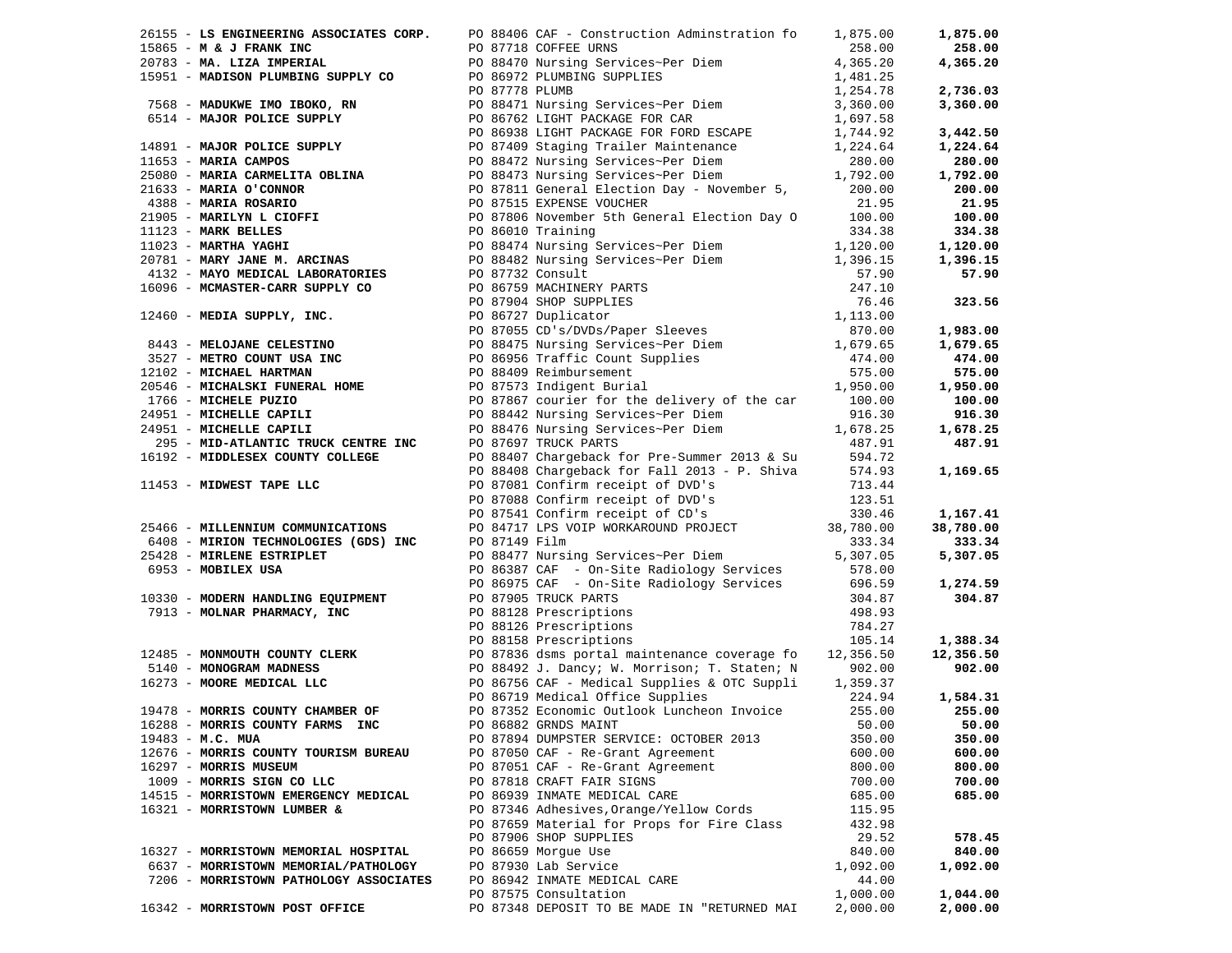| $19793 - MOTOROLA$                                                  | PO 80899 AUTOMOTIVE RADIO, PARTS, AND INSTALLA 4,597.20                                                                                                                                                                                      |                                                        | 4,597.20  |
|---------------------------------------------------------------------|----------------------------------------------------------------------------------------------------------------------------------------------------------------------------------------------------------------------------------------------|--------------------------------------------------------|-----------|
|                                                                     |                                                                                                                                                                                                                                              |                                                        | 740.61    |
|                                                                     |                                                                                                                                                                                                                                              |                                                        | 750.95    |
|                                                                     |                                                                                                                                                                                                                                              |                                                        | 325.00    |
|                                                                     |                                                                                                                                                                                                                                              |                                                        |           |
|                                                                     |                                                                                                                                                                                                                                              |                                                        | 321.19    |
|                                                                     |                                                                                                                                                                                                                                              |                                                        | 828.89    |
|                                                                     |                                                                                                                                                                                                                                              |                                                        | 764.32    |
|                                                                     | 19793 - MOTOROLA PO 80899 AUTOMOTIVE RADIO, PARTS, AND INSTALLA $4$ , $99$ , $20$<br>19793 - MONNT ARLINGTON PHARMACY PO 8123 Prescriptions 750.95<br>19601 - MOVIE LICENSING USA PO 87082 Annual Copyright Compliance Site Li 325.          |                                                        |           |
|                                                                     |                                                                                                                                                                                                                                              |                                                        | 1,383.50  |
|                                                                     |                                                                                                                                                                                                                                              |                                                        |           |
|                                                                     | PO 88412 NATURAL GAS - WHARTON OFF -<br>PO 88413 NATURAL GAS - WHARTON ROADS                                                                                                                                                                 | $80.44$<br>$200.77$                                    |           |
|                                                                     |                                                                                                                                                                                                                                              |                                                        |           |
|                                                                     | PO 88414 NATURAL GAS - WHARTON BRIDGES<br>288.14 PO 88414 NATURAL GAS - WHARTON BRIDGES                                                                                                                                                      |                                                        |           |
|                                                                     |                                                                                                                                                                                                                                              |                                                        |           |
|                                                                     |                                                                                                                                                                                                                                              |                                                        | 1,073.50  |
|                                                                     | 90 88414 NATURAL GAS - WHARTON BRIDGES<br>90 88415 NATURAL GAS - WHARTON BRIDGE GEN<br>90 88415 NATURAL GAS - MONTVILLE<br>90 87311 Namitha-reimbursement<br>90 87731 Namitha-reimbursement<br>90 87815 General Election Day - November      |                                                        | 350.00    |
|                                                                     |                                                                                                                                                                                                                                              |                                                        | 200.00    |
|                                                                     |                                                                                                                                                                                                                                              |                                                        | 15,592.88 |
|                                                                     |                                                                                                                                                                                                                                              |                                                        |           |
|                                                                     |                                                                                                                                                                                                                                              |                                                        | 79,060.17 |
|                                                                     |                                                                                                                                                                                                                                              |                                                        | 584.80    |
|                                                                     |                                                                                                                                                                                                                                              |                                                        | 137.00    |
|                                                                     |                                                                                                                                                                                                                                              |                                                        |           |
|                                                                     | PO 87764 CAF - Chapter 51 Funding CH51 1322 816.00                                                                                                                                                                                           |                                                        |           |
|                                                                     | PO 87757 CAF - Chapter 51 Funding CH51 1318                                                                                                                                                                                                  | 55.00                                                  |           |
|                                                                     | PO 87766 CAF - Chapter 51 Funding 3 VOUCHERS                                                                                                                                                                                                 | 13,905.00                                              |           |
|                                                                     | PO 87767 CAF - Chapter 51 Funding ch51 1322                                                                                                                                                                                                  | 612.00                                                 |           |
|                                                                     | PO 87768 CAF - Chapter 51 Funding CH51 1319                                                                                                                                                                                                  | 11,475.00                                              | 29,503.00 |
| 16641 - NEW JERSEY LEAGUE OF PO 84435 Women In Government Breakfast |                                                                                                                                                                                                                                              | 30.00                                                  | 30.00     |
| 16552 - NEWBRIDGE SERVICES INC                                      | PO 88237 CAF - Subgrant Agreement # NEWSER-1 1,215.00                                                                                                                                                                                        |                                                        |           |
|                                                                     | PO 88245 CAF - Subgrant Agreement # NEWSER-1 4,316.00                                                                                                                                                                                        |                                                        |           |
|                                                                     | PO 88246 CAF - Subgrant Agreement # NEWSER-1                                                                                                                                                                                                 | 740.00                                                 |           |
|                                                                     | PO 88247 CAF - Subgrant Agreement # NEWSER-1                                                                                                                                                                                                 | 740.00                                                 |           |
|                                                                     | PO 88238 CAF - Subgrant Agreement # NEWSER-1                                                                                                                                                                                                 | 740.00                                                 |           |
|                                                                     | PO 88239 CAF - Subgrant Agreement # NEWSER-1                                                                                                                                                                                                 | 740.00                                                 |           |
|                                                                     | PO 88240 CAF - Subgrant Agreement # NEWSER-1                                                                                                                                                                                                 | 1,268.00                                               |           |
|                                                                     | PO 88241 CAF - Subgrant Agreement # NEWSER-1 528.00                                                                                                                                                                                          |                                                        | 10,287.00 |
| 16552 - NEWBRIDGE SERVICES INC                                      |                                                                                                                                                                                                                                              | 2,601.00<br>3,101.00<br>4,371.00<br>3,601.00<br>501.00 |           |
|                                                                     | PO 88242 CAF - NEWSER-14M-WIA<br>PO 88243 CAF - NEWSER-14M-WIA                                                                                                                                                                               |                                                        |           |
|                                                                     |                                                                                                                                                                                                                                              |                                                        |           |
|                                                                     |                                                                                                                                                                                                                                              |                                                        | 13,674.00 |
|                                                                     |                                                                                                                                                                                                                                              |                                                        | 320.51    |
|                                                                     |                                                                                                                                                                                                                                              |                                                        | 184.16    |
|                                                                     |                                                                                                                                                                                                                                              |                                                        |           |
|                                                                     | 23981 - NIELSEN DODGE - C-J-R<br>23981 - NIELSEN DODGE - C-J-R<br>23981 - NIELSEN DODGE - C-J-R<br>23981 - NIELSEN DODGE - C-J-R<br>23981 - NIELSEN DODGE - C-J-R<br>23981 - NIELSEN DODGE - C-J-R<br>23981 - NIELSEN DODGE - C-J-R<br>23981 |                                                        | 52,020.00 |
|                                                                     |                                                                                                                                                                                                                                              |                                                        | 50.00     |
|                                                                     |                                                                                                                                                                                                                                              |                                                        | 320.00    |
|                                                                     |                                                                                                                                                                                                                                              |                                                        | 181.83    |
| 11181 - <b>NJAFM</b>                                                | PO 82806 NJAFM Single Membership - Local Off 20.00                                                                                                                                                                                           |                                                        | 20.00     |
| $10662$ - NMS LABS                                                  | PO 88232 CAF - Toxicological Testing Service                                                                                                                                                                                                 | 5,090.00                                               | 5,090.00  |
| 16767 - NUTRI-SYSTEMS CORPORATION                                   | PO 87514 OPERATING & REPAIR SUPPLY                                                                                                                                                                                                           | 888.96                                                 | 888.96    |
| $16786 -$ O'MULLAN & BRADY P.C.                                     | PO 87887 County Counsel Administration                                                                                                                                                                                                       | 19,513.00                                              | 19,513.00 |
| 26257 - OBSOLETE RADIONICS                                          | PO 87131 Repeaters - Dt.Lt. Bruce Dunn (Oper                                                                                                                                                                                                 | 649.98                                                 | 649.98    |
| 14076 - OPHELIA V. CRUSE                                            | PO 87957 EXPENSE VOUCHER                                                                                                                                                                                                                     | 31.95                                                  | 31.95     |
| 21446 - OPTIMUS EMR, INC.                                           | PO 88086 Monthly Software Maintenance                                                                                                                                                                                                        | 4,300.00                                               | 4,300.00  |
| 2929 - ORIENTAL TRADING COMPANY INC.                                | PO 86859 Resident Activities                                                                                                                                                                                                                 | 91.50                                                  | 91.50     |
| 16847 - OXFORD UNIVERSITY PRESS                                     | PO 87092 Renewal 11/1/13 through 10/31/14                                                                                                                                                                                                    | 700.00                                                 | 700.00    |
| 16887 - PAPER MART INC                                              | PO 86638 Paper / Legal Dept                                                                                                                                                                                                                  | 158.88                                                 |           |
|                                                                     | PO 87136 Copy Paper - Warrants                                                                                                                                                                                                               | 264.80                                                 | 423.68    |
| 21551 - PARSIPPANY INN                                              | PO 88153 Motel Placement                                                                                                                                                                                                                     | 520.00                                                 | 520.00    |
| 26293 - PATRICIA A. CHIAROLANZA                                     | PO 87814 General Election Day - November 5,                                                                                                                                                                                                  | 200.00                                                 | 200.00    |
| 25411 - PATRICIA W. GIBBONS                                         | PO 87961 NUTRITION SUPPORT SERVICES                                                                                                                                                                                                          | 346.88                                                 | 346.88    |
|                                                                     |                                                                                                                                                                                                                                              |                                                        |           |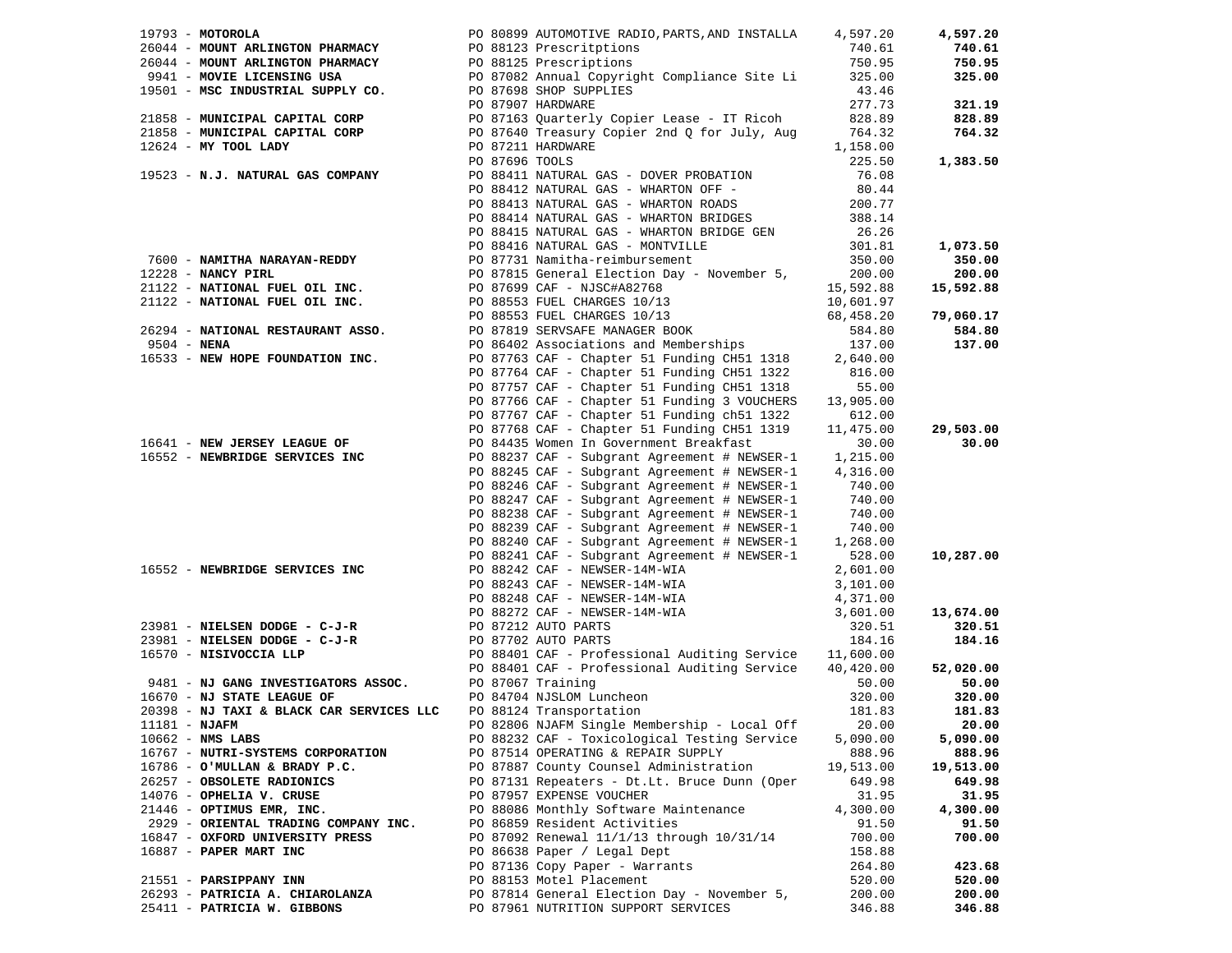|                                      |  |                                                                                                                                                                                                                                  |          | 100.00     |
|--------------------------------------|--|----------------------------------------------------------------------------------------------------------------------------------------------------------------------------------------------------------------------------------|----------|------------|
|                                      |  |                                                                                                                                                                                                                                  |          | 190.00     |
|                                      |  |                                                                                                                                                                                                                                  |          | 750.00     |
|                                      |  |                                                                                                                                                                                                                                  |          | 4,700.00   |
|                                      |  |                                                                                                                                                                                                                                  |          | 216.61     |
|                                      |  |                                                                                                                                                                                                                                  |          | 35.51      |
|                                      |  |                                                                                                                                                                                                                                  |          | 558.98     |
|                                      |  |                                                                                                                                                                                                                                  |          | 100.00     |
|                                      |  |                                                                                                                                                                                                                                  |          |            |
|                                      |  |                                                                                                                                                                                                                                  |          | 335.00     |
|                                      |  |                                                                                                                                                                                                                                  |          |            |
|                                      |  |                                                                                                                                                                                                                                  |          |            |
|                                      |  |                                                                                                                                                                                                                                  |          | 1,176.49   |
|                                      |  |                                                                                                                                                                                                                                  |          |            |
|                                      |  |                                                                                                                                                                                                                                  |          | 585.00     |
|                                      |  |                                                                                                                                                                                                                                  |          | 478.50     |
|                                      |  |                                                                                                                                                                                                                                  |          | 37.86      |
|                                      |  |                                                                                                                                                                                                                                  |          | 51.88      |
|                                      |  |                                                                                                                                                                                                                                  |          | 6,218.75   |
|                                      |  |                                                                                                                                                                                                                                  |          | 255.91     |
|                                      |  |                                                                                                                                                                                                                                  |          | 125.00     |
|                                      |  |                                                                                                                                                                                                                                  |          | 5,320.00   |
|                                      |  |                                                                                                                                                                                                                                  |          | 690.75     |
|                                      |  |                                                                                                                                                                                                                                  |          | 2,402.84   |
|                                      |  |                                                                                                                                                                                                                                  |          | 262.86     |
|                                      |  |                                                                                                                                                                                                                                  |          | 425.00     |
|                                      |  |                                                                                                                                                                                                                                  |          | 5,015.00   |
|                                      |  |                                                                                                                                                                                                                                  |          | 1,924.45   |
|                                      |  |                                                                                                                                                                                                                                  |          | 1,470.00   |
|                                      |  |                                                                                                                                                                                                                                  |          | 352.00     |
|                                      |  |                                                                                                                                                                                                                                  |          | 200.00     |
|                                      |  |                                                                                                                                                                                                                                  |          | 328.65     |
|                                      |  |                                                                                                                                                                                                                                  |          | 2,960.00   |
|                                      |  |                                                                                                                                                                                                                                  |          | 301.05     |
|                                      |  |                                                                                                                                                                                                                                  |          | 3,200.00   |
|                                      |  |                                                                                                                                                                                                                                  |          |            |
|                                      |  |                                                                                                                                                                                                                                  |          | 12,834.23  |
|                                      |  |                                                                                                                                                                                                                                  |          | 43.50      |
|                                      |  |                                                                                                                                                                                                                                  |          |            |
|                                      |  |                                                                                                                                                                                                                                  |          | 280.88     |
|                                      |  |                                                                                                                                                                                                                                  |          |            |
|                                      |  |                                                                                                                                                                                                                                  |          | 138.68     |
|                                      |  | PO 87113 supplies<br>24259 - RICHARD STOCKTON COLLEGE PO 85830 Pre-Registration Class /Lt. Bruce D 299.00                                                                                                                        |          | 299.00     |
|                                      |  |                                                                                                                                                                                                                                  |          |            |
|                                      |  |                                                                                                                                                                                                                                  |          | 550.69     |
|                                      |  |                                                                                                                                                                                                                                  |          | 840.00     |
|                                      |  |                                                                                                                                                                                                                                  |          |            |
|                                      |  | 2439 - RICHARD STOCKTON COLLEGE BOOT PRINCIPLE PRODUCTION AMERICAN COLLEGE BOOT PROPERT ACCORDITED BOOT PROPERT<br>2542 - RINCY M PAZBAYATTIL JOSE BOOT PROPERT BOOT PROPERT ACCORDITED BOOT PROPERT ACCORDITED PROPERT ACCORDIT |          | 338,738.14 |
|                                      |  |                                                                                                                                                                                                                                  |          |            |
|                                      |  |                                                                                                                                                                                                                                  |          | 240.00     |
|                                      |  |                                                                                                                                                                                                                                  |          | 21.00      |
|                                      |  |                                                                                                                                                                                                                                  |          | 131.06     |
| 15037 - ROBERT GUPKO                 |  | PO 87875 Reimbursement - Traveling Expenses/                                                                                                                                                                                     | 220.49   | 220.49     |
| 9520 - ROCKAWAY GLASS CO., INC.      |  | PO 87939 BUILDING MAINTENANCE                                                                                                                                                                                                    | 160.00   | 160.00     |
| 8642 - ROGER KOENEN                  |  | PO 87845 courier for delivery of cartridges1                                                                                                                                                                                     | 100.00   | 100.00     |
| 25500 - ROSALIE LAMONTE              |  | PO 88562 MILEAGE                                                                                                                                                                                                                 | 27.28    | 27.28      |
| 7805 - ROSE DUMAPIT                  |  | PO 88478 Nursing Services~Per Diem                                                                                                                                                                                               | 2,206.05 | 2,206.05   |
| 24397 - ROSEMARY BATANE COBCOBO      |  | PO 88481 Nursing Services~Per Diem                                                                                                                                                                                               | 2,240.00 | 2,240.00   |
| 5345 - ROUTE 23 AUTO MALL LLC        |  | PO 87707 AUTO PARTS                                                                                                                                                                                                              | 1,350.92 |            |
|                                      |  | PO 87914 AUTO PARTS                                                                                                                                                                                                              | 424.39   | 1,775.31   |
| 25265 - ROUTE 23 TRUCK CENTER        |  | PO 87216 AUTO PARTS                                                                                                                                                                                                              | 710.89   | 710.89     |
| 17419 - ROYAL COMMUNICATIONS INC.    |  | PO 87829 Renovation of control room                                                                                                                                                                                              | 1,099.38 |            |
|                                      |  | PO 87915 AUTO PARTS                                                                                                                                                                                                              | 337.50   | 1,436.88   |
| 1842 - RUSSELL KRAJICK               |  | PO 88100 Resident Activities                                                                                                                                                                                                     | 150.00   | 150.00     |
| 9938 - RUTGERS CENTER FOR CONTINUING |  | PO 88233 CAF - 24895-746                                                                                                                                                                                                         | 2,074.00 | 2,074.00   |
|                                      |  |                                                                                                                                                                                                                                  |          |            |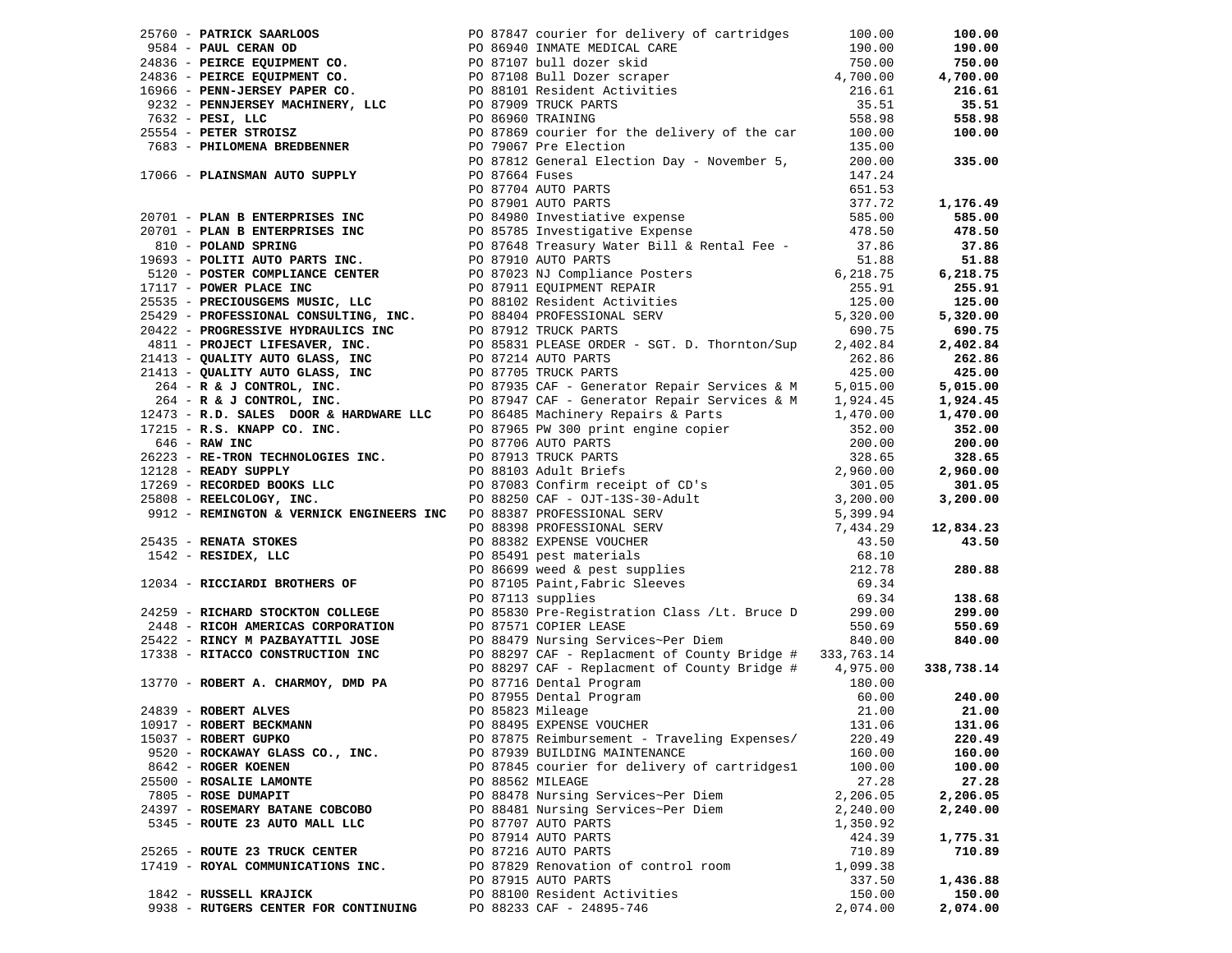| $17461 - S$ & S WORLDWIDE, INC.                                                                                                                                                                                                                                  |                | PO 88105 Resident Activities                                                                                                                                                                                                   | 224.73    | 224.73     |
|------------------------------------------------------------------------------------------------------------------------------------------------------------------------------------------------------------------------------------------------------------------|----------------|--------------------------------------------------------------------------------------------------------------------------------------------------------------------------------------------------------------------------------|-----------|------------|
|                                                                                                                                                                                                                                                                  |                |                                                                                                                                                                                                                                |           | 493.83     |
|                                                                                                                                                                                                                                                                  |                |                                                                                                                                                                                                                                |           | 100.00     |
|                                                                                                                                                                                                                                                                  |                |                                                                                                                                                                                                                                |           | 2,250.00   |
| 20670 - <b>SAFARILAND LLC</b><br>20670 - <b>SAFARILAND LLC</b><br>2969 - <b>SCHAFFER DOOR INC</b><br>2,250.00<br>2,250.00<br>2,250.00<br>2,250.00<br>2,250.00<br>2,250.00<br>2,250.00<br>2,250.00<br>2,250.00<br>2,250.00                                        |                |                                                                                                                                                                                                                                |           |            |
|                                                                                                                                                                                                                                                                  |                | PO 88302 CAF - Milling and Resurfacing Proje                                                                                                                                                                                   | 565.34    | 24, 225.35 |
| 3032 - SCIENTIFIC WATER CONDITIONING                                                                                                                                                                                                                             |                | PO 86646 4TH QUARTER - 2013                                                                                                                                                                                                    | 175.00    | 175.00     |
| 705 - SCOTT DIGIRALOMO                                                                                                                                                                                                                                           |                |                                                                                                                                                                                                                                | 676.39    | 676.39     |
| 26311 - SERVICE CONCRETE CO.                                                                                                                                                                                                                                     |                | PO 87884 SPEEDWELL LIGHTING PROJECT                                                                                                                                                                                            | 1,082.50  | 1,082.50   |
| $19848$ - J.A. SEXAUER                                                                                                                                                                                                                                           |                |                                                                                                                                                                                                                                |           |            |
|                                                                                                                                                                                                                                                                  |                | PO 88081 CAF - Plumbing Supplies<br>PO 88263 CAF - Plumbing Supplies<br>1,572.20<br>PO 86574 parts<br>59.20                                                                                                                    |           | 4,222.43   |
| 17621 - SHEAFFER SUPPLY, INC.                                                                                                                                                                                                                                    |                |                                                                                                                                                                                                                                |           |            |
| 17621 - SHEAFFER SUPPLY, INC.<br>19858 - SHEET MUSIC PLUS<br>19858 - SHERWIN WILLIAMS<br>19858 - SHERWIN WILLIAMS<br>19858 - SHERWIN WILLIAMS<br>19858 - SHERWIN WILLIAMS<br>19858 - SHERWIN WILLIAMS<br>19858 - SHERWIN WILLIAMS<br>19858 - S                   |                |                                                                                                                                                                                                                                |           | 145.57     |
|                                                                                                                                                                                                                                                                  |                |                                                                                                                                                                                                                                |           | 549.88     |
|                                                                                                                                                                                                                                                                  |                |                                                                                                                                                                                                                                |           | 137.80     |
|                                                                                                                                                                                                                                                                  |                |                                                                                                                                                                                                                                |           |            |
|                                                                                                                                                                                                                                                                  |                |                                                                                                                                                                                                                                |           | 76,221.08  |
| 17668 - SIRCHIE FINGER PRINT LAB INC.<br>17699 - SMITH MOTOR CO., INC.<br>17699 - SMITH MOTOR CO., INC.<br>19087217 AUTO PARTS<br>19087916 AUTO PARTS<br>19087916 AUTO PARTS                                                                                     |                |                                                                                                                                                                                                                                | 366.35    | 366.35     |
|                                                                                                                                                                                                                                                                  |                |                                                                                                                                                                                                                                | 1,263.99  |            |
|                                                                                                                                                                                                                                                                  |                |                                                                                                                                                                                                                                | 41.80     | 1,305.79   |
|                                                                                                                                                                                                                                                                  |                |                                                                                                                                                                                                                                | 322.00    |            |
|                                                                                                                                                                                                                                                                  |                |                                                                                                                                                                                                                                | 720.00    | 1,042.00   |
|                                                                                                                                                                                                                                                                  |                |                                                                                                                                                                                                                                | 85.60     |            |
|                                                                                                                                                                                                                                                                  |                | PO 87217 AUTO PARTS<br>PO 87217 AUTO PARTS<br>PO 87916 AUTO PARTS<br>PO 87917 TRUCK PARTS<br>PO 87917 TRUCK PARTS<br>PO 87918 MODIS CF UPDATE<br>PO 87918 MODIS CF UPDATE                                                      | 746.25    | 831.85     |
|                                                                                                                                                                                                                                                                  |                |                                                                                                                                                                                                                                | 82.50     | 82.50      |
|                                                                                                                                                                                                                                                                  |                |                                                                                                                                                                                                                                | 255.25    | 255.25     |
| The Sample of Contract of Present Contract Contract Contract Contract Contract Contract Contract Contract Contract Contract Contract Contract Contract Contract Contract Contract Contract Contract Contract Contract Contract<br>6981 - SODEXO INC & AFFILIATES |                |                                                                                                                                                                                                                                | 405.25    | 405.25     |
| e contains the contract of the contract of the contract of the contract of the contract of the contract of the<br>6981 - SODEXO INC & AFFILIATES TO 88493 CAF - Dietary Services                                                                                 |                |                                                                                                                                                                                                                                | 6,255.56  | 6,255.56   |
| 6981 - SODEXO INC & AFFILIATES                                                                                                                                                                                                                                   |                | PO 88493 CAF - Dietary Services                                                                                                                                                                                                | 8,051.96  | 8,051.96   |
| 9777 - SODEXO, INC & AFFILIATES                                                                                                                                                                                                                                  |                | PO 88164 Wellness Fair Refreshments - Octobe                                                                                                                                                                                   | 1,400.01  |            |
|                                                                                                                                                                                                                                                                  |                | PO 88260 OPERATING                                                                                                                                                                                                             | 15.50     | 1,415.51   |
| 12625 - SOMERSET HILLS TOWING                                                                                                                                                                                                                                    |                | PO 87711 AUTO PARTS                                                                                                                                                                                                            | 137.96    | 137.96     |
|                                                                                                                                                                                                                                                                  |                |                                                                                                                                                                                                                                | 87.68     | 87.68      |
| 17755 - SOUTHEAST MORRIS COUNTY                                                                                                                                                                                                                                  |                | PO 88244 travel reimbursement<br>PO 88095 Water Usage<br>PO 88095 Water Usage                                                                                                                                                  | 6,842.55  | 6,842.55   |
| 17762 - SPARWICK CONTRACTING, INC.                                                                                                                                                                                                                               |                | PO 88130 emergency repair Church Lane Bridge 139,528.00                                                                                                                                                                        |           |            |
|                                                                                                                                                                                                                                                                  |                | PO 88131 Repairs railway and bridge in rocka 135,867.19                                                                                                                                                                        |           |            |
|                                                                                                                                                                                                                                                                  |                | PO 88454 Emergency repairs and Dirich 1500 and 1500 and 1500 and 1500 and 1500 and 1500 and 1600 and 1700 and 1800 and 1800 and 1800 and 1800 and 1800 and 1800 and 1800 and 1800 and 1800 and 1800 and 1800 and 1800 and 1800 |           | 288,100.05 |
| 17772 - SPEEDWELL ELECTRIC MOTORS                                                                                                                                                                                                                                |                |                                                                                                                                                                                                                                |           | 4,800.00   |
| 5031 - SPRINT NEXTEL                                                                                                                                                                                                                                             |                |                                                                                                                                                                                                                                |           | 119.97     |
| 4611 - STAPLES BUSINESS ADVANTAGE                                                                                                                                                                                                                                |                |                                                                                                                                                                                                                                |           | 228.96     |
| 4611 - STAPLES BUSINESS ADVANTAGE                                                                                                                                                                                                                                |                |                                                                                                                                                                                                                                |           | 957.59     |
| 4611 - STAPLES BUSINESS ADVANTAGE                                                                                                                                                                                                                                |                |                                                                                                                                                                                                                                |           | 39.84      |
| 4611 - STAPLES BUSINESS ADVANTAGE                                                                                                                                                                                                                                |                |                                                                                                                                                                                                                                |           | 345.53     |
| 4611 - STAPLES BUSINESS ADVANTAGE                                                                                                                                                                                                                                |                |                                                                                                                                                                                                                                |           | 81.90      |
| 4611 - STAPLES BUSINESS ADVANTAGE                                                                                                                                                                                                                                |                | PO 87150 Wall Frames - K. Shievly (CIS) 100.60<br>DO 87160 Office Supplies                                                                                                                                                     |           | 100.60     |
| 4611 - STAPLES BUSINESS ADVANTAGE                                                                                                                                                                                                                                |                | PO 87160 Office Supplies                                                                                                                                                                                                       | 464.92    | 464.92     |
| 4611 - STAPLES BUSINESS ADVANTAGE                                                                                                                                                                                                                                |                |                                                                                                                                                                                                                                |           | 74.40      |
| 4611 - STAPLES BUSINESS ADVANTAGE                                                                                                                                                                                                                                |                | PO 87182 Staples Office Supplies for Human S 74.40<br>PO 87183 Staples HS Office Supplies 2014 46.85                                                                                                                           |           | 46.85      |
| 4611 - STAPLES BUSINESS ADVANTAGE                                                                                                                                                                                                                                |                | PO 87356 Staple Advantage Inv. 3212728770 -                                                                                                                                                                                    | 74.51     | 74.51      |
| 4611 - STAPLES BUSINESS ADVANTAGE                                                                                                                                                                                                                                |                | PO 87639 Treasury office supplies October 20 108.57                                                                                                                                                                            |           | 108.57     |
| 4611 - STAPLES BUSINESS ADVANTAGE                                                                                                                                                                                                                                |                | PO 87644 Adjuster's Office Supplies for Sept                                                                                                                                                                                   | 48.14     | 48.14      |
| 4611 - STAPLES BUSINESS ADVANTAGE                                                                                                                                                                                                                                |                | PO 88092 Office Supplies-Craft Fair & Dietar                                                                                                                                                                                   | 502.81    | 502.81     |
| 4611 - STAPLES BUSINESS ADVANTAGE                                                                                                                                                                                                                                |                | PO 88093 Nursing Healthfair, 2013                                                                                                                                                                                              | 2,431.33  | 2,431.33   |
| 4611 - STAPLES BUSINESS ADVANTAGE                                                                                                                                                                                                                                |                | PO 88106 Office Supplies~October, 2013                                                                                                                                                                                         | 2,173.95  | 2,173.95   |
| $17819$ - STAR LEDGER                                                                                                                                                                                                                                            |                | PO 88094 Newspaper Delivery for Bistro                                                                                                                                                                                         | 92.53     | 92.53      |
| $19919$ - STAR LEDGER                                                                                                                                                                                                                                            |                | PO 88220 Star-Ledger AD 103653668-11012013                                                                                                                                                                                     | 466.32    | 466.32     |
| 5021 - STATE SHUTTLE INC                                                                                                                                                                                                                                         |                | PO 88187 CAF - Agreement #STATSHUT-14M-JARC                                                                                                                                                                                    | 3,357.17  | 3,357.17   |
| 16675 - STATE TOXICOLOGY LABORATORY                                                                                                                                                                                                                              |                | PO 86350 Drug Tests                                                                                                                                                                                                            | 315.00    | 315.00     |
| 17843 - STATEWIDE STRIPING CORP                                                                                                                                                                                                                                  |                | PO 86947 CAF - Paving Markking for Various C                                                                                                                                                                                   | 43,323.06 | 43,323.06  |
| 17844 - STATIONERS INC                                                                                                                                                                                                                                           |                | PO 86745 Police Note Books                                                                                                                                                                                                     | 290.69    | 290.69     |
| 15211 - STEVEN B. HODES, DVM PA                                                                                                                                                                                                                                  |                | PO 87390 Medical - K-9 Dogs                                                                                                                                                                                                    | 810.31    | 810.31     |
| 24965 - STEVEN R. KESSELMEYER                                                                                                                                                                                                                                    |                | PO 86008 Training                                                                                                                                                                                                              | 433.08    | 433.08     |
| 24132 - STS TIRE & AUTO CENTERS                                                                                                                                                                                                                                  | PO 87218 TIRES |                                                                                                                                                                                                                                | 478.60    | 478.60     |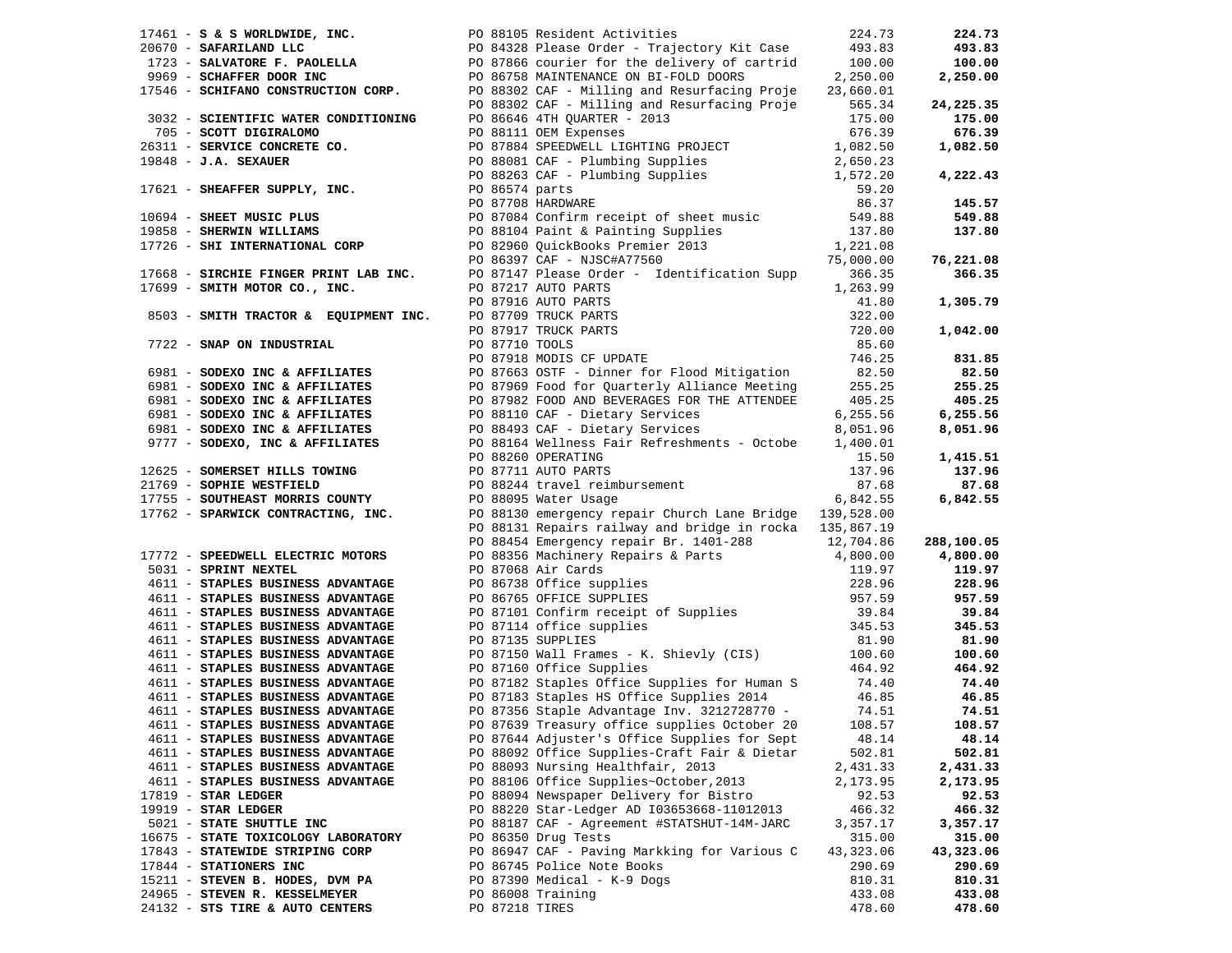| 24132 - STS TIRE & AUTO CENTERS         |              | PO 87712 TIRES                                                                               | 2,181.80         | 2,181.80           |
|-----------------------------------------|--------------|----------------------------------------------------------------------------------------------|------------------|--------------------|
| 20734 - SUMMIT TRANSMISSION BRAKE       |              | PO 87713 AUTO PARTS                                                                          | 2,200.00         | 2,200.00           |
| 20734 - SUMMIT TRANSMISSION BRAKE       |              | PO 87921 AUTO PARTS                                                                          | 2,395.00         | 2,395.00           |
| 24806 - SUNRISE SHOPRITE                |              | PO 87358 Public Safety Complex Dedication                                                    | 729.76           | 729.76             |
| $1718$ - SUSAN DOWNS                    |              | PO 87857 courier for the delivery of cartrid                                                 | 100.00           | 100.00             |
| 1705 - SUSAN JAEGER                     |              | PO 87853 courier for the delivery of cartrid                                                 | 100.00           | 100.00             |
| 17937 - SUSSEX COUNTY COMMUNITY COLLEGE |              | PO 88362 Chargeback - Fall 2013-Dresen, Geig                                                 | 2,646.00         | 2,646.00           |
| 25400 - SUZIE COLLIN                    |              | PO 88480 Nursing Services~Per Diem                                                           | 4,198.95         | 4,198.95           |
| 18067 - T J'S SPORTWIDE TROPHY          |              | PO 86388 PLATE ENGRAVING                                                                     | 15.00            |                    |
|                                         |              | PO 86959 PLAQUE AND ENGRAVING                                                                | 41.00            | 56.00              |
| 16110 - T. Y. LIN INTERNATIONAL         |              | PO 87976 old Ref# CF09000629000                                                              | 5,374.07         | 5,374.07           |
| $11318$ - TARA SANTA                    |              | PO 87837 Tempory help for 11/5/13 general el                                                 | 125.00           | 125.00             |
| 5611 - TBS CONTROLS LLC                 |              | PO 86486 CAF - Environmental Control and HVA                                                 | 449.14           | 449.14             |
| 21073 - TECHNOFORCE LLC                 |              | PO 88294 CAF - Oversight of Local Workforce                                                  | 4,814.50         | 4,814.50           |
| 20436 - TELE-COMMUNICATION, INC         |              | PO 86962 Equipment                                                                           | 1,200.00         | 1,200.00           |
| 11311 - TERRI MCINERNEY                 |              | PO 87861 courier for delivery of cartridges1                                                 | 100.00           | 100.00             |
| 21294 - TETRA TECH INC.                 |              | PO 87043 CAF - UASI Emergency Management and                                                 | 11,365.87        | 11,365.87          |
| 21294 - TETRA TECH INC.                 |              | PO 87044 CAF - UASI Emergency Management and                                                 | 12,519.75        | 12,519.75          |
| 19966 - THE 200 CLUB OF MORRIS COUNTY   |              | PO 87061 Dinner                                                                              | 55.00            |                    |
|                                         |              | PO 87193 Memberships                                                                         | 400.00           | 455.00             |
| 13081 - THE ARC/MORRIS CHAPTER          |              | PO 88177 CAF - PEER Grouping System                                                          | 8,849.00         | 8,849.00           |
| 26235 - THE EYE CENTER                  |              | PO 88546 Resident Medical Treatment                                                          | 1,792.46         | 1,792.46           |
| 4859 - THE INSTITUTE FOR FORENSIC       |              | PO 86014 Evaluation                                                                          | 2,925.00         |                    |
|                                         |              | PO 86734 Evaluation                                                                          | 425.00           | 3,350.00           |
| 25660 - THE LANDTEK GROUP, INC.         |              | PO 87963 CAF - Central park Phase 3 Construc 1,108,982.90 1,108,982.90                       |                  |                    |
| 17242 - THE LAW OFFICE OF               |              | PO 87725 Morris View collections-legal servi 1,357.00                                        |                  | 1,357.00           |
| 5711 - THE TAB GROUP                    |              | PO 86708 CAF - Records Storage                                                               | 29.70            | 29.70              |
| 24933 - THOMAS POLLIO                   |              | PO 88013 Reimbursement for Petty Cash                                                        | 113.75           | 113.75             |
| 21479 - TIOGA SOLAR MORRIS COUNTY 1 LLC |              | PO 88419 Electric / Solar Energy                                                             | 2,018.93         | 2,018.93           |
| 281 - TOMAR INDUSTRIES INC              |              | PO 86753 BURNISHER                                                                           | 1,202.50         |                    |
|                                         |              | PO 87220 JANITORIAL SUPPLIES                                                                 | 361.70           |                    |
|                                         |              | PO 87922 JANITORIAL SUPPLIES                                                                 | 198.05           |                    |
| 20802 - TONI SINNER                     |              | PO 87839 tempory help for 11/5/13 general el                                                 | 125.00           | 1,762.25<br>125.00 |
| 9055 - TOTAL ADMINISTRATIVE SERVICES    |              |                                                                                              | 2,103.75         |                    |
| 19736 - TOWNSHIP OF RANDOLPH            |              | PO 87726 CAF - Flexible Benefits Plan Admini                                                 | 46.25            | 2,103.75<br>46.25  |
| 11781 - TREASURER. ST OF NJ             |              | PO 88421 WATER - HEALTH MNGMNT                                                               |                  |                    |
|                                         |              | PO 86555 CSP Collection Intercept Fees (For<br>PO 86561 CSP Collection Intercept Fees (Pre-  | 4,060.80         |                    |
| 3486 - TREASURER, STATE OF NEW JERSEY   |              | PO 86185 Renewal of Pesticide Licensing                                                      | 131.22<br>160.00 | 4,192.02<br>160.00 |
|                                         |              |                                                                                              |                  |                    |
| 11758 - TREASURER-STATE OF NJ           |              | PO 86002 Registration Renewal-Bureau of X-Ra                                                 | 938.00           | 938.00             |
| 12333 - TRIMBOLI & PRUSINOWSKI, LLC     |              | PO 87828 Legal services rendered                                                             | 1,367.30         |                    |
|                                         |              | PO 87890 Sheriff's Office legal services<br>PO 86755 COLOR COPIES                            | 219.00           | 1,586.30<br>614.39 |
| 24804 - TRITEC OFFICE EQUIPMENT INC     |              | PO 87167 Copier Color Copy Fee                                                               | 614.39           |                    |
| 24804 - TRITEC OFFICE EQUIPMENT INC     |              |                                                                                              | 53.13            | 53.13<br>192.50    |
| 24804 - TRITEC OFFICE EQUIPMENT INC     |              | PO 87682 2750 color copies for the period 7/                                                 | 192.50           |                    |
| 24804 - TRITEC OFFICE EQUIPMENT INC     |              | PO 87717 color copies                                                                        | 226.52           | 226.52             |
| 24804 - TRITEC OFFICE EQUIPMENT INC     |              | PO 87721 color copies ID#6114 Passports&ID#6                                                 | 634.76           | 634.76             |
| 2101 - TURNING POINT, INC               |              | PO 87773 CAF - Chapter 51 Funding CH51 1314<br>PO 87144 CAF - Unarmed Security Guardsf for 1 | 1,632.00         | 1,632.00           |
| 9285 - U.S. SECURITY ASSOCIATES, INC.   |              |                                                                                              | 13,771.62        |                    |
|                                         |              | PO 87130 CAF - Unarmed Security Guardsf for                                                  | 2,375.85         |                    |
|                                         |              | PO 88132 Security Officer                                                                    | 525.60           |                    |
|                                         |              | PO 88355 Security officer                                                                    | 638.75           | 17,311.82          |
| 436 - UNA HUTCHIN                       |              | PO 87994 Medicare B Reimbursement January, 2                                                 | 629.40           | 629.40             |
| 18233 - UNITED PARCEL SERVICE           |              | PO 87553 Confirm Shipping Charges Return of                                                  | 21.54            |                    |
|                                         |              | PO 88487 weekly summary on account# 6x7742                                                   | 382.96           | 404.50             |
| 15732 - UNIVERSAL UNIFORM SALES CO INC  |              | PO 86957 CAF - Custom Fitted Uniforms                                                        | 286.64           | 286.64             |
| 9716 - UNIVERSITY HOSPITAL              |              | PO 86944 INMATE MEDICAL CARE                                                                 | 174.20           | 174.20             |
| 18263 - UNIWORLD BUSINESS PUB.          |              | PO 87542 Confirm Renewal of Online Subscript                                                 | 878.00           | 878.00             |
| 20260 - UPSTART                         |              | PO 87103 Confirm Receipt Children's Reading                                                  | 169.12           | 169.12             |
| 3489 - US MUNICIPAL SUPPLY, INC         |              | PO 87221 TRUCK PARTS                                                                         | 73.29            | 73.29              |
| $20042$ - $V.E. RALPH & SON INC.$       | PO 87357 EMS |                                                                                              | 219.94           | 219.94             |
| 21561 - VANORE ELECTRIC INC             |              | PO 87951 CAF - Labor Rates Electric                                                          | 3,532.80         | 3,532.80           |
| 10356 - VENMILL INDUSTRIES INC          |              | PO 87543 Confirm receipt of supplies for opt                                                 | 59.00            | 59.00              |
| 10158 - VERIZON                         |              | PO 87126 phone serv                                                                          | 388.09           |                    |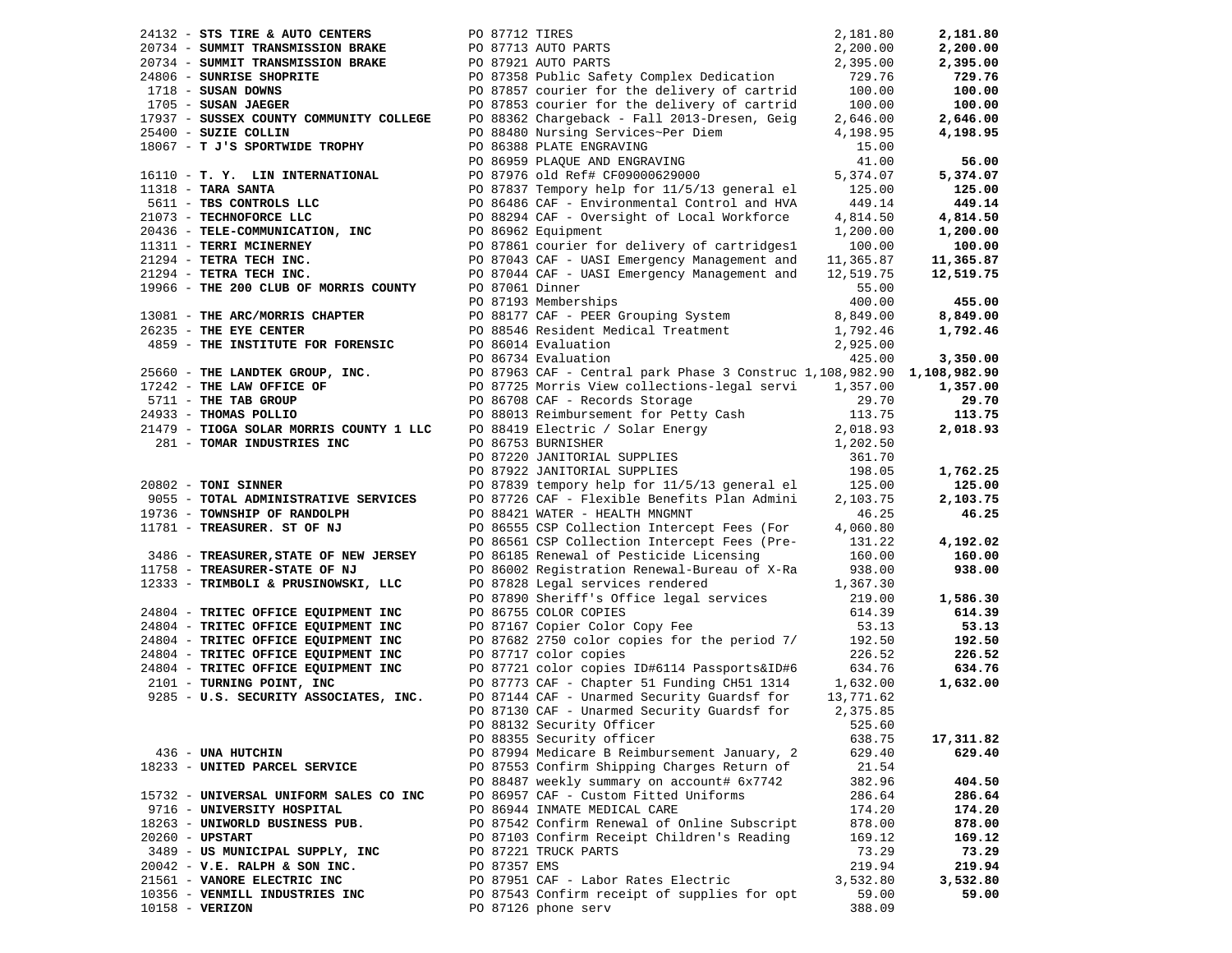|                                                              |                | PO 87729 PHONE BILL                                   | 876.29    | 1,264.38     |
|--------------------------------------------------------------|----------------|-------------------------------------------------------|-----------|--------------|
| $1286$ - VERIZON                                             |                | PO 87519 telephone - T1's                             | 10,305.75 | 10,305.75    |
| $1286 - VERIZON$                                             |                | PO 87520 Telephone pobox 4833 (III) RTL               | 411.09    | 411.09       |
| $1286$ - VERIZON                                             |                | PO 87522 Telephone Services - pobox 4833 (II          | 263.17    | 263.17       |
| $1286 - VERIZON$                                             |                | PO 87873 MORRIS CO SHERIFF'S OFCS & INST              | 34.73     | 34.73        |
| $1286 - VERIZON$                                             |                | PO 88107 CAF - Telephone Services                     | 27.73     | 27.73        |
| $1286 - VERIZON$                                             |                | PO 88283 CAF - Telephone Services for August          | 36,883.15 | 36,883.15    |
| $1286 - VERIZON$                                             |                | PO 88288 CAF - Telephone Services for Septem          | 33,405.14 | 33,405.14    |
| $1286$ - VERIZON                                             |                | PO 88394 Wharton Garage                               | 284.70    | 284.70       |
| 10502 - VERIZON BUSINESS                                     |                | PO 86777 Telephone - Mgt Network                      | 1,552.48  | 1,552.48     |
| 8233 - VERIZON WIRELESS                                      |                | PO 85323 Cell phones                                  | 841.36    | 841.36       |
| 1348 - VERIZON WIRELESS                                      |                | PO 85999 Monthly Statement -                          | 1,103.53  |              |
|                                                              |                | PO 88289 VERIZON WIRELESS MOBILE SERVICE FOR          | 285.08    |              |
|                                                              |                | PO 88289 VERIZON WIRELESS MOBILE SERVICE FOR          | 6,737.33  | 8,125.94     |
| 9828 - VERIZON WIRELESS                                      |                | PO 87075 Investigative Expense                        | 642.00    | 642.00       |
| 11605 - VICTOR FOMCHENKO                                     |                | PO 87831 General Election - November 5, 2013          | 387.50    | 387.50       |
| 25815 - VOLKER CRANE LLC                                     |                | PO 88410 PROFESSIONAL SERV                            | 5,145.00  | 5,145.00     |
| 6146 - W.B. MASON COMPANY INC                                |                | PO 87089 Confrim receipt of Supplies/Calenda          | 469.59    |              |
|                                                              |                | PO 86966 supplies                                     | 545.94    |              |
|                                                              |                | PO 87554 Confirm Receipt of Supplies                  | 1,665.32  |              |
|                                                              |                | PO 87655 Treasury office supplies October 20          | 1,249.21  |              |
|                                                              |                | PO 87874 Office Supplies & 2014 Calendar Ord          | 47.90     |              |
|                                                              |                | PO 87993 Treasury - Office Supplies 10/29/20          | 14.98     |              |
|                                                              |                | PO 87883 Supplies                                     | 471.93    |              |
|                                                              |                | PO 87978 2014 Calendar Order - Pres Trust             | 66.66     | 4,531.53     |
| 6146 - W.B. MASON COMPANY INC                                |                | PO 88213 2014 Calendar Order - Transportatio          | 40.17     | 40.17        |
| $10107 - WAL-MART STORE$                                     |                | PO 88009 Supplemental house supplies                  | 63.89     | 63.89        |
| 18400 - WASTE MANAGEMENT OF NEW JERSEY                       |                | PO 88358 CAF - Refuse Collection and Removal          | 8,085.33  | 8,085.33     |
| 21268 - WATER WORKS SUPPLY CO., INC.                         | PO 87034 PLUMB |                                                       | 431.64    | 431.64       |
| 24231 - WATERS, MCPHERSON, MCNEILL, P.C.                     |                | PO 87888 Legal services-various realty proje          | 1,661.60  |              |
|                                                              |                | PO 87888 Legal services-various realty proje          | 9,255.53  |              |
|                                                              |                | PO 87888 Legal services-various realty proje          | 1,364.44  | 12,281.57    |
| 24231 - WATERS, MCPHERSON, MCNEILL, P.C.                     |                | PO 88098 Legal Services                               | 15.20     |              |
|                                                              |                | PO 88098 Legal Services                               | 120.00    | 135.20       |
| 11776 - WAYNE ARVIDSON                                       |                | PO 87849 courier for delivery of cartridges           | 100.00    | 100.00       |
| 13392 - WEBSTER PLUMBING &                                   |                | PO 86487 Machinery Repairs & Parts                    | 2,105.60  |              |
|                                                              |                | PO 87950 CAF - Labor Rates Plumbing                   | 1,735.40  | 3,841.00     |
| 10812 - WEST PAYMENT CENTER                                  |                | PO 86712 information charges - September 201          | 513.40    | 513.40       |
| 18453 - WHARTON WATER DEPARTMENT                             |                | PO 88418 WATER - WHARTON                              | 144.07    | 144.07       |
| 24307 - WHIPPANY LODGING LLC.                                |                | PO 88154 Motel Placement                              | 1,160.00  | 1,160.00     |
| 26353 - WHITE IRON LLC                                       |                | PO 87253 Relocation of Steel Ladder                   | 1,680.00  | 1,680.00     |
| 10826 - WHITES HEALTHCARE                                    |                | PO 88012 Resident Medications Sept 2013               | 147.94    | 147.94       |
| 18469 - WIDMER TIME RECORDER CO. INC. PO 86556 Purple Ribbon |                |                                                       | 87.25     | 87.25        |
| 13246 - WILLIAM F. BARNISH                                   |                | PO 87946 CAF - Use of Property located at 91 7,087.72 |           | 7,087.72     |
| 3793 - WOODRUFF ENERGY                                       |                | PO 88112 CAF - HGP1144                                | 12,882.04 | 12,882.04    |
| 18564 - XEROX CORP                                           |                | PO 88490 meter usage on color copier and wid          | 150.59    | 150.59       |
| TOTAL                                                        |                |                                                       |           | 6,496,891.43 |

| 3,227,705.80 |
|--------------|
| 602,997.43   |
| 1,744,105.14 |
| 922,083.06   |
|              |
| 6,496,891.43 |
|              |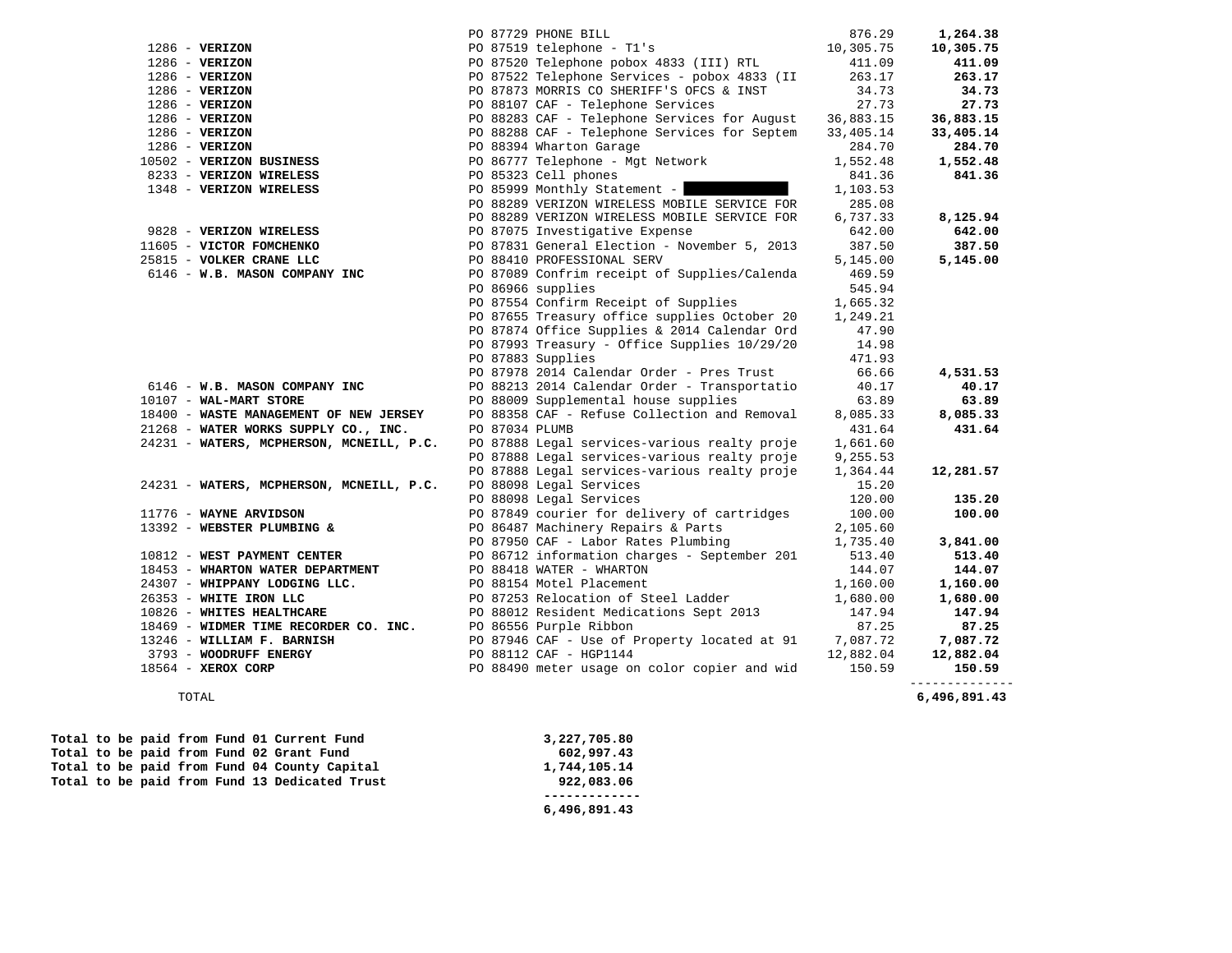#### **List of Bills (Department/Account Detail) - CENTRALIZED DISBURSEMENT ACCOUNT**

| Account                            | P0 #                  | Vendor                                | Description                              | Payment  | Account Total |
|------------------------------------|-----------------------|---------------------------------------|------------------------------------------|----------|---------------|
|                                    |                       |                                       | <b>Current Fund</b>                      |          |               |
| <b>County Administrator</b>        |                       |                                       |                                          |          |               |
|                                    |                       | 88444 COUNTY OF MORRIS                | 1ST HALF 11/13 METERED MAIL              | 15.76    |               |
|                                    |                       | 88444 COUNTY OF MORRIS                | 1ST HALF 11/13 METERED MAIL              | 5.32     |               |
| 01-201-20-100100-068               |                       | POSTAGE & METERED MAIL                | TOTAL FOR ACCOUNT                        |          | 21.08         |
|                                    |                       | 84704 NJ STATE LEAGUE OF              | Reservation for John Bonanni and Mary Jo | 80.00    |               |
|                                    |                       | 87352 MORRIS COUNTY CHAMBER OF        | Reservation for John Bonanni to attend t | 85.00    |               |
| 01-201-20-100100-082               | <b>TRAVEL EXPENSE</b> |                                       | TOTAL FOR ACCOUNT                        |          | 165.00        |
|                                    |                       |                                       |                                          |          | ============  |
|                                    |                       | TOTAL for County Administrator        |                                          |          | 186.08        |
| <b>Personnel</b>                   |                       |                                       |                                          |          |               |
|                                    |                       | 87023 POSTER COMPLIANCE CENTER        | NJ 1 year compliance plan 125 posters    | 6,218.75 |               |
| 01-201-20-105100-039               |                       | EDUCATION SCHOOLS & TRAINING          | TOTAL FOR ACCOUNT                        |          | 6,218.75      |
|                                    |                       | 88444 COUNTY OF MORRIS                | 1ST HALF 11/13 METERED MAIL              | 72.07    |               |
| 01-201-20-105100-068               |                       | POSTAGE & METERED MAIL                | TOTAL FOR ACCOUNT                        |          | 72.07         |
|                                    | 87995 JACQUE MATHEWS  |                                       | Cookeis for benefits fairsee attahced ex | 43.72    |               |
| 01-201-20-105100-077               |                       | SOCIAL SERVICE COSTS                  | TOTAL FOR ACCOUNT                        |          | 43.72         |
|                                    |                       |                                       |                                          |          | ============  |
|                                    | TOTAL for Personnel   |                                       |                                          |          | 6,334.54      |
| <b>Board of Chosen Freeholders</b> |                       |                                       |                                          |          |               |
|                                    |                       | 88444 COUNTY OF MORRIS                | 1ST HALF 11/13 METERED MAIL              | 40.59    |               |
|                                    |                       | 88444 COUNTY OF MORRIS                | 1ST HALF 11/13 METERED MAIL              | 27.98    |               |
| 01-201-20-110100-068               |                       | POSTAGE & METERED MAIL                | TOTAL FOR ACCOUNT                        |          | 68.57         |
|                                    |                       |                                       |                                          |          |               |
|                                    |                       | 84435 NEW JERSEY LEAGUE OF            | Reservation for Freeholder Ann Grossi to | 30.00    |               |
|                                    |                       | 84704 NJ STATE LEAGUE OF              | Reservations for the following to attend | 240.00   |               |
|                                    |                       | 87352 MORRIS COUNTY CHAMBER OF        | Reservations for Freeholders Doug Cabana | 85.00    |               |
|                                    |                       | 87352 MORRIS COUNTY CHAMBER OF        | John Krickus to attend the Economic Deve | 85.00    |               |
|                                    |                       | 87358 SUNRISE SHOPRITE                | Oct 19, 2013 - Food for Dedication       | 729.76   |               |
| 01-201-20-110100-079               |                       | SPECIAL PROJECTS                      | TOTAL FOR ACCOUNT                        |          | 1,169.76      |
|                                    |                       | TOTAL for Board of Chosen Freeholders |                                          |          | ============  |
|                                    |                       |                                       |                                          |          | 1,238.33      |
| <b>Clerk of the Board</b>          |                       |                                       |                                          |          |               |
|                                    | 87886 DAILY RECORD    |                                       | PLUMBING SUPPLIES 10/30/13               | 73.22    |               |
|                                    | 87886 DAILY RECORD    |                                       | 03668474<br>11/01/13                     | 86.48    |               |
|                                    | 87944 DAILY RECORD    |                                       | Professional Consulting (p/d 10/29)      | 52.94    |               |
|                                    | 87944 DAILY RECORD    |                                       | Keller & Kirkpatrick (p/d 10/29)         | 52.16    |               |
|                                    | 87944 DAILY RECORD    |                                       | $D.R.$ Johnson ( $p/d$ 10/29)            | 57.62    |               |
|                                    | 87944 DAILY RECORD    |                                       | PMA Management (p/d 10/29)               | 51.38    |               |
| 01-201-20-110105-022               | <b>ADVERTISING</b>    |                                       | TOTAL FOR ACCOUNT                        |          | 373.80        |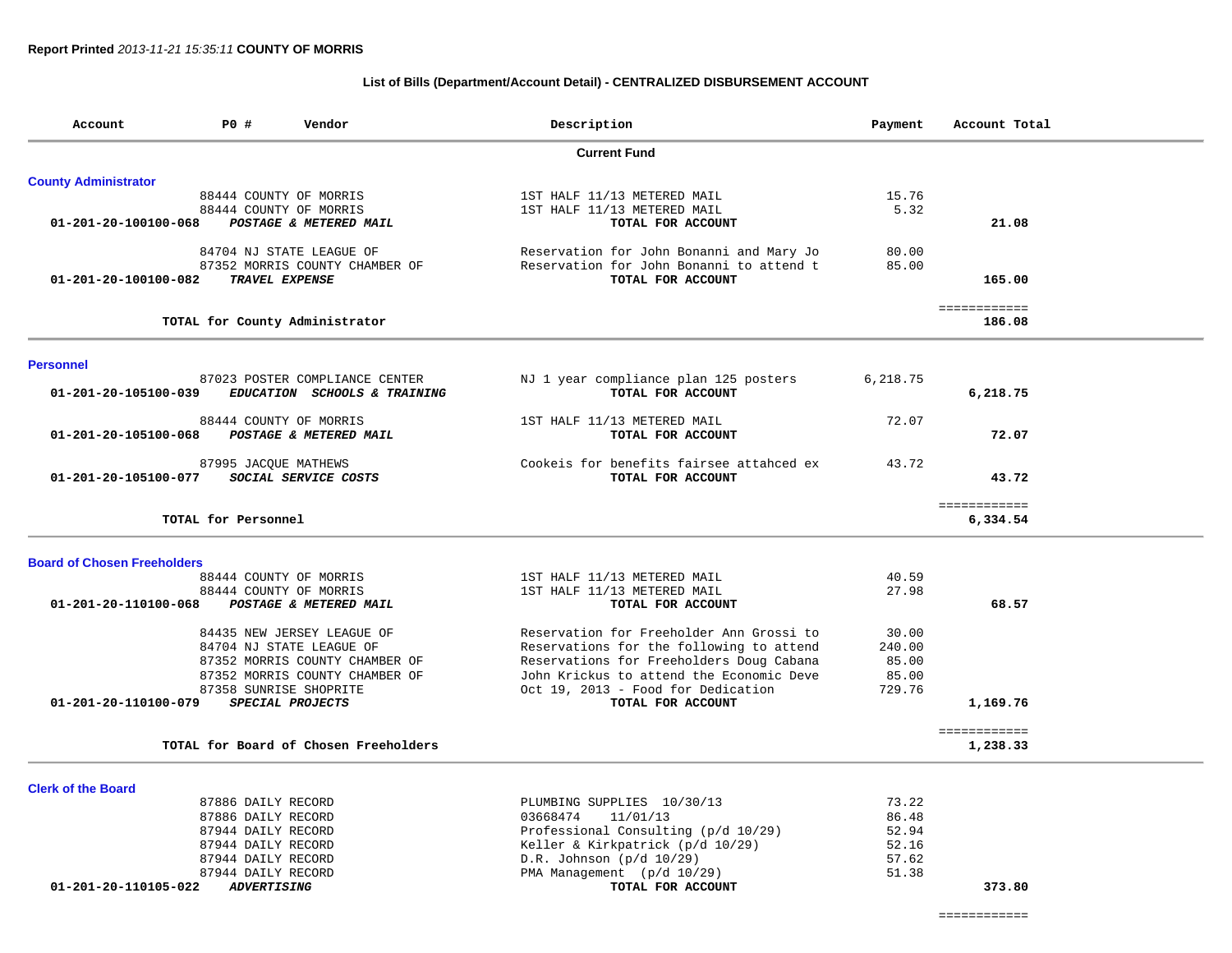| <b>County Clerk</b>                                                                   |                                                               |          |              |
|---------------------------------------------------------------------------------------|---------------------------------------------------------------|----------|--------------|
| 87721 TRITEC OFFICE EQUIPMENT INC                                                     | color copies for pasport copy machine. 7                      | 147.77   |              |
| 87721 TRITEC OFFICE EOUIPMENT INC                                                     | color copies for registry ID#6115 7/1/13                      | 486.99   |              |
| 88490 XEROX CORP                                                                      | meter usage on the wc7335 ser.# FKA-9375                      | 33.98    |              |
| 88490 XEROX CORP                                                                      | base charge on 6204 copier ser.#AGF-4212                      | 61.73    |              |
| 88490 XEROX CORP                                                                      | base charge for 6204 8/1/13to 9/30/13 WF                      | 54.88    |              |
| 01-201-20-120100-044<br>EQUIPMENT SERVICE AGREEMENTS                                  | TOTAL FOR ACCOUNT                                             |          | 785.35       |
| 86705 EASTMAN PARK MICROGRAPHICS, INC.<br>01-201-20-120100-054<br><i>MICROFILMING</i> | 215 ft processing -16mm miscellaneous ch<br>TOTAL FOR ACCOUNT | 308.35   | 308.35       |
| 86708 THE TAB GROUP<br>01-201-20-120100-059<br>OTHER GENERAL EXPENSES                 | retrieval 10/1/13 refile job#100513<br>TOTAL FOR ACCOUNT      | 29.70    | 29.70        |
| 88444 COUNTY OF MORRIS<br>$01 - 201 - 20 - 120100 - 068$<br>POSTAGE & METERED MAIL    | 1ST HALF 11/13 METERED MAIL<br>TOTAL FOR ACCOUNT              | 1,851.73 | 1,851.73     |
| 88487 UNITED PARCEL SERVICE                                                           | summary on account #6x7742 10-19-13 thru                      | 181.70   |              |
| 88487 UNITED PARCEL SERVICE                                                           | summary on account #6x7742 9/21/13 thru                       | 201.26   |              |
| $01 - 201 - 20 - 120100 - 084$<br>OTHER OUTSIDE SERVICES                              | TOTAL FOR ACCOUNT                                             |          | 382.96       |
|                                                                                       |                                                               |          | ============ |
| TOTAL for County Clerk                                                                |                                                               |          | 3,358.09     |

### **County Board of Elections**

**Superintendent of Elections**

| 87804 DAILY RECORD                                | General Election Challenger AD 2013 Acct | 94.38  |        |
|---------------------------------------------------|------------------------------------------|--------|--------|
| 87804 DAILY RECORD                                | Affidavit of Publication Charge          | 35.00  |        |
| 87975 DAILY RECORD                                | Public Notice to Voters - Run on 10/24/1 | 191.36 |        |
| 87975 DAILY RECORD                                | Affidavit of Publication Charge          | 35.00  |        |
| 88220 STAR LEDGER                                 | XMORR8350275 - Public Notice General Ele | 466.32 |        |
| 01-201-20-121100-022<br><i><b>ADVERTISING</b></i> | TOTAL FOR ACCOUNT                        |        | 822.06 |
| 87037 FAIRMOUNT FIRE CO. NO. 1                    | Fairmount Fire Co. No.1 - Special Genera | 50.00  |        |
| 01-201-20-121100-067 POLLING PLACE RENTAL         | TOTAL FOR ACCOUNT                        |        | 50.00  |
| 88444 COUNTY OF MORRIS                            | 1ST HALF 11/13 METERED MAIL              | 494.35 |        |
| 01-201-20-121100-068<br>POSTAGE & METERED MAIL    | TOTAL FOR ACCOUNT                        |        | 494.35 |
| 87816 BARBARA MITCHELL                            | General Election Day - November 5, 2013  | 200.00 |        |
| 87813 HELEN HACKNEY                               | General Election Day - November 5, 2013- | 200.00 |        |
| 87817 LORRAINE O'CONNOR                           | General Election Day - November 5, 2013  | 200.00 |        |
| 87810 LISA ALEGRIA                                | General Election Day- November 5, 2013 - | 200.00 |        |
| 87811 MARIA O'CONNOR                              | General Election Day- November 5, 2013-M | 200.00 |        |
| 87815 NANCY PIRL                                  | General Election Day - November 5, 2013  | 200.00 |        |
| 87814 PATRICIA A. CHIAROLANZA                     | General Election Day - November 5, 2013  | 200.00 |        |
| 87812 PHILOMENA BREDBENNER                        | General Election Day - November 5, 2013- | 200.00 |        |
| 79067 PHILOMENA BREDBENNER                        | Pre Election                             | 135.00 |        |
|                                                   | Pre Election                             | 355.00 |        |
| 79070 HELEN HACKNEY                               |                                          |        |        |

# **TOTAL for County Board of Elections 3,456.41**

# ============  $\begin{array}{cccc} \texttt{-----} \texttt{-----} \end{array} \end{array} \begin{array}{c} \texttt{-----} \texttt{-----} \end{array} \begin{array}{c} \texttt{-----} \texttt{-----} \end{array} \end{array} \begin{array}{c} \texttt{3,456.41} \end{array}$

| 87807 ELIZABETH WYKA   | General Election- November 5, 2013 Elect | 100.00 |
|------------------------|------------------------------------------|--------|
| 87809 EDWARD RAMIREZ   | General Election-November 5, 2013 Electi | 100.00 |
| 87803 JUDITH WOOP      | General Election - November 5, 2013 Elec | 100.00 |
| 87806 MARILYN L CIOFFI | General Election - November 5, 2013 Elec | 100.00 |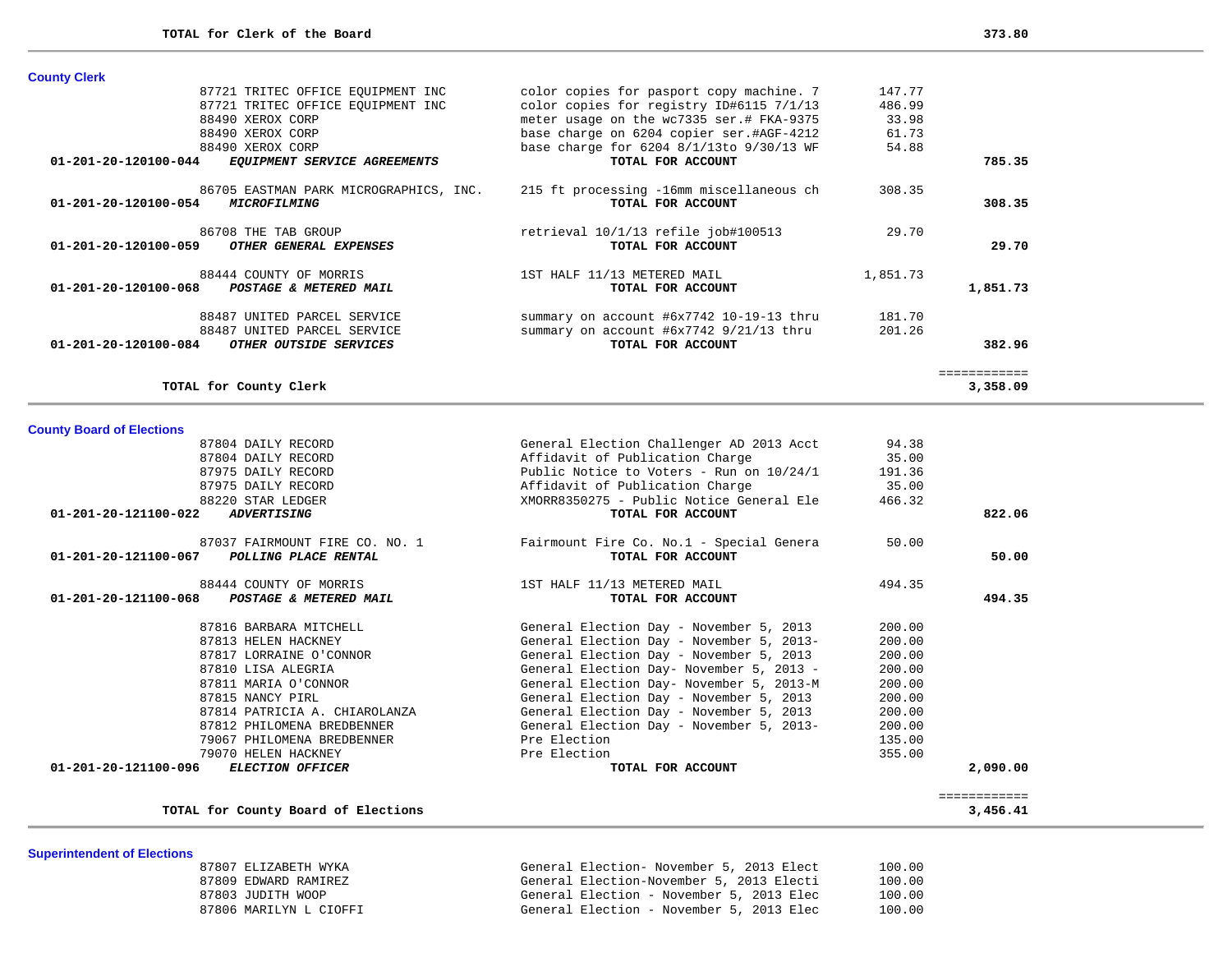| 87832 JOSEPH NOTOWICZ                                | General Election-November 5, 2013 - On-S | 387.50    |              |
|------------------------------------------------------|------------------------------------------|-----------|--------------|
| 87831 VICTOR FOMCHENKO                               | General Election-November 5, 2013 - On-S | 387.50    |              |
| 01-201-20-121105-016<br>OUTSIDE SALARIES & WAGES     | TOTAL FOR ACCOUNT                        |           | 1,175.00     |
| 87802 DAILY RECORD                                   | Voter's Reminder to Check Sample Ballot  | 53.82     |              |
| 87802 DAILY RECORD                                   | Affidavit of Publication Charge          | 35.00     |              |
| 01-201-20-121105-022<br><b>ADVERTISING</b>           | TOTAL FOR ACCOUNT                        |           | 88.82        |
| 87343 CCG MARKETING SOLUTIONS                        | 2323 Special General Election -October   | 33,571.39 |              |
| 01-201-20-121105-026<br><b>BALLOT ADDRESSING</b>     | TOTAL FOR ACCOUNT                        |           | 33,571.39    |
| 87230 D. C. EXPRESS INC                              | Special General Election - October 16, 2 | 75,335.00 |              |
| 87230 D. C. EXPRESS INC                              | Special General Election - October 16, 2 | 3,960.00  |              |
| CARTAGE<br>01-201-20-121105-030                      | TOTAL FOR ACCOUNT                        |           | 79,295.00    |
| 87805 BRICK OVEN OF MORRISTOWN                       | Brick Oven of Morristown November 5, 201 | 90.00     |              |
| 87805 BRICK OVEN OF MORRISTOWN                       | Brick Oven of Morristown-November 5, 201 | 270.00    |              |
| 87805 BRICK OVEN OF MORRISTOWN                       | Delivery Charge @ 10% off                | 18.00     |              |
| 87355 CCG MARKETING SOLUTIONS                        | Special General Election - October 16, 2 | 6,906.12  |              |
| 87808 CAPPIA CAFE                                    | November 5th General Election - Cappia C | 208.00    |              |
| 87808 CAPPIA CAFE                                    | Delivery Charge                          | 10.00     |              |
| 87833 DALE KRAMER                                    | November 5th General Election-Suvio's Pi | 172.75    |              |
| 87833 DALE KRAMER                                    | ShopRite-Miscellaneous Items for Electio | 25.76     |              |
| 87834 GEORGE COPPOLA                                 | General Election - November 5, 2013 - M  | 11.17     |              |
| 01-201-20-121105-057<br>NATIONAL VOTER REGISTRATION  | TOTAL FOR ACCOUNT                        |           | 7,711.80     |
| 87356 STAPLES BUSINESS ADVANTAGE                     | Item #507833 Dater Self Inking           | 50.40     |              |
| 87356 STAPLES BUSINESS ADVANTAGE                     | Item #814959 Pen BP RET MED RED          | 17.12     |              |
| 87356 STAPLES BUSINESS ADVANTAGE                     | Item #SPR11818 Opener, LTR, BLK          | 6.99      |              |
| 01-201-20-121105-058<br>OFFICE SUPPLIES & STATIONERY | TOTAL FOR ACCOUNT                        |           | 74.51        |
| 87348 MORRISTOWN POST OFFICE                         | DEPOSIT TO BE MADE IN "RETURNED MAILERS" | 2,000.00  |              |
| 88444 COUNTY OF MORRIS                               | 1ST HALF 11/13 METERED MAIL              | 659.77    |              |
| 01-201-20-121105-068<br>POSTAGE & METERED MAIL       | TOTAL FOR ACCOUNT                        |           | 2,659.77     |
|                                                      |                                          |           | ============ |
| TOTAL for Superintendent of Elections                |                                          |           | 124,576.29   |

**County Elections (Cty Clerk)**

| 87842 BRANDEN GWYN         | delivery of cartridges for the 11/5/13 g | 100.00 |
|----------------------------|------------------------------------------|--------|
| 87840 BRANDY WINOW         | tempory help for the 11/5/13 general ele | 125.00 |
| 87870 BREANN BARROW        | courier for the delivery of cartridges f | 100.00 |
| 87863 CHRISTOSHER BASINSKI | delivery of the cartridges for the 11/5/ | 200.00 |
| 87865 DAVID ROBERTS        | courier for the delivery of the cartridg | 100.00 |
| 87850 DARREN CALLEO        | courier for the delivery of cartridges 1 | 100.00 |
| 87858 DEIRDRE HATTON       | courier for the delivery of the cartridg | 100.00 |
| 87848 DEBORAH J MERZ       | courier for the delivery of cartridges f | 100.00 |
| 87844 DOUGLAS W. SHINNICK  | courier for delivery of cartridgesfor 11 | 100.00 |
| 87841 DREW PAOLELLA        | courier for delivery of cartridges for t | 100.00 |
| 87843 GAETANA GENCARELLI   | courier for the delivery of cartridges f | 100.00 |
| 87846 JESSICA HERMANS      | delivery of the cartridges for the 11/5/ | 100.00 |
| 87852 JOYCE A. BROWN       | courier for the delivery of cartridges f | 100.00 |
| 87851 JANET WINSTON        | courier for the deliver of cartridges fo | 100.00 |
| 87856 JAMIE D. PETERSON    | courier for the delivery of the cartridg | 100.00 |
| 87862 JACOUELINE ARBOLINO  | courier for the delivery of the cartridg | 100.00 |
| 87864 JAMES SWEENEY        | courier for the delivery of the cartridg | 100.00 |
| 87838 LAUREN LAVISTA       | tempory help for 11/5/13 general electio | 125.00 |
| 87868 LINDA ALVEN          | courier for the delivery of the cartridg | 100.00 |
| 87867 MICHELE PUZIO        | courier for the delivery of the cartridg | 100.00 |
| 87847 PATRICK SAARLOOS     | courier for the delivery of cartridges f | 100.00 |
| 87869 PETER STROISZ        | courier for the delivery of the cartridg | 100.00 |
| 87845 ROGER KOENEN         | courier for the delivery of cartridges f | 100.00 |
|                            |                                          |        |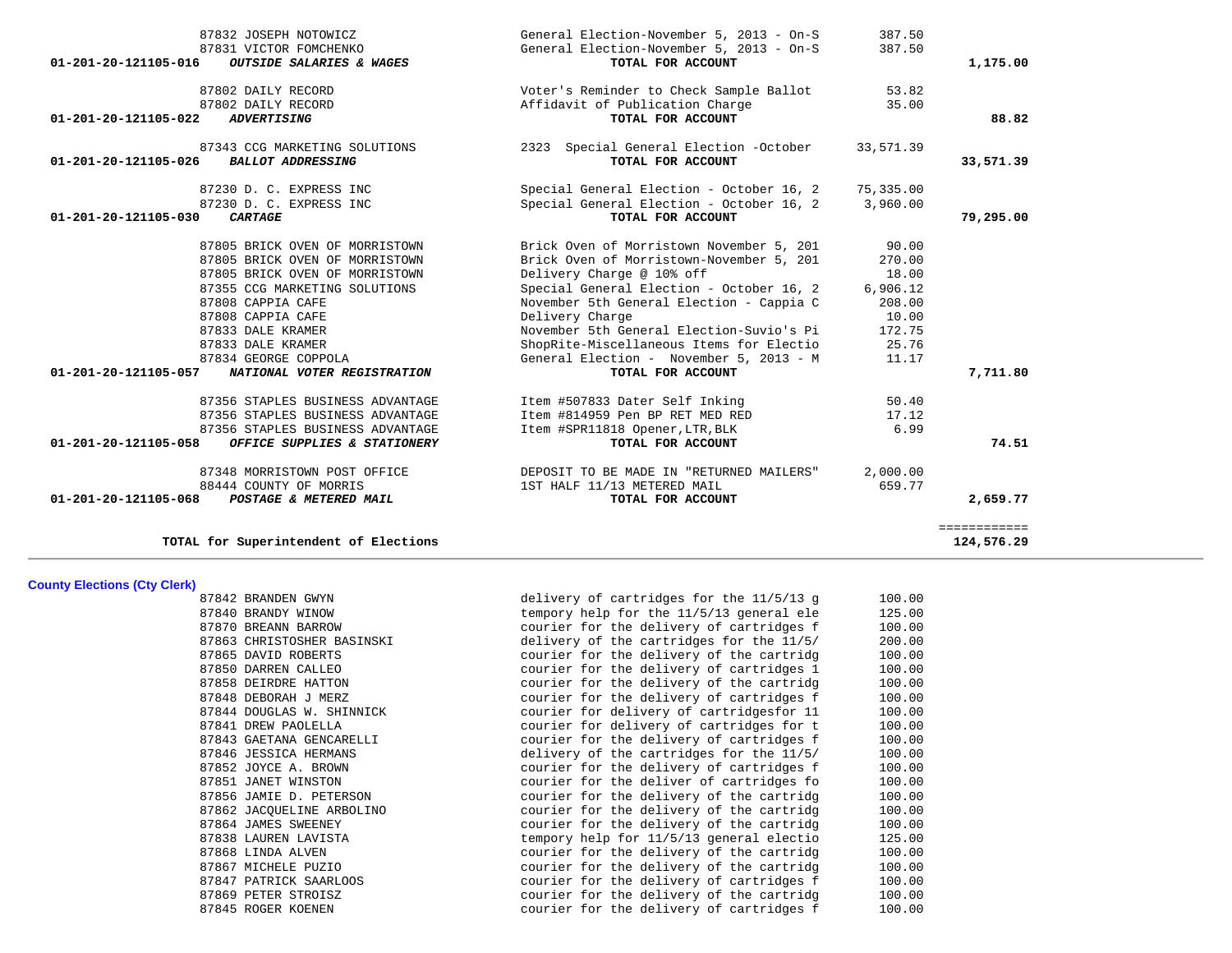| 87866 SALVATORE F. PAOLELLA                   |                                   | courier for the delivery of the cartridg | 100.00   |              |
|-----------------------------------------------|-----------------------------------|------------------------------------------|----------|--------------|
| 87855 JAMES SCOTT HARVIN                      |                                   | courier for the delivery of cartridges f | 100.00   |              |
| 87857 SUSAN DOWNS                             |                                   | courier for the delivery of cartridges f | 100.00   |              |
| 87853 SUSAN JAEGER                            |                                   | courier for the delivery of the cartridg | 100.00   |              |
| 87837 TARA SANTA                              |                                   | tempory help for the 11/5/13 general ele | 125.00   |              |
| 87861 TERRI MCINERNEY                         |                                   | courier for the delivery of cartridges f | 100.00   |              |
| 87839 TONI SINNER                             |                                   | tempory help for the 11/5/13 general ele | 125.00   |              |
| 87849 WAYNE ARVIDSON                          |                                   | courier for the delivery of cartridges f | 100.00   |              |
| 87854 CLAIRE TROGANI                          |                                   | courier for the delivery of cartridges f | 100.00   |              |
| 01-201-20-121110-030<br><i><b>CARTAGE</b></i> |                                   | TOTAL FOR ACCOUNT                        |          | 3,400.00     |
| 88444 COUNTY OF MORRIS                        |                                   | 1ST HALF 11/13 METERED MAIL              | 44.36    |              |
| 01-201-20-121110-068                          | POSTAGE & METERED MAIL            | TOTAL FOR ACCOUNT                        |          | 44.36        |
| 88494 ELECTION GRAPHICS, INC.                 |                                   | printing of the sample ballots for the s | 1,817.17 |              |
| 88494 ELECTION GRAPHICS, INC.                 |                                   | printing of the sample ballots for the s | 6,701.55 |              |
| 01-201-20-121110-076                          | SCHOOL BOARD ELECTIONS            | TOTAL FOR ACCOUNT                        |          | 8,518.72     |
|                                               | 85694 DOMINION VOTING SYSTEMS INC | on site election day WinEDS tally techni | 4,500.00 |              |
| 01-201-20-121110-084                          | OTHER OUTSIDE SERVICES            | TOTAL FOR ACCOUNT                        |          | 4,500.00     |
|                                               |                                   |                                          |          | ============ |
| TOTAL for County Elections (Cty Clerk)        |                                   |                                          |          | 16,463.08    |
|                                               |                                   |                                          |          |              |

**County Treasurer** 

|                      | 87655 W.B. MASON COMPANY INC     | Various Office Supplies                  | 604.16   |              |
|----------------------|----------------------------------|------------------------------------------|----------|--------------|
|                      | 87655 W.B. MASON COMPANY INC     | Toner, F/LJ9000 Compt (CTG43P)           | 620.61   |              |
|                      | 87655 W.B. MASON COMPANY INC     | Note, 1/5x2 12/Pk, YW                    | 24.44    |              |
|                      | 87993 W.B. MASON COMPANY INC     | Cord, Handset 12' BK & IY                | 14.98    |              |
|                      | 87639 STAPLES BUSINESS ADVANTAGE | Various office supplies.                 | 68.52    |              |
|                      | 87639 STAPLES BUSINESS ADVANTAGE | Binder Ring 11x17 Piano 2 BLE            | 40.05    |              |
| 01-201-20-130100-058 | OFFICE SUPPLIES & STATIONERY     | TOTAL FOR ACCOUNT                        |          | 1,372.76     |
|                      | 88444 COUNTY OF MORRIS           | 1ST HALF 11/13 METERED MAIL              | 143.51   |              |
| 01-201-20-130100-068 | POSTAGE & METERED MAIL           | TOTAL FOR ACCOUNT                        |          | 143.51       |
|                      | 87657 CERTIFIED VALUATIONS INC.  | Comparable Rental Value Appraisal Dover  | 1,000.00 |              |
|                      | 87648 POLAND SPRING              | Six 5-Gallon bottles of drinking water f | 17.94    |              |
|                      | 87648 POLAND SPRING              | Rental fee for cooler.                   | 0.99     |              |
|                      | 87648 POLAND SPRING              | Six 5-Gallon bottles of drinking water f | 17.94    |              |
|                      | 87648 POLAND SPRING              | Rental fee for cooler.                   | 0.99     |              |
| 01-201-20-130100-084 | <i>OTHER OUTSIDE SERVICES</i>    | TOTAL FOR ACCOUNT                        |          | 1,037.86     |
|                      | 87640 MUNICIPAL CAPITAL CORP     | Treasury copier 2nd Q for July, August,  | 764.32   |              |
| 01-201-20-130100-164 | OFFICE MACHINES - RENTAL         | TOTAL FOR ACCOUNT                        |          | 764.32       |
|                      |                                  |                                          |          | ============ |
|                      | TOTAL for County Treasurer       |                                          |          | 3,318.45     |

| <b>Purchasing Division</b><br>87872 ATLANTIC TOMORROWS OFFICE<br>01-201-20-130105-044<br><i>EQUIPMENT SERVICE AGREEMENTS</i> | CLICKS USED FROM 6/30/13 - 9/29<br>I013187<br>TOTAL FOR ACCOUNT | 2,932.10<br>2,932.10 |
|------------------------------------------------------------------------------------------------------------------------------|-----------------------------------------------------------------|----------------------|
| 88444 COUNTY OF MORRIS<br>01-201-20-130105-068<br>POSTAGE & METERED MAIL                                                     | 1ST HALF 11/13 METERED MAIL<br>TOTAL FOR ACCOUNT                | 106.76<br>106.76     |
| TOTAL for Purchasing Division                                                                                                |                                                                 | 3,038.86             |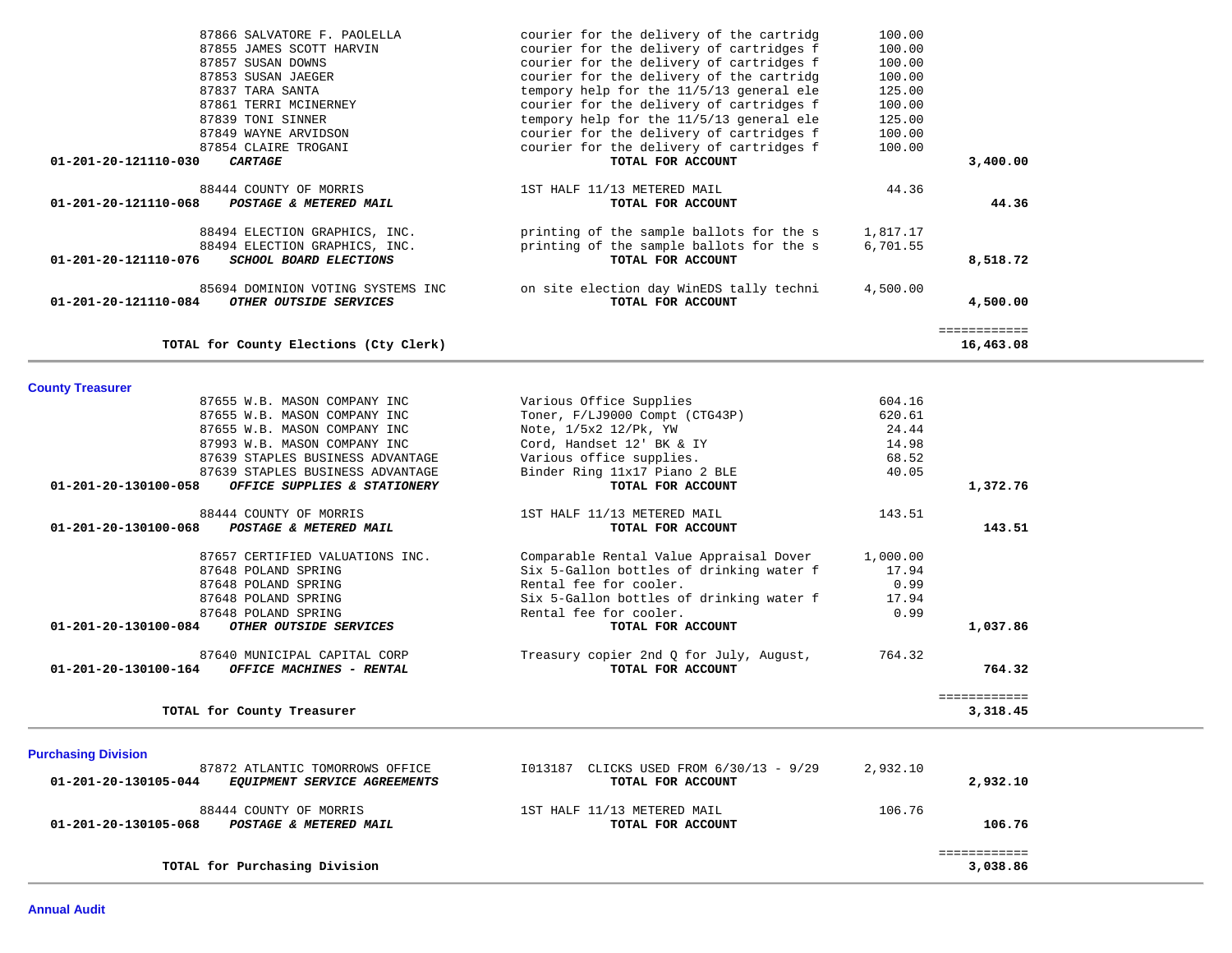| 88401 NISIVOCCIA LLP<br>88401 NISIVOCCIA LLP                                       | Auditing of Single Audit Grants period d<br>Auditing of Single Audit Grants period d | 8,300.00<br>20,120.00 |                           |  |
|------------------------------------------------------------------------------------|--------------------------------------------------------------------------------------|-----------------------|---------------------------|--|
| 01-203-20-135100-024<br><i>(2012) AUDIT</i>                                        | TOTAL FOR ACCOUNT                                                                    |                       | 28,420.00                 |  |
| TOTAL for Annual Audit                                                             |                                                                                      |                       | ============<br>28,420.00 |  |
| <b>Information Technology Div</b>                                                  |                                                                                      |                       |                           |  |
| 87159 ALTERNATIVE MICROGRAPHICS INC<br>01-201-20-140100-054<br><i>MICROFILMING</i> | Surrogate's Office Microfilming<br>TOTAL FOR ACCOUNT                                 | 3,503.14              | 3,503.14                  |  |
| 87174 DEER PARK                                                                    | Account 0419423314 8/31/13-9/30/13                                                   | 40.76                 |                           |  |
| 87160 STAPLES BUSINESS ADVANTAGE                                                   | Office Supplies                                                                      | 151.56                |                           |  |
| 87160 STAPLES BUSINESS ADVANTAGE                                                   | Office Supplies                                                                      | 129.24                |                           |  |
| 87160 STAPLES BUSINESS ADVANTAGE                                                   | Office Supplies                                                                      | 125.81                |                           |  |
| 87160 STAPLES BUSINESS ADVANTAGE                                                   | Office Supplies                                                                      | 2.39                  |                           |  |
| 87160 STAPLES BUSINESS ADVANTAGE                                                   | Office Supplies                                                                      | 55.92                 |                           |  |
| 87161 DEER PARK                                                                    | Account 0419423314<br>8/01/13-8/31/12                                                | 11.96                 |                           |  |
| OFFICE SUPPLIES & STATIONERY<br>01-201-20-140100-058                               | TOTAL FOR ACCOUNT                                                                    |                       | 517.64                    |  |
| 88444 COUNTY OF MORRIS                                                             | 1ST HALF 11/13 METERED MAIL                                                          | 5.52                  |                           |  |
| 01-201-20-140100-068<br>POSTAGE & METERED MAIL                                     | TOTAL FOR ACCOUNT                                                                    |                       | 5.52                      |  |
| 87535 KRONOS INC                                                                   | License Yearly Maintenance Renewal                                                   | 46,959.96             |                           |  |
| 87535 KRONOS INC                                                                   | Hardware Yearly Maintenance Renewal                                                  | 1,175.57              |                           |  |
| 87535 KRONOS INC                                                                   | Hardware Yearly Maintenance Renewal                                                  | 5,861.48              |                           |  |
| 87535 KRONOS INC                                                                   | Hardware Yearly Maintenance Renewal                                                  | 106.87                |                           |  |
| 01-201-20-140100-078<br><b>SOFTWARE MAINTENANCE</b>                                | TOTAL FOR ACCOUNT                                                                    |                       | 54,103.88                 |  |
| 87167 TRITEC OFFICE EQUIPMENT INC                                                  | Color Copy Fee                                                                       | 53.13                 |                           |  |
| 87163 MUNICIPAL CAPITAL CORP                                                       | Ricoh MP C3002                                                                       | 828.89                |                           |  |
| OFFICE MACHINES - RENTAL<br>01-201-20-140100-164                                   | TOTAL FOR ACCOUNT                                                                    |                       | 882.02                    |  |
| TOTAL for Information Technology Div                                               |                                                                                      |                       | ============<br>59,012.20 |  |
|                                                                                    |                                                                                      |                       |                           |  |
| <b>O.L.I.S.</b>                                                                    |                                                                                      |                       |                           |  |
| 87165 DEER PARK                                                                    | Account 0438862047 8/15/13-9/14/13                                                   | 24.91                 |                           |  |
| 01-201-20-140105-058<br>OFFICE SUPPLIES & STATIONERY                               | TOTAL FOR ACCOUNT                                                                    |                       | 24.91                     |  |
| TOTAL for O.L.I.S.                                                                 |                                                                                      |                       | ============<br>24.91     |  |
| <b>County Board of Taxation</b>                                                    |                                                                                      |                       |                           |  |
| 88444 COUNTY OF MORRIS                                                             | 1ST HALF 11/13 METERED MAIL                                                          | 113.68                |                           |  |
| 01-201-20-150100-068<br>POSTAGE & METERED MAIL                                     | TOTAL FOR ACCOUNT                                                                    |                       | 113.68                    |  |
|                                                                                    |                                                                                      |                       |                           |  |
| TOTAL for County Board of Taxation                                                 |                                                                                      |                       | ============<br>113.68    |  |
|                                                                                    |                                                                                      |                       |                           |  |
| <b>County Counsel</b><br>86712 WEST PAYMENT CENTER                                 | 1003671819 Information charges - Septemb                                             | 513.40                |                           |  |
| 01-201-20-155100-050<br><b>LAW BOOKS</b>                                           | TOTAL FOR ACCOUNT                                                                    |                       | 513.40                    |  |
| 88216 CLEARY GIACOBBE ALFIERI &                                                    | Various                                                                              | 1,368.00              |                           |  |
| 88006 BEVAN, MOSCA, GIUDITTA &                                                     | legal svcs.                                                                          | 1,049.06              |                           |  |
| 87830 BARBARULA LAW OFFICES                                                        | Campbell v. Carlucci                                                                 | 1,176.00              |                           |  |

87830 BARBARULA LAW OFFICES Campbell v. Carlucci 1,176.00<br>87830 BARBARULA LAW OFFICES Bessler (2)Disc. 276.00 87830 BARBARULA LAW OFFICES Bessler (2)Disc.<br>87830 BARBARULA LAW OFFICES Bessler (1)Disc. 276.00

87830 BARBARULA LAW OFFICES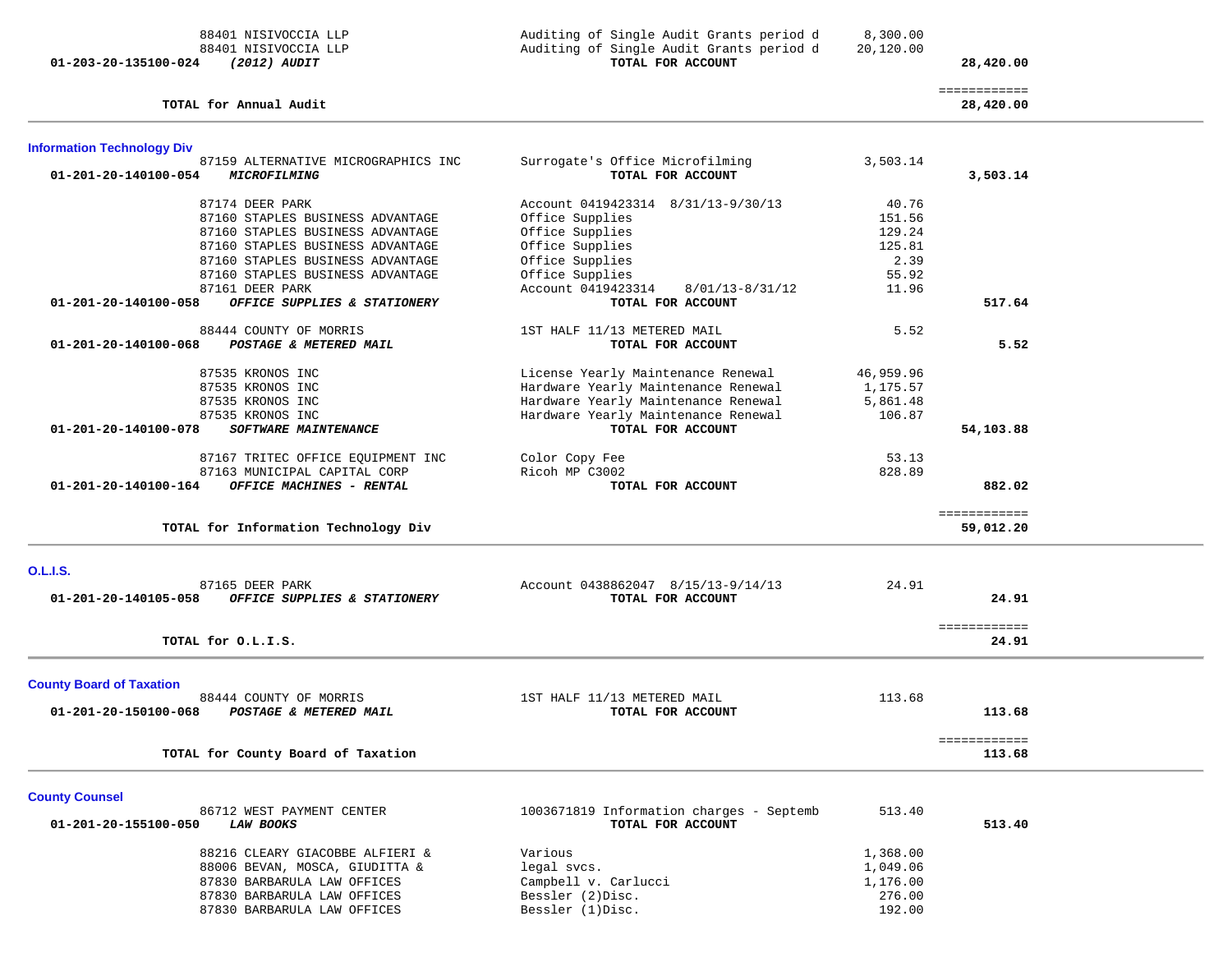| 87830 BARBARULA LAW OFFICES                                  | Bessler (3) Disc.                                                                   | 1,152.00        |              |  |
|--------------------------------------------------------------|-------------------------------------------------------------------------------------|-----------------|--------------|--|
| 87830 BARBARULA LAW OFFICES                                  | Diaz Disc.                                                                          | 108.00          |              |  |
| 87830 BARBARULA LAW OFFICES                                  | Palmer Disc.                                                                        | 552.00          |              |  |
| 87830 BARBARULA LAW OFFICES                                  | Quinn(5)Disc.                                                                       | 108.00          |              |  |
| 87830 BARBARULA LAW OFFICES                                  | Thompson v. County                                                                  | 168.00          |              |  |
| 88005 CARMAGNOLA & RITARDI LLC                               | V. Conte                                                                            | 1,560.00        |              |  |
| 87827 LAW OFFICE OF ROBERT J. GREENBAUM                      | Prosecutor's Off.                                                                   | 4,872.00        |              |  |
|                                                              |                                                                                     |                 |              |  |
| 87887 O'MULLAN & BRADY P.C.                                  | Legal services                                                                      | 19,513.00       |              |  |
| 87725 THE LAW OFFICE OF                                      | Poculosky                                                                           | 869.50          |              |  |
| 87725 THE LAW OFFICE OF                                      | Snedeker                                                                            | 52.50           |              |  |
| 87725 THE LAW OFFICE OF                                      | Nitti                                                                               | 67.00           |              |  |
| 87725 THE LAW OFFICE OF                                      | McIves-Hand                                                                         | 330.00          |              |  |
| 87725 THE LAW OFFICE OF                                      | Cobbs                                                                               | 38.00           |              |  |
| 87828 TRIMBOLI & PRUSINOWSKI, LLC                            | Robert Gordon                                                                       | 646.97          |              |  |
| 87828 TRIMBOLI & PRUSINOWSKI, LLC                            | Bryan DelVecchio                                                                    | 48.33           |              |  |
| 87828 TRIMBOLI & PRUSINOWSKI, LLC                            | Cheryl Dyer                                                                         | 84.00           |              |  |
| 87828 TRIMBOLI & PRUSINOWSKI, LLC                            | General                                                                             | 588.00          |              |  |
| 87890 TRIMBOLI & PRUSINOWSKI, LLC                            | PBA298-2011 contract                                                                | 48.00           |              |  |
| 87890 TRIMBOLI & PRUSINOWSKI, LLC                            | Melissa Fratella (Disc.)                                                            | 15.00           |              |  |
| 87890 TRIMBOLI & PRUSINOWSKI, LLC                            | William Mauro-Falsification of Applicati                                            | 156.00          |              |  |
| 88533 DECOTIIS, FITZPATRICK &                                | Legal services                                                                      | 10,418.30       |              |  |
| 88115 JOHNSON & CONWAY LLP                                   | John St. Property                                                                   | 24.26           |              |  |
| 88115 JOHNSON & CONWAY LLP                                   | JG Drywall                                                                          | 388.09          |              |  |
| 88115 JOHNSON & CONWAY LLP                                   | Const.Bd.of App.                                                                    | 752.57          |              |  |
| 88115 JOHNSON & CONWAY LLP                                   | Pigeon Hill Wetlands                                                                | 345.65          |              |  |
| 88115 JOHNSON & CONWAY LLP                                   | Special Counsel                                                                     | 1,116.48        |              |  |
| 01-201-20-155100-051<br>LEGAL                                | TOTAL FOR ACCOUNT                                                                   |                 | 48,082.71    |  |
|                                                              |                                                                                     |                 |              |  |
|                                                              |                                                                                     |                 |              |  |
| 88444 COUNTY OF MORRIS                                       | 1ST HALF 11/13 METERED MAIL                                                         | 13.80           |              |  |
| 01-201-20-155100-068<br>POSTAGE & METERED MAIL               | TOTAL FOR ACCOUNT                                                                   |                 | 13.80        |  |
|                                                              |                                                                                     |                 |              |  |
|                                                              |                                                                                     |                 | ============ |  |
| TOTAL for County Counsel                                     |                                                                                     |                 | 48,609.91    |  |
|                                                              |                                                                                     |                 |              |  |
|                                                              |                                                                                     |                 |              |  |
|                                                              |                                                                                     |                 |              |  |
| <b>County Surrogate</b>                                      |                                                                                     |                 |              |  |
| 88444 COUNTY OF MORRIS                                       | 1ST HALF 11/13 METERED MAIL                                                         | 336.80          |              |  |
| 01-201-20-160100-068<br>POSTAGE & METERED MAIL               | TOTAL FOR ACCOUNT                                                                   |                 | 336.80       |  |
|                                                              |                                                                                     |                 |              |  |
|                                                              |                                                                                     |                 | ============ |  |
| TOTAL for County Surrogate                                   |                                                                                     |                 | 336.80       |  |
|                                                              |                                                                                     |                 |              |  |
| <b>Engineering</b>                                           |                                                                                     |                 |              |  |
| 87376 DEER PARK                                              | 0434495495 9/15/13-10/14/13                                                         | 44.74           |              |  |
| OFFICE SUPPLIES & STATIONERY<br>01-201-20-165100-058         | TOTAL FOR ACCOUNT                                                                   |                 | 44.74        |  |
|                                                              |                                                                                     |                 |              |  |
| 88444 COUNTY OF MORRIS                                       | 1ST HALF 11/13 METERED MAIL                                                         | 6.98            |              |  |
| 88444 COUNTY OF MORRIS                                       | 1ST HALF 11/13 METERED MAIL                                                         | 41.89           |              |  |
| 01-201-20-165100-068<br>POSTAGE & METERED MAIL               |                                                                                     |                 | 48.87        |  |
|                                                              | TOTAL FOR ACCOUNT                                                                   |                 |              |  |
|                                                              | Pesticide License Renewal for Gerald Fla                                            |                 |              |  |
| 86185 TREASURER, STATE OF NEW JERSEY                         |                                                                                     | 80.00           |              |  |
| 86185 TREASURER, STATE OF NEW JERSEY<br>01-201-20-165100-084 | Pesticide License Renewal for Brian Duns                                            | 80.00           |              |  |
| OTHER OUTSIDE SERVICES                                       | TOTAL FOR ACCOUNT                                                                   |                 | 160.00       |  |
|                                                              |                                                                                     |                 |              |  |
| 87965 R.S. KNAPP CO. INC.                                    | PW 300 Print EngineMonthly Base Chg Napp                                            | 352.00          |              |  |
| 87682 TRITEC OFFICE EQUIPMENT INC                            | 2750 color copies for the period 7/1/13                                             | 192.50          |              |  |
| OFFICE MACHINES - RENTAL<br>01-201-20-165100-164             | TOTAL FOR ACCOUNT                                                                   |                 | 544.50       |  |
|                                                              |                                                                                     |                 |              |  |
| 85491 RESIDEX, LLC                                           | Invade Bio Foam Hot Spot Can(12 Can/Case                                            | 57.60           |              |  |
| 85491 RESIDEX, LLC                                           | Freight Charge                                                                      | 10.50           |              |  |
| 86699 RESIDEX, LLC<br>86699 RESIDEX, LLC                     | Vector Plasma One Screened Insect Light<br>Vector Replacement Glue Board (12 per Bo | 125.76<br>18.13 |              |  |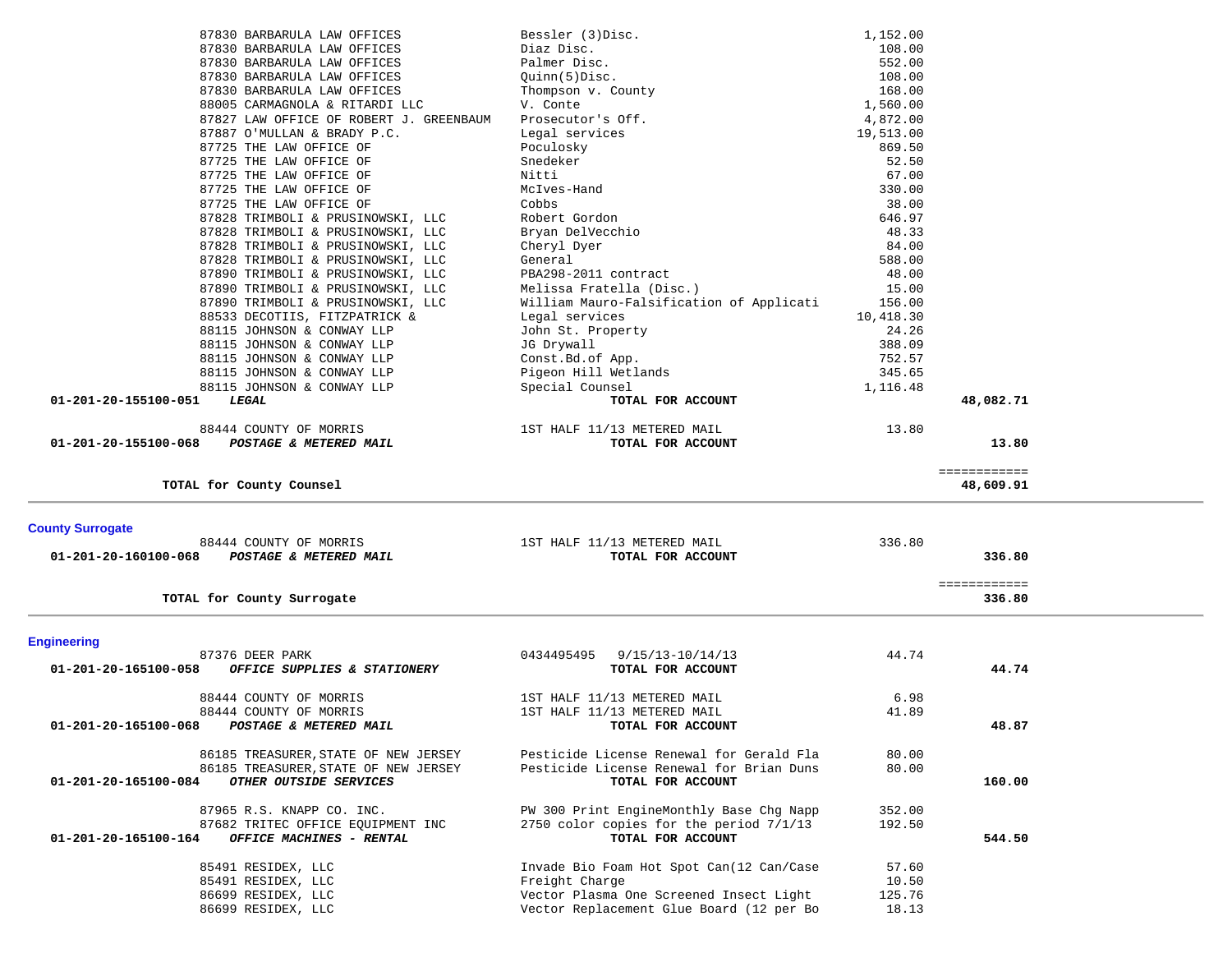| 86699 RESIDEX, LLC<br>86699 RESIDEX, LLC<br>86699 RESIDEX, LLC                                                           | Freight Charge<br>Kill Bed Bugs Plus(17.5 oz can, 6 per ca<br>Freight Charge                              | 10.23<br>50.16<br>8.50 |                          |  |
|--------------------------------------------------------------------------------------------------------------------------|-----------------------------------------------------------------------------------------------------------|------------------------|--------------------------|--|
| CHEMICALS & SPRAYS<br>01-201-20-165100-225<br>86698 AT&T MOBILITY                                                        | TOTAL FOR ACCOUNT<br>287235988683 Sim Card for Survey Equipme                                             | 36.44                  | 280.88                   |  |
| 01-201-20-165100-258<br>EQUIPMENT                                                                                        | TOTAL FOR ACCOUNT                                                                                         |                        | 36.44                    |  |
| TOTAL for Engineering                                                                                                    |                                                                                                           |                        | ============<br>1,115.43 |  |
| <b>Heritage Commission</b>                                                                                               |                                                                                                           |                        |                          |  |
| 88444 COUNTY OF MORRIS<br>01-201-20-175100-068<br>POSTAGE & METERED MAIL                                                 | 1ST HALF 11/13 METERED MAIL<br>TOTAL FOR ACCOUNT                                                          | 523.69                 | 523.69                   |  |
| 87571 RICOH AMERICAS CORPORATION<br>OFFICE MACHINES - RENTAL<br>01-201-20-175100-164                                     | RICOH /2000 SER#M5085400265 PERIOD 10/1<br>TOTAL FOR ACCOUNT                                              | 550.69                 | 550.69                   |  |
| TOTAL for Heritage Commission                                                                                            |                                                                                                           |                        | ============<br>1,074.38 |  |
| <b>Planning Board</b>                                                                                                    |                                                                                                           |                        |                          |  |
| 88215 CHRISTINE MARION<br>01-201-20-180100-039<br>EDUCATION SCHOOLS & TRAINING                                           | Meeting fee for October 18, 2013 NJ Coun<br>TOTAL FOR ACCOUNT                                             | 15.00                  | 15.00                    |  |
| 87874 W.B. MASON COMPANY INC<br>01-201-20-180100-058<br>OFFICE SUPPLIES & STATIONERY                                     | Manila Folders and 2014 Calendar Order C<br>TOTAL FOR ACCOUNT                                             | 47.90                  | 47.90                    |  |
| 88215 CHRISTINE MARION<br>01-201-20-180100-059<br>OTHER GENERAL EXPENSES                                                 | Dinner for 2 Planning Board Committee Me<br>TOTAL FOR ACCOUNT                                             | 37.94                  | 37.94                    |  |
| 88215 CHRISTINE MARION<br>88215 CHRISTINE MARION<br>TRAVEL EXPENSE<br>01-201-20-180100-082                               | Tolls for the NJ Planners Association Me<br>Tolls for the NJ Planners Association Me<br>TOTAL FOR ACCOUNT | 5.00<br>5.00           | 10.00                    |  |
| TOTAL for Planning Board                                                                                                 |                                                                                                           |                        | ============<br>110.84   |  |
| <b>Transportation Management</b><br>88213 W.B. MASON COMPANY INC<br>01-201-20-180105-058<br>OFFICE SUPPLIES & STATIONERY | 2014 Calendar Order -TransportationCusto<br>TOTAL FOR ACCOUNT                                             | 40.17                  | 40.17                    |  |
| 87530 GERALD ROHSLER<br>01-201-20-180105-082<br>TRAVEL EXPENSE                                                           | Parking for NJTPA Meetings July 9, 2013<br>TOTAL FOR ACCOUNT                                              | 132.00                 | 132.00                   |  |
| 86956 METRO COUNT USA INC<br>01-201-20-180105-095<br>OTHER ADMINISTRATIVE SUPPLIES                                       | Traffic Count Supplies and Shipping Invo<br>TOTAL FOR ACCOUNT                                             | 474.00                 | 474.00                   |  |
| TOTAL for Transportation Management                                                                                      |                                                                                                           |                        | ============<br>646.17   |  |
| <b>PDT - General Admin</b><br>88444 COUNTY OF MORRIS<br>01-201-20-180115-068<br>POSTAGE & METERED MAIL                   | 1ST HALF 11/13 METERED MAIL<br>TOTAL FOR ACCOUNT                                                          | 117.81                 | 117.81                   |  |
| TOTAL for PDT - General Admin                                                                                            |                                                                                                           |                        | ============<br>117.81   |  |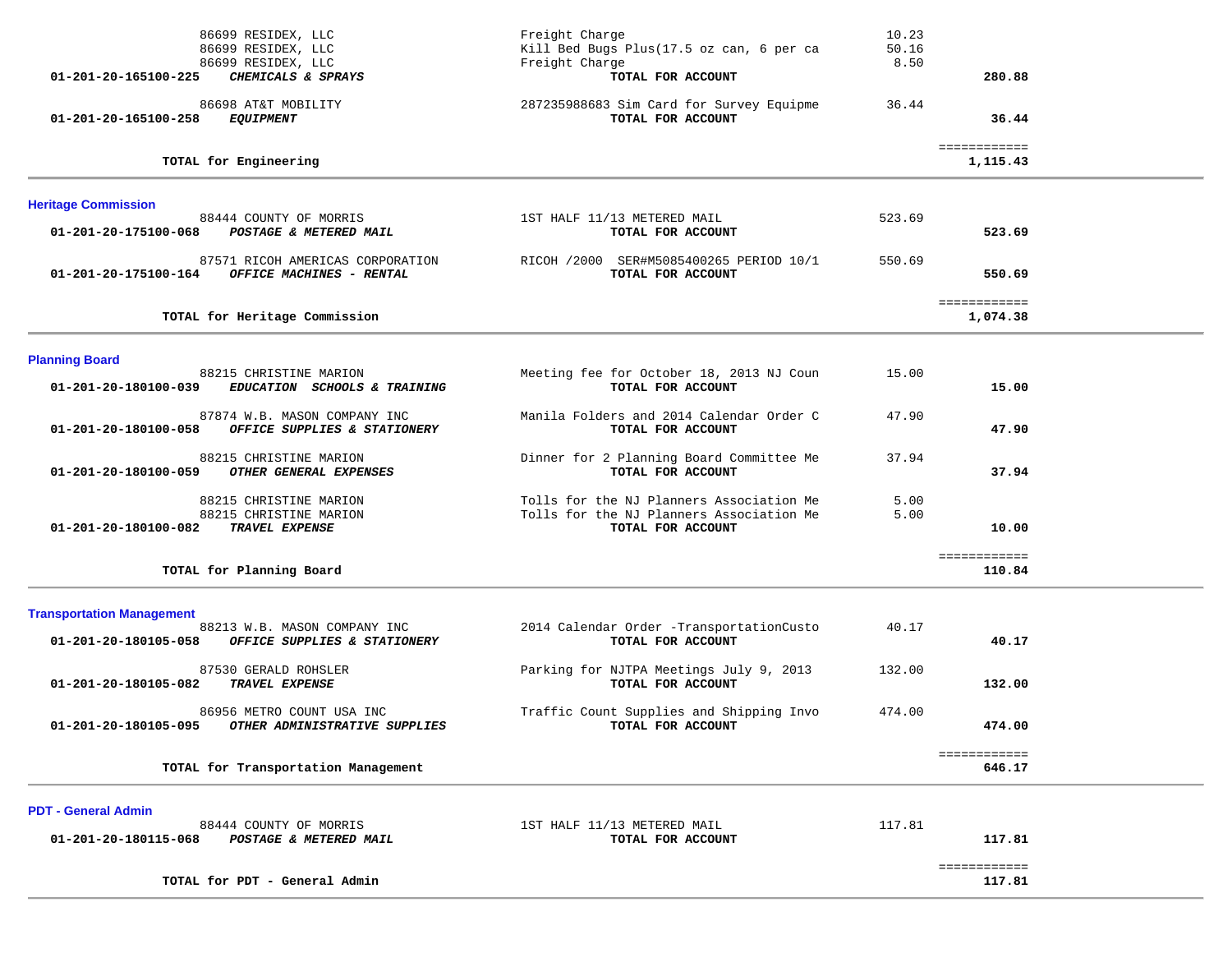|  |  | <b>Preservation Trust</b> |
|--|--|---------------------------|
|  |  |                           |

| דו <del>כ</del> אפו פעווטוו דו שאנ                                                                                                                                                                                                                                                                                                                                                                                                         |                                                               |        |                    |  |
|--------------------------------------------------------------------------------------------------------------------------------------------------------------------------------------------------------------------------------------------------------------------------------------------------------------------------------------------------------------------------------------------------------------------------------------------|---------------------------------------------------------------|--------|--------------------|--|
| 82806 NJAFM                                                                                                                                                                                                                                                                                                                                                                                                                                | Single membership for Jennifer McCulloch<br>TOTAL FOR ACCOUNT | 20.00  | 20.00              |  |
| 01-201-20-180120-023 ASSOCIATIONS AND MEMBERSHIPS                                                                                                                                                                                                                                                                                                                                                                                          |                                                               |        |                    |  |
| 87978 W.B. MASON COMPANY INC                                                                                                                                                                                                                                                                                                                                                                                                               | 2014 Calendar Order for:Preservation Tru                      | 66.66  |                    |  |
| 01-201-20-180120-058 OFFICE SUPPLIES & STATIONERY                                                                                                                                                                                                                                                                                                                                                                                          | TOTAL FOR ACCOUNT                                             |        | 66.66              |  |
|                                                                                                                                                                                                                                                                                                                                                                                                                                            |                                                               |        |                    |  |
|                                                                                                                                                                                                                                                                                                                                                                                                                                            |                                                               |        | <b>EEEEEEEEEEE</b> |  |
| TOTAL for Preservation Trust                                                                                                                                                                                                                                                                                                                                                                                                               |                                                               |        | 86.66              |  |
| <b>County Weights &amp; Measures</b>                                                                                                                                                                                                                                                                                                                                                                                                       |                                                               |        |                    |  |
|                                                                                                                                                                                                                                                                                                                                                                                                                                            |                                                               | 212.61 |                    |  |
| $88289 \text{ VERIZON WIRELES} \begin{minipage}{0.9\textwidth} \centering \begin{tabular}{l} \textbf{0.1-201-22-201100-031} \end{tabular} \end{minipage} \begin{minipage}{0.9\textwidth} \centering \begin{tabular}{l} \textbf{0.1-201-22-201100-031} \end{tabular} \end{minipage} \end{minipage} \begin{minipage}{0.9\textwidth} \centering \begin{tabular}{l} \textbf{0.1-201-22-201100-031} \end{tabular} \end{minipage} \end{minipage$ | TOTAL FOR ACCOUNT                                             |        | 212.61             |  |
| 88444 COUNTY OF MORRIS                                                                                                                                                                                                                                                                                                                                                                                                                     | 1ST HALF 11/13 METERED MAIL                                   | 3.42   |                    |  |
| 01-201-22-201100-068 POSTAGE & METERED MAIL                                                                                                                                                                                                                                                                                                                                                                                                | TOTAL FOR ACCOUNT                                             |        | 3.42               |  |
| 86646 SCIENTIFIC WATER CONDITIONING                                                                                                                                                                                                                                                                                                                                                                                                        | WATER GUARD SERVICE                                           | 175.00 |                    |  |
| 87894 M.C. MUA                                                                                                                                                                                                                                                                                                                                                                                                                             | CUSTOMER ID#- WEIGHTSM                                        | 350.00 |                    |  |
| 01-201-22-201100-084 OTHER OUTSIDE SERVICES                                                                                                                                                                                                                                                                                                                                                                                                | TOTAL FOR ACCOUNT                                             |        | 525.00             |  |
|                                                                                                                                                                                                                                                                                                                                                                                                                                            |                                                               |        |                    |  |
| 88553 NATIONAL FUEL OIL INC. TUEL CHARGES 10/13                                                                                                                                                                                                                                                                                                                                                                                            |                                                               | 960.41 |                    |  |
| 01-201-22-201100-140 GAS PURCHASES                                                                                                                                                                                                                                                                                                                                                                                                         | TOTAL FOR ACCOUNT                                             |        | 960.41             |  |
| 88285 AT&T                                                                                                                                                                                                                                                                                                                                                                                                                                 | 1001-102-9542 9/1/13 WEIGHTS & MEASURES                       | 4.68   |                    |  |
| 88288 VERIZON                                                                                                                                                                                                                                                                                                                                                                                                                              | 201 V63-1789 999 12Y 10/01/13 WEIGHTS &                       | 297.67 |                    |  |
| 88283 VERIZON                                                                                                                                                                                                                                                                                                                                                                                                                              | 201 V63-1789 999 12Y 9/01/13 WEIGHTS &                        | 301.16 |                    |  |
| 01-201-22-201100-146<br><b>TELEPHONE</b>                                                                                                                                                                                                                                                                                                                                                                                                   | TOTAL FOR ACCOUNT                                             |        | 603.51             |  |
| 86979 DIVITA BALANCE SERVICE CO LLC                                                                                                                                                                                                                                                                                                                                                                                                        | EKW-09i RECCHARGEABLE BATTERY PACK/ SCA                       | 390.00 |                    |  |
| 86651 GRAINGER                                                                                                                                                                                                                                                                                                                                                                                                                             | 2CUR7- COIN CELL LITHIUM BATTERY-STOPWAT                      | 15.12  |                    |  |
| 86651 GRAINGER                                                                                                                                                                                                                                                                                                                                                                                                                             | 6JG70-DIGITAL STOPWATCH                                       | 99.00  |                    |  |
| 86651 GRAINGER                                                                                                                                                                                                                                                                                                                                                                                                                             | 1VUA9-INSPECTION MIRROR                                       | 22.76  |                    |  |
| 87120 AUTOMATED BUILDING CONTROLS                                                                                                                                                                                                                                                                                                                                                                                                          | LABOR-HVAC W&M BLDG                                           | 300.00 |                    |  |
| 01-201-22-201100-258 EQUIPMENT                                                                                                                                                                                                                                                                                                                                                                                                             | TOTAL FOR ACCOUNT                                             |        | 826.88             |  |
| 86658 BINSKY & SNYDER SERVICES LLC                                                                                                                                                                                                                                                                                                                                                                                                         | 8/29/2013 SUP HVAC SUPPLIES                                   | 46.02  |                    |  |
| 86658 BINSKY & SNYDER SERVICES LLC                                                                                                                                                                                                                                                                                                                                                                                                         | 8/30/2013 SUP HVAC SUPPLIES                                   | 792.39 |                    |  |
| 86658 BINSKY & SNYDER SERVICES LLC                                                                                                                                                                                                                                                                                                                                                                                                         | 8/22/2013 T&M LABOR                                           | 736.00 |                    |  |
| 86658 BINSKY & SNYDER SERVICES LLC                                                                                                                                                                                                                                                                                                                                                                                                         | 8/30/2013 R-22                                                | 308.55 |                    |  |
| 86660 BINSKY & SNYDER SERVICES LLC                                                                                                                                                                                                                                                                                                                                                                                                         | T&M WORK - LABOR FOR A/C - NO COOLING                         | 368.00 |                    |  |
| 01-201-22-201100-262 MACHINERY REPAIRS & PARTS                                                                                                                                                                                                                                                                                                                                                                                             | TOTAL FOR ACCOUNT                                             |        | 2,250.96           |  |
| 88491 COUNTY OF MORRIS                                                                                                                                                                                                                                                                                                                                                                                                                     | MEDICAL & DENTAL COSTS 3RD QRT 2013 38,114.58                 |        |                    |  |
| 01-201-22-201100-329 HOSPITAL INSURANCE PREMIUMS                                                                                                                                                                                                                                                                                                                                                                                           | TOTAL FOR ACCOUNT                                             |        | 38,114.58          |  |
|                                                                                                                                                                                                                                                                                                                                                                                                                                            |                                                               |        | ============       |  |
| TOTAL for County Weights & Measures                                                                                                                                                                                                                                                                                                                                                                                                        |                                                               |        | 43,497.37          |  |

### **Employee Group Insurance**

| <u>Lilipiuydd Ol Uup Illiau allud</u> |                                      |                                                       |           |
|---------------------------------------|--------------------------------------|-------------------------------------------------------|-----------|
|                                       | 87524 CHARLES BRIGHT                 | Medicare B January, 2013 to June, 2013                | 419.60    |
|                                       | 88291 DISCOVERY BENEFITS INC.        | COBRA 10/2013 Main County and Morris Vie              | 867.60    |
|                                       | 88292 DISCOVERY BENEFITS INC.        | COBRA 10/2013 OTA                                     | 71.50     |
|                                       | 87728 HORIZON BLUE CROSS BLUE SHIELD | November, 2013 HMO Main Cty and Morris V 1,266,888.29 |           |
|                                       | 87727 HORIZON BLUE CROSS BLUE SHIELD | Dental Coverage for the month of Novembe              | 42,280.05 |
|                                       | 87525 JOYCE MCADAMS                  | Medicare B January, 2013 to June, 2013                | 629.40    |
|                                       | 87726 TOTAL ADMINISTRATIVE SERVICES  | Flex Main Cty 10/1/13 to 12/31/13                     | 2,103.75  |
|                                       | 87994 UNA HUTCHIN                    | Medicare B January, 2013 to June, 2013                | 629.40    |
|                                       | 88164 SODEXO, INC & AFFILIATES       | Refreshments for Wellness Fair(see attac              | 1,400.01  |
|                                       | 87719 CATHY BURD                     | Supplies for Wellness Fair                            | 110.77    |
|                                       | 87526 CORRESTINE TROWERS             | Medicare B January, 2013 to June, 2013                | 1,258.80  |
|                                       |                                      |                                                       |           |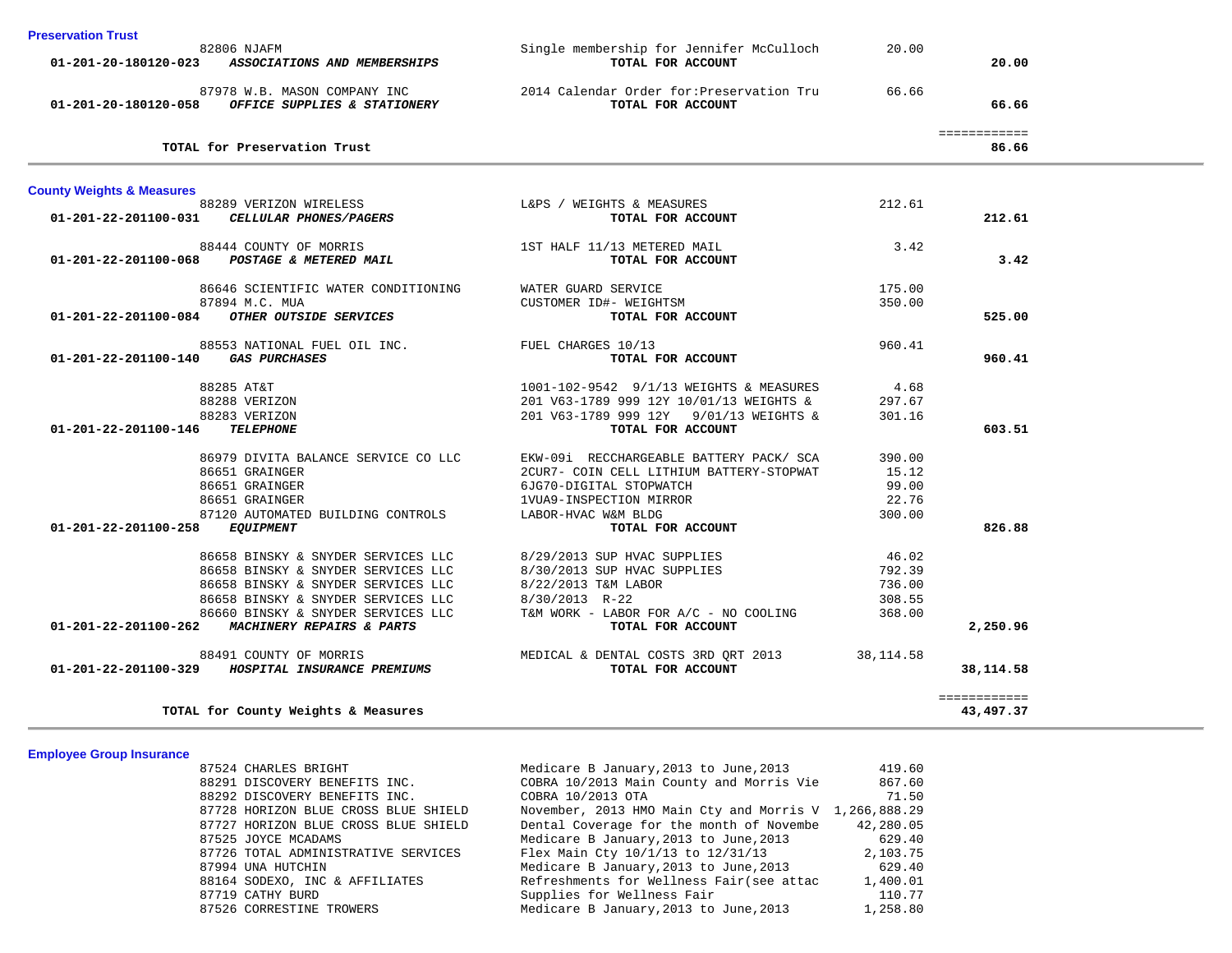| <b>Communications Center</b>                               |                                          |           |           |
|------------------------------------------------------------|------------------------------------------|-----------|-----------|
| 86402 NENA                                                 | Public Sector dues                       | 137.00    |           |
| ASSOCIATIONS AND MEMBERSHIPS<br>01-201-25-252105-023       | TOTAL FOR ACCOUNT                        |           | 137.00    |
| 86009 JON ROTH                                             | Room charges 3 nights NASU conference    | 334.38    |           |
| 86011 JOHN MCCONNELL                                       | Room charge 3 nights NASU conference     | 334.38    |           |
| 86008 STEVEN R. KESSELMEYER                                | Room charges 3 nights NASU conference    | 334.38    |           |
| 86010 MARK BELLES                                          | Room charges 3 nights NASU conference    | 334.38    |           |
| 01-201-25-252105-039<br>EDUCATION SCHOOLS & TRAINING       | TOTAL FOR ACCOUNT                        |           | 1,337.52  |
| 88444 COUNTY OF MORRIS                                     | 1ST HALF 11/13 METERED MAIL              | 10.08     |           |
| 01-201-25-252105-068<br>POSTAGE & METERED MAIL             | TOTAL FOR ACCOUNT                        |           | 10.08     |
| 86775 COMMUNICATIONS SERVICE                               | AC#350MCC, WO#48910, 10/4/13, Install Ra | 375.00    |           |
| 86775 COMMUNICATIONS SERVICE                               | AC#350MCC, WO#48916, 10/7/13, Install Ra | 500.00    |           |
| 86775 COMMUNICATIONS SERVICE                               | AC#350MCC, WO#48901, 9/30/13, Repair 200 | 507.50    |           |
| 01-201-25-252105-072<br><b>RADIO REPAIRS</b>               | TOTAL FOR ACCOUNT                        |           | 1,382.50  |
| 86397 SHI INTERNATIONAL CORP                               | InfoShare Maintenance 10/01/2013-09/30/2 | 75,000.00 |           |
| 86015 KEYSTONE PUBLIC SAFETY INC.                          | Police Mobile Licenses                   | 5,840.00  |           |
| 01-201-25-252105-078<br><b>SOFTWARE MAINTENANCE</b>        | TOTAL FOR ACCOUNT                        |           | 80,840.00 |
| 86008 STEVEN R. KESSELMEYER                                | Mieage to and from conference            | 98.70     |           |
| 01-201-25-252105-082<br>TRAVEL EXPENSE                     | TOTAL FOR ACCOUNT                        |           | 98.70     |
| 87730 AMERICAN TOWER CORPORATION                           | Tower rental for November 2013 Green Pon | 1,800.00  |           |
| $01 - 201 - 25 - 252105 - 131$<br>COUNTY WIDE RADIO SYSTEM | TOTAL FOR ACCOUNT                        |           | 1,800.00  |
|                                                            |                                          |           |           |

| <b>Office of Emergency Management</b>                                          |                                                               |          |              |
|--------------------------------------------------------------------------------|---------------------------------------------------------------|----------|--------------|
| 88289 VERIZON WIRELESS                                                         | L&PS / ADMIN                                                  | 114.03   |              |
| $01 - 201 - 25 - 252100 - 031$<br>CELLULAR PHONES/PAGERS                       | TOTAL FOR ACCOUNT                                             |          | 114.03       |
| 88111 SCOTT DIGIRALOMO<br>01-201-25-252100-039<br>EDUCATION SCHOOLS & TRAINING | Big City Emergency Mgr's Meeting 10/29/1<br>TOTAL FOR ACCOUNT | 619.70   | 619.70       |
| 86704 CABLEVISION                                                              | Account 07876-529178-02-1                                     | 737.35   |              |
| 87891 ALL COUNTY RENTAL CENTER                                                 | AC#8298600, 10/21/13                                          | 30.00    |              |
| 87409 MAJOR POLICE SUPPLY                                                      | Installation of Command Boards in Stagin                      | 1,224.64 |              |
| 87289 ENVIRONMENTAL SYSTEMS                                                    | ArcGIS for Desktop Basic Single Use Prim                      | 400.00   |              |
| 87357 V.E. RALPH & SON INC.                                                    | Supplies per attached invoice dated 10/1                      | 219.94   |              |
| 01-201-25-252100-059<br>OTHER GENERAL EXPENSES                                 | TOTAL FOR ACCOUNT                                             |          | 2,611.93     |
| 88444 COUNTY OF MORRIS                                                         | 1ST HALF 11/13 METERED MAIL                                   | 2.04     |              |
| 88444 COUNTY OF MORRIS                                                         | 1ST HALF 11/13 METERED MAIL                                   | 3.88     |              |
| $01 - 201 - 25 - 252100 - 068$<br>POSTAGE & METERED MAIL                       | TOTAL FOR ACCOUNT                                             |          | 5.92         |
| 87734 COPPER SERVICES                                                          | Inv Date 10/31/13                                             | 7.82     |              |
| 01-201-25-252100-146<br><b>TELEPHONE</b>                                       | TOTAL FOR ACCOUNT                                             |          | 7.82         |
| 87929 LARRY PETERS                                                             | A6802 Laser Engraved w/Setup                                  | 61.00    |              |
| 88111 SCOTT DIGIRALOMO                                                         | EOC Supplies                                                  | 56.69    |              |
| 01-201-25-252100-258<br><b>EQUIPMENT</b>                                       | TOTAL FOR ACCOUNT                                             |          | 117.69       |
|                                                                                |                                                               |          | ============ |
| TOTAL for Office of Emergency Management                                       |                                                               |          | 3,477.09     |

TOTAL for Employee Group Insurance

 ============ 1,316,659.17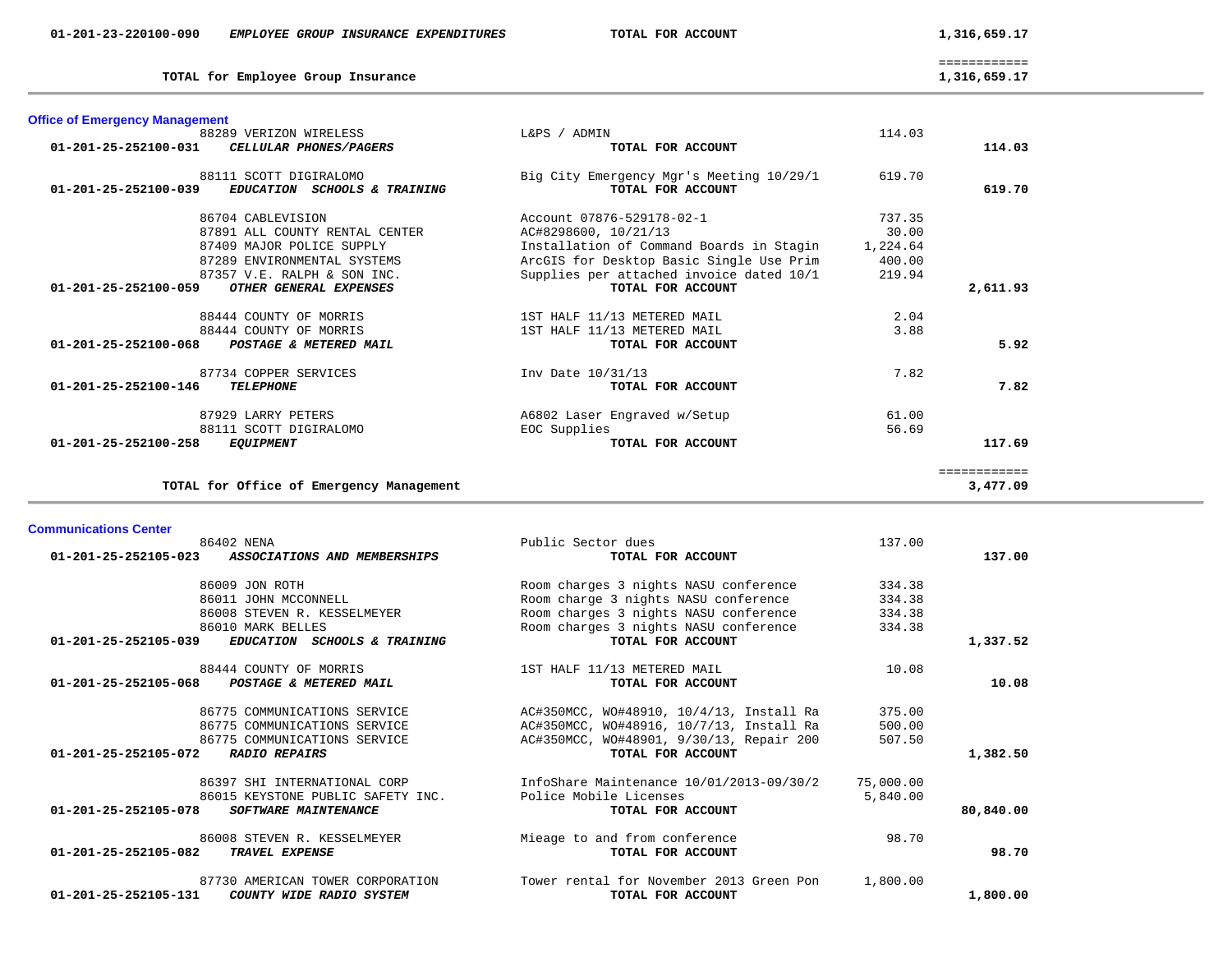| Indigent Burial Case 14-13-0510 Dated Oc | 1,950.00                        |          |
|------------------------------------------|---------------------------------|----------|
| Neurology Consult Case 14110178          | 500.00                          |          |
|                                          | 500.00                          |          |
| TOTAL FOR ACCOUNT                        |                                 | 2,950.00 |
| Neurology Consult Case 14130231          | 500.00                          |          |
| Neurology Consult Case 14130276          | 500.00                          |          |
| Neurology Consult Case 14130421          | 500.00                          |          |
| Neurology Consult Case 14130596          | 500.00                          |          |
| Neurology Consult Case 14130615          | 500.00                          |          |
| AC#7024512, 10/31/13, Case 19130195      | 57.90                           |          |
| TOTAL FOR ACCOUNT                        |                                 | 2,557.90 |
| Morgue Use 3rd Qtr. 2013 28 Cases        | 840.00                          |          |
| TOTAL FOR ACCOUNT                        |                                 | 840.00   |
| RMB Mileage 3rd Qtr 2013                 | 21.00                           |          |
| TOTAL FOR ACCOUNT                        |                                 | 21.00    |
| 1ST HALF 11/13 METERED MAIL              | 20.72                           |          |
| TOTAL FOR ACCOUNT                        |                                 | 20.72    |
| Morris Toxicology 10/13                  | 4,166.00                        |          |
| Sussex Toxicology 10/13                  | 564.00                          |          |
| Warren Toxicology 10/13                  | 360.00                          |          |
| TOTAL FOR ACCOUNT                        |                                 | 5,090.00 |
| Conf #1554364-1 10/24/13 Evidence bags 9 | 62.05                           |          |
| Freight                                  | 7.00                            |          |
| AC#A1322001923, 8/8/13 Case 14130596     | 457.00                          |          |
| AC#A1322702178, 8/15/13 Case 21130136    | 635.00                          |          |
| TOTAL FOR ACCOUNT                        |                                 | 1,161.05 |
|                                          | Neurology Consult Case 19130165 |          |

|  |  | <b>County Medical Examiner Office</b> |  |
|--|--|---------------------------------------|--|
|--|--|---------------------------------------|--|

| 87498 JERSEY CENTRAL POWER & LIGHT                         | 100 078 771 605, 10/22/13 Dover(9/18-10/ | 376.69   |              |
|------------------------------------------------------------|------------------------------------------|----------|--------------|
| 87498 JERSEY CENTRAL POWER & LIGHT                         | 100 100 194 933, 10/21/13 High Ridge Rd  | 584.93   |              |
| 87498 JERSEY CENTRAL POWER & LIGHT                         | 100 097 920 035, 10/23/13 Springtown Rd  | 614.24   |              |
| 87498 JERSEY CENTRAL POWER & LIGHT                         | 100 078 772 421 10/17 Hickory Rd Gillett | 379.22   |              |
| 87498 JERSEY CENTRAL POWER & LIGHT                         | 100 082 995 745 10/28/13 Conkin Rd Annex | 3.25     |              |
| 87498 JERSEY CENTRAL POWER & LIGHT                         | 100 078 770 714 10/28/13 Conklin Rd Flan | 615.03   |              |
| 88343 BOROUGH OF BUTLER                                    | 3680-0 dtd 11/6/13 Denise Drive cell tow | 692.16   |              |
| 01-201-25-252105-137<br><b>ELECTRICITY</b>                 | TOTAL FOR ACCOUNT                        |          | 4,398.28     |
| 86965 JOHNSTON COMMUNICATIONS                              | Reprogramming of emerg call box 1402 hq  | 962.50   |              |
| $01 - 201 - 25 - 252105 - 161$<br>COMMUNICATIONS EQUIPMENT | TOTAL FOR ACCOUNT                        |          | 962.50       |
| 86014 THE INSTITUTE FOR FORENSIC                           | Psychological Examinations and Reports f | 2,600.00 |              |
| 86014 THE INSTITUTE FOR FORENSIC                           | Psychological Examinations and Reports f | 325.00   |              |
| 01-201-25-252105-189<br><b>MEDICAL</b>                     | TOTAL FOR ACCOUNT                        |          | 2,925.00     |
| 86414 FFI PROFESSIONAL SAFETY SERVICES                     | Ron DePasquale Initial Order             | 1,016.09 |              |
| 86414 FFI PROFESSIONAL SAFETY SERVICES                     | Jim Masker                               | 245.72   |              |
| 86414 FFI PROFESSIONAL SAFETY SERVICES                     | John Faenza                              | 42.24    |              |
| 01-201-25-252105-202<br>UNIFORM AND ACCESSORIES            | TOTAL FOR ACCOUNT                        |          | 1,304.05     |
| 86962 TELE-COMMUNICATION, INC                              | H31CD Starset Voice Headset & controller | 1,200.00 |              |
| 01-201-25-252105-258<br><b>EOUIPMENT</b>                   | TOTAL FOR ACCOUNT                        |          | 1,200.00     |
|                                                            |                                          |          | ============ |
| TOTAL for Communications Center                            |                                          |          | 96,395.63    |

87498 JERSEY CENTRAL POWER & LIGHT 100 097 970 519, 10/23/13 Randolph (9/19 1,132.76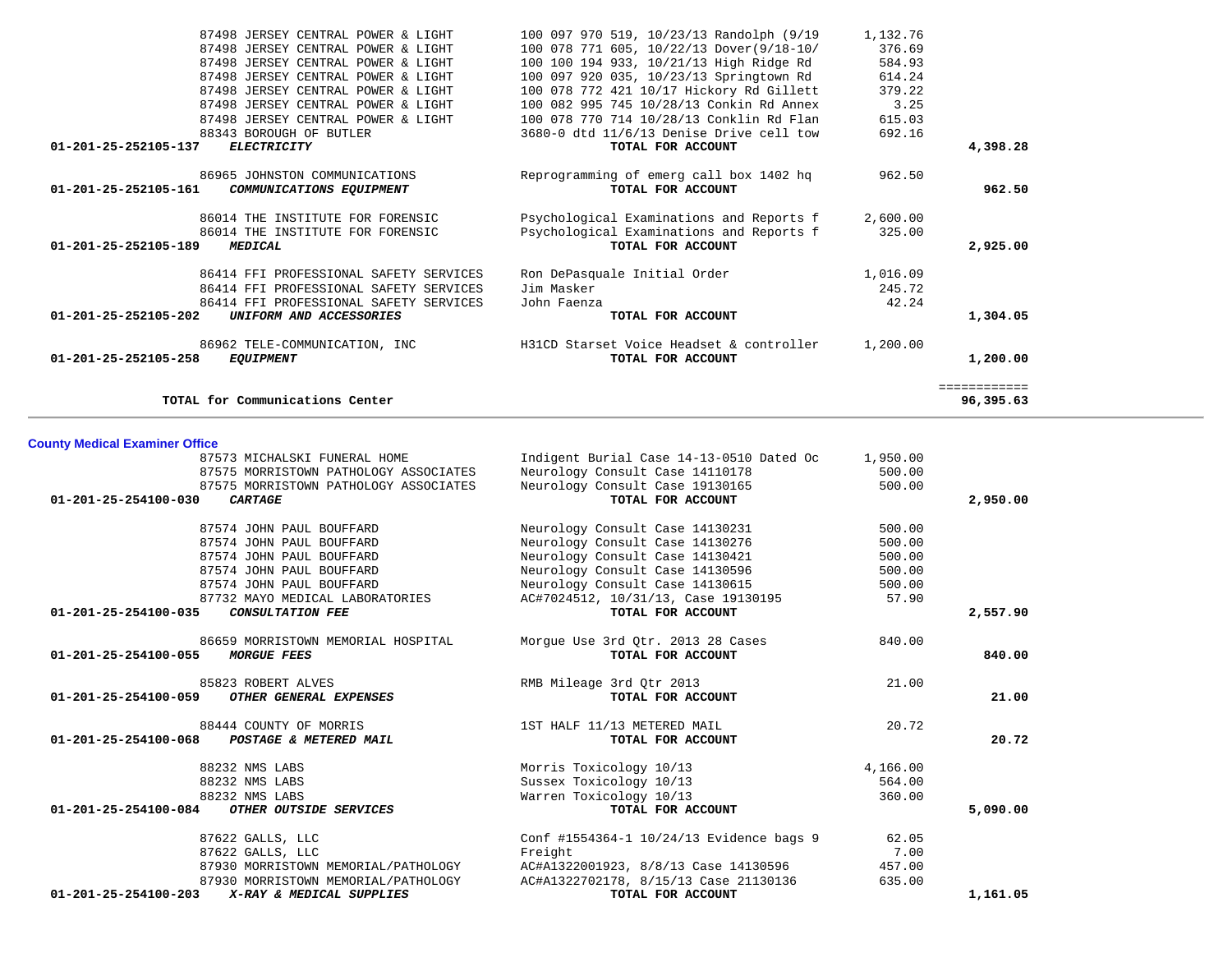| <b>County Sheriff's Department</b>                                       |                                                               |          |           |
|--------------------------------------------------------------------------|---------------------------------------------------------------|----------|-----------|
| 85830 RICHARD STOCKTON COLLEGE<br>01-201-25-270100-039                   | Registration Class - "NJ Internal Affair<br>TOTAL FOR ACCOUNT | 299.00   | 299.00    |
| EDUCATION SCHOOLS & TRAINING                                             |                                                               |          |           |
| 87147 SIRCHIE FINGER PRINT LAB INC.                                      | EZ Lifter System, Item#EZL100                                 | 21.95    |           |
| 87147 SIRCHIE FINGER PRINT LAB INC.                                      | Dark, Adhesive Side Powder, Item#ASD7D                        | 36.95    |           |
| 87147 SIRCHIE FINGER PRINT LAB INC.                                      | Light, Adhesive Side Powder, Item#ASD7L                       | 36.95    |           |
| 87147 SIRCHIE FINGER PRINT LAB INC.                                      | Box Sealing Evidence Tape, Item#704E                          | 66.00    |           |
| 87147 SIRCHIE FINGER PRINT LAB INC.                                      | Reversible Scale 300 x 150mm, Item#PPS60                      | 99.50    |           |
| 87147 SIRCHIE FINGER PRINT LAB INC.                                      | Primer Residue Collection Kit for SEM, I                      | 105.00   |           |
| 01-201-25-270100-047<br>IDENTIFICATION EQUIP&SUPPLIES                    | TOTAL FOR ACCOUNT                                             |          | 366.35    |
| 87135 STAPLES BUSINESS ADVANTAGE                                         | A. Noboa - office supplies                                    | 81.90    |           |
| 87883 W.B. MASON COMPANY INC                                             | S.Sepulveda - supplies                                        | 471.93   |           |
| 01-201-25-270100-058<br>OFFICE SUPPLIES & STATIONERY                     | TOTAL FOR ACCOUNT                                             |          | 553.83    |
| 86520 ACE COM                                                            | Installation - supply on floor computer                       | 249.00   |           |
| 87134 DEER PARK                                                          | 0434561387 9/15/13-10/14/13                                   | 208.66   |           |
| 85831 PROJECT LIFESAVER, INC.                                            | Transmitter 1-yr Kit (30 day Oval), Item                      | 1,200.00 |           |
| 85831 PROJECT LIFESAVER, INC.                                            | Band - 1/2" nylon for Transmitter, Item#                      | 175.00   |           |
| 85831 PROJECT LIFESAVER, INC.                                            | Battery - Water style for 60 day Transmi                      | 131.25   |           |
| 85831 PROJECT LIFESAVER, INC.                                            | Transmitter Replacement Case (Oval Style                      | 17.70    |           |
| 85831 PROJECT LIFESAVER, INC.                                            | Battery - Wafer Style (for oval & round)                      | 127.50   |           |
| 85831 PROJECT LIFESAVER, INC.                                            | Battery - Wafer Style (L-series 30 days)                      | 275.00   |           |
| 85831 PROJECT LIFESAVER, INC.                                            | Band - 1/2" white vinyl, for oval or L-s                      | 411.25   |           |
| 85831 PROJECT LIFESAVER, INC.                                            | SHIPPING & HANDLING                                           | 65.14    |           |
| 84328 SAFARILAND LLC                                                     | LASER Trajectory Kit #2, Part#LTRK-2                          | 466.84   |           |
| 84328 SAFARILAND LLC                                                     | Shipping Charge                                               | 26.99    |           |
| 01-201-25-270100-059<br>OTHER GENERAL EXPENSES                           | TOTAL FOR ACCOUNT                                             |          | 3,354.33  |
|                                                                          |                                                               |          |           |
| 88444 COUNTY OF MORRIS<br>01-201-25-270100-068<br>POSTAGE & METERED MAIL | 1ST HALF 11/13 METERED MAIL<br>TOTAL FOR ACCOUNT              | 406.71   | 406.71    |
|                                                                          |                                                               |          |           |
| 87141 LEXISNEXIS RISK DATA                                               | $1407105$ $9/1/13$ - $9/30/13$ , Inv dtd $9/30/$              | 155.00   |           |
| <b>SOFTWARE MAINTENANCE</b><br>01-201-25-270100-078                      | TOTAL FOR ACCOUNT                                             |          | 155.00    |
| 87875 ROBERT GUPKO                                                       | Stockton College - Lodging/Meals/Fuel &                       | 220.49   |           |
| 87881 LAURA FLYNN                                                        | Food (bagels & muffins) for CIS Opening                       | 187.03   |           |
| 01-201-25-270100-082<br>TRAVEL EXPENSE                                   | TOTAL FOR ACCOUNT                                             |          | 407.52    |
| 87144 U.S. SECURITY ASSOCIATES, INC.                                     | $573-1067-000$ GUARDS - $9/13/13$ - $9/19/13$ ,               | 2,382.80 |           |
| 87144 U.S. SECURITY ASSOCIATES, INC.                                     | GUARDS - 8/16/13 - 8/22/13, Inv dtd 9/26                      | 2,368.91 |           |
| 87144 U.S. SECURITY ASSOCIATES, INC.                                     | GUARDS - $8/30/13$ - $9/5/13$ , Inv dtd $9/5/1$               | 1,906.24 |           |
| 87144 U.S. SECURITY ASSOCIATES, INC.                                     | GUARDS - $9/6/13$ - $9/12/13$ , Inv dtd $9/12/$               | 2,459.19 |           |
| 87144 U.S. SECURITY ASSOCIATES, INC.                                     | GUARDS - 9/20/13 - 9/26/13, Inv dtd 9/26                      | 2,271.68 |           |
| 87144 U.S. SECURITY ASSOCIATES, INC.                                     | GUARDS - 9/27/13 - 10/3/13, Inv dtd 10/3                      | 2,382.80 |           |
| 87130 U.S. SECURITY ASSOCIATES, INC.                                     | $573-1067-000$ GUARDS - $10/4/13$ - $10/10/13$                | 2,375.85 |           |
| OTHER OUTSIDE SERVICES<br>01-201-25-270100-084                           | TOTAL FOR ACCOUNT                                             |          | 16,147.47 |
| 87136 PAPER MART INC                                                     | White copy paper, Inv dtd 10/10/13                            | 264.80   |           |
| 86638 PAPER MART INC                                                     | Boxes of White Paper, Inv dtd 8/22/13, C                      | 158.88   |           |
| 01-201-25-270100-095<br>OTHER ADMINISTRATIVE SUPPLIES                    | TOTAL FOR ACCOUNT                                             |          | 423.68    |
| 87131 OBSOLETE RADIONICS                                                 | High Powered Repeater & enclosure, Item#F                     | 299.99   |           |
| 87131 OBSOLETE RADIONICS                                                 | High Powered Repeater, Item#FA570 New, I                      | 329.99   |           |
| 87131 OBSOLETE RADIONICS                                                 | Shipping                                                      | 20.00    |           |
| 85999 VERIZON WIRELESS                                                   | 442002049-00001 8/24/13 - 9/23/13, Inv                        | 1,103.53 |           |
| 01-201-25-270100-161<br>COMMUNICATIONS EQUIPMENT                         | TOTAL FOR ACCOUNT                                             |          | 1,753.51  |

 ============ 12,640.67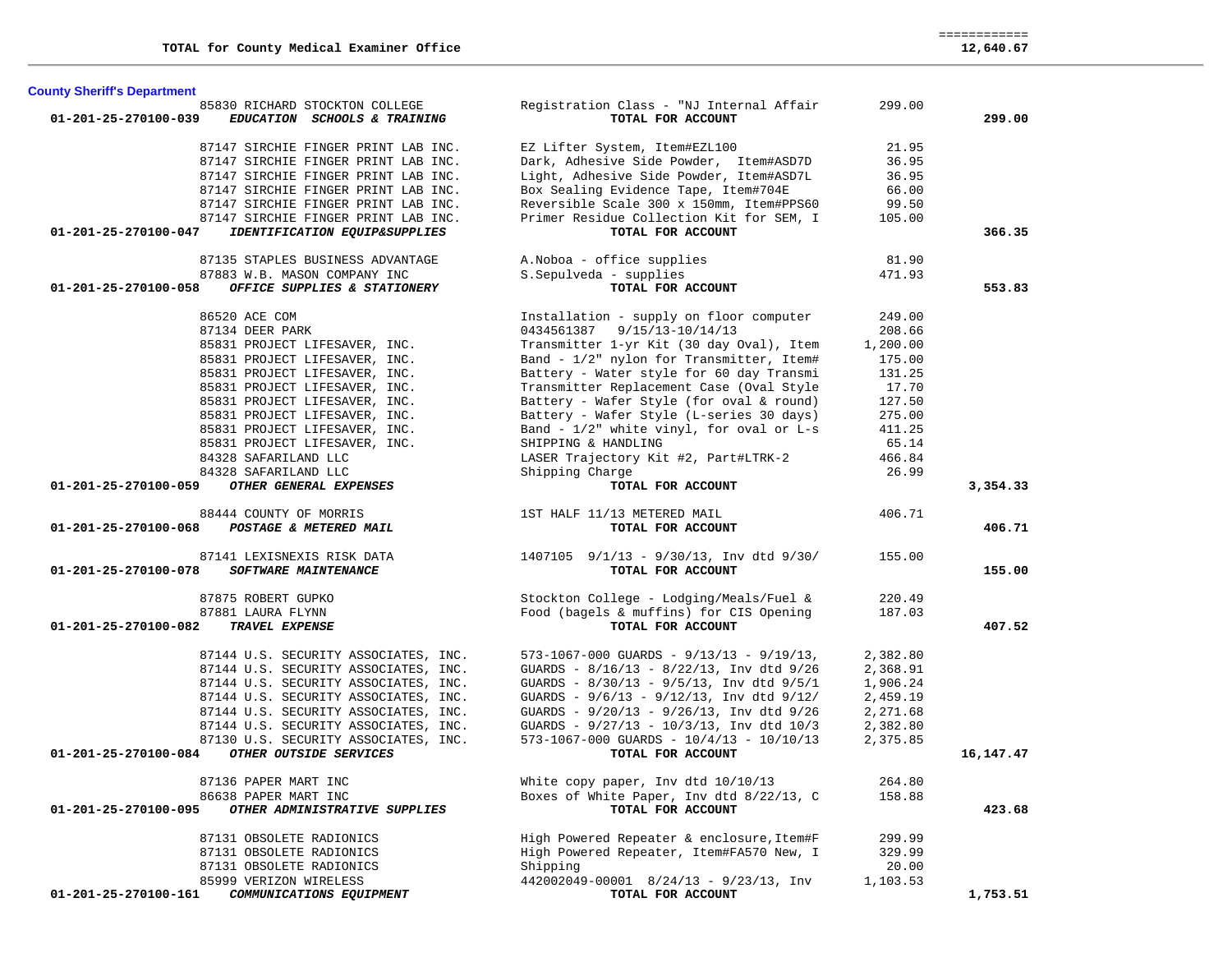| <b>County Prosecutor's Office</b>                                                                                                                                                                                                                                                                                                                                                                                                |                                                                                                                                                                                                                                                                                                                                                                                                                                                                                                                                                 |                                                                                                                                     |          |
|----------------------------------------------------------------------------------------------------------------------------------------------------------------------------------------------------------------------------------------------------------------------------------------------------------------------------------------------------------------------------------------------------------------------------------|-------------------------------------------------------------------------------------------------------------------------------------------------------------------------------------------------------------------------------------------------------------------------------------------------------------------------------------------------------------------------------------------------------------------------------------------------------------------------------------------------------------------------------------------------|-------------------------------------------------------------------------------------------------------------------------------------|----------|
| $01 - 201 - 25 - 275100 - 023$<br>ASSOCIATIONS AND MEMBERSHIPS                                                                                                                                                                                                                                                                                                                                                                   | 87193 THE 200 CLUB OF MORRIS COUNTY Acting Proseuctor Fredric Knapp and Firs<br>TOTAL FOR ACCOUNT                                                                                                                                                                                                                                                                                                                                                                                                                                               | 400.00                                                                                                                              | 400.00   |
| 85323 VERIZON WIRELESS<br>CELLULAR PHONES/PAGERS<br>01-201-25-275100-031                                                                                                                                                                                                                                                                                                                                                         | TOTAL FOR ACCOUNT                                                                                                                                                                                                                                                                                                                                                                                                                                                                                                                               | 841.36                                                                                                                              | 841.36   |
| DATA PROCESSING SUPPLIES<br>01-201-25-275100-037                                                                                                                                                                                                                                                                                                                                                                                 | 86727 MEDIA SUPPLY, INC. Committower 1DVD/CD Recorder, 1 to 1 Dupli<br>TOTAL FOR ACCOUNT                                                                                                                                                                                                                                                                                                                                                                                                                                                        | 1,113.00                                                                                                                            | 1,113.00 |
| 87067 NJ GANG INVESTIGATORS ASSOC.<br>01-201-25-275100-039<br>EDUCATION SCHOOLS & TRAINING                                                                                                                                                                                                                                                                                                                                       | Det. James Bruno & Det. Ramon Lopez - NJ<br>TOTAL FOR ACCOUNT                                                                                                                                                                                                                                                                                                                                                                                                                                                                                   | 50.00                                                                                                                               | 50.00    |
| 86738 STAPLES BUSINESS ADVANTAGE<br>86738 STAPLES BUSINESS ADVANTAGE<br>86738 STAPLES BUSINESS ADVANTAGE<br>01-201-25-275100-058<br>OFFICE SUPPLIES & STATIONERY                                                                                                                                                                                                                                                                 | Account $\text{\#NYC1054187-3 hole panel, cups,t}$ 143.73<br>Account #NYC1054187-binder covers & Head<br>Account #NYC1054187-(Ink stamp-green)<br>TOTAL FOR ACCOUNT                                                                                                                                                                                                                                                                                                                                                                             | 65.46<br>19.77                                                                                                                      | 228.96   |
| 44 COUNTY OF MORRIS<br>PO <b>STAGE &amp; METERED MAIL</b><br>88444 COUNTY OF MORRIS<br>01-201-25-275100-068                                                                                                                                                                                                                                                                                                                      | 1ST HALF 11/13 METERED MAIL<br>TOTAL FOR ACCOUNT                                                                                                                                                                                                                                                                                                                                                                                                                                                                                                | 765.32                                                                                                                              | 765.32   |
| 87062 ALPHA GRAPHICS MORRISTOWN<br>87062 ALPHA GRAPHICS MORRISTOWN<br>88065 CABLEVISION<br>88065 CABLEVISION<br>87055 MEDIA SUPPLY, INC.<br>87055 MEDIA SUPPLY, INC.<br>87055 MEDIA SUPPLY, INC.<br>87055 MEDIA SUPPLY, INC.<br>88039 JAN-MICHAEL MONRAD<br>86745 STATIONERS INC<br>86745 STATIONERS INC<br>87068 SPRINT NEXTEL<br>87061 THE 200 CLUB OF MORRIS COUNTY<br>87075 VERIZON WIRELESS<br>84980 PLAN B ENTERPRISES INC | Vehicle ID Signs<br>11x14 Certificate<br>Account #07876-616338-01-7 (11/1-11/30/1<br>Account #07876-625785-01-9<br>CD Range 626610-627609 ** Quote #1010<br>DVD Range 520209-520708<br>Paper Sleeves<br>Shipping Chrg.-Sytech Computer equipment<br>Police Note Books No 707N<br>Shipping<br>Account #296629811 (9/7-10/6/13)<br>Nov.7, 2013 Annual Meeting** Guest Speak 55.00<br>Customer #CB001005848 (RE: Royal/Davieau<br>85785 PLAN B ENTERPRISES INC 9/09/13 Vehicle Inspection: 1996 Jeep Gr<br>Re: Case #2013X01058 Vehicle Inspection | 24.00<br>17.50<br>192.15<br>214.85<br>540.00<br>270.00<br>60.00<br>22.35<br>270.00<br>20.69<br>119.97<br>642.00<br>478.50<br>585.00 |          |
| $01 - 201 - 25 - 275100 - 118$<br><b>INVESTIGATION EXPENSE</b>                                                                                                                                                                                                                                                                                                                                                                   | TOTAL FOR ACCOUNT                                                                                                                                                                                                                                                                                                                                                                                                                                                                                                                               |                                                                                                                                     | 3,512.01 |

| 86578 GARDEN STATE VETERINARY<br>87390 STEVEN B. HODES, DVM PA<br>01-201-25-270100-189<br><b>MEDICAL</b> | Acct#158843 Surgery - Left Mandibular Sa<br>LUKE - Lump in throat & OTHELLO - Dental<br>TOTAL FOR ACCOUNT | 2,599.80<br>810.31 | 3,410.11  |
|----------------------------------------------------------------------------------------------------------|-----------------------------------------------------------------------------------------------------------|--------------------|-----------|
| 87142 LANIGAN ASSOCIATES INC<br>87761 LANIGAN ASSOCIATES INC                                             | ID Cases w/imprint for badges, Inv dtd 9<br>B667D - (2)Undersheriff 1-Pin/1-Wallet;                       | 360.00<br>880.00   |           |
| 01-201-25-270100-202<br>UNIFORM AND ACCESSORIES                                                          | TOTAL FOR ACCOUNT                                                                                         |                    | 1,240.00  |
| 86002 TREASURER-STATE OF NJ                                                                              | (1) Sgt.M. Reilly/Annual Registration Re                                                                  | 106.00             |           |
| 86002 TREASURER-STATE OF NJ                                                                              | (7) Lt.B. Dunn/Annual Regristration Rene                                                                  | 832.00             |           |
| 87149 MIRION TECHNOLOGIES (GDS)<br>INC                                                                   | 11512S    Film - (31)-Item#M0101, Film (1)                                                                | 325.84             |           |
| 87149 MIRION TECHNOLOGIES (GDS)<br>INC                                                                   | Shipping & Handling                                                                                       | 7.50               |           |
| $01 - 201 - 25 - 270100 - 203$<br>X-RAY & MEDICAL SUPPLIES                                               | TOTAL FOR ACCOUNT                                                                                         |                    | 1,271.34  |
| 87132 L-3 COMMUNICATIONS                                                                                 | Repair Service & Labor/Camera on Prisone                                                                  | 151.25             |           |
| $01 - 201 - 25 - 270100 - 262$<br>MACHINERY REPAIRS & PARTS                                              | TOTAL FOR ACCOUNT                                                                                         |                    | 151.25    |
|                                                                                                          |                                                                                                           |                    |           |
| TOTAL for County Sheriff's Department                                                                    |                                                                                                           |                    | 30,040.70 |

87150 STAPLES BUSINESS ADVANTAGE Wood Frames 8.51" x 11, Item#810897, Inv 100.60

100.60

 **01-201-25-270100-162** *FURNITURE & FIXTURES* **TOTAL FOR ACCOUNT 100.60**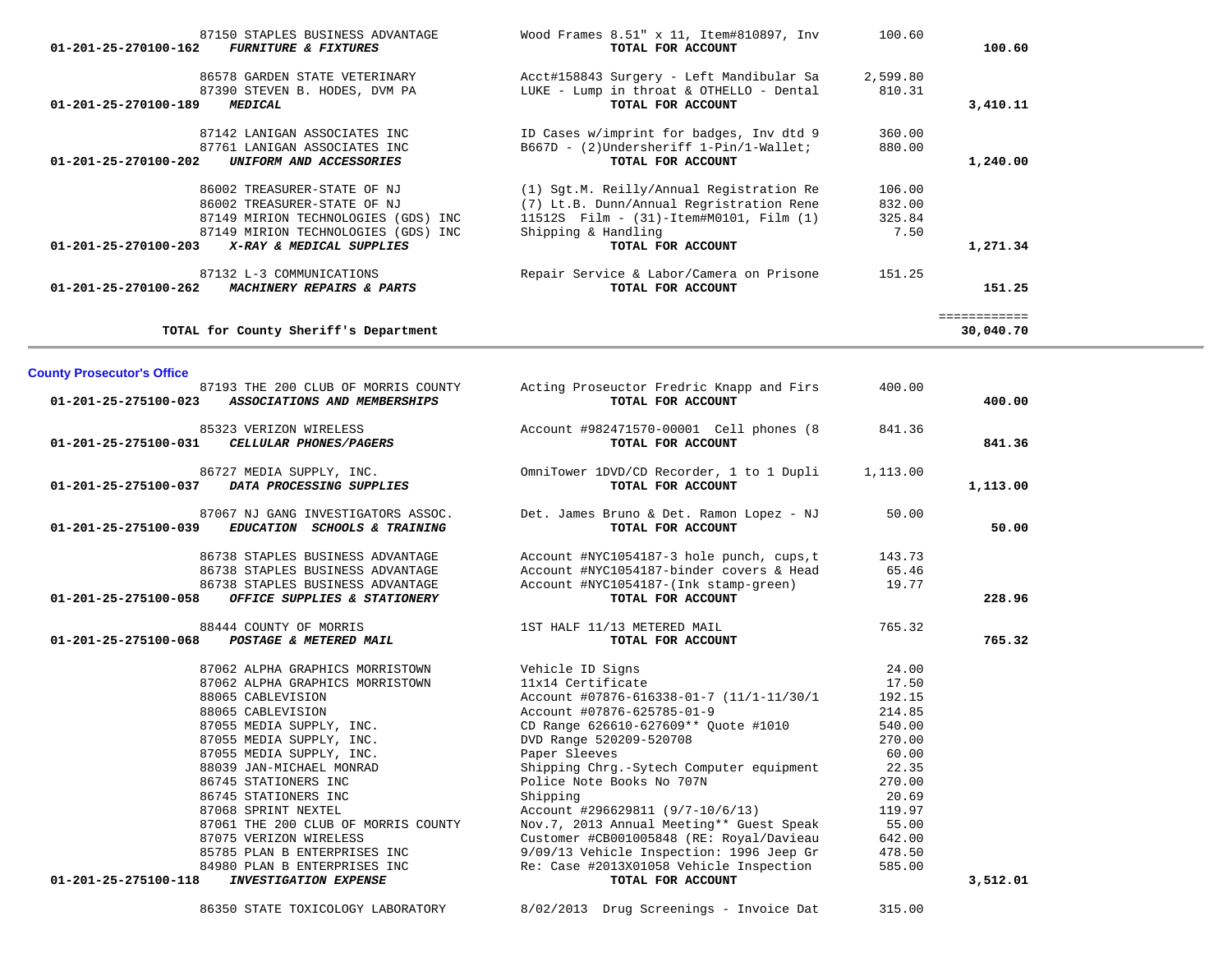| 01-201-25-275100-189 | 86734 THE INSTITUTE FOR FORENSIC<br><b>MEDICAL</b>                                               | Psychological Evaluation for Det.Candi<br>TOTAL FOR ACCOUNT                                                                                                          | 425.00           | 740.00                   |  |
|----------------------|--------------------------------------------------------------------------------------------------|----------------------------------------------------------------------------------------------------------------------------------------------------------------------|------------------|--------------------------|--|
| 01-201-25-275100-258 | 76126 AGT BATTERY SUPPLY LLC AAA batteries<br>76126 AGT BATTERY SUPPLY LLC<br><b>EQUIPMENT</b>   | 3V Lithium batteries<br>TOTAL FOR ACCOUNT                                                                                                                            | 100.80<br>466.56 | 567.36                   |  |
|                      | TOTAL for County Prosecutor's Office                                                             |                                                                                                                                                                      |                  | ============<br>8,218.01 |  |
| <b>County Jail</b>   |                                                                                                  |                                                                                                                                                                      |                  |                          |  |
|                      | 01-201-25-280100-028 BOOKS & PERIODICALS                                                         | 86752 CIVIC RESEARCH INSTITUTE INC HEALTH CARE REPORT RENEWAL DATED 10/01/1 186.95<br>TOTAL FOR ACCOUNT                                                              |                  | 186.95                   |  |
|                      | 86936 AIRTEO SYSTEMS                                                                             | AIR LOCK AND DOOR TRAINING FOR WEBBER DA                                                                                                                             | 500.00           |                          |  |
|                      | 86960 PESI, LLC                                                                                  | TRAINING FOR S.DAVENPORT ON 11.6.13                                                                                                                                  | 179.99           |                          |  |
|                      |                                                                                                  |                                                                                                                                                                      | 189.00           |                          |  |
|                      |                                                                                                  | TRAINING FOR S.DAVENEONA ON 12.2.13<br>TRAINING FOR D.BACKES ON 12.2.13<br>TRAINING FOR L.PETRUCCI ON 12.2.13                                                        | 189.99           |                          |  |
|                      | 86960 PESI, LLC<br>86960 PESI, LLC<br>84764 ATLANTIC TRAINING CENTER                             | 1 CPR CARD DATED 9.4.13                                                                                                                                              | 10.00            |                          |  |
|                      | 01-201-25-280100-039 EDUCATION SCHOOLS & TRAINING                                                | TOTAL FOR ACCOUNT                                                                                                                                                    |                  | 1,068.98                 |  |
|                      |                                                                                                  |                                                                                                                                                                      | 3.46             |                          |  |
|                      |                                                                                                  |                                                                                                                                                                      | 954.13           |                          |  |
|                      | 86755 TRITEC OFFICE EQUIPMENT INC<br>86755 TRITEC OFFICE EQUIPMENT INC                           | COLOR COPIES FOR INTAKE 07/01-09/30/13 D                                                                                                                             | 300.37           |                          |  |
|                      | 86755 TRITEC OFFICE EQUIPMENT INC                                                                | COLOR COPIES FOR ADMIN 07/01-09/30/13 DA                                                                                                                             | 314.02           |                          |  |
|                      | 01-201-25-280100-058 OFFICE SUPPLIES & STATIONERY                                                | TOTAL FOR ACCOUNT                                                                                                                                                    |                  | 1,571.98                 |  |
|                      | 88444 COUNTY OF MORRIS                                                                           | 1ST HALF 11/13 METERED MAIL                                                                                                                                          | 65.11            |                          |  |
|                      | 01-201-25-280100-068 POSTAGE & METERED MAIL                                                      | TOTAL FOR ACCOUNT                                                                                                                                                    |                  | 65.11                    |  |
|                      |                                                                                                  | 86959 T J'S SPORTWIDE TROPHY PLAQUE AND ENGRAVING DATED 10.9.13                                                                                                      | 41.00            |                          |  |
|                      |                                                                                                  |                                                                                                                                                                      |                  |                          |  |
|                      |                                                                                                  | 86757 ACME AMERICAN REPAIRS INC. CONTRACT BILLING $10/01/13-12/31/13$ . DATE 2,788.50<br>86762 MAJOR POLICE SUPPLY LIGHT AND SIREN PACKAGE FOR CHIEF CAR DA 1,697.58 |                  |                          |  |
|                      | 86938 MAJOR POLICE SUPPLY                                                                        | LIGHT AND SIREN PACKAGE FOR FORD ESCAPE<br>MAINTENANCE ON BI-FOLD DOORS DATED 09/18                                                                                  | 1,744.92         |                          |  |
|                      | 86758 SCHAFFER DOOR INC                                                                          |                                                                                                                                                                      | 2,250.00         |                          |  |
|                      |                                                                                                  |                                                                                                                                                                      | 2,173.09         |                          |  |
|                      |                                                                                                  | 86767 INTERSATE WASTE SERVICES, INC. TRASH SERVICES FOR OCTOBER 2013 DATED 10<br>86388 T J'S SPORTWIDE TROPHY PLATE ENGRAVING DATED 9.27.13                          | 15.00            |                          |  |
|                      | 01-201-25-280100-084 OTHER OUTSIDE SERVICES                                                      | TOTAL FOR ACCOUNT                                                                                                                                                    |                  | 10,710.09                |  |
|                      |                                                                                                  |                                                                                                                                                                      | 41.00            |                          |  |
|                      | 86971 CY DRAKE LOCKSMITHS, INC.<br>87229 KURT'S LOCKSMITH SERVICE, LLC DOOR LOCKS DATED 10.22.13 |                                                                                                                                                                      | 927.00           |                          |  |
|                      | 01-201-25-280100-128 SECURITY EQUIPMENT                                                          | TOTAL FOR ACCOUNT                                                                                                                                                    |                  | 968.00                   |  |
|                      |                                                                                                  | AUTOMOTIVE RADIO, PARTS, AND INSTALLATION.                                                                                                                           | 4,597.20         |                          |  |
|                      | 80899 MOTOROLA<br>01-201-25-280100-161 <i>COMMUNICATIONS EQUIPMENT</i>                           | TOTAL FOR ACCOUNT                                                                                                                                                    |                  | 4,597.20                 |  |
|                      |                                                                                                  | 86946 ANESTHESIA ASSOCIATES OF TIMATE PEZZETTA MEDICAL CARE DATED 07/16                                                                                              | 2,284.89         |                          |  |
|                      | 86946 ANESTHESIA ASSOCIATES OF                                                                   | INMATE LAMICELLA MEDICAL CARE DATED 09/0                                                                                                                             | 1,080.00         |                          |  |
|                      | 86756 MOORE MEDICAL LLC                                                                          | MEDICAL SUPPLIES DATED 10/01/13                                                                                                                                      | 1,359.37         |                          |  |
|                      | 86939 MORRISTOWN EMERGENCY MEDICAL                                                               | INMATE OSORIOCASTILLO MEDICAL CARE DATED                                                                                                                             | 685.00           |                          |  |
|                      | 86944 UNIVERSITY HOSPITAL                                                                        | INMATE JEFFERSON MEDICAL CARE DATED 05/1                                                                                                                             | 174.20           |                          |  |
|                      | 86952 AFFILIATE MEDICAL ASSOCIATION                                                              | MEDICAL CARE FOR K.BERTHOLD DATED 9.2.13                                                                                                                             | 330.00           |                          |  |
|                      | 86952 AFFILIATE MEDICAL ASSOCIATION                                                              | MEDICAL CARE FOR K.BERTHOLD DATED 9.3.13                                                                                                                             | 375.00           |                          |  |
|                      | 86952 AFFILIATE MEDICAL ASSOCIATION                                                              | MEDICAL CARE FOR N.COLE DATED 8.21.13                                                                                                                                | 90.00            |                          |  |
|                      | 86764 BIO-REFERENCE LABORATORIES, INC                                                            | LAB SERVICES FOR SEPTEMBER 2013. DATED 1                                                                                                                             | 1,576.28         |                          |  |
|                      | 86768 CONTRACT PHARMACY SERVICES INC                                                             | PHARMACY SERVICES SEPTEMBER 2013 DATED 0                                                                                                                             | 14,349.32        |                          |  |
|                      | 86768 CONTRACT PHARMACY SERVICES INC                                                             | PHARMACY SERVICES SEPTEMBER 2013 INMATE                                                                                                                              | 6.35             |                          |  |
|                      | 86976 DENTRUST DENTAL INC.                                                                       | INMATE DENTAL CARE FOR SEPT 2013 DATED 1                                                                                                                             | 5,912.00         |                          |  |
|                      | 86942 MORRISTOWN PATHOLOGY ASSOCIATES                                                            | INMATE LAMICELLA MEDICAL CARE DATED 09/0                                                                                                                             | 44.00            |                          |  |
|                      | 86940 PAUL CERAN OD                                                                              | INMATE MAGILTON MEDICAL CARE DATED 07/01                                                                                                                             | 95.00            |                          |  |
|                      | 86940 PAUL CERAN OD                                                                              | INMATE RIVERA MEDICAL CARE DATED 10/03/1                                                                                                                             | 95.00            |                          |  |
|                      | 86941 AFFILIATES IN                                                                              | INMATE LAMICELLA MEDICAL CARE DATED 09/5                                                                                                                             | 1,255.00         |                          |  |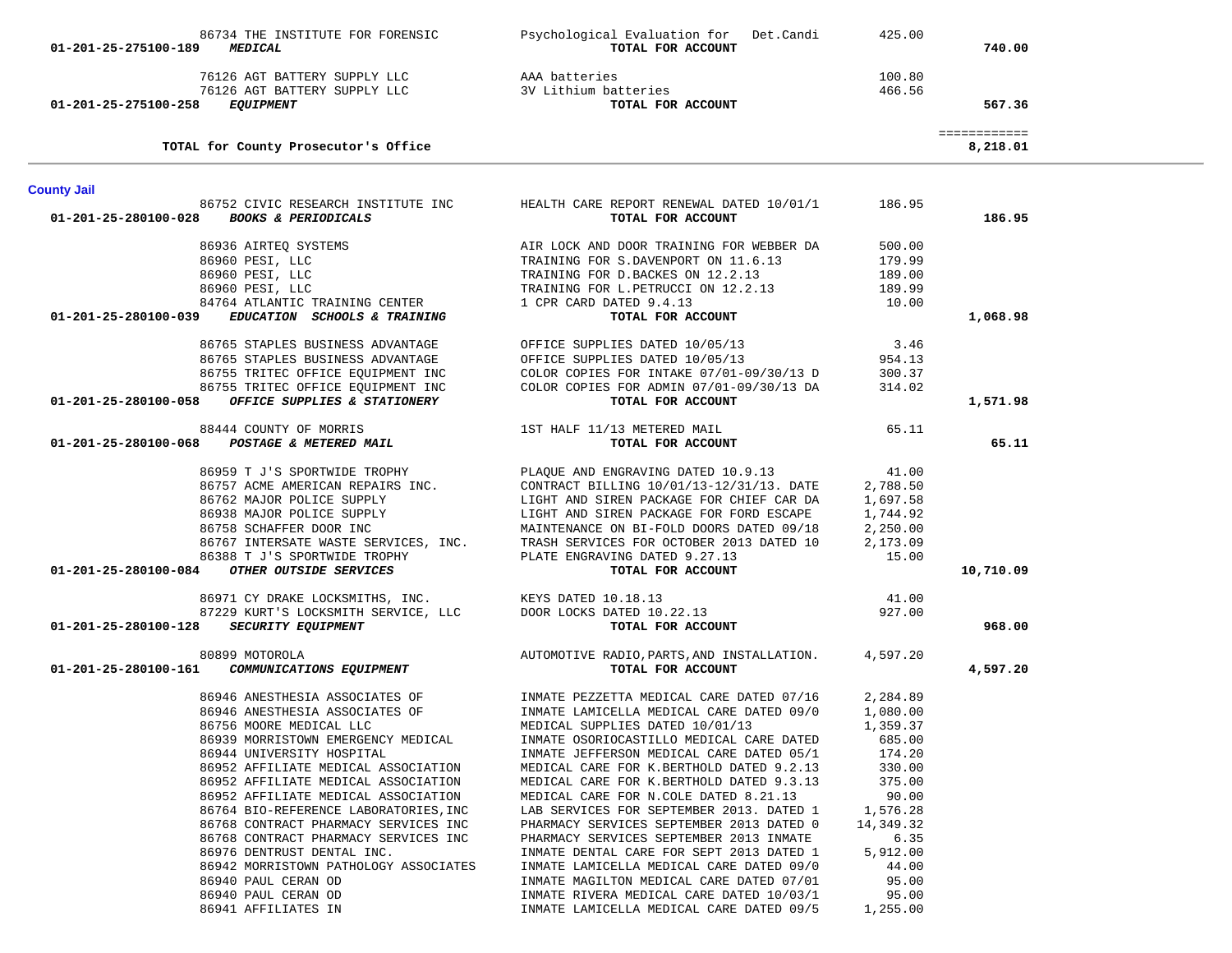| 86953 ATLANTIC HEALTH SYSTEM                             | MEDICAL CARE FOR B.PASOUOCHE DATED 8.30. | 1,008.72 |              |
|----------------------------------------------------------|------------------------------------------|----------|--------------|
| 86953 ATLANTIC HEALTH SYSTEM                             | MEDICAL CARE FOR K.BERTHOLD DATED 8.31.1 | 2,061.10 |              |
| 86953 ATLANTIC HEALTH SYSTEM                             | MEDICAL CARE FOR J.MAGEE DATED 8.31.13 A | 1,817.10 |              |
| 84007 ATLANTIC AMBULANCE CORP.                           | MEDICAL CARE FOR A. KEARNEY DATED 8.4.13 | 1,188.20 |              |
| 86387 MOBILEX USA                                        | INMATE XRAYS FOR SEPT.2013 DATED 10.1.13 | 578.00   |              |
| 86975 MOBILEX USA                                        | INMATE XRAYS FOR JUNE 2013 DATED 7.1.13  | 476.00   |              |
| 86975 MOBILEX USA                                        | INMATE XRAYS FOR SEPT 2013 DATED 10.1.13 | 220.59   |              |
| 01-201-25-280100-189<br><b>MEDICAL</b>                   | TOTAL FOR ACCOUNT                        |          | 37,061.12    |
|                                                          |                                          |          |              |
| 86957 UNIVERSAL UNIFORM SALES CO INC                     | UNIFORMS FOR CRUSE DATED 9.11.13         | 286.64   |              |
| 86046 GALLS, LLC                                         | COMMENDATION BARS PLUS SHIPPING DATED 9. | 155.39   |              |
| 01-201-25-280100-202<br>UNIFORM AND ACCESSORIES          | TOTAL FOR ACCOUNT                        |          | 442.03       |
| 86972 MADISON PLUMBING SUPPLY CO                         | PLUMBING SUPPLIES DATED 10.2.13          | 1,481.25 |              |
| 86753 TOMAR INDUSTRIES INC.                              | BURNISHER DATED 10/09/13                 | 1,202.50 |              |
| 01-201-25-280100-249<br><b>BLDG MAINTENANCE SUPPLIES</b> | TOTAL FOR ACCOUNT                        |          | 2,683.75     |
| 86935 GRAINGER                                           | FLOOR BUSH BROOM DATED 10/09/13          | 286.92   |              |
| 86766 JERSEY PAPER PLUS INC                              | SOUEEGEE FOR SUPPLY DATED 10/07/13       | 556.80   |              |
| 86766 JERSEY PAPER PLUS INC                              | FLOOR BROOMS DATED 10/10/13              | 151.20   |              |
| 01-201-25-280100-252<br><b>JANITORIAL SUPPLIES</b>       | TOTAL FOR ACCOUNT                        |          | 994.92       |
| 86759 MCMASTER-CARR SUPPLY CO                            | MACHINERY PARTS DATED 09/30/13           | 247.10   |              |
| 01-201-25-280100-262<br>MACHINERY REPAIRS & PARTS        | TOTAL FOR ACCOUNT                        |          | 247.10       |
|                                                          |                                          |          | ============ |
| TOTAL for County Jail                                    |                                          |          | 60,597.23    |

### **County Youth Detention Facilit**

|          | 63.41    | 1ST HALF 11/13 METERED MAIL              | 88444 COUNTY OF MORRIS                         |
|----------|----------|------------------------------------------|------------------------------------------------|
| 63.41    |          | TOTAL FOR ACCOUNT                        | 01-201-25-281100-068<br>POSTAGE & METERED MAIL |
|          |          |                                          |                                                |
|          | 2,188.92 | Services for 10-05-13 through 11-01-13 C | 88493 SODEXO INC & AFFILIATES                  |
|          | 3,709.20 | Meals                                    | 88493 SODEXO INC & AFFILIATES                  |
|          | 2,153.84 | Snacks & Groceries                       | 88493 SODEXO INC & AFFILIATES                  |
| 8,051.96 |          | TOTAL FOR ACCOUNT                        | 01-201-25-281100-185<br>FOOD                   |
|          | 16.00    | Resident Drug Screen test Acct.# 117836  | 84702 ALERE TOXICOLOGY SERVICES INC.           |
|          | 224.94   | Eye Saline Flush, Purell Sanitizer refil | 86719 MOORE MEDICAL LLC                        |
| 240.94   |          | TOTAL FOR ACCOUNT                        | 01-201-25-281100-189<br>MEDICAL                |
|          | 1,047.88 | Dell Latitude 3540 CTO laptop computer   | 85834 DELL MARKETING L.P.                      |
|          | 729.95   | Speed Oueen heavy duty washer            | 86706 COLONIAL TELEVISION                      |
| 1,777.83 |          | TOTAL FOR ACCOUNT                        | 01-201-25-281100-258<br><i>EQUIPMENT</i>       |

# **Road Repairs**

| 4,278.93 | 4,278.93       | deer removal $9/1-9/30/2013$<br>TOTAL FOR ACCOUNT | 86095 D&N ANIMAL RECOVERY<br>01-201-26-290100-036<br><i>CONTRACTED SERVICES</i>     |
|----------|----------------|---------------------------------------------------|-------------------------------------------------------------------------------------|
| 7.64     | 7.64           | 1ST HALF 11/13 METERED MAIL<br>TOTAL FOR ACCOUNT  | 88444 COUNTY OF MORRIS<br>01-201-26-290100-068<br>POSTAGE & METERED MAIL            |
| 4,522.09 | 4,522.09       | FUEL CHARGES 10/13<br>TOTAL FOR ACCOUNT           | 88553 NATIONAL FUEL OIL INC.<br>01-201-26-290100-140<br><i><b>GAS PURCHASES</b></i> |
|          | 1.04<br>711.10 | ROAD REPAIRS<br>ROAD REPAIRS                      | 88285 AT&T<br>88288 VERIZON                                                         |
|          | 761.76         | ROAD REPAIRS                                      | 88283 VERIZON                                                                       |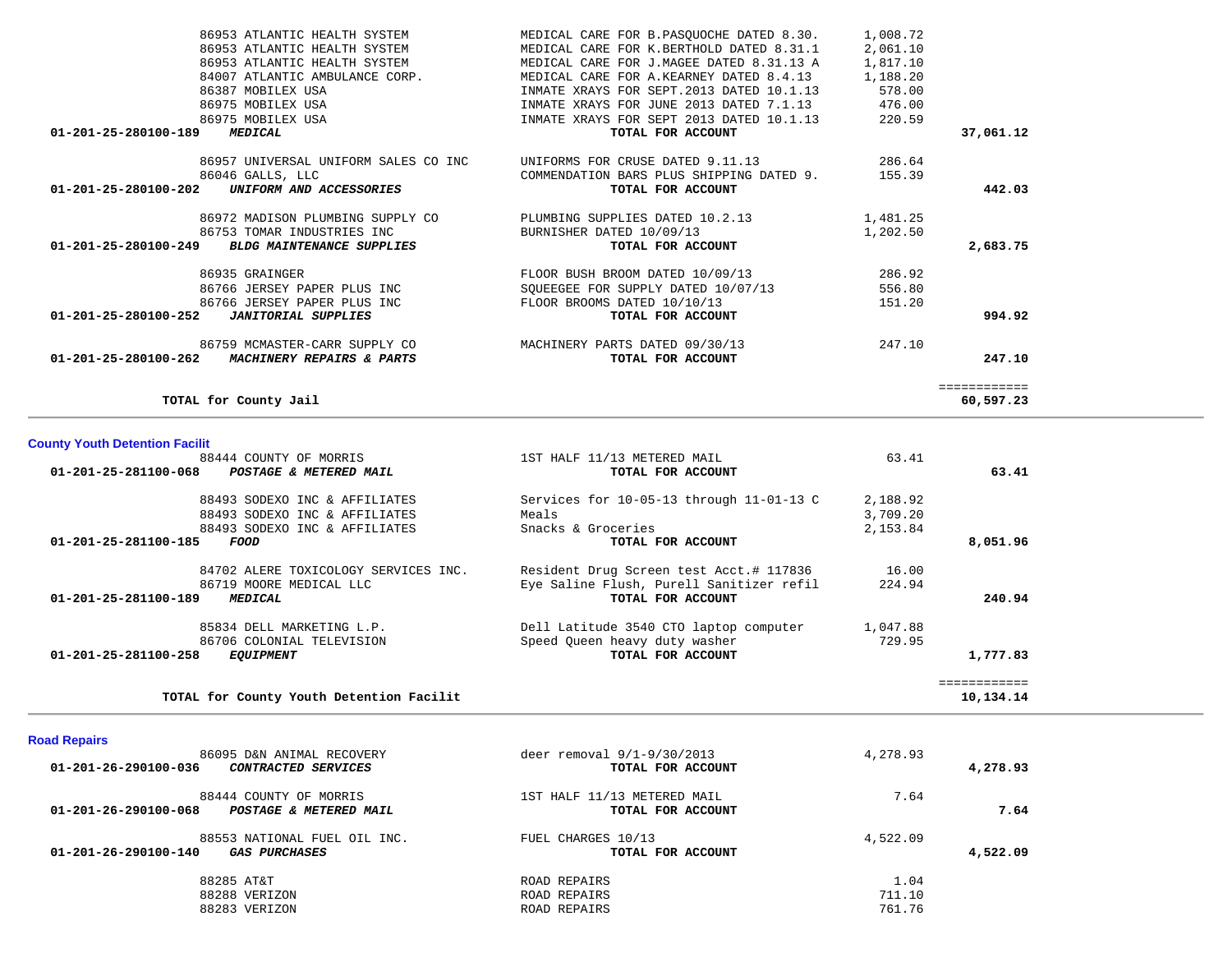| 01-201-26-292100-146           | <b>TELEPHONE</b>                                      | TOTAL FOR ACCOUNT                                             |          | 388.09   |
|--------------------------------|-------------------------------------------------------|---------------------------------------------------------------|----------|----------|
| 01-201-26-292100-227           | 87125 KENVIL POWER EOUIPMENT, INC.<br><b>CONCRETE</b> | Parts, Labor for a STIW, Model TS410-12,<br>TOTAL FOR ACCOUNT | 225.97   | 225.97   |
|                                | 87113 RICCIARDI BROTHERS OF                           | Whizz 4" Fabric Sleeves (10 Pack)                             | 15.99    |          |
|                                | 87113 RICCIARDI BROTHERS OF                           | Wooster Painters Comb #1831                                   | 7.79     |          |
|                                | 87113 RICCIARDI BROTHERS OF                           | Steel Blue                                                    | 45.56    |          |
| $01 - 201 - 26 - 292100 - 234$ | <i><b>PAINT</b></i>                                   | TOTAL FOR ACCOUNT                                             |          | 69.34    |
|                                | 86574 SHEAFFER SUPPLY, INC.                           | $F529212x1/8x1met$ c/o                                        | 59.20    |          |
|                                | 86573 KENVIL POWER EQUIPMENT, INC.                    | Part Number: 4002-710-2191Auto Cut 25.2                       | 46.40    |          |
|                                | 87108 PEIRCE EQUIPMENT CO.                            | ENZ. BULLDOZER SCRAPER UNIT 12"-50"                           | 4,700.00 |          |
|                                | 87107 PEIRCE EOUIPMENT CO.                            | Bulldozer Skid for 50.100G                                    | 750.00   |          |
| $01 - 201 - 26 - 292100 - 246$ | <i>TOOLS - OTHERS</i>                                 | TOTAL FOR ACCOUNT                                             |          | 5,555.60 |
|                                | 86571 COUNTY WELDING SUPPLY CO                        | cws 125 cf argoncws 125 $ar/c$ $25/25$ cws                    | 35.40    |          |

| 87329 DEER PARK<br>87328 DEER PARK<br>01-201-26-290100-266<br>SAFETY ITEMS               | 0434540159 9/15-10/14/2013<br>0434540175 9/15-10/14/2013<br>TOTAL FOR ACCOUNT | 32.48<br>16.24 | 48.72     |
|------------------------------------------------------------------------------------------|-------------------------------------------------------------------------------|----------------|-----------|
| TOTAL for Road Repairs                                                                   |                                                                               |                | 74,578.29 |
| <b>Bridges and Culverts</b>                                                              |                                                                               |                |           |
| 87114 STAPLES BUSINESS ADVANTAGE<br>01-201-26-292100-058<br>OFFICE SUPPLIES & STATIONERY | Various Office Supplies as per attached<br>TOTAL FOR ACCOUNT                  | 345.53         | 345.53    |
| 87126 VERIZON<br>$01 - 201 - 26 - 292100 - 146$<br><b>TELEPHONE</b>                      | 973 361-6688 142 79Y<br>10/01/13<br>TOTAL FOR ACCOUNT                         | 388.09         | 388.09    |
| 87125 KENVIL POWER EOUIPMENT, INC.<br>01-201-26-292100-227<br>COMCPETE                   | Parts, Labor for a STIW, Model TS410-12,<br><b>TOTAL TOP ACCOUNT</b>          | 225.97         | 225.07    |

| 88394 VERIZON<br><b>TELEPHONE</b><br>01-201-26-290100-146                                 | 973-361-2726 132 16Y Billing Date 11/01/<br>TOTAL FOR ACCOUNT | 284.70    | 1,758.60  |
|-------------------------------------------------------------------------------------------|---------------------------------------------------------------|-----------|-----------|
| 86947 STATEWIDE STRIPING CORP<br>01-201-26-290100-221<br><b>BEADS &amp; PAINTS</b>        | traffic stripe yellow/white, center/side<br>TOTAL FOR ACCOUNT | 43,323.06 | 43,323.06 |
| 87104 BOROUGH OF WHARTON<br>$01 - 201 - 26 - 290100 - 228$<br>CONTRACTED SNOW/ICE REMOVAL | 228 Snow Removal 1/15-3/19/2013 Invoice<br>TOTAL FOR ACCOUNT  | 17,180.00 | 17,180.00 |
| 86206 COUNTY WELDING SUPPLY CO                                                            | propane, liquified                                            | 34.99     |           |
| 86206 COUNTY WELDING SUPPLY CO                                                            | oxygen compressed, cylinder, acetylene                        | 76.98     |           |
| 86206 COUNTY WELDING SUPPLY CO                                                            | oxygen compressed                                             | 31.82     |           |
| 86206 COUNTY WELDING SUPPLY CO                                                            | #30 L.P., propane, liquified                                  | 110.98    |           |
| 86206 COUNTY WELDING SUPPLY CO                                                            | standard tip cleaner                                          | 4.70      |           |
| 86206 COUNTY WELDING SUPPLY CO                                                            | propane, liquified                                            | 69.98     |           |
| 86206 COUNTY WELDING SUPPLY CO                                                            | acetylene, oxygen                                             | 8.85      |           |
| 01-201-26-290100-238<br><b>SIGNAGE</b>                                                    | TOTAL FOR ACCOUNT                                             |           | 338.30    |
|                                                                                           |                                                               |           |           |
| 84024 AGWAY MORRISTOWN                                                                    | grass seed                                                    | 109.00    |           |
| 87105 RICCIARDI BROTHERS OF                                                               | paint                                                         | 45.56     |           |
| 87105 RICCIARDI BROTHERS OF                                                               | fabric sleeves                                                | 23.78     |           |
| 87399 GRINNELL RECYCLING INC.                                                             | disposable recycling 10/2-10/11/2013                          | 290.99    |           |
| 87399 GRINNELL RECYCLING INC.                                                             | disposable recycling 10/2-10/11/2013                          | 312.65    |           |
| 87399 GRINNELL RECYCLING INC.                                                             | disposable recycling 10/2-10/11/2013                          | 461.99    |           |
| 87399 GRINNELL RECYCLING INC.                                                             |                                                               | 348.56    |           |
| 87399 GRINNELL RECYCLING INC.                                                             |                                                               | 457.71    |           |
| 87399 GRINNELL RECYCLING INC.                                                             |                                                               | 291.56    |           |
| 87399 GRINNELL RECYCLING INC.                                                             |                                                               | 324.90    |           |
| 87399 GRINNELL RECYCLING INC.                                                             |                                                               | 338.30    |           |
| 87346 MORRISTOWN LUMBER &                                                                 | adhesives                                                     | 10.98     |           |
| 87346 MORRISTOWN LUMBER &                                                                 | orange/yellow cords                                           | 104.97    |           |
| 01-201-26-290100-260<br>CONSTRUCTION MATERIALS                                            | TOTAL FOR ACCOUNT                                             |           | 3,120.95  |
| 87329 DEER PARK                                                                           | 0434540159 9/15-10/14/2013                                    | 32.48     |           |
| 87328 DEER PARK                                                                           | 0434540175 9/15-10/14/2013                                    | 16.24     |           |
| 01-201-26-290100-266<br>SAFETY TTEMS                                                      | TOTAL FOR ACCOUNT                                             |           | 48.72     |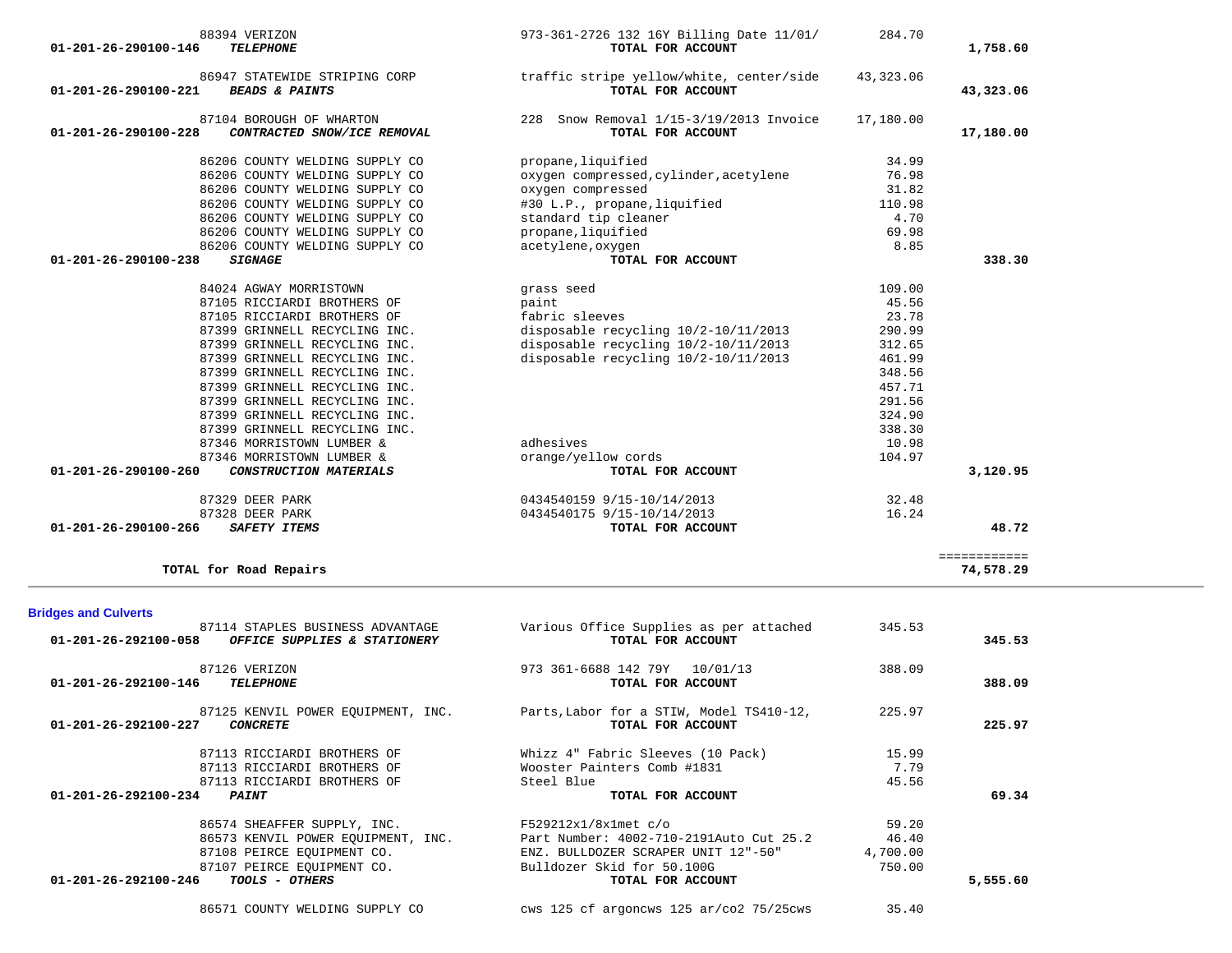| 86572 COUNTY WELDING SUPPLY CO<br>86572 COUNTY WELDING SUPPLY CO<br>86572 COUNTY WELDING SUPPLY CO<br>86106 COUNTY WELDING SUPPLY CO<br>86106 COUNTY WELDING SUPPLY CO<br>86106 COUNTY WELDING SUPPLY CO<br>86106 COUNTY WELDING SUPPLY CO<br>WELDING-OXYGEN-ACETYLENE ETC<br>01-201-26-292100-248 | 7018 3/16 Low Hydrogen stick electrode,<br>UN1001 Acetylene, dissolved 2.1, cws medi<br>UN1072 Oxygen Compressed 2.2, cws 251 cf<br>UN1072 Oxygen Compressed 2.2<br>cws 251cf cylinderHazardous Material com<br>UN1001 Acetylene, Dissolved 2.1cws mediu<br>UN1072 Oxygen Compressed 2.2CWS 251 cf C<br>TOTAL FOR ACCOUNT | 153.55<br>184.67<br>39.99<br>18.50<br>3.00<br>70.18<br>114.14 | 619.43                   |  |
|----------------------------------------------------------------------------------------------------------------------------------------------------------------------------------------------------------------------------------------------------------------------------------------------------|---------------------------------------------------------------------------------------------------------------------------------------------------------------------------------------------------------------------------------------------------------------------------------------------------------------------------|---------------------------------------------------------------|--------------------------|--|
| 86577 FIRE FIGHTERS EQUIPMENT CO INC<br>87115 GALETON GLOVES<br>87115 GALETON GLOVES<br>01-201-26-292100-266<br>SAFETY ITEMS                                                                                                                                                                       | Lacrosse Style 109050 Hip BootsWide Widt<br>Sportster Gray Lens Each<br>Freight out<br>TOTAL FOR ACCOUNT                                                                                                                                                                                                                  | 150.00<br>108.00<br>7.56                                      | 265.56                   |  |
| TOTAL for Bridges and Culverts                                                                                                                                                                                                                                                                     |                                                                                                                                                                                                                                                                                                                           |                                                               | ============<br>7,469.52 |  |
| <b>Shade Tree Commission</b>                                                                                                                                                                                                                                                                       |                                                                                                                                                                                                                                                                                                                           |                                                               |                          |  |
| 86633 KENVIL POWER EQUIPMENT, INC.<br>OTHER OPERATING&REPAIR SUPPLY<br>01-201-26-300100-098                                                                                                                                                                                                        | hand guard, bar for chain saw, shop pack<br>TOTAL FOR ACCOUNT                                                                                                                                                                                                                                                             | 173.24                                                        | 173.24                   |  |
| 87664 PLAINSMAN AUTO SUPPLY<br>01-201-26-300100-262<br>MACHINERY REPAIRS & PARTS                                                                                                                                                                                                                   | fuses<br>TOTAL FOR ACCOUNT                                                                                                                                                                                                                                                                                                | 147.24                                                        | 147.24                   |  |
| TOTAL for Shade Tree Commission                                                                                                                                                                                                                                                                    |                                                                                                                                                                                                                                                                                                                           |                                                               | ============<br>320.48   |  |
| <b>Buildings &amp; Grounds</b>                                                                                                                                                                                                                                                                     |                                                                                                                                                                                                                                                                                                                           |                                                               |                          |  |
| 87946 WILLIAM F. BARNISH<br><b>BUILDING RENTAL</b><br>01-201-26-310100-029                                                                                                                                                                                                                         | RENT FOR DOVER PROBATION DECEMBER 2013<br>TOTAL FOR ACCOUNT                                                                                                                                                                                                                                                               | 7,087.72                                                      | 7,087.72                 |  |
| 88409 MICHAEL HARTMAN<br>01-201-26-310100-039<br>EDUCATION, SCHOOLS & TRAINING                                                                                                                                                                                                                     | Reimbursement Education - MC VO-TECH -<br>TOTAL FOR ACCOUNT                                                                                                                                                                                                                                                               | 575.00                                                        | 575.00                   |  |
| 87950 WEBSTER PLUMBING &<br>EQUIPMENT SERVICE AGREEMENTS<br>01-201-26-310100-044                                                                                                                                                                                                                   | RE: ADMIN BUILDING-COMPLETE 4 INCH VENT A<br>TOTAL FOR ACCOUNT                                                                                                                                                                                                                                                            | 1,735.40                                                      | 1,735.40                 |  |
| 84319 HEWLETT-PACKARD COMPANY<br>OFFICE SUPPLIES & STATIONERY<br>01-201-26-310100-058                                                                                                                                                                                                              | HP OFFICE JET PRO 8600 E-ALL-IN-ONE PRIN<br>TOTAL FOR ACCOUNT                                                                                                                                                                                                                                                             | 318.58                                                        | 318.58                   |  |
| 88266 LAZ PARKING<br>PARKING LOT RENTAL<br>01-201-26-310100-062                                                                                                                                                                                                                                    | 590803109/ JUROR PARKING - OCTOBER 2013/<br>TOTAL FOR ACCOUNT                                                                                                                                                                                                                                                             | 5,768.00                                                      | 5,768.00                 |  |
| 87942 DAVID ENDLY<br>01-201-26-310100-082<br>TRAVEL EXPENSE                                                                                                                                                                                                                                        | RE: COMM CENTER EVENT / 10-16-13<br>TOTAL FOR ACCOUNT                                                                                                                                                                                                                                                                     | 53.86                                                         | 53.86                    |  |
| 86875 ALL COUNTY RENTAL CENTER<br>86875 ALL COUNTY RENTAL CENTER<br>88265 EMPLOYMENT HORIZONS, INC.<br>88265 EMPLOYMENT HORIZONS, INC.<br>OTHER OUTSIDE SERVICES<br>01-201-26-310100-084                                                                                                           | WO69981/ RE: 9-11/ 09-10-13<br>WO70426/ RE: PARK/ 09-26-13<br>CLEANING SERVICES - OCTOBER 2013/ DATED<br>GROUNDSKEEPING SERVICES - OCTOBER 2013/<br>TOTAL FOR ACCOUNT                                                                                                                                                     | 1,479.50<br>108.80<br>34,672.00<br>6,316.00                   | 42,576.30                |  |
| 87952 DEER PARK<br>87774 FASTENAL COMPANY<br>01-201-26-310100-095<br>OTHER ADMINISTRATIVE SUPPLIES                                                                                                                                                                                                 | 0434507703/ DATED 9/15/2013 - 10/14/2013<br>WO70678/ RE: B & G/ DATED 10-24-13<br>TOTAL FOR ACCOUNT                                                                                                                                                                                                                       | 84.19<br>59.99                                                | 144.18                   |  |
| 88260 SODEXO, INC & AFFILIATES<br>87780 GRAINGER<br>01-201-26-310100-098<br>OTHER OPERATING&REPAIR SUPPLY                                                                                                                                                                                          | RE:COM CENTER/ 10/28/2013<br>WO70543/ RE: B& G/ 10-09-13<br>TOTAL FOR ACCOUNT                                                                                                                                                                                                                                             | 15.50<br>267.89                                               | 283.39                   |  |
| 87943 JOSE ROA                                                                                                                                                                                                                                                                                     | 2013 WORK BOOTS - HILL                                                                                                                                                                                                                                                                                                    | 90.00                                                         |                          |  |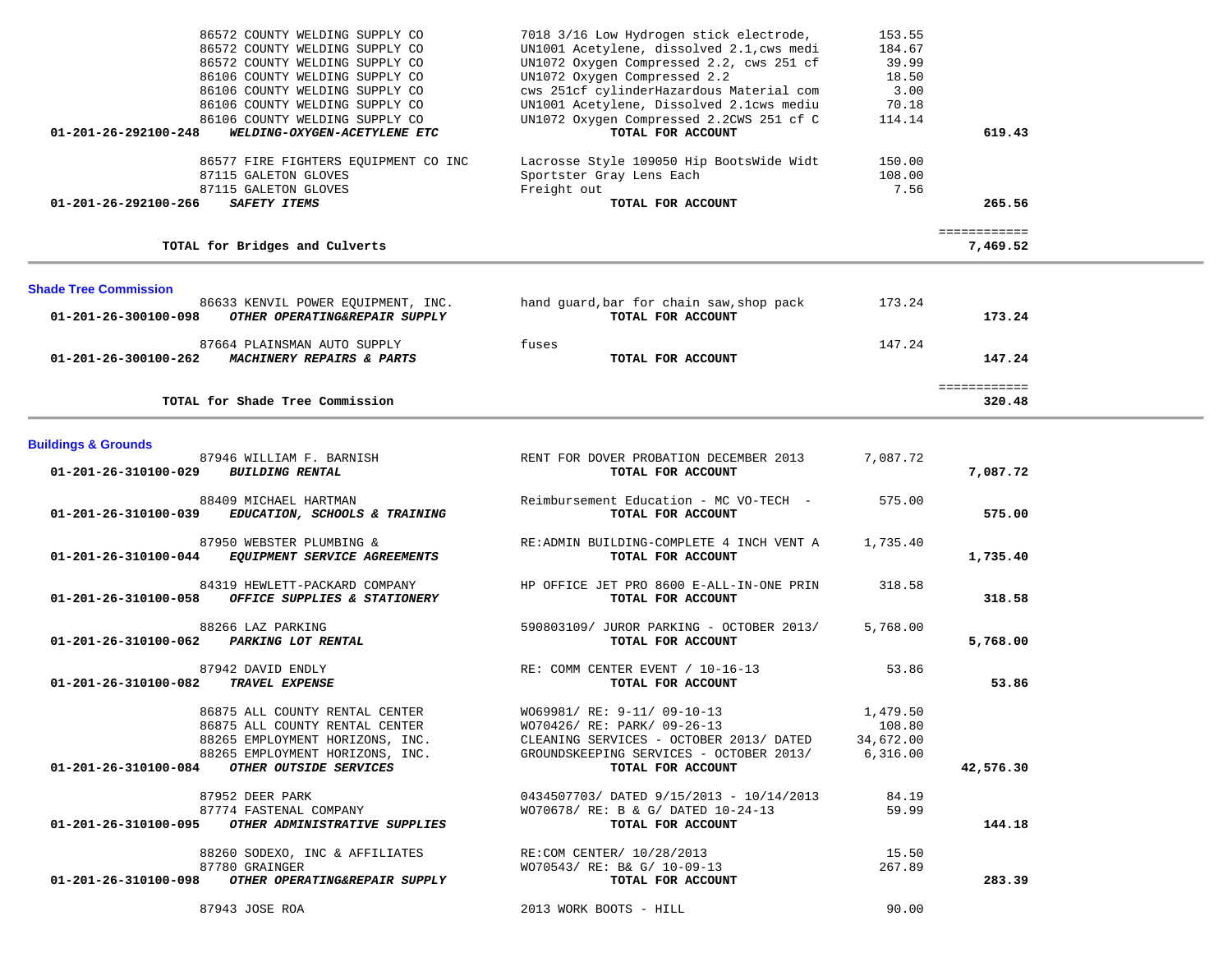|                                                                                                                                       |                                                                                                                                                                                                                                                                                                                                                     |                  | 5,908.85 |
|---------------------------------------------------------------------------------------------------------------------------------------|-----------------------------------------------------------------------------------------------------------------------------------------------------------------------------------------------------------------------------------------------------------------------------------------------------------------------------------------------------|------------------|----------|
|                                                                                                                                       |                                                                                                                                                                                                                                                                                                                                                     |                  |          |
|                                                                                                                                       |                                                                                                                                                                                                                                                                                                                                                     |                  |          |
|                                                                                                                                       |                                                                                                                                                                                                                                                                                                                                                     |                  | 50.02    |
|                                                                                                                                       |                                                                                                                                                                                                                                                                                                                                                     |                  |          |
|                                                                                                                                       |                                                                                                                                                                                                                                                                                                                                                     |                  |          |
|                                                                                                                                       |                                                                                                                                                                                                                                                                                                                                                     |                  |          |
|                                                                                                                                       |                                                                                                                                                                                                                                                                                                                                                     |                  |          |
|                                                                                                                                       |                                                                                                                                                                                                                                                                                                                                                     |                  |          |
|                                                                                                                                       |                                                                                                                                                                                                                                                                                                                                                     |                  |          |
|                                                                                                                                       |                                                                                                                                                                                                                                                                                                                                                     |                  |          |
|                                                                                                                                       |                                                                                                                                                                                                                                                                                                                                                     |                  |          |
|                                                                                                                                       |                                                                                                                                                                                                                                                                                                                                                     |                  |          |
|                                                                                                                                       |                                                                                                                                                                                                                                                                                                                                                     |                  |          |
|                                                                                                                                       |                                                                                                                                                                                                                                                                                                                                                     |                  |          |
|                                                                                                                                       |                                                                                                                                                                                                                                                                                                                                                     |                  |          |
|                                                                                                                                       |                                                                                                                                                                                                                                                                                                                                                     |                  |          |
|                                                                                                                                       |                                                                                                                                                                                                                                                                                                                                                     |                  |          |
|                                                                                                                                       |                                                                                                                                                                                                                                                                                                                                                     |                  | 5,529.00 |
|                                                                                                                                       |                                                                                                                                                                                                                                                                                                                                                     |                  |          |
| 86874 AGWAY MORRISTOWN<br>87033 AGWAY MORRISTOWN<br>87033 AGWAY MORRISTOWN<br>87033 AGWAY MORRISTOWN<br>86882 MORRIS COUNTY FARMS INC |                                                                                                                                                                                                                                                                                                                                                     |                  |          |
|                                                                                                                                       |                                                                                                                                                                                                                                                                                                                                                     |                  |          |
|                                                                                                                                       |                                                                                                                                                                                                                                                                                                                                                     |                  |          |
|                                                                                                                                       |                                                                                                                                                                                                                                                                                                                                                     |                  |          |
|                                                                                                                                       |                                                                                                                                                                                                                                                                                                                                                     |                  |          |
| 01-201-26-310100-251 GROUND MAINTENANCE SUPPLIES                                                                                      | $\begin{tabular}{lllllllllllll} \hline \texttt{WO70167/ RE: } 9-11/ & 08-30-13 & 240.00 \\ \hline \texttt{WO70167/ RE: } 9-11/ & 09-06-13 & 98.97 \\ \hline \texttt{WO70571/ RE: } COMM \texttt{CENTER/} & 10-17-13 & 347.78 \\ \hline \texttt{WO70571/ RE: } COMM \texttt{CENTER/} & 10-18-13 & 255.91 \\ \hline \texttt{WO70167/ RE: } 9-11/ & 0$ |                  | 992.66   |
|                                                                                                                                       |                                                                                                                                                                                                                                                                                                                                                     |                  |          |
|                                                                                                                                       |                                                                                                                                                                                                                                                                                                                                                     |                  |          |
|                                                                                                                                       |                                                                                                                                                                                                                                                                                                                                                     |                  |          |
| 01-201-26-310100-258 EQUIPMENT                                                                                                        |                                                                                                                                                                                                                                                                                                                                                     |                  | 1,007.00 |
|                                                                                                                                       |                                                                                                                                                                                                                                                                                                                                                     |                  |          |
|                                                                                                                                       |                                                                                                                                                                                                                                                                                                                                                     |                  |          |
|                                                                                                                                       | 86871 KENVIL POWER EQUIPMENT, INC.<br>87780 GRAINGER<br>87935 R & J CONTROL, INC.<br>87935 R & J CONTROL, INC.<br>87935 R & J CONTROL, INC.<br>87935 R & J CONTROL, INC.<br>87935 R & J CONTROL, INC.<br>87935 R & J CONTROL, INC.<br>87935 R                                                                                                       |                  |          |
|                                                                                                                                       |                                                                                                                                                                                                                                                                                                                                                     |                  |          |
|                                                                                                                                       |                                                                                                                                                                                                                                                                                                                                                     |                  |          |
|                                                                                                                                       | 295.00<br>87935 R & J CONTROL, INC. 002840/ A & R BLDG                                                                                                                                                                                                                                                                                              |                  |          |
| 87935 R & J CONTROL, INC.                                                                                                             | 003104/ BOONTON                                                                                                                                                                                                                                                                                                                                     | 295.00           |          |
| 87935 R & J CONTROL, INC.                                                                                                             | 003113/ CAC                                                                                                                                                                                                                                                                                                                                         | 295.00           |          |
| 87935 R & J CONTROL, INC.                                                                                                             | 002867/ COUNTY GRG                                                                                                                                                                                                                                                                                                                                  | 295.00           |          |
| 87935 R & J CONTROL, INC.                                                                                                             | 003100/ DOVER                                                                                                                                                                                                                                                                                                                                       | 295.00           |          |
| 87935 R & J CONTROL, INC.                                                                                                             | 003108/ HEALTH MNGMNT                                                                                                                                                                                                                                                                                                                               | 295.00           |          |
| 87935 R & J CONTROL, INC.                                                                                                             | 003101/ JEFFERSON                                                                                                                                                                                                                                                                                                                                   | 295.00           |          |
| 87935 R & J CONTROL, INC.                                                                                                             | 002841/ JDC                                                                                                                                                                                                                                                                                                                                         | 295.00           |          |
| 87935 R & J CONTROL, INC.                                                                                                             | 003103/ KINNELON                                                                                                                                                                                                                                                                                                                                    | 295.00           |          |
| 87935 R & J CONTROL, INC.                                                                                                             | 003109/ MONTVILLE GRG                                                                                                                                                                                                                                                                                                                               | 295.00           |          |
| 87935 R & J CONTROL, INC.<br>87935 R & J CONTROL, INC.                                                                                | 003102/ NETCONG<br>003105/ RANDOLPH                                                                                                                                                                                                                                                                                                                 | 295.00<br>295.00 |          |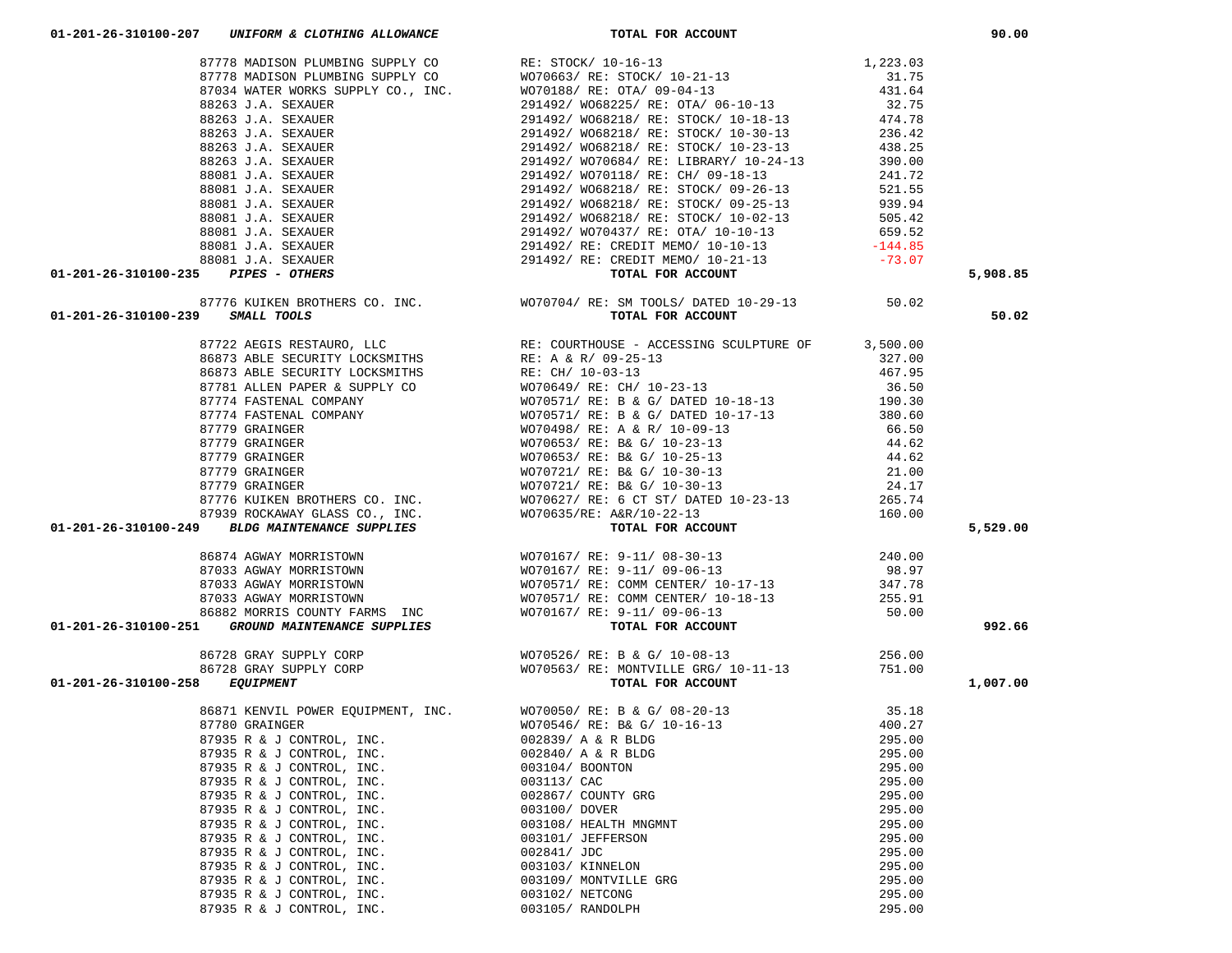| <b>Motor Services Center</b> |                                 |                                      |          |
|------------------------------|---------------------------------|--------------------------------------|----------|
|                              | 87211 MY TOOL LADY              | NOTS, BOLTS                          | 1,158.00 |
|                              | 87903 LOVEYS PIZZA & GRILL      | LUNCH                                | 92.91    |
|                              | 87906 MORRISTOWN LUMBER &       | HINGES                               | 3.33     |
|                              | 87906 MORRISTOWN LUMBER &       | <b>BULB</b>                          | 26.19    |
|                              | 87904 MCMASTER-CARR SUPPLY CO   | SWITCH                               | 22.53    |
|                              | 87904 MCMASTER-CARR SUPPLY CO   | EYE SHIELD FOR GRINDER               | 53.93    |
|                              | 87918 SNAP ON INDUSTRIAL        | MODIS CF UPDATE                      | 746.25   |
|                              | 88495 ROBERT BECKMANN           | NJ MOTOR VEHCILE SERVICES - 2 TITLES | 120.00   |
|                              | 88495 ROBERT BECKMANN           | NJ EMISSIONS PROGRAM - 14 TESTS      | 11.06    |
|                              | 87895 AIR BRAKE & EOUIPMENT     | ROTELLA                              | 592.00   |
|                              | 87895 AIR BRAKE & EQUIPMENT     | HOSE                                 | 94.04    |
|                              | 87902 J & D SALES & SERVICE LLC | SERVICE WATER RECYCLER               | 160.00   |
|                              | 87902 J & D SALES & SERVICE LLC | SERVICE WATER RECYCLER               | 160.00   |
|                              | 87693 J & D SALES & SERVICE LLC | COUPLER                              | 21.91    |
|                              | 87698 MSC INDUSTRIAL SUPPLY CO. | CABLE TIES. GRAB HOOK. TAPE          | 43.46    |

87935 R & J CONTROL, INC. 699 002869/ SCHUYLER 295.00 87935 R & J CONTROL, INC.  $003114 /$  SEU 295.00

**TOTAL for Buildings & Grounds 96,124.23**

============

 **01-201-26-310100-265** *ELECTRICAL* **TOTAL FOR ACCOUNT 624.39**

01-201-26-310100-262 *MACHINERY REPAIRS & PARTS* 87780 GRAINGER 87780 GRAINGER 88281 JOHNSTONE SUPPLY 88281 JOHNSTONE SUPPLY 88281 JOHNSTONE SUPPLY 86739 BINSKY & SNYDER SERVICES LLC 86741 BINSKY & SNYDER SERVICES LLC 86741 BINSKY & SNYDER SERVICES LLC 86741 BINSKY & SNYDER SERVICES LLC 86740 BINSKY & SNYDER SERVICES LLC 86740 BINSKY & SNYDER SERVICES LLC 86740 BINSKY & SNYDER SERVICES LLC 86740 BINSKY & SNYDER SERVICES LLC 87949 BINSKY & SNYDER SERVICES LLC 87941 BINSKY & SNYDER SERVICES LLC 87941 BINSKY & SNYDER SERVICES LLC 87941 BINSKY & SNYDER SERVICES LLC 87941 BINSKY & SNYDER SERVICES LLC 87941 BINSKY & SNYDER SERVICES LLC 01-201-26-310100-264 **HEAT & A/C** 

|  | 10,907.70 |
|--|-----------|
|  |           |
|  |           |
|  |           |
|  |           |
|  |           |
|  |           |
|  |           |
|  |           |
|  |           |
|  |           |
|  |           |
|  |           |
|  |           |
|  |           |
|  |           |
|  |           |
|  |           |
|  |           |
|  |           |
|  | 12,472.18 |
|  |           |
|  |           |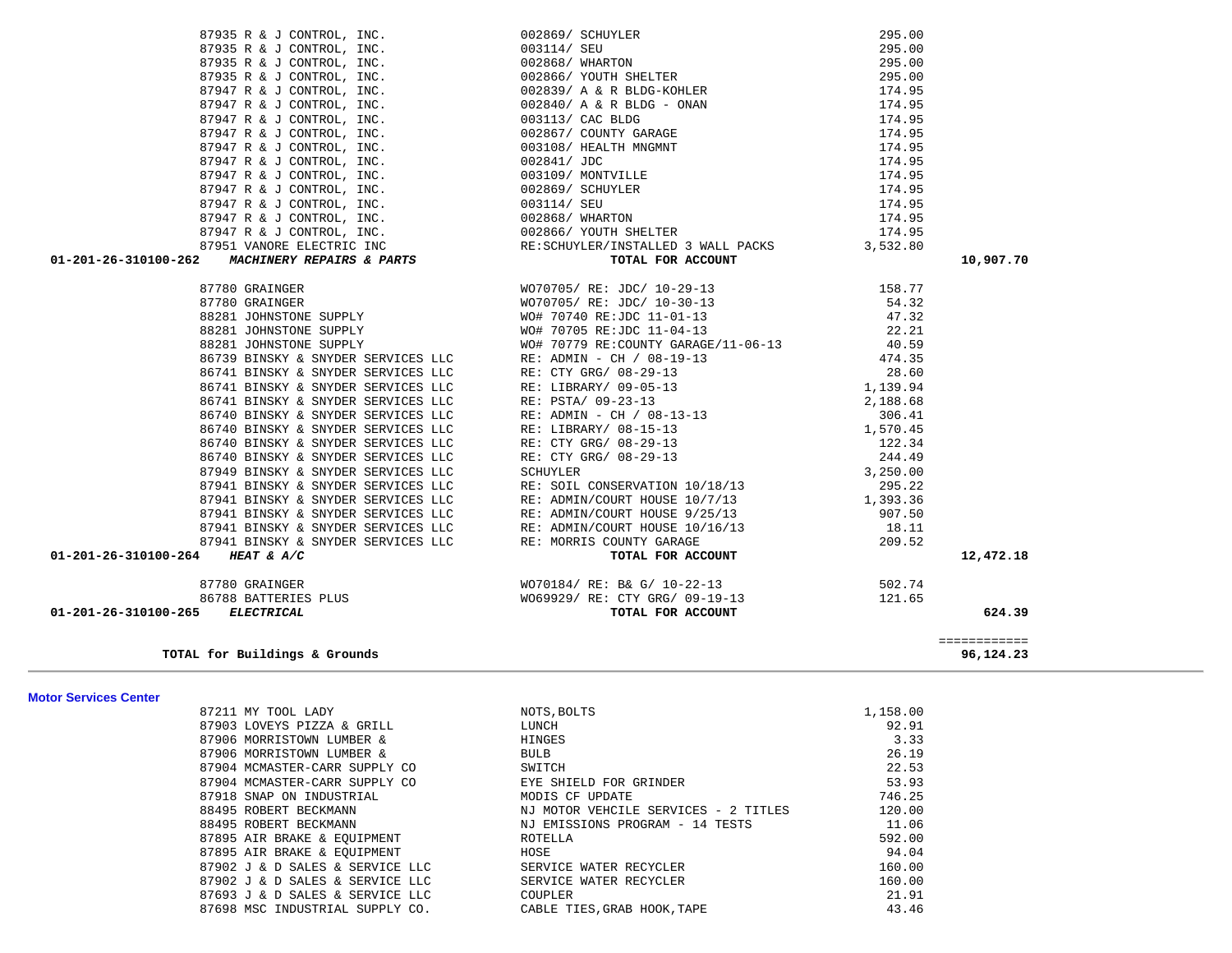| 87907 MSC INDUSTRIAL SUPPLY CO.                                                                           | HARDWARE                                                          | 113.11   |          |
|-----------------------------------------------------------------------------------------------------------|-------------------------------------------------------------------|----------|----------|
|                                                                                                           |                                                                   | 97.88    |          |
| 87907 MSC INDUSTRIAL SUPPLY CO. $\rm CTR$ WHL, SCRATCH BR, WHL BRUSH 87708 SHEAFFER SUPPLY, INC. HARDWARE |                                                                   | 21.42    |          |
| 87708 SHEAFFER SUPPLY, INC.                                                                               | HARDWARE                                                          | 64.95    |          |
| 01-201-26-315100-098 OTHER OPERATING&REPAIR SUPPLY                                                        | TOTAL FOR ACCOUNT                                                 |          | 3,669.71 |
|                                                                                                           |                                                                   |          |          |
| 87915 ROYAL COMMUNICATIONS INC. REPAIR PORTABLE RADIO                                                     |                                                                   | 167.50   |          |
| <i>COMMUNICATIONS EQUIPMENT</i><br>01-201-26-315100-161                                                   | TOTAL FOR ACCOUNT                                                 |          | 167.50   |
| 87203 AMERICAN WEAR INC.                                                                                  |                                                                   | 220.75   |          |
| 87203 AMERICAN WEAR INC.                                                                                  | UNIFORMS AND MATS                                                 | 264.74   |          |
| 87896 AMERICAN WEAR INC.                                                                                  |                                                                   | 202.75   |          |
| 87896 AMERICAN WEAR INC.                                                                                  | UNIFORM,<br>UNIFORMS<br>UNIFORMS<br>UNIECT<br>UNIFORMS & MATS     | 264.74   |          |
| UNIFORM & CLOTHING ALLOWANCE<br>01-201-26-315100-207                                                      | TOTAL FOR ACCOUNT                                                 |          | 952.98   |
|                                                                                                           |                                                                   |          |          |
| 87902 J & D SALES & SERVICE LLC FLEETWASH, SANITIZER                                                      |                                                                   | 620.00   |          |
| 01-201-26-315100-225 CHEMICALS & SPRAYS                                                                   | TOTAL FOR ACCOUNT                                                 |          | 620.00   |
| 87696 MY TOOL LADY                                                                                        | GREASE GUN                                                        | 225.50   |          |
| 87901 PLAINSMAN AUTO SUPPLY                                                                               | TAP, SEAT, LUBE                                                   | 67.08    |          |
|                                                                                                           |                                                                   | 85.60    |          |
| 87710 SNAP ON INDUSTRIAL SPRING CASTER 87694 JOHNSON & TOWERS, INC. SENSOR, BASE                          |                                                                   | 299.00   |          |
| 01-201-26-315100-239 SMALL TOOLS                                                                          | TOTAL FOR ACCOUNT                                                 |          | 677.18   |
|                                                                                                           |                                                                   |          |          |
| 87218 STS TIRE & AUTO CENTERS<br>87209 INTER CITY TIRE                                                    | TIRES                                                             | 478.60   |          |
| 87209 INTER CITY TIRE                                                                                     | TIRES                                                             | 440.56   |          |
| 87209 INTER CITY TIRE                                                                                     | TIRES                                                             | 738.15   |          |
| 87209 INTER CITY TIRE                                                                                     | TIRES                                                             | 1,599.90 |          |
| 87691 INTER CITY TIRE                                                                                     | TIRES                                                             | 210.98   |          |
| 87691 INTER CITY TIRE                                                                                     | TIRES                                                             | 221.44   |          |
| 87691 INTER CITY TIRE                                                                                     | TIRES                                                             | 598.04   |          |
| 87712 STS TIRE & AUTO CENTERS                                                                             | TIRES                                                             | 333.81   |          |
| 87712 STS TIRE & AUTO CENTERS                                                                             | TIRES                                                             | 520.00   |          |
| 87712 STS TIRE & AUTO CENTERS                                                                             | TIRES                                                             | 600.00   |          |
| 87712 STS TIRE & AUTO CENTERS                                                                             | TIRES                                                             | 664.44   |          |
| TIRES<br>01-201-26-315100-245                                                                             | TOTAL FOR ACCOUNT                                                 |          | 6,405.92 |
|                                                                                                           |                                                                   |          |          |
| 87220 TOMAR INDUSTRIES INC                                                                                | GLOVE, SOAP, DEGREASER, GLASS CLEANER, BAG, T                     | 361.70   |          |
|                                                                                                           | 87922 TOMAR INDUSTRIES INC HANDLE, TISSUE, ORANGE ALL, DEODORIZER | 198.05   |          |
| 01-201-26-315100-252 JANITORIAL SUPPLIES                                                                  | TOTAL FOR ACCOUNT                                                 |          | 559.75   |
| 87202 AMERICAN HOSE & HYDRAULICS                                                                          | REPAIR CYLINDER                                                   | 692.00   |          |
| 87214 QUALITY AUTO GLASS, INC                                                                             | WINDSHIELD REPAIR                                                 | 65.00    |          |
| 87692 JESCO INC.                                                                                          | FLASHER, PIN                                                      | 74.54    |          |
| 87697 MID-ATLANTIC TRUCK CENTRE INC                                                                       | TANK, CABLE                                                       | 323.52   |          |
| 87697 MID-ATLANTIC TRUCK CENTRE INC                                                                       | HOSE                                                              | 32.44    |          |
| 87697 MID-ATLANTIC TRUCK CENTRE INC                                                                       | CLAMP                                                             | 14.56    |          |
| 87697 MID-ATLANTIC TRUCK CENTRE INC                                                                       | MOTOR                                                             | 117.39   |          |
| 87909 PENNJERSEY MACHINERY, LLC                                                                           | PLUG                                                              | 35.51    |          |
| 87705 QUALITY AUTO GLASS, INC                                                                             | DOOR GLASS                                                        | 425.00   |          |
| 87690 HOOVER TRUCK CENTERS INC                                                                            | HOSE, LOWER TUBE                                                  | 866.93   |          |
| 87905 MODERN HANDLING EQUIPMENT                                                                           | CYLINDER                                                          | 304.87   |          |
| 87686 CUMMINS POWER SYSTEMS LLC                                                                           | TUBE, TEE, ELBOW                                                  | 205.56   |          |
| 87688 DOVER BRAKE & CLUTCH CO INC                                                                         | BRAKE CHAMBER                                                     | 159.65   |          |
| 87688 DOVER BRAKE & CLUTCH CO INC                                                                         | DRUM, SHOE KIT                                                    | 1,083.02 |          |
| 87911 POWER PLACE INC                                                                                     | GENERATOR REPAIR                                                  | 213.85   |          |
| 87911 POWER PLACE INC                                                                                     | ESTIMATE FOR REPAIR                                               | 42.06    |          |
| 87912 PROGRESSIVE HYDRAULICS INC                                                                          | NIPPLE, COUPLER                                                   | 690.75   |          |
| 87913 RE-TRON TECHNOLOGIES INC.                                                                           | <b>BATTERY</b>                                                    | 328.65   |          |
| 87917 SMITH TRACTOR & EQUIPMENT INC.                                                                      | COOLER                                                            | 720.00   |          |
| 87709 SMITH TRACTOR & EQUIPMENT INC.                                                                      | REMAN-ST                                                          | 322.00   |          |
| 87221 US MUNICIPAL SUPPLY, INC                                                                            | GAUGE                                                             | 73.29    |          |

87907 MSC INDUSTRIAL SUPPLY CO. LIGHT LIGHT CONSTRUCTED AND MALL SUPPLY CO.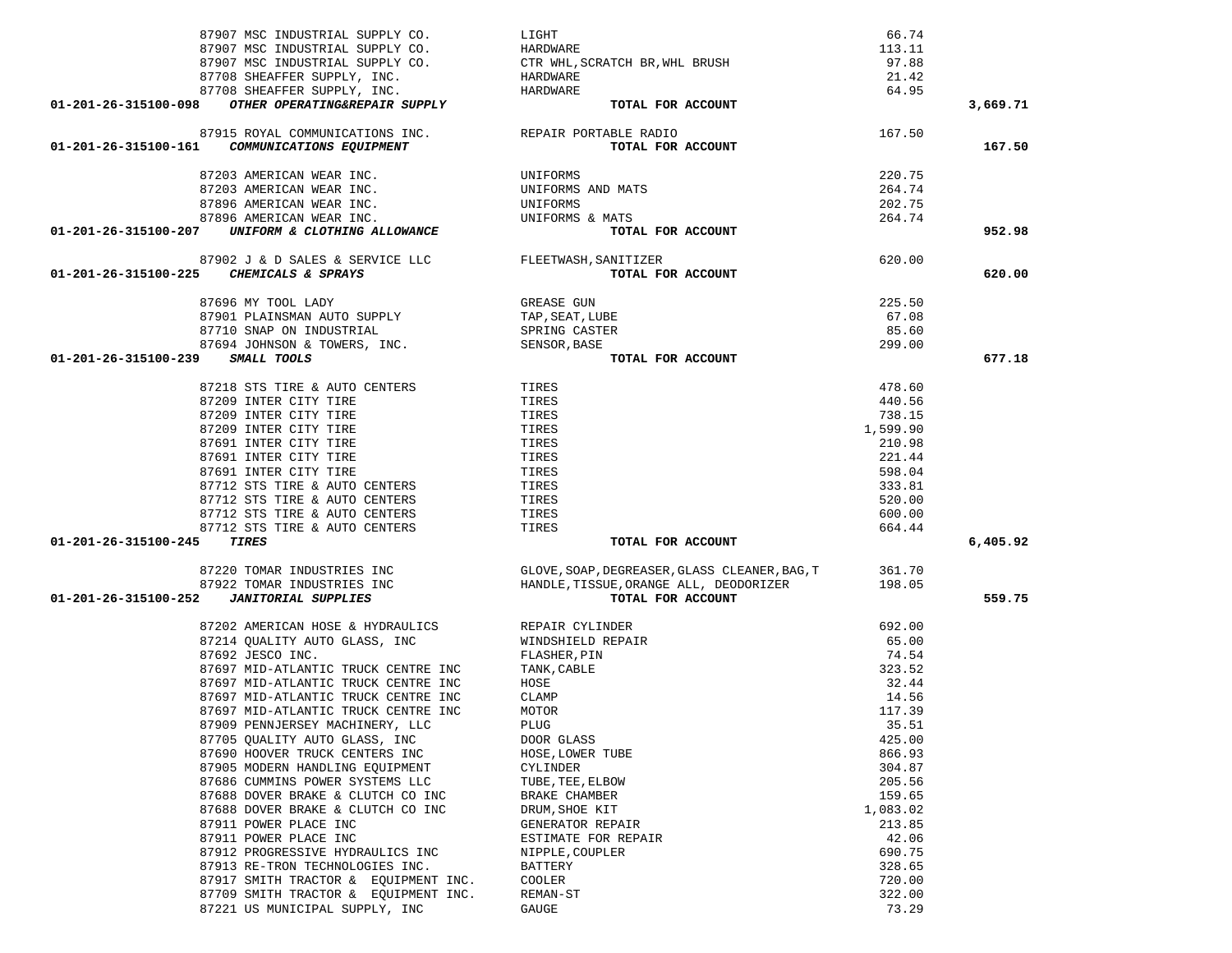| 87707 ROUTE 23 AUTO MALL LLC    | TENSIONER, KIT, BELT                                                                                                                                                                                                                  | 307.35 |
|---------------------------------|---------------------------------------------------------------------------------------------------------------------------------------------------------------------------------------------------------------------------------------|--------|
| 87707 ROUTE 23 AUTO MALL LLC    | 67334 MELINDRY CONCORTS EAST (1990) CONSOLIDATION (1990) The MELINDRY (1990) Same Arry Service Consolidation (1990) Same Arry Service Consolidation (1991) 2003 CONSOLIDATION (1991) 2003 CONSOLIDATION (1991) 2003 CONSULTER<br>TUBE | 36.42  |
| 87707 ROUTE 23 AUTO MALL LLC    | FILTER                                                                                                                                                                                                                                | 57.72  |
| 87914 ROUTE 23 AUTO MALL LLC    | BUMPER, PAD                                                                                                                                                                                                                           | 268.00 |
| 87914 ROUTE 23 AUTO MALL LLC    | WIRE ASY                                                                                                                                                                                                                              | 11.21  |
| 87914 ROUTE 23 AUTO MALL LLC    | TUBE                                                                                                                                                                                                                                  | 91.06  |
| 87914 ROUTE 23 AUTO MALL LLC    | FILTER ASY                                                                                                                                                                                                                            | 54.12  |
| 87915 ROYAL COMMUNICATIONS INC. | CONNECTOR, MOUNT, ANTENNA, FUSE, HOLDER                                                                                                                                                                                               | 85.00  |
| 87915 ROYAL COMMUNICATIONS INC. | CABLE, MOUNT, ANTENNA, FUSE, HOLDER, CONNECT                                                                                                                                                                                          | 85.00  |
| 87897 BEYER FORD                | SEAL, CLIP                                                                                                                                                                                                                            | 14.70  |
| 87897 BEYER FORD                | INSULATOR                                                                                                                                                                                                                             | 14.10  |
|                                 |                                                                                                                                                                                                                                       |        |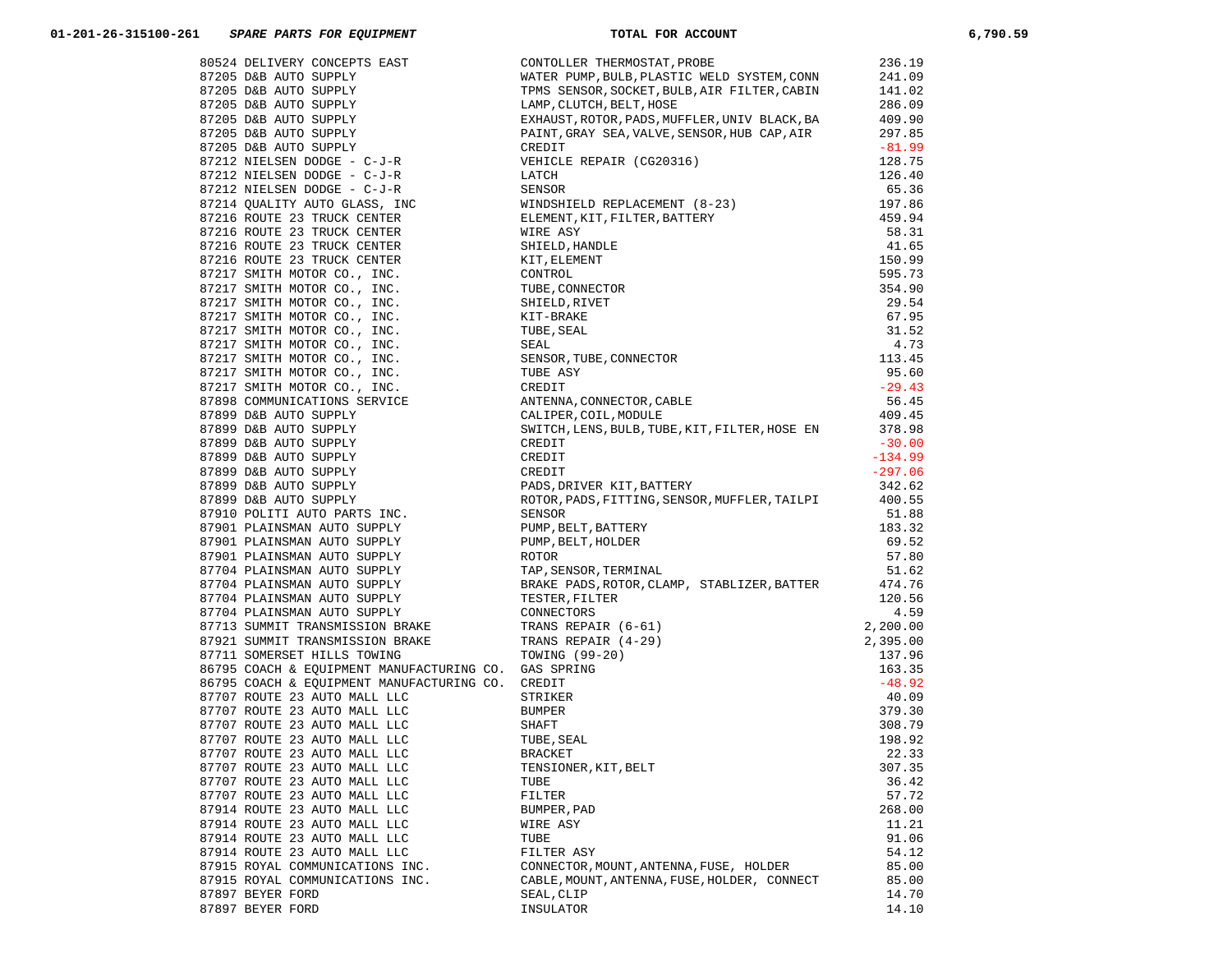| 87685 COACH & EQUIPMENT MANUFACTURING CO. LIFT CYLINDER   |                                          | 326.80    |              |  |
|-----------------------------------------------------------|------------------------------------------|-----------|--------------|--|
| 87892 FLEMINGTON BUICK CHEVROLET                          | RADIATOR, CONNECTOR, PLUG                | 288.78    |              |  |
| 87892 FLEMINGTON BUICK CHEVROLET                          | ARM KIT, CYLINDER, SWITCH                | 449.38    |              |  |
| 87892 FLEMINGTON BUICK CHEVROLET                          | F-SWITCH                                 | 44.28     |              |  |
|                                                           |                                          |           |              |  |
| 87892 FLEMINGTON BUICK CHEVROLET                          | MODULE, VALVE                            | 1,351.75  |              |  |
| 87892 FLEMINGTON BUICK CHEVROLET                          | HORN KIT, WIRE, SHIELD, CONNECTOR        | 197.05    |              |  |
| 87689 FLEMINGTON BUICK CHEVROLET                          | PIPE                                     | 116.54    |              |  |
| 87695 JOHNSON TRUCK ACCESSORIES INC                       | <b>GRILLE GUARD</b>                      | 350.00    |              |  |
| 87702 NIELSEN DODGE - C-J-R                               | ROD-GAS                                  | 72.96     |              |  |
| 87702 NIELSEN DODGE - C-J-R                               | TUBE                                     | 111.20    |              |  |
| 87706 RAW INC                                             | SUSPENSION                               | 200.00    |              |  |
| 87916 SMITH MOTOR CO., INC.                               | TANK ASY                                 | 41.80     |              |  |
| 87712 STS TIRE & AUTO CENTERS                             | WHEEL ALIGNMENT                          | 63.55     |              |  |
| 01-201-26-315100-291<br><b>VEHICLE REPAIRS</b>            | TOTAL FOR ACCOUNT                        |           | 16,599.04    |  |
|                                                           |                                          |           | ============ |  |
| TOTAL for Motor Services Center                           |                                          |           | 36,442.67    |  |
|                                                           |                                          |           |              |  |
| <b>Health Management</b><br>88289 VERIZON WIRELESS        | L&PS / HEALTH MANAGEMENT - GRANT         | 547.34    |              |  |
| 88289 VERIZON WIRELESS                                    | L&PS / HEALTH MANAGEMENT - O&E           | 114.03    |              |  |
| CELLULAR PHONE/PAGERS<br>01-201-27-330100-031             | TOTAL FOR ACCOUNT                        |           | 661.37       |  |
| 87871 ATLANTIC HEALTH SERVICES                            | TB Clinic Services - October 2013        | 10,000.00 |              |  |
| SPECIAL PROJECTS<br>01-201-27-330100-079                  | TOTAL FOR ACCOUNT                        |           | 10,000.00    |  |
|                                                           |                                          |           |              |  |
| 87151 CARLOS PEREZ JR.                                    | Travel Reimbursement                     | 70.03     |              |  |
| 87151 CARLOS PEREZ JR.                                    |                                          | 138.29    |              |  |
| 87151 CARLOS PEREZ JR.                                    |                                          | 67.97     |              |  |
| 87151 CARLOS PEREZ JR.                                    |                                          | 51.41     |              |  |
| 01-201-27-330100-084<br>OTHER OUTSIDE SERVICES            | TOTAL FOR ACCOUNT                        |           | 327.70       |  |
| 86978 KYOCERA MITA AMERICA, INC.                          | Acct# 7629689-048 lease for copier invoi | 655.77    |              |  |
| OFFICE MACHINES - RENTAL<br>01-201-27-330100-164          | TOTAL FOR ACCOUNT                        |           | 655.77       |  |
| 87154 GRAINGER                                            | Item 1zur2                               | 67.15     |              |  |
| 87154 GRAINGER                                            | Item 4nhn5                               | 95.32     |              |  |
| 87154 GRAINGER                                            | Item 4ceh6                               | 39.52     |              |  |
| 87154 GRAINGER                                            | Item 2kff9                               | 288.15    |              |  |
| 88444 COUNTY OF MORRIS                                    | 1ST HALF 11/13 METERED MAIL              | 22.89     |              |  |
| 01-201-27-330100-210<br>ENVIRONMENTAL COMPLIANCE          | TOTAL FOR ACCOUNT                        |           | 513.03       |  |
|                                                           |                                          |           | ============ |  |
| TOTAL for Health Management                               |                                          |           | 12,157.87    |  |
|                                                           |                                          |           |              |  |
| <b>Human Services</b><br>07102 CTADIEC DICTMECC ADVANTACE | Them number 885826 weekly salendar       | ി റി      |              |  |

| 87182 STAPLES BUSINESS ADVANTAGE                              | Item number 985926 weekly calendar      | 19.22  |        |
|---------------------------------------------------------------|-----------------------------------------|--------|--------|
| 87182 STAPLES BUSINESS ADVANTAGE                              | Item Number 168380 2014 weekly calendar | 55.18  |        |
| 01-201-27-331100-058<br>OFFICE SUPPLIES & STATIONERY          | TOTAL FOR ACCOUNT                       |        | 74.40  |
| 88444 COUNTY OF MORRIS                                        | 1ST HALF 11/13 METERED MAIL             | 54.18  |        |
| 01-201-27-331100-068<br>POSTAGE & METERED MAIL                | TOTAL FOR ACCOUNT                       |        | 54.18  |
| 87974 LONGFELLOWS SANDWICH DELI                               | Food for 15 people on $10/22/13$        | 135.00 |        |
| 87974 LONGFELLOWS SANDWICH DELI                               | Soda                                    | 6.00   |        |
| 87974 LONGFELLOWS SANDWICH DELI                               | Water                                   | 2.99   |        |
| 87982 SODEXO INC & AFFILIATES                                 | FOOD AND BEVERAGES FOR THE ATTENDEES AT | 405.25 |        |
| 01-201-27-331100-088<br><i>MEETING EXP ADVISORY BOARD ETC</i> | TOTAL FOR ACCOUNT                       |        | 549.24 |
|                                                               |                                         |        |        |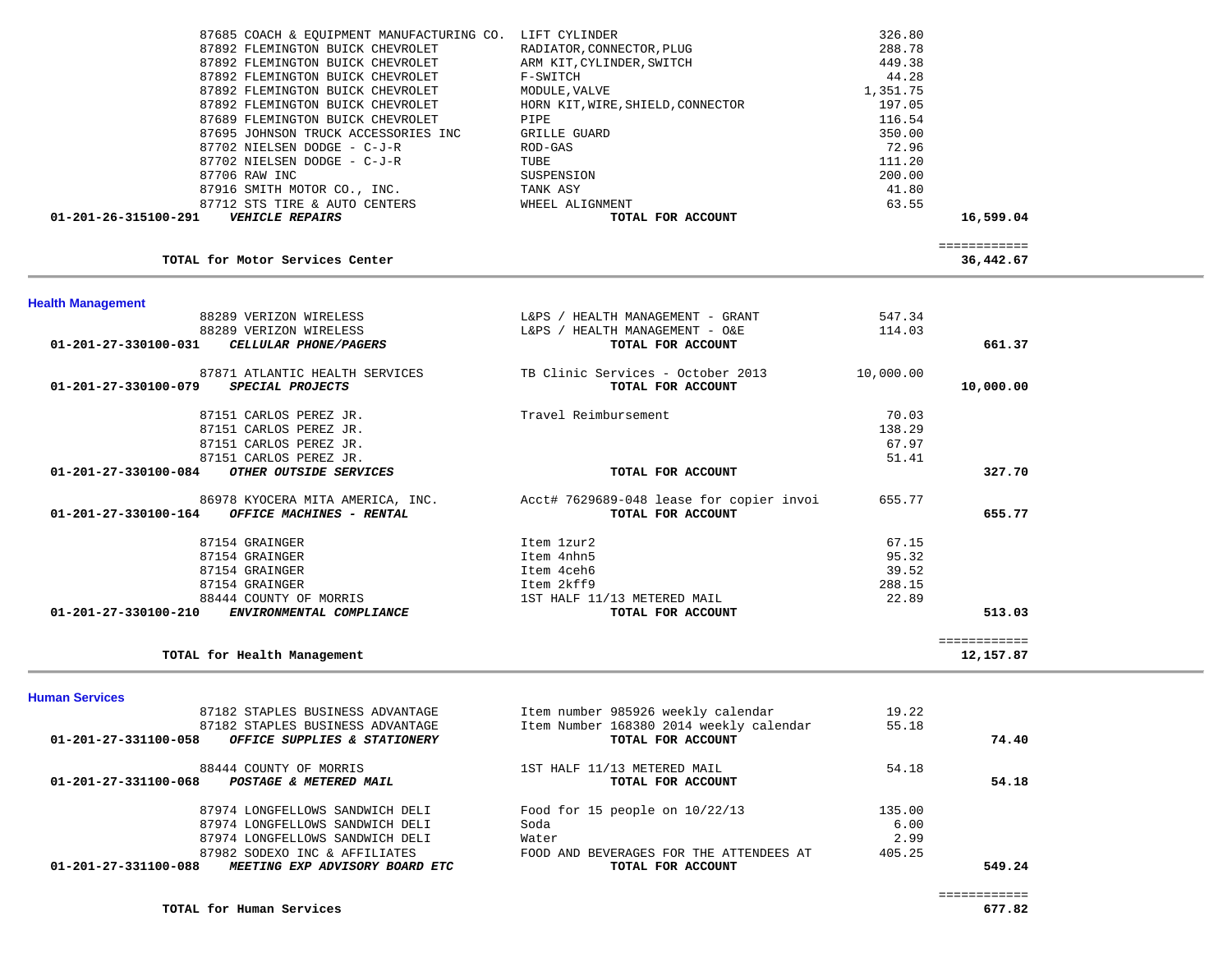============<br>14,546.32

| 01-201-27-333100-084<br>OTHER OUTSIDE SERVICES | TOTAL FOR ACCOUNT                        |        | 800.00 |
|------------------------------------------------|------------------------------------------|--------|--------|
| 87518 GET WELL HOUSE CALLS P.C.                | Competency Evaluation of APS client (DD) | 400.00 |        |
| 87517 HUBER & ASSOCIATES                       | Competency Evaluation of APS client (DD) | 400.00 |        |
| 01-201-27-333100-082<br><b>TRAVEL EXPENSE</b>  | TOTAL FOR ACCOUNT                        |        | 378.25 |
| 88382 RENATA STOKES                            | Miles reimbursement for September 2013   | 31.50  |        |
| 88380 KRISTINE A. BEIRNE                       | Miles reimbursement for October 2013     | 24.50  |        |
| 88379 KAREN WEBSTER                            | Miles reimbursement for October 2013     | 24.50  |        |
| 88383 CARMEN N. AYALA                          | Miles reimbursement for October 2013     | 60.20  |        |
| 87957 OPHELIA V. CRUSE                         | Miles reimbursement for October, 2013    | 19.95  |        |
| 87958 CAROL STOLZ                              | Miles reimbursement for October, 2013    | 54.60  |        |

|                                                          | Car Insurance reimbursement for October,  | 12.00  |        |
|----------------------------------------------------------|-------------------------------------------|--------|--------|
| 87958 CAROL STOLZ                                        | Car Insurance Reimbursement for October,  | 12.00  |        |
| 87957 OPHELIA V. CRUSE                                   | Car Insurance reimbursement for October,  | 12.00  |        |
| 88383 CARMEN N. AYALA                                    | Car Insurance Reimbursement for October   | 12.00  |        |
| 88379 KAREN WEBSTER                                      | Car Insurance reimbursement for October   | 12.00  |        |
| 88380 KRISTINE A. BEIRNE                                 | Car Insurance Reimbursement for October   | 12.00  |        |
| 88382 RENATA STOKES                                      | Car Insurance reimbursement for Septembe  | 12.00  |        |
| $01 - 201 - 27 - 333100 - 048$<br>INSURANCE              | TOTAL FOR ACCOUNT                         |        | 84.00  |
| 88444 COUNTY OF MORRIS                                   | 1ST HALF 11/13 METERED MAIL               | 235.13 |        |
| $01 - 201 - 27 - 333100 - 068$<br>POSTAGE & METERED MAIL | TOTAL FOR ACCOUNT                         |        | 235.13 |
| 87818 MORRIS SIGN CO LLC                                 | 18X24 Corex Sign                          | 700.00 |        |
| 01-201-27-333100-069<br><b>PRINTING</b>                  | TOTAL FOR ACCOUNT                         |        | 700.00 |
| 87515 MARIA ROSARIO                                      | Miles reimbursement for Jul-Aug-Sep, 2013 | 21.95  |        |
| 87959 BETH DENMEAD                                       | Miles reimbursement for October, 2013     | 102.55 |        |
| 87959 BETH DENMEAD                                       | Miles reimbursement for October, 2013     | 38.50  |        |
| 87958 CAROL STOLZ                                        | Miles reimbursement for October, 2013     | 54.60  |        |
| 87957 OPHELIA V. CRUSE                                   | Miles reimbursement for October, 2013     | 19.95  |        |
|                                                          | Miles reimbursement for October 2013      | 60.20  |        |
| 88383 CARMEN N. AYALA                                    |                                           |        |        |
| 88379 KAREN WEBSTER                                      | Miles reimbursement for October 2013      | 24.50  |        |
| 88380 KRISTINE A. BEIRNE                                 | Miles reimbursement for October 2013      | 24.50  |        |
| 88382 RENATA STOKES                                      | Miles reimbursement for September 2013    | 31.50  |        |
|                                                          |                                           |        |        |

============

|                                                 | $- - -$ |
|-------------------------------------------------|---------|
| 88012 WHITES HEALTHCARE                         | Retu    |
| 01-201-27-331110-189<br><i>MEDICAL</i>          |         |
|                                                 |         |
| 88492 MONOGRAM MADNESS                          | New     |
| 01-201-27-331110-202<br>UNIFORM AND ACCESSORIES |         |
|                                                 |         |

**TOTAL for Youth Shelter 14,546.32**

|                      | 86859 ORIENTAL TRADING COMPANY INC. | Resident Craft Supplies                  | 91.50    |          |
|----------------------|-------------------------------------|------------------------------------------|----------|----------|
|                      | 88013 THOMAS POLLIO                 | Petty Cash Reimbursement                 | 113.75   |          |
|                      | 88009 WAL-MART STORE                | 6032 2020 2016 8804 Closing Date 11/3/13 | 63.89    |          |
| 01-201-27-331110-059 | OTHER GENERAL EXPENSES              | TOTAL FOR ACCOUNT                        |          | 269.14   |
|                      | 88444 COUNTY OF MORRIS              | 1ST HALF 11/13 METERED MAIL              | 22.87    |          |
| 01-201-27-331110-068 | POSTAGE AND METERED MAIL            | TOTAL FOR ACCOUNT                        |          | 22.87    |
|                      | 88109 ALBERTSON INC                 | 6030 3751 0002 6118 Closing Date 11-5-13 | 67.06    |          |
|                      | 88010 LOVEYS PIZZA & GRILL          | Oct Billing                              | 115.09   |          |
|                      | 88110 SODEXO INC & AFFILIATES       | Fixed Weekly Cost                        | 2,812.56 |          |
|                      | 88110 SODEXO INC & AFFILIATES       | Lunch Meals                              | 918.72   |          |
|                      | 88110 SODEXO INC & AFFILIATES       | Dinner Meals                             | 947.76   |          |
|                      | 88110 SODEXO INC & AFFILIATES       | Snacks                                   | 1,576.52 |          |
| 01-201-27-331110-185 | FOOD                                | TOTAL FOR ACCOUNT                        |          | 6,437.71 |
|                      | 88011 ATLANTIC HEALTH/              | Juvenile Resident Services, Oct. 2013    | 6,766.66 |          |
|                      | 88012 WHITES HEALTHCARE             | September Medications                    | 177.95   |          |
|                      | 88012 WHITES HEALTHCARE             | Return Rx for September                  | $-30.01$ |          |
| 01-201-27-331110-189 | <i><b>MEDICAL</b></i>               | TOTAL FOR ACCOUNT                        |          | 6,914.60 |
|                      | 88492 MONOGRAM MADNESS              | New Hire Uniforms                        | 902.00   |          |
| 01-201-27-331110-202 | UNIFORM AND ACCESSORIES             | TOTAL FOR ACCOUNT                        |          | 902.00   |

**Office on Aging**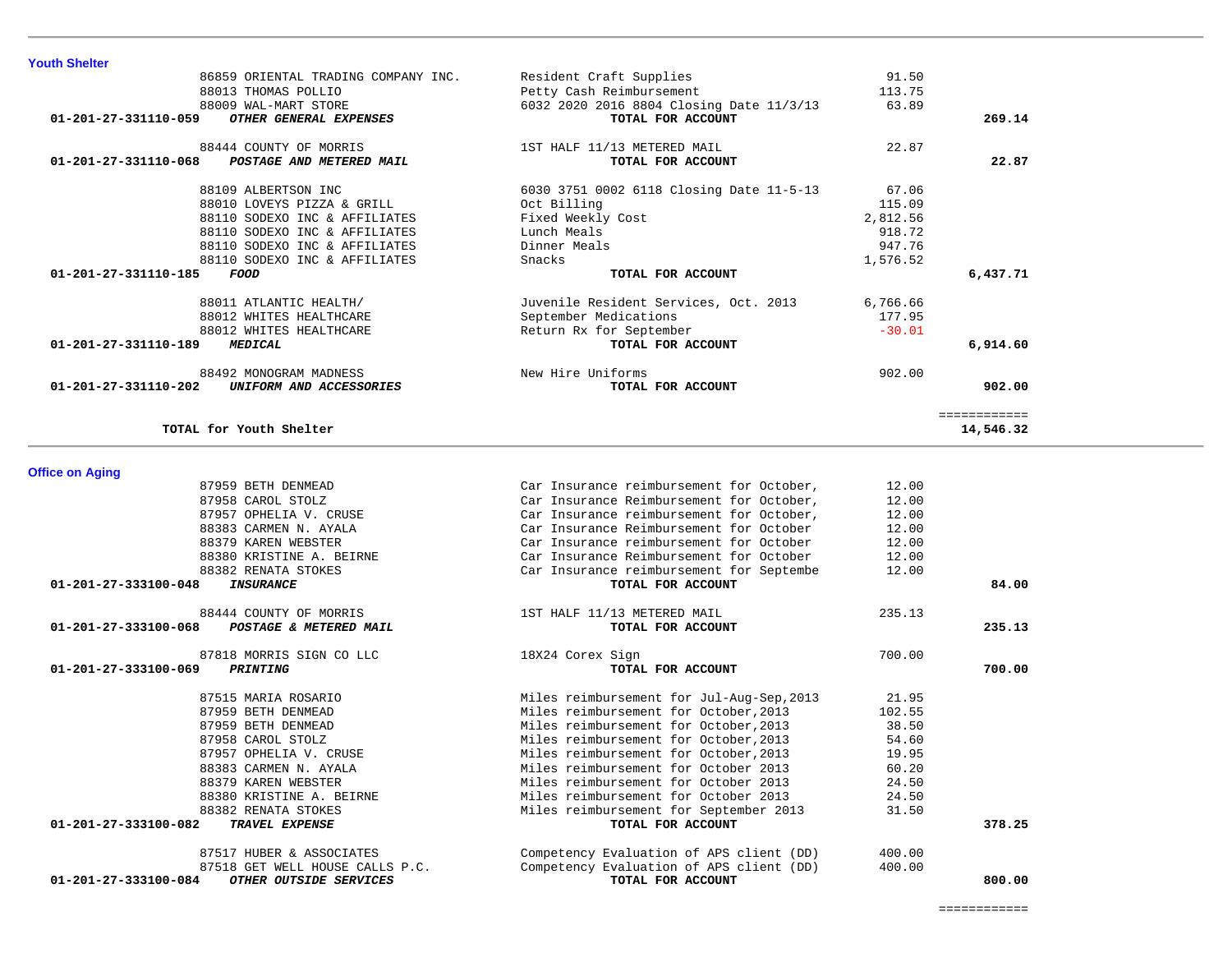| <b>Grant in Aid</b>                                            |                                                            |          |                          |  |
|----------------------------------------------------------------|------------------------------------------------------------|----------|--------------------------|--|
| 87770 CFCS - HOPE HOUSE                                        | Extended Evaluations June 2013                             | 3,060.00 |                          |  |
| 87770 CFCS - HOPE HOUSE                                        | Extended Evaluations Aug 2013                              | 450.00   |                          |  |
| 87770 CFCS - HOPE HOUSE                                        | Case Managements Aug 2013                                  | 1,890.00 |                          |  |
| 87770 CFCS - HOPE HOUSE                                        | Group sessions Aug 2013                                    | 1,615.00 |                          |  |
| 87770 CFCS - HOPE HOUSE                                        | Urine Screenings Aug, 2013                                 | 600.00   |                          |  |
| 87770 CFCS - HOPE HOUSE                                        | Extended Evaluations Sept 2013                             | 450.00   |                          |  |
| 87770 CFCS - HOPE HOUSE                                        | Case Managements Sept                                      | 360.00   |                          |  |
| 87770 CFCS - HOPE HOUSE                                        | Group Sessions Sept                                        | 680.00   |                          |  |
| 87770 CFCS - HOPE HOUSE                                        | Urine Screenings Sept                                      | 200.00   |                          |  |
| GRANT IN AID GIA: HOPEHOUSEOPERTNFIXIT<br>01-201-27-342000-480 | TOTAL FOR ACCOUNT                                          |          | 9,305.00                 |  |
|                                                                |                                                            |          |                          |  |
| TOTAL for Grant in Aid                                         |                                                            |          | ============<br>9,305.00 |  |
| <b>Seniors, Disabled &amp; Veterans</b>                        |                                                            |          |                          |  |
| 87956 CHARLES JURGENSEN                                        | Dues National Assoc. of County Service O                   | 30.00    |                          |  |
| 01-201-27-343100-059<br>OTHER GENERAL EXPENSES                 | TOTAL FOR ACCOUNT                                          |          | 30.00                    |  |
|                                                                |                                                            |          |                          |  |
| TOTAL for Seniors, Disabled & Veterans                         |                                                            |          | ============<br>30.00    |  |
|                                                                |                                                            |          |                          |  |
| <b>County Board of Social Service</b>                          |                                                            |          |                          |  |
| 82960 SHI INTERNATIONAL CORP                                   | QuickBooks Premier 2013 - complete packa                   | 610.54   |                          |  |
| 82960 SHI INTERNATIONAL CORP                                   |                                                            | 305.27   |                          |  |
| 82960 SHI INTERNATIONAL CORP                                   |                                                            | 305.27   |                          |  |
| 86556 WIDMER TIME RECORDER CO. INC.                            | Purple Ribbon - Order #00208929                            | 78.00    |                          |  |
| 86556 WIDMER TIME RECORDER CO. INC.                            | Delivery charges                                           | 9.25     |                          |  |
| $01 - 201 - 27 - 345100 - 058$<br>OFFICE SUPPLIES & STATIONERY | TOTAL FOR ACCOUNT                                          |          | 1,308.33                 |  |
|                                                                |                                                            |          |                          |  |
| 84393 ELECTRIFIED DISCOUNTERS INC.                             | TLP-LF6 Toshiba Replacement Lamp                           | 169.90   |                          |  |
| 84393 ELECTRIFIED DISCOUNTERS INC.                             | AN-MB70LP Sharp Replacement Lamp                           | 199.90   |                          |  |
| 84393 ELECTRIFIED DISCOUNTERS INC.                             | 5% Surcharge                                               | 23.48    |                          |  |
| 84393 ELECTRIFIED DISCOUNTERS INC.                             | Freight charges                                            | 13.12    |                          |  |
| OTHER GENERAL EXPENSES<br>01-201-27-345100-059                 | TOTAL FOR ACCOUNT                                          |          | 406.40                   |  |
|                                                                |                                                            |          |                          |  |
| 84592 LEXIS NEXIS/MATTHEW BENDER                               | Subscription for NJ Admin code Title 4A                    | 132.00   |                          |  |
| 01-201-27-345100-070<br>PUBLICATION & SUBSCRIPTIONS            | TOTAL FOR ACCOUNT                                          |          | 132.00                   |  |
| 88285 AT&T                                                     | OFFICE OF TEMP ASSISTANCE                                  | 126.10   |                          |  |
| 88288 VERIZON                                                  | OFFICE OF TEMP ASSISTANCE                                  | 975.69   |                          |  |
| 88283 VERIZON                                                  | OFFICE OF TEMP ASSISTANCE                                  | 1,062.91 |                          |  |
| <b>TELEPHONE</b><br>01-201-27-345100-146                       | TOTAL FOR ACCOUNT                                          |          | 2,164.70                 |  |
|                                                                |                                                            |          |                          |  |
| 88132 U.S. SECURITY ASSOCIATES, INC.                           | Payment for Security officer/10-11-13 to                   | 525.60   |                          |  |
| 88355 U.S. SECURITY ASSOCIATES, INC.                           | 573-1198-000 Payment for Security office                   | 638.75   |                          |  |
| SPECIAL SERVICES<br>01-201-27-345100-325                       | TOTAL FOR ACCOUNT                                          |          | 1,164.35                 |  |
| 88133 HORIZON BLUE CROSS BLUE SHIELD                           | Dental coverage for the month of Novembe                   | 4,575.05 |                          |  |
| HOSPITAL INSURANCE PREMIUMS<br>01-201-27-345100-329            | TOTAL FOR ACCOUNT                                          |          | 4,575.05                 |  |
|                                                                |                                                            |          |                          |  |
| 88156 JERRY THIEL                                              | SSS - Mileage reimb. for October 2013                      | 65.45    |                          |  |
| 88134 LASZLO CSENGETO                                          | ADM - Mileage reimb. for October 2013<br>TOTAL FOR ACCOUNT | 5.60     | 71.05                    |  |
| 01-201-27-345100-332<br><i><b>MILEAGE</b></i>                  |                                                            |          |                          |  |
| 86836 COMPLETE SECURITY SYSTEMS, INC.                          | Labor charges - Customer Number 12399                      | 140.00   |                          |  |
| 01-201-27-345100-336<br><b>REPAIRS &amp; ALTERATIONS</b>       | TOTAL FOR ACCOUNT                                          |          | 140.00                   |  |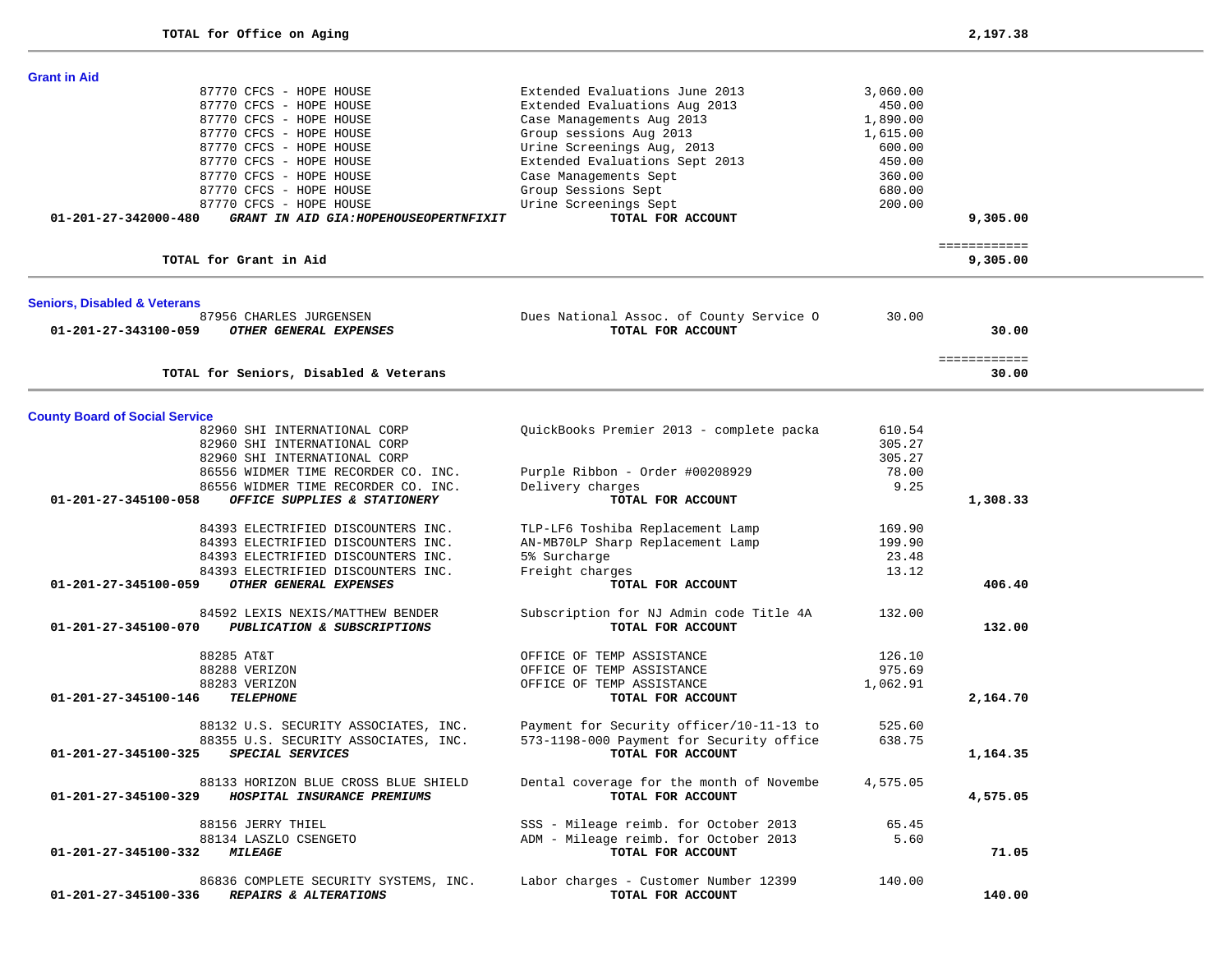| 95.97            |                                                               | 88127 GOODALE PHARMACY & SURGICAL SUPPLY                                        |
|------------------|---------------------------------------------------------------|---------------------------------------------------------------------------------|
| 105.14           |                                                               | 88158 MOLNAR PHARMACY, INC                                                      |
| 740.61           |                                                               | 88123 MOUNT ARLINGTON PHARMACY                                                  |
| 750.95           |                                                               | 88125 MOUNT ARLINGTON PHARMACY                                                  |
| 139.43           |                                                               | 88128 MOLNAR PHARMACY, INC                                                      |
| 359.50           |                                                               | 88128 MOLNAR PHARMACY, INC                                                      |
| 681.20           |                                                               | 88126 MOLNAR PHARMACY, INC                                                      |
| 103.07           |                                                               | 88126 MOLNAR PHARMACY, INC                                                      |
| 2,975.87         | TOTAL FOR ACCOUNT                                             | $01 - 201 - 27 - 345100 - 338$<br>HEALTH RELATED SERVICES                       |
| 400.00           |                                                               | 88153 PARSIPPANY INN                                                            |
| 120.00           |                                                               | 88153 PARSIPPANY INN                                                            |
| 70.00            |                                                               | 88154 WHIPPANY LODGING LLC.                                                     |
| 40.00            |                                                               | 88154 WHIPPANY LODGING LLC.                                                     |
| 525.00           |                                                               | 88154 WHIPPANY LODGING LLC.                                                     |
| 1,155.00         | TOTAL FOR ACCOUNT                                             | 01-201-27-345100-339<br>PROTECTIVE CASE MANAGEMENT                              |
| 27.37            |                                                               | 88124 NJ TAXI & BLACK CAR SERVICES LLC                                          |
| 109.00           |                                                               | 88124 NJ TAXI & BLACK CAR SERVICES LLC                                          |
| 45.46            |                                                               | 88124 NJ TAXI & BLACK CAR SERVICES LLC                                          |
| 181.83           | TOTAL FOR ACCOUNT                                             | 01-201-27-345100-340<br>TRANSPORTATION SERVICES                                 |
| 571.50<br>571.50 | DNA testing from 08/31/13 through 09/28/<br>TOTAL FOR ACCOUNT | 86837 LABCORP OF AMERICA HOLDINGS<br>01-201-27-345100-351<br>PATERNITY EXPENSES |
| 4,060.80         | CSP Collection Intercept Fees for the qu                      | 86555 TREASURER. ST OF NJ                                                       |
| 131.22           | CSP Collection Intercept Fees for the qu                      | 86561 TREASURER. ST OF NJ                                                       |
| 4,192.02         | TOTAL FOR ACCOUNT                                             | 01-201-27-345100-353<br><b>COLLECTION SERVICE FEES</b>                          |
| 525.00           |                                                               | 88154 WHIPPANY LODGING LLC.                                                     |
| 525.00           | TOTAL FOR ACCOUNT                                             | $01 - 201 - 27 - 345100 - 365$<br><b>EMERGENCY ASSISTANCE</b>                   |
| ============     |                                                               |                                                                                 |
|                  |                                                               |                                                                                 |

19,563.10

**TOTAL for County Board of Social Service 19,563.10**

**MV:Administration** 

| 88443 LOUISE R. MACCHIA                                         | RN, 10/13/2013-10/26/2013                  | 2,618.70 |
|-----------------------------------------------------------------|--------------------------------------------|----------|
| 88442 MICHELLE CAPILI                                           | RN, 10/13/2013-10/26/2013                  | 916.30   |
| 88455 ARNEL P GARCIA                                            | LPN, 10/27/2013 through 11/16/2013         | 1,344.00 |
| 88456 BARKEL FLEMMING                                           | LPN, 10/27/2013 through 11/16/2013         | 2,687.72 |
| 88463 GEORGINA GRAY-HORSLEY                                     | LPN, 10/27/2013 through 11/16/2013         | 1,568.00 |
| 88464 HARRIET VALLECER RN                                       | RN, 10/27/2013 through 11/16/2013          | 1,680.00 |
| 88486 ILLIENE CHARLES, RN                                       | RN, 10/27/2013 through 11/16/2013          | 2,800.00 |
| 88465 JEAN GODUCO                                               | RN, 10/27/2013 through 11/16/2013          | 840.00   |
| 88466 JEDDIE A GARCIA                                           | RN, 10/27/2013 through 11/16/2013          | 1,680.00 |
| 88467 JESSY JACOB                                               | LPN, 10/27/2013 through 11/16/2013         | 210.00   |
| 88457 CARRELLE L CALIXTE                                        | LPN, 10/27/2013 through 11/16/2013         | 3,356.92 |
| 88458 CHARLES NADARAJAH                                         | RN, 10/27/2013 through 11/16/2013 1,960.00 |          |
| 88459 DANILO LAPID                                              | RN, 10/27/2013 through 11/16/2013          | 1,958.25 |
| 88460 DAVID JEAN-LOUIS                                          | LPN, 10/27/2013 through 11/16/2013         | 3,125.64 |
| 88462 EVELYN TOLENTINO                                          | RN, 10/27/2013 through 11/16/2013          | 1,960.00 |
| 88461 EDITHA MARQUEZ                                            | RN, 10/27/2013 through 11/16/2013          | 272.30   |
| 88469 LOUISE R. MACCHIA                                         | RN, 10/27/2013 through 11/16/2013          | 3,592.75 |
| 88468 LOREEN RAFISURA                                           | RN, 10/27/2013 through 11/16/2013          | 837.20   |
| 88477 MIRLENE ESTRIPLET                                         | RN, 10/27/2013 through 11/16/2013          | 5,307.05 |
| 88476 MICHELLE CAPILI                                           | RN, 10/27/2013 through 11/16/2013          | 1,678.25 |
| 88475 MELOJANE CELESTINO                                        | RN,10/27/2013 through 11/16/2013           | 1,679.65 |
| 88482 MARY JANE M. ARCINAS                                      | RN, 10/27/2013 through 11/16/2013          | 1,396.15 |
| 88474 MARTHA YAGHI                                              | RN, 10/27/2013 through 11/16/2013          | 1,120.00 |
| 88473 MARIA CARMELITA OBLINA LPN, 10/27/2013 through 11/16/2013 |                                            | 1,792.00 |
| 88472 MARIA CAMPOS                                              | RN, 10/27/2013 through 11/16/2013          | 280.00   |
| 88471 MADUKWE IMO IBOKO, RN                                     | RN, 10/27/2013 through 11/16/2013          | 3,360.00 |
|                                                                 |                                            |          |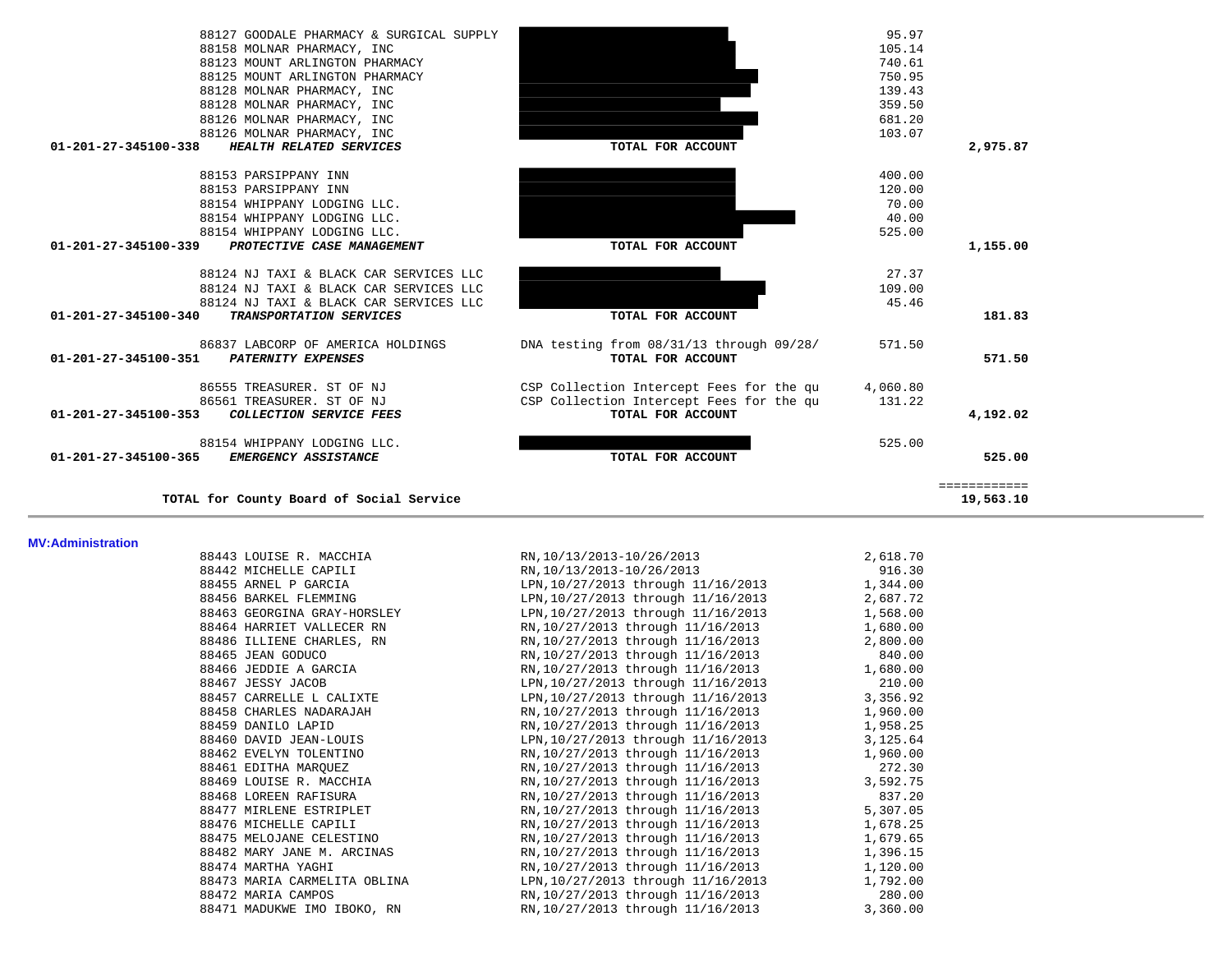| 88470 MA. LIZA IMPERIAL                                     | RN,10/27/2013 through 11/16/2013<br>RN,10/27/2013 through 11/16/2013<br>RN,10/27/2013 through 11/16/2013<br>RN,10/27/2013 through 11/16/2013<br>RN,10/27/2013 through 11/16/2013 | 4,365.20 |           |
|-------------------------------------------------------------|----------------------------------------------------------------------------------------------------------------------------------------------------------------------------------|----------|-----------|
| 88481 ROSEMARY BATANE COBCOBO                               |                                                                                                                                                                                  | 2,240.00 |           |
| 88478 ROSE DUMAPIT                                          |                                                                                                                                                                                  | 2,206.05 |           |
| 88479 RINCY M PAZBAYATTIL JOSE                              |                                                                                                                                                                                  | 840.00   |           |
| 88480 SUZIE COLLIN                                          |                                                                                                                                                                                  | 4,198.95 |           |
| 01-201-27-350100-013<br>TEMPORARY HELP - PER DIEM NURSES    | TOTAL FOR ACCOUNT                                                                                                                                                                |          | 63,871.08 |
| 88080 AEQUOR HEALTHCARE SERVICES, LLC                       | Nursing Services, 10/13/2013 thru 10/19/2                                                                                                                                        | 5,209.20 |           |
| 88079 BARON HR HEALTHCARE LLC                               | 30510, 10/13/2013 thru 10/19/2013                                                                                                                                                | 1,586.00 |           |
| 01-201-27-350100-016<br><b>OUTSIDE SALARIES &amp; WAGES</b> | TOTAL FOR ACCOUNT                                                                                                                                                                |          | 6,795.20  |
| 88090 CORNERSTONE FAMILY PROGRAMS                           | Social Work Services, September~2013 21,000.00                                                                                                                                   |          |           |
| 01-201-27-350100-036<br>CONTRACTED SERVICES                 | TOTAL FOR ACCOUNT                                                                                                                                                                |          | 21,000.00 |
| 88086 OPTIMUS EMR, INC.                                     | 1020, Item No. 3200TT0090                                                                                                                                                        | 4,300.00 |           |
| 01-201-27-350100-040<br>ELECTRONIC DATA PROCESSING          | TOTAL FOR ACCOUNT                                                                                                                                                                |          | 4,300.00  |
| 86480 AMERICAN ARBITRATION ASSOC.                           | Case#18-576-00712-13 02 22-C, Represent                                                                                                                                          | 250.00   |           |
| 88093 STAPLES BUSINESS ADVANTAGE                            | 1032198,9/19/2013                                                                                                                                                                | 399.98   |           |
| 88093 STAPLES BUSINESS ADVANTAGE                            | 1032198,9/20/2013                                                                                                                                                                | 299.98   |           |
| 88093 STAPLES BUSINESS ADVANTAGE                            | 1032198,9/19/2013                                                                                                                                                                | 784.52   |           |
| 88093 STAPLES BUSINESS ADVANTAGE                            | 1032198,9/19/2013                                                                                                                                                                | 339.98   |           |
| 88093 STAPLES BUSINESS ADVANTAGE                            | 1032198,9/19/2013                                                                                                                                                                | 82.95    |           |
| 88093 STAPLES BUSINESS ADVANTAGE                            | 1032198,9/26/2013                                                                                                                                                                | 230.45   |           |
| 88093 STAPLES BUSINESS ADVANTAGE                            | 1032198,9/26/2013                                                                                                                                                                | 104.95   |           |
| 88093 STAPLES BUSINESS ADVANTAGE                            | 1032198,9/25/2013                                                                                                                                                                | 120.54   |           |
| 88093 STAPLES BUSINESS ADVANTAGE                            | 1032198,10/09/2013                                                                                                                                                               | 67.98    |           |
| <b>GENERAL STORES</b><br>01-201-27-350100-046               | TOTAL FOR ACCOUNT                                                                                                                                                                |          | 2,681.33  |
| 86479 ALL-STAR IDENTIFICATION                               | R3314 Evolis Color Ribbon                                                                                                                                                        | 190.00   |           |
| 86479 ALL-STAR IDENTIFICATION                               | 1840-5010 Horizontal Badge Holder w/Slot 445.00                                                                                                                                  |          |           |
| 86479 ALL-STAR IDENTIFICATION                               | shipping and handling                                                                                                                                                            | 18.00    |           |
| 01-201-27-350100-047<br>IDENTIFICATION EQUIP&SUPPLIES       | TOTAL FOR ACCOUNT                                                                                                                                                                |          | 653.00    |
| 88092 STAPLES BUSINESS ADVANTAGE                            | 1032198,10-22-2013                                                                                                                                                               | 70.79    |           |
| 88092 STAPLES BUSINESS ADVANTAGE                            | 1032198,10-22-2013                                                                                                                                                               | 24.38    |           |
| 88092 STAPLES BUSINESS ADVANTAGE                            | 1032198,10-23-2013                                                                                                                                                               | 149.17   |           |
| 88092 STAPLES BUSINESS ADVANTAGE                            | 1032198,10-23-2013                                                                                                                                                               | 88.95    |           |
| 88092 STAPLES BUSINESS ADVANTAGE                            | 1032198,10-29-2013                                                                                                                                                               | 7.97     |           |
| 88092 STAPLES BUSINESS ADVANTAGE                            | 1032198,10-29-2013                                                                                                                                                               | 161.55   |           |
| 88106 STAPLES BUSINESS ADVANTAGE                            | 1032198,9/27/2013                                                                                                                                                                | 1,728.31 |           |
| 88106 STAPLES BUSINESS ADVANTAGE                            | 1032198,9/27/2013                                                                                                                                                                | 113.19   |           |
| 88106 STAPLES BUSINESS ADVANTAGE                            | 1032198,9/27/2013                                                                                                                                                                | 314.47   |           |
| 88106 STAPLES BUSINESS ADVANTAGE                            | 1032198,10/3/2013                                                                                                                                                                | 17.98    |           |
| OFFICE SUPPLIES & STATIONERY<br>01-201-27-350100-058        | TOTAL FOR ACCOUNT                                                                                                                                                                |          | 2,676.76  |
| 88444 COUNTY OF MORRIS                                      | 1ST HALF 11/13 METERED MAIL                                                                                                                                                      | 109.10   |           |
| 01-201-27-350100-068<br>POSTAGE & METERED MAIL              | TOTAL FOR ACCOUNT                                                                                                                                                                |          | 109.10    |
| 88553 NATIONAL FUEL OIL INC.                                | FUEL CHARGES 10/13                                                                                                                                                               | 3,638.85 |           |
| <b>GAS PURCHASES</b><br>01-201-27-350100-140                | TOTAL FOR ACCOUNT                                                                                                                                                                |          | 3,638.85  |
| 88285 AT&T                                                  | MV: ADMINISTRATION                                                                                                                                                               | 130.33   |           |
| 88288 VERIZON                                               | MV: ADMINISTRATION                                                                                                                                                               | 4,183.91 |           |
| 88283 VERIZON                                               | MV: ADMINISTRATION                                                                                                                                                               | 4,481.96 |           |
| 88107 VERIZON                                               | $973 - 984 - 0357$ 078 33Y, $10/22/13$ 10-01-2                                                                                                                                   | 27.73    |           |
| 01-201-27-350100-146<br><b>TELEPHONE</b>                    | TOTAL FOR ACCOUNT                                                                                                                                                                |          | 8,823.93  |
| 82488 BRIGGS HEALTHCARE                                     | CLEAR PRECISION SOFTGUARD WRISTBAND                                                                                                                                              | 402.72   |           |
| 01-201-27-350100-266<br><b>SAFETY ITEMS</b>                 | TOTAL FOR ACCOUNT                                                                                                                                                                |          | 402.72    |
|                                                             |                                                                                                                                                                                  |          |           |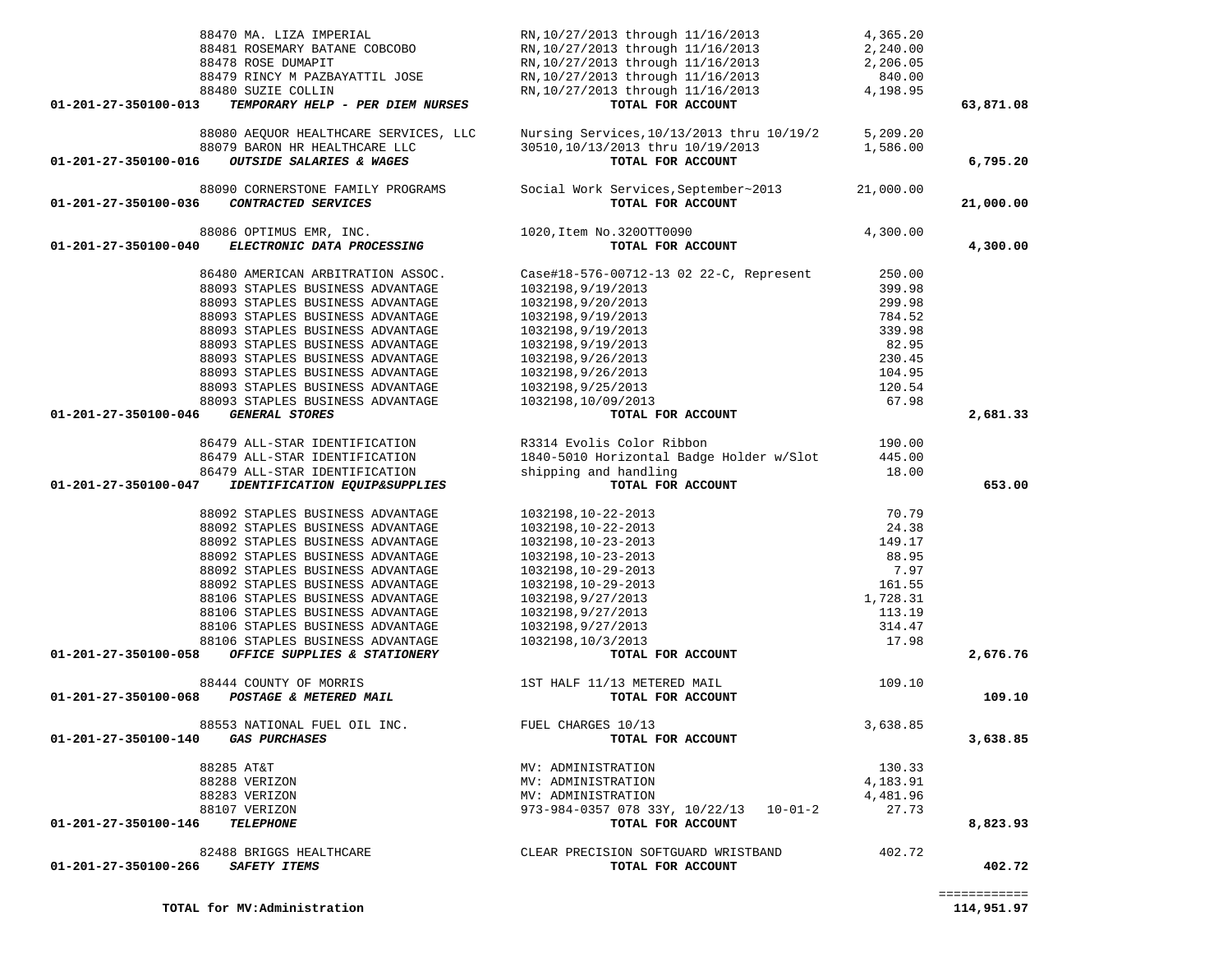| <b>MV:Building Services</b>                                                                                                                                                                                                                                                                                                                                                                                                                                                                                                                                                                   |                                                                                                                                                                                                                                                                                                                                                                                                                         |                                                                                                                                        |                                          |  |
|-----------------------------------------------------------------------------------------------------------------------------------------------------------------------------------------------------------------------------------------------------------------------------------------------------------------------------------------------------------------------------------------------------------------------------------------------------------------------------------------------------------------------------------------------------------------------------------------------|-------------------------------------------------------------------------------------------------------------------------------------------------------------------------------------------------------------------------------------------------------------------------------------------------------------------------------------------------------------------------------------------------------------------------|----------------------------------------------------------------------------------------------------------------------------------------|------------------------------------------|--|
| 79336 COMPLETE SECURITY SYSTEMS, INC.<br>CONTRACTED SERVICES<br>01-201-27-350110-036                                                                                                                                                                                                                                                                                                                                                                                                                                                                                                          | Relocation and Addition of Camera at Bac<br>TOTAL FOR ACCOUNT                                                                                                                                                                                                                                                                                                                                                           | 1,850.00                                                                                                                               | 1,850.00                                 |  |
| 88112 WOODRUFF ENERGY<br>88112 WOODRUFF ENERGY<br>01-201-27-350110-141<br>NATURAL GAS                                                                                                                                                                                                                                                                                                                                                                                                                                                                                                         | 508-579, 9-24-2013 thru 10-22-2013<br>508-584, 9-24-2013 thru 10-22-2013<br>TOTAL FOR ACCOUNT                                                                                                                                                                                                                                                                                                                           | 10,659.54<br>2,222.50                                                                                                                  | 12,882.04                                |  |
| 88358 WASTE MANAGEMENT OF NEW JERSEY<br>RUBBISH & TRASH REMOVAL<br>01-201-27-350110-143                                                                                                                                                                                                                                                                                                                                                                                                                                                                                                       | 100-0057890-0836-3, October~2013<br>TOTAL FOR ACCOUNT                                                                                                                                                                                                                                                                                                                                                                   | 8,085.33                                                                                                                               | 8,085.33                                 |  |
| 88095 SOUTHEAST MORRIS COUNTY<br>$01 - 201 - 27 - 350110 - 147$<br><b>WATER</b>                                                                                                                                                                                                                                                                                                                                                                                                                                                                                                               | 20-999918709, 9/11/2013 thru 10/9/2013<br>TOTAL FOR ACCOUNT                                                                                                                                                                                                                                                                                                                                                             | 6,842.55                                                                                                                               | 6,842.55                                 |  |
| 88104 SHERWIN WILLIAMS<br>87253 WHITE IRON LLC<br>01-201-27-350110-204<br>PLANT OPERATION                                                                                                                                                                                                                                                                                                                                                                                                                                                                                                     | 6683-6741-0,10/22/2013<br>Relocation of Steel Ladder and Installat<br>TOTAL FOR ACCOUNT                                                                                                                                                                                                                                                                                                                                 | 137.80<br>1,680.00                                                                                                                     | 1,817.80                                 |  |
| 88097 DIRECT SUPPLY INC<br>01-201-27-350110-258<br><b>EQUIPMENT</b>                                                                                                                                                                                                                                                                                                                                                                                                                                                                                                                           | 29406,10/3/2013<br>TOTAL FOR ACCOUNT                                                                                                                                                                                                                                                                                                                                                                                    | 5,478.97                                                                                                                               | 5,478.97                                 |  |
| 85331 DIRECT MACHINERY SERVICE CORP.<br>85313 DIRECT MACHINERY SERVICE CORP.<br>85313 DIRECT MACHINERY SERVICE CORP.<br>85313 DIRECT MACHINERY SERVICE CORP.<br>85313 DIRECT MACHINERY SERVICE CORP.<br>86482 DIRECT MACHINERY SERVICE CORP.<br>86482 DIRECT MACHINERY SERVICE CORP.<br>86482 DIRECT MACHINERY SERVICE CORP.<br>86482 DIRECT MACHINERY SERVICE CORP.<br>86485 R.D. SALES DOOR & HARDWARE LLC<br>88356 SPEEDWELL ELECTRIC MOTORS<br>86486 TBS CONTROLS LLC<br>86487 WEBSTER PLUMBING &<br>MACHINERY REPAIRS & PARTS<br>01-201-27-350110-262<br>TOTAL for MV: Building Services | Washer Repair in Laundry, 7/29/2013<br>Service, 6/21/2013<br>Valve Repair, 6/27/2013<br>Parts & Service, 6/28/2013<br>Service, 7/18/2013<br>2767,8/12/2013<br>2767,8/7/2013<br>2767, 7/26/2013<br>2767, 7/26/2013<br>Automatic Kitchen Door Repair, 9/23/2013<br>Repair of Hot Water Circulator Pump #6,1<br>M13000, Replace Battery in Network Contro<br>Clean Sewer Pipes in Resident Bathrooms,<br>TOTAL FOR ACCOUNT | 850.00<br>1,917.83<br>304.23<br>190.83<br>500.00<br>500.00<br>200.00<br>650.00<br>300.00<br>1,470.00<br>4,800.00<br>449.14<br>2,105.60 | 14,237.63<br>============<br>51, 194. 32 |  |
| <b>MV:Dietary</b><br>88094 STAR LEDGER                                                                                                                                                                                                                                                                                                                                                                                                                                                                                                                                                        | 947758, w/e 10-26-2013                                                                                                                                                                                                                                                                                                                                                                                                  | 48.42                                                                                                                                  |                                          |  |
| 88094 STAR LEDGER<br>COFFEE / GIFT SHOP<br>01-201-27-350115-186                                                                                                                                                                                                                                                                                                                                                                                                                                                                                                                               | 947758, w/e 11-02-2013<br>TOTAL FOR ACCOUNT                                                                                                                                                                                                                                                                                                                                                                             | 44.11                                                                                                                                  | 92.53                                    |  |
| TOTAL for MV: Dietary                                                                                                                                                                                                                                                                                                                                                                                                                                                                                                                                                                         |                                                                                                                                                                                                                                                                                                                                                                                                                         |                                                                                                                                        | ============<br>92.53                    |  |
| <b>MV:Laundry</b><br>88103 READY SUPPLY<br>01-201-27-350125-182<br><b>DIAPERS</b>                                                                                                                                                                                                                                                                                                                                                                                                                                                                                                             | B06Q, 10/11/2013<br>TOTAL FOR ACCOUNT                                                                                                                                                                                                                                                                                                                                                                                   | 2,960.00                                                                                                                               | 2,960.00<br>============                 |  |
| TOTAL for MV: Laundry                                                                                                                                                                                                                                                                                                                                                                                                                                                                                                                                                                         |                                                                                                                                                                                                                                                                                                                                                                                                                         |                                                                                                                                        | 2,960.00                                 |  |
| $\cdots$                                                                                                                                                                                                                                                                                                                                                                                                                                                                                                                                                                                      |                                                                                                                                                                                                                                                                                                                                                                                                                         |                                                                                                                                        |                                          |  |

**MV:Nursing** 

 88357 JAMES H WOLF Medical Director~10/24,10/28,10/31,11/4, 2,042.50  **01-201-27-350130-036** *CONTRACTED SERVICES* **TOTAL FOR ACCOUNT 2,042.50**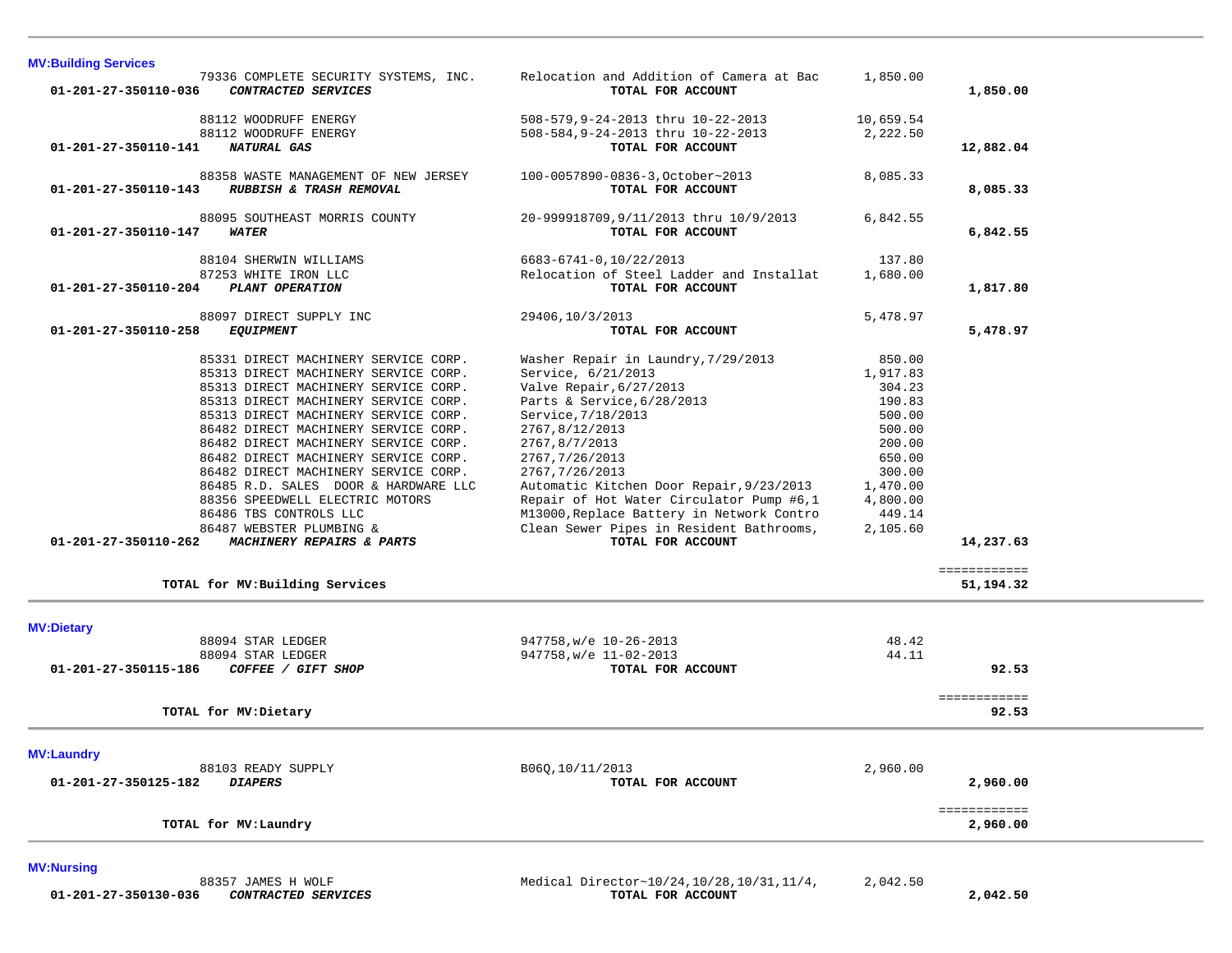| 88085 JML MEDICAL INC.                               | 5MOC02,8/8/2013                           | 34,550.04 |              |  |
|------------------------------------------------------|-------------------------------------------|-----------|--------------|--|
| 88084 JML MEDICAL INC.                               | 5MOC02, 9/26/2013                         | 1,979.88  |              |  |
| 88084 JML MEDICAL INC.                               | 5MOC02,10/09/2013                         | 233.95    |              |  |
| 88084 JML MEDICAL INC.                               | 5MOC02,10/07/2013                         | 1,216.45  |              |  |
| 88084 JML MEDICAL INC.                               | 5MOC02, 9/19/2013                         | 2,272.77  |              |  |
| 88084 JML MEDICAL INC.                               | 5MOC02, 9/23/2013                         | 2,278.50  |              |  |
| 88084 JML MEDICAL INC.                               | 5MOC02,10/07/2013                         | 288.47    |              |  |
|                                                      |                                           |           |              |  |
| <b>GENERAL STORES</b><br>01-201-27-350130-046        | TOTAL FOR ACCOUNT                         |           | 42,820.06    |  |
| 88546 THE EYE CENTER                                 | I.D.#10920,10-9-2013                      | 1,792.46  |              |  |
| 01-201-27-350130-189<br><b>MEDICAL</b>               | TOTAL FOR ACCOUNT                         |           | 1,792.46     |  |
|                                                      |                                           |           |              |  |
| 88089 CYNTHIA AYIVIE                                 | CNA Re-Certification, 10/18/2013          | 30.00     |              |  |
| 01-201-27-350130-191<br><i><b>NURSING</b></i>        | TOTAL FOR ACCOUNT                         |           | 30.00        |  |
|                                                      |                                           |           |              |  |
|                                                      |                                           |           | ============ |  |
| TOTAL for MV: Nursing                                |                                           |           | 46,685.02    |  |
|                                                      |                                           |           |              |  |
| <b>MV:Recreation/Volunteer Svc</b>                   |                                           |           |              |  |
| 88091 CREATING WITH CLAY LLC                         | Clay Class on 2D, 10/9/2013               | 50.00     |              |  |
|                                                      |                                           |           |              |  |
| 88091 CREATING WITH CLAY LLC                         | General Clay Class, 10/25/2013            | 100.00    |              |  |
| 88096 DENNIS GRAU                                    | Music Therapy on 2D, 10/2/2013            | 150.00    |              |  |
| 88101 PENN-JERSEY PAPER CO.                          | 20955, 10/22/2013                         | 216.61    |              |  |
| 88102 PRECIOUSGEMS MUSIC, LLC                        | Halloween Entertainment for 2D, 10/31/201 | 125.00    |              |  |
| 88100 RUSSELL KRAJICK                                | Halloween Party, 10/31/2013               | 150.00    |              |  |
| 88105 S & S WORLDWIDE, INC.                          | 10100263, 9/25/2013                       | 224.73    |              |  |
| PATIENT ACTIVITIES<br>01-201-27-350135-194           | TOTAL FOR ACCOUNT                         |           | 1,016.34     |  |
|                                                      |                                           |           |              |  |
|                                                      |                                           |           | ============ |  |
| TOTAL for MV: Recreation/Volunteer Svc               |                                           |           | 1,016.34     |  |
|                                                      |                                           |           |              |  |
| <b>County Adjuster</b>                               |                                           |           |              |  |
| 87644 STAPLES BUSINESS ADVANTAGE                     | Rubberbands 1 lb. #117B BX.               | 11.04     |              |  |
|                                                      |                                           |           |              |  |
| 87644 STAPLES BUSINESS ADVANTAGE                     | Rubber Finger #11 1/2 Med. Dz.            | 6.40      |              |  |
| 87644 STAPLES BUSINESS ADVANTAGE                     | 3 - tab manila folders 100                | 30.70     |              |  |
| 01-201-27-357100-058<br>OFFICE SUPPLIES & STATIONERY | TOTAL FOR ACCOUNT                         |           | 48.14        |  |
| 88444 COUNTY OF MORRIS                               | 1ST HALF 11/13 METERED MAIL               | 228.59    |              |  |
| 01-201-27-357100-068<br>POSTAGE & METERED MAIL       | TOTAL FOR ACCOUNT                         |           | 228.59       |  |
|                                                      |                                           |           |              |  |
| 87642 GUARANTEED SUBPOENA                            |                                           | 65.95     |              |  |
| 87642 GUARANTEED SUBPOENA                            |                                           | 21.00     |              |  |
| 01-201-27-357100-084<br>OTHER OUSTIDE SERVICE        | TOTAL FOR ACCOUNT                         |           | 86.95        |  |
|                                                      |                                           |           |              |  |
| 88582 HUDSON COUNTY MEADOWVIEW                       |                                           | 8,281.00  |              |  |
| 88569 HUDSON COUNTY MEADOWVIEW                       |                                           | 3,439.80  |              |  |
| 88570 HUDSON COUNTY MEADOWVIEW                       |                                           | 127.42    |              |  |
| 88571 HUDSON COUNTY MEADOWVIEW                       |                                           | 13,504.40 |              |  |
| 88571 HUDSON COUNTY MEADOWVIEW                       |                                           | 3,567.20  |              |  |
| 88580 HUDSON COUNTY MEADOWVIEW                       |                                           | 509.60    |              |  |
| 88580 HUDSON COUNTY MEADOWVIEW                       |                                           | 509.60    |              |  |
|                                                      |                                           |           |              |  |
| 88580 HUDSON COUNTY MEADOWVIEW                       |                                           | 637.00    |              |  |
| 88580 HUDSON COUNTY MEADOWVIEW                       |                                           | 1,401.40  |              |  |
| 88580 HUDSON COUNTY MEADOWVIEW                       |                                           | 1,911.00  |              |  |
| 88580 HUDSON COUNTY MEADOWVIEW                       |                                           | 382.20    |              |  |
| 88580 HUDSON COUNTY MEADOWVIEW                       |                                           | 891.80    |              |  |
| 88580 HUDSON COUNTY MEADOWVIEW                       |                                           | 2,548.00  |              |  |
| 88580 HUDSON COUNTY MEADOWVIEW                       |                                           | 764.40    |              |  |
| 88580 HUDSON COUNTY MEADOWVIEW                       |                                           | 382.20    |              |  |
| 88572 HUDSON COUNTY MEADOWVIEW                       |                                           | 2,166.14  |              |  |
| 88573 HUDSON COUNTY MEADOWVIEW                       |                                           | 3,822.00  |              |  |
|                                                      |                                           |           |              |  |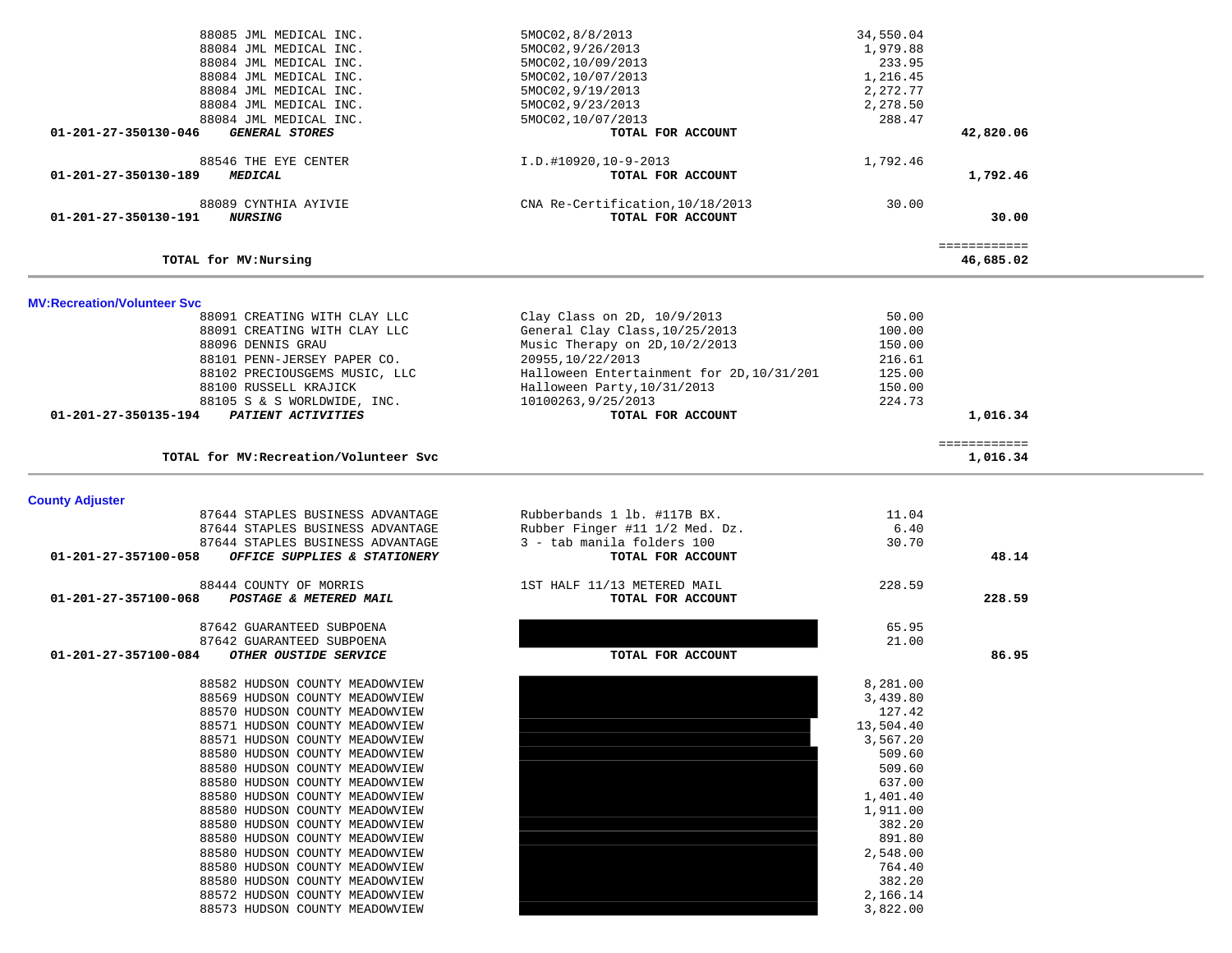|                       | 88574 HUDSON COUNTY MEADOWVIEW                                 |                                 | 11,720.80 |                            |  |
|-----------------------|----------------------------------------------------------------|---------------------------------|-----------|----------------------------|--|
|                       | 88575 HUDSON COUNTY MEADOWVIEW                                 |                                 | 3,185.00  |                            |  |
|                       | 88576 HUDSON COUNTY MEADOWVIEW                                 |                                 | 15,797.60 |                            |  |
|                       | 88568 HUDSON COUNTY MEADOWVIEW                                 |                                 | 5,733.00  |                            |  |
|                       | 88566 HUDSON COUNTY MEADOWVIEW                                 |                                 | 4,586.40  |                            |  |
|                       | 88577 HUDSON COUNTY MEADOWVIEW                                 |                                 | 2,420.98  |                            |  |
|                       | 88578 HUDSON COUNTY MEADOWVIEW                                 |                                 | 9,555.00  |                            |  |
|                       | 88579 HUDSON COUNTY MEADOWVIEW                                 |                                 |           |                            |  |
|                       |                                                                |                                 | 6,242.60  |                            |  |
|                       | 88579 HUDSON COUNTY MEADOWVIEW                                 |                                 | 1,019.20  |                            |  |
|                       | 88579 HUDSON COUNTY MEADOWVIEW                                 |                                 | 891.80    |                            |  |
| 01-203-27-357100-084  | (2012) OTHER OUSTIDE SERVICE                                   | TOTAL FOR ACCOUNT               |           | 105,997.54                 |  |
|                       |                                                                |                                 |           |                            |  |
|                       | TOTAL for County Adjuster                                      |                                 |           | ============<br>106,361.22 |  |
|                       |                                                                |                                 |           |                            |  |
| <b>Dental Clinic</b>  |                                                                |                                 |           |                            |  |
|                       | 87955 ROBERT A. CHARMOY, DMD PA                                |                                 | 60.00     |                            |  |
|                       | 87716 ROBERT A. CHARMOY, DMD PA                                |                                 | 120.00    |                            |  |
|                       | 87716 ROBERT A. CHARMOY, DMD PA                                |                                 | 60.00     |                            |  |
| 01-201-27-365100-095  | DENTAL CLINIC OTHER ADMINISTRATIVE SUPPL                       | TOTAL FOR ACCOUNT               |           | 240.00                     |  |
|                       |                                                                |                                 |           | ============               |  |
|                       | TOTAL for Dental Clinic                                        |                                 |           | 240.00                     |  |
| <b>County Library</b> |                                                                |                                 |           |                            |  |
|                       | 85244 GANN LAW BOOKS                                           | 000184-01-021 dated 09/12/13    | 140.00    |                            |  |
|                       |                                                                | 682988 Dated 9/26/13            | 168.00    |                            |  |
|                       | 87087 GAYLORD BROS., INC.<br>87085 BERNAN                      |                                 |           |                            |  |
|                       |                                                                | 0782711 Dated 9/26/13           | 96.00     |                            |  |
|                       | 87077 BAKER & TAYLOR BOOKS                                     | 321652 Dated 9/23/13            | 426.52    |                            |  |
|                       | 87086 BRODART CO                                               | 290667 Dated 9/26/13            | 65.29     |                            |  |
|                       | 87080 JSTOR                                                    | NCP2159 Dated 9/20/13           | 3,250.00  |                            |  |
|                       | 87092 OXFORD UNIVERSITY PRESS                                  | 1087326 Dated 10/3/13           | 700.00    |                            |  |
|                       | 85252 SAGE PUBLICATIONS, INC.                                  | 0000249438 dated 08/13/13       | 179.06    |                            |  |
|                       | 83799 ACCUITY, INC.                                            | 93982 dated 06/19/13            | 981.00    |                            |  |
|                       | 87546 BERNAN                                                   | 0782711 Dated 10/14/13          | 46.00     |                            |  |
|                       | 87097 INGRAM LIBRARY SERVICES                                  | Dated $9/12/13$                 | 148.85    |                            |  |
|                       | 87097 INGRAM LIBRARY SERVICES                                  | Dated $9/12/13$                 | 442.42    |                            |  |
|                       | 87097 INGRAM LIBRARY SERVICES                                  | Dated $9/13/13$                 | 71.34     |                            |  |
|                       | 87097 INGRAM LIBRARY SERVICES                                  | Dated 9/16/13                   | 12.80     |                            |  |
|                       | 87097 INGRAM LIBRARY SERVICES                                  | Dated $9/16/13$                 | 47.50     |                            |  |
|                       | 87097 INGRAM LIBRARY SERVICES                                  | Dated 9/17/13                   | 56.01     |                            |  |
|                       | 87097 INGRAM LIBRARY SERVICES                                  | Dated $9/18/13$                 | 9.90      |                            |  |
|                       | 87097 INGRAM LIBRARY SERVICES                                  | Dated 9/19/13                   | 18.37     |                            |  |
|                       | 87097 INGRAM LIBRARY SERVICES                                  | Dated 9/19/13                   | 62.32     |                            |  |
|                       | 87097 INGRAM LIBRARY SERVICES                                  | Dated 9/20/13                   | 1,023.78  |                            |  |
|                       | 87098 INGRAM LIBRARY SERVICES                                  | Dated $9/20/13$                 | 38.99     |                            |  |
|                       | 87098 INGRAM LIBRARY SERVICES                                  | Dated 9/20/13 Split Object Code | 20.25     |                            |  |
|                       | 87098 INGRAM LIBRARY SERVICES                                  | Dated 9/20/13                   | 2,049.45  |                            |  |
|                       | 87098 INGRAM LIBRARY SERVICES                                  | Dated $9/20/13$                 | 124.63    |                            |  |
|                       |                                                                |                                 | 378.12    |                            |  |
|                       | 87098 INGRAM LIBRARY SERVICES<br>87098 INGRAM LIBRARY SERVICES | Dated 9/20/13                   |           |                            |  |
|                       |                                                                | Dated 9/23/13                   | 101.99    |                            |  |
|                       | 87098 INGRAM LIBRARY SERVICES                                  | Dated 9/25/13                   | 72.03     |                            |  |
|                       | 87098 INGRAM LIBRARY SERVICES                                  | Dated 9/25/13                   | 10.88     |                            |  |
|                       | 87098 INGRAM LIBRARY SERVICES                                  | Dated 9/25/13                   | 26.27     |                            |  |
|                       | 87098 INGRAM LIBRARY SERVICES                                  | Dated 9/25/13                   | 569.48    |                            |  |
|                       | 87098 INGRAM LIBRARY SERVICES                                  | Dated 9/26/13                   | 14.99     |                            |  |
|                       | 87540 INGRAM LIBRARY SERVICES                                  | 20C0083 Dated 10/17/13          | 10.40     |                            |  |
|                       | 87540 INGRAM LIBRARY SERVICES                                  | 20C0083 Dated 10/3/13           | 11.99     |                            |  |
|                       | 87540 INGRAM LIBRARY SERVICES                                  | 20C0083 Dated 10/17/13          | 986.66    |                            |  |
|                       | 87540 INGRAM LIBRARY SERVICES                                  | 20C0083 Dated 9/24/14           | 164.86    |                            |  |
|                       | 87540 INGRAM LIBRARY SERVICES                                  | 20C0083 Dated 9/27/13           | 216.26    |                            |  |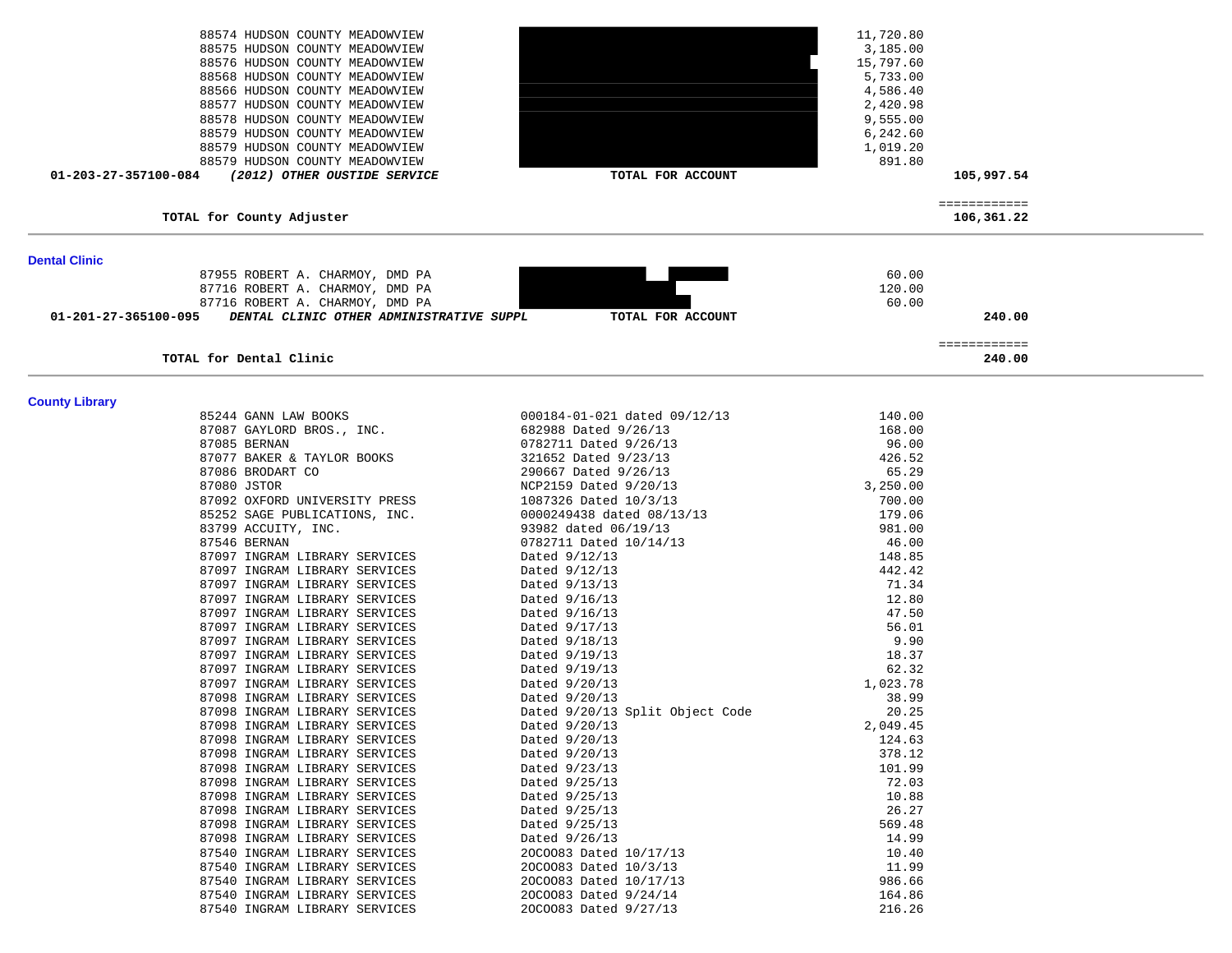01-201-29-392100-058 OFFICE SUPPLIES & STATIONERY *TOTAL FOR ACCOUNT* 88444 COUNTY OF MORRIS 68444 COUNTY OF MORRIS  **01-201-29-392100-068** *POSTAGE & METERED MAIL* **TOTAL FOR ACCOUNT 94.18**

125.37

1791-(COLOR) CLICKS USED 6-30-13-9-29-13 125.37

**County Superintendent of Schoo**<br>87045 ATLANTIC TOMORROWS OFFICE

|                                                                                                                                                                                                                                                                                                                                                      |                                                                                         |        | 19,447.03    |
|------------------------------------------------------------------------------------------------------------------------------------------------------------------------------------------------------------------------------------------------------------------------------------------------------------------------------------------------------|-----------------------------------------------------------------------------------------|--------|--------------|
|                                                                                                                                                                                                                                                                                                                                                      |                                                                                         |        |              |
|                                                                                                                                                                                                                                                                                                                                                      |                                                                                         |        |              |
|                                                                                                                                                                                                                                                                                                                                                      |                                                                                         |        |              |
|                                                                                                                                                                                                                                                                                                                                                      |                                                                                         |        | 2,196.61     |
|                                                                                                                                                                                                                                                                                                                                                      |                                                                                         |        |              |
|                                                                                                                                                                                                                                                                                                                                                      |                                                                                         |        |              |
|                                                                                                                                                                                                                                                                                                                                                      |                                                                                         |        |              |
|                                                                                                                                                                                                                                                                                                                                                      |                                                                                         |        | 748.81       |
| $\begin{tabular}{lllllllllllllllllllll} \hline & 87098 & INGRAM LIBRARY SEIVICES & Dated 9/20/13 Split Object Code & 28.14 & 330.46 & 37541 MIDWEST TAPE LLC & 2000001148 Dated 10/18/13 & 330.46 & 37081 MIDWEST TAPE LLC & 2000001148 Dated 9/20/13 & 667.46 & 37081 MIDWEST TAPE LLC & 2000001148 Dated 9/20/13 & 45.98 & 45.98 & 37083 RECORDED$ |                                                                                         |        |              |
|                                                                                                                                                                                                                                                                                                                                                      |                                                                                         |        |              |
|                                                                                                                                                                                                                                                                                                                                                      |                                                                                         |        |              |
|                                                                                                                                                                                                                                                                                                                                                      |                                                                                         |        |              |
|                                                                                                                                                                                                                                                                                                                                                      |                                                                                         |        |              |
|                                                                                                                                                                                                                                                                                                                                                      |                                                                                         |        |              |
|                                                                                                                                                                                                                                                                                                                                                      |                                                                                         |        |              |
|                                                                                                                                                                                                                                                                                                                                                      |                                                                                         |        | 1,496.60     |
|                                                                                                                                                                                                                                                                                                                                                      |                                                                                         |        |              |
|                                                                                                                                                                                                                                                                                                                                                      |                                                                                         | 325.00 |              |
| 87082 MOVIE LICENSING USA $37082$ MOVIE LICENSING USA $196935001$ Dated $9/24/13$ TOTAL FOR ACCOUNT                                                                                                                                                                                                                                                  | TOTAL FOR ACCOUNT                                                                       |        | 325.00       |
|                                                                                                                                                                                                                                                                                                                                                      | 87095 CARTRIDGE WORLD OF PARSIPPANY 2934 Dated 10/10/13 RS\$359.91, Ref\$799.8 1,159.71 |        |              |
|                                                                                                                                                                                                                                                                                                                                                      |                                                                                         |        |              |
|                                                                                                                                                                                                                                                                                                                                                      |                                                                                         |        |              |
|                                                                                                                                                                                                                                                                                                                                                      |                                                                                         |        |              |
|                                                                                                                                                                                                                                                                                                                                                      |                                                                                         |        |              |
|                                                                                                                                                                                                                                                                                                                                                      |                                                                                         |        |              |
|                                                                                                                                                                                                                                                                                                                                                      |                                                                                         |        |              |
| 87101 STAPLES BUSINESS ADVANTAGE<br>87101 DEMOC DES ADVANTAGE 32661210 Dated 9/24/14<br>87101 STAPLES BUSINESS ADVANTAGE 1032193 Dated 9/16/13<br>87101 STAPLES BUSINESS ADVANTAGE 1032193 Dated 9/21/13<br>87100 GAYLORD 701393 Dated                                                                                                               |                                                                                         |        | 1,326.01     |
|                                                                                                                                                                                                                                                                                                                                                      |                                                                                         |        | ============ |
| TOTAL for County Library                                                                                                                                                                                                                                                                                                                             |                                                                                         |        | 25,540.06    |
|                                                                                                                                                                                                                                                                                                                                                      |                                                                                         |        |              |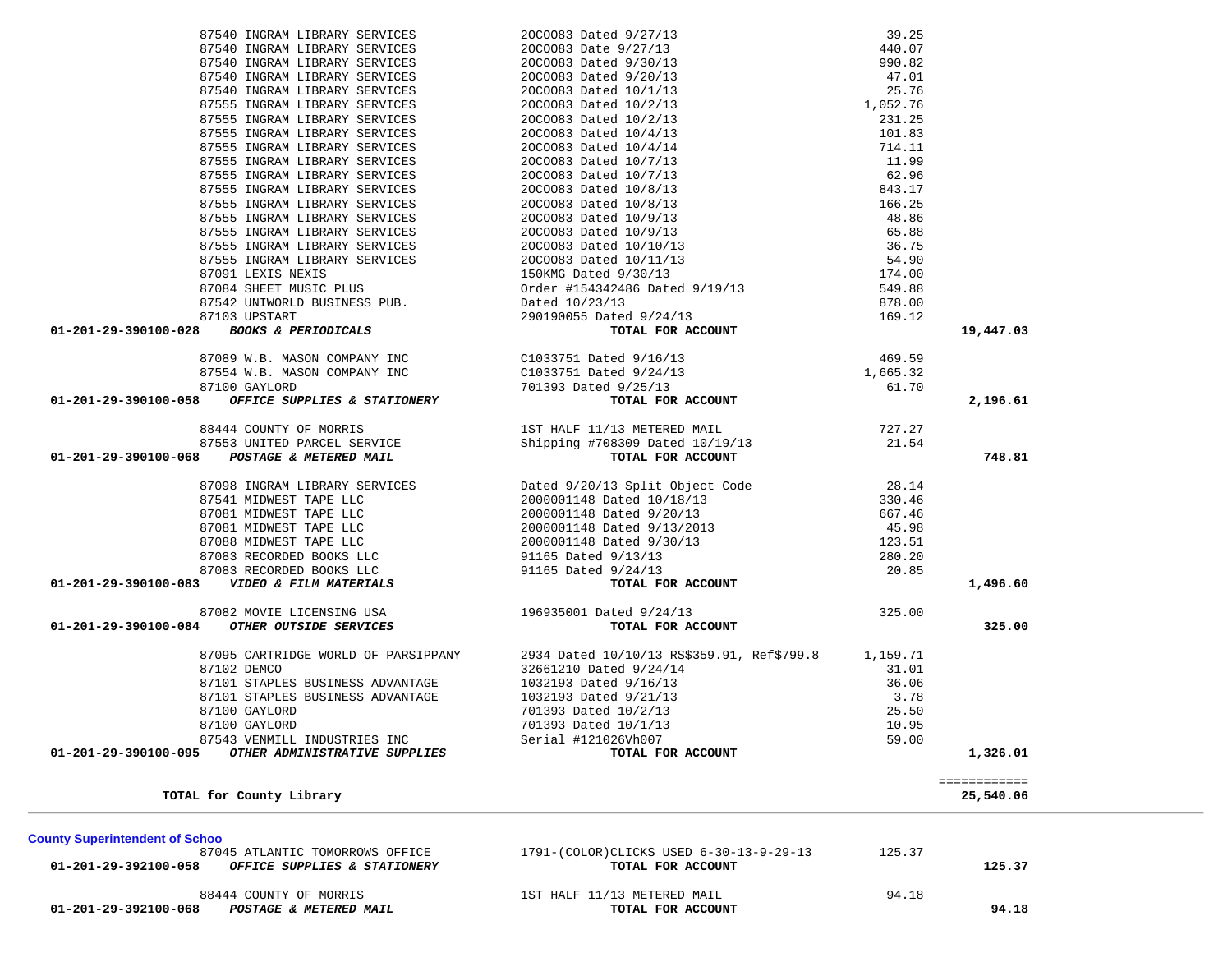| 88562 ROSALIE LAMONTE<br>01-201-29-392100-082<br>TRAVEL EXPENSE                                          | TRAVEL EXPENSES FROM 9-10-13-9-26-13<br>TOTAL FOR ACCOUNT                                                                       | 27.28                       | 27.28                      |  |
|----------------------------------------------------------------------------------------------------------|---------------------------------------------------------------------------------------------------------------------------------|-----------------------------|----------------------------|--|
| 87533 DEER PARK<br><b>FURNITURE &amp; FIXTURES</b><br>01-201-29-392100-162                               | 0434565933<br>9/15/13-10/14/13<br>TOTAL FOR ACCOUNT                                                                             | 13.55                       | 13.55                      |  |
| TOTAL for County Superintendent of Schoo                                                                 |                                                                                                                                 |                             | ============<br>260.38     |  |
| <b>Contribution to County College</b>                                                                    |                                                                                                                                 |                             |                            |  |
| 88555 COUNTY COLLEGE OF MORRIS<br><b>EXPENDITURES</b><br>01-201-29-395100-090                            | 2ND 1/2 11/13 OPERATING BUDGET<br>TOTAL FOR ACCOUNT                                                                             | 398,409.91                  | 398,409.91                 |  |
| TOTAL for Contribution to County College                                                                 |                                                                                                                                 |                             | ============<br>398,409.91 |  |
| <b>Rutgers Extension Service</b>                                                                         |                                                                                                                                 |                             |                            |  |
| 88444 COUNTY OF MORRIS<br>01-201-29-396100-068<br>POSTAGE & METERED MAIL                                 | 1ST HALF 11/13 METERED MAIL<br>TOTAL FOR ACCOUNT                                                                                | 3.42                        | 3.42                       |  |
| 87669 KATHY MURARIK<br>TRAVEL EXPENSE<br>01-201-29-396100-082                                            | Mileage & Conferences<br>TOTAL FOR ACCOUNT                                                                                      | 386.93                      | 386.93                     |  |
| 87669 KATHY MURARIK<br>OTHER ADMINISTRATIVE SUPPLIES<br>$01 - 201 - 29 - 396100 - 095$                   | Admin Supplies<br>TOTAL FOR ACCOUNT                                                                                             | 56.96                       | 56.96                      |  |
| TOTAL for Rutgers Extension Service                                                                      |                                                                                                                                 |                             | ============<br>447.31     |  |
| <b>Rmb Out of Cty Two Yr Coll</b>                                                                        |                                                                                                                                 |                             |                            |  |
| 87662 BERGEN COMMUNITY COLLEGE<br>87661 BERGEN COMMUNITY COLLEGE<br>88361 BERGEN COMMUNITY COLLEGE       | Chargeback 2013 S1 for Carina Aguilera,<br>Chargeback 2013 S2 for Alexandra Carvaja<br>Chargeback for Fall 2013 for Carina Agui | 192.76<br>48.19<br>7,415.30 |                            |  |
| 87660 BERGEN COMMUNITY COLLEGE<br>88359 ESSEX COUNTY COLLEGE                                             | Chargeback Summer U 2013 for Carina Aqui<br>Billing for the Summer II 2013 Semester                                             | 771.04<br>200.65            |                            |  |
| 88360 ESSEX COUNTY COLLEGE<br>88408 MIDDLESEX COUNTY COLLEGE                                             | Chargeback for the Fall 2013 Semester fo<br>Chargeback for the Fall 2013 for Purnima                                            | 2,336.55<br>574.93          |                            |  |
| 88407 MIDDLESEX COUNTY COLLEGE                                                                           | Chargeback for Pre-Summer 2013 & Summer                                                                                         | 594.72                      |                            |  |
| 88362 SUSSEX COUNTY COMMUNITY COLLEGE<br>01-201-29-397100-090<br>RMB OUT OF CTY TWO YR COLL EXPENDITURES | Chargeback for the Fall 2013 for Meghan<br>TOTAL FOR ACCOUNT                                                                    | 2,646.00                    | 14,780.14                  |  |
| TOTAL for Rmb Out of Cty Two Yr Coll                                                                     |                                                                                                                                 |                             | ============<br>14,780.14  |  |
| <b>Fire and Police Academy</b>                                                                           |                                                                                                                                 |                             |                            |  |
| 87350 ALLEN PAPER & SUPPLY CO<br>OTHER GENERAL EXPENSES<br>01-201-29-407100-059                          | Coffee Supplies<br>TOTAL FOR ACCOUNT                                                                                            | 107.38                      | 107.38                     |  |
| 88444 COUNTY OF MORRIS<br>01-201-29-407100-068<br>POSTAGE & METERED MAIL                                 | 1ST HALF 11/13 METERED MAIL<br>TOTAL FOR ACCOUNT                                                                                | 89.25                       | 89.25                      |  |
| 87362 CARL STAHL SAVA INDUSTRIES INC                                                                     | Wire                                                                                                                            | 572.00                      |                            |  |
| 87362 CARL STAHL SAVA INDUSTRIES INC<br><b>BUILDING REPAIRS</b><br>01-201-29-407100-223                  | Zinc Crimpts<br>TOTAL FOR ACCOUNT                                                                                               | 31.00                       | 603.00                     |  |
| 87659 MORRISTOWN LUMBER &                                                                                | Sheetrock                                                                                                                       | 243.75                      |                            |  |
| 87659 MORRISTOWN LUMBER &<br>87659 MORRISTOWN LUMBER &                                                   | SLT.HX.W.HD.STML<br>Hex Nuts                                                                                                    | 38.97<br>10.58              |                            |  |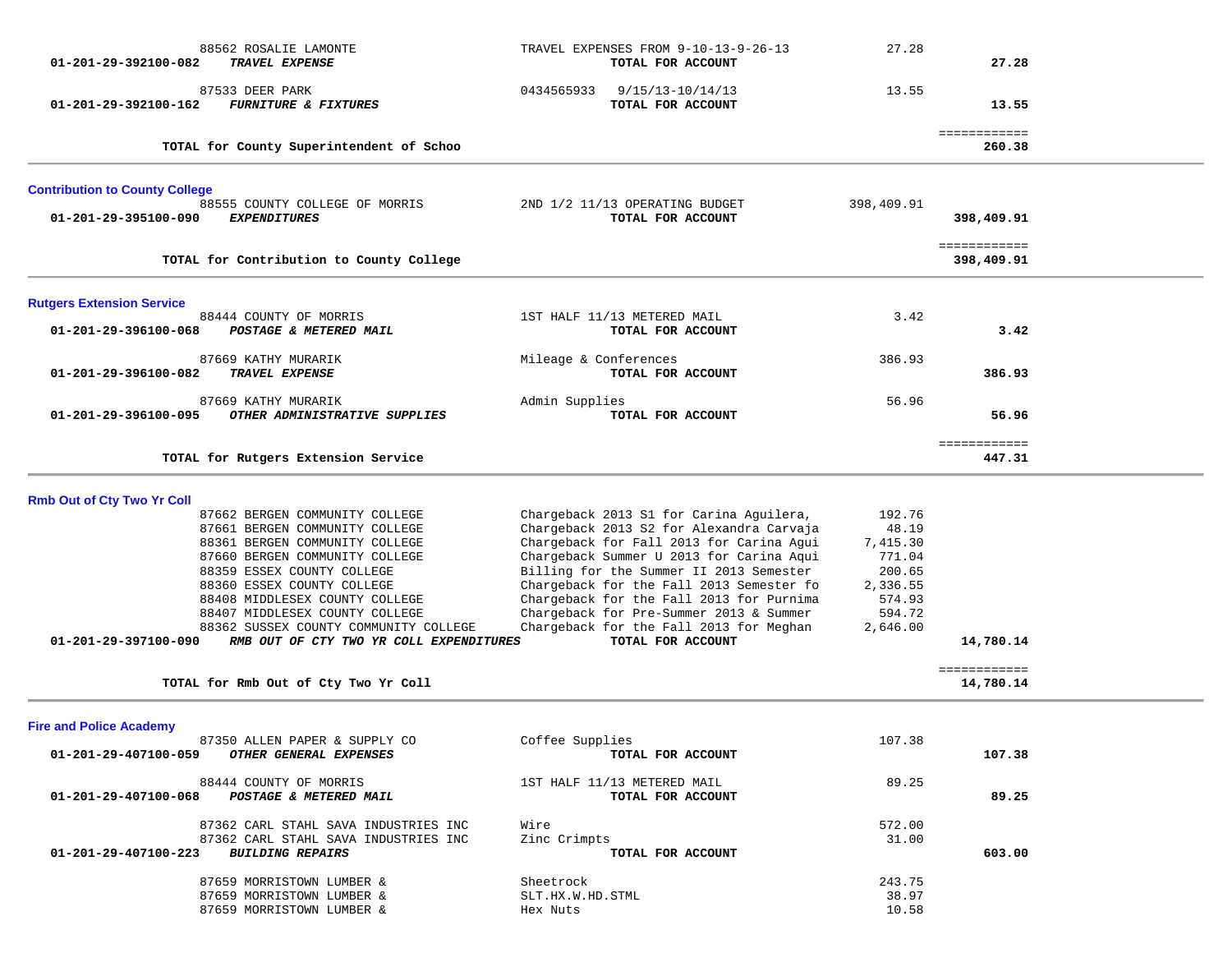| TOTAL FOR FIFE and POIICE ACADEMY                                                                              |                                                                                                                                                                                                                                            |                                                          | 1,481.80   |
|----------------------------------------------------------------------------------------------------------------|--------------------------------------------------------------------------------------------------------------------------------------------------------------------------------------------------------------------------------------------|----------------------------------------------------------|------------|
| <b>Utilities</b>                                                                                               |                                                                                                                                                                                                                                            |                                                          |            |
|                                                                                                                | 87699 NATIONAL FUEL OIL INC. 4999.0 GAL DIESEL FUEL FOR WHARTON GARAG 15,592.88                                                                                                                                                            |                                                          |            |
| 01-201-31-430100-136 DIESEL FUEL                                                                               | TOTAL FOR ACCOUNT                                                                                                                                                                                                                          |                                                          | 15,592.88  |
| 87825 BOROUGH OF BUTLER                                                                                        | 8496-0 Rt 23 Decker Ave                                                                                                                                                                                                                    | 75.57                                                    |            |
|                                                                                                                | 87825 BOROUGH OF BUTLER<br>87825 BOROUGH OF BUTLER 8495-0 Rt 23 Traffic Light<br>87747 JERSEY CENTRAL DOMER 6 LIGHT 8495-0 Rt 23 POLE #144                                                                                                 | 96.60                                                    |            |
|                                                                                                                |                                                                                                                                                                                                                                            | 119.36                                                   |            |
|                                                                                                                | 100 079 438 253 - CAC COMPLEX/ 09-20-13 9,419.59                                                                                                                                                                                           |                                                          |            |
| 87747 JERSEY CENTRAL POWER & LIGHT<br>87823 JERSEY CENTRAL POWER & LIGHT<br>87823 JERSEY CENTRAL POWER & LIGHT | 20-00-00-0539-3-0 10/31/2013                                                                                                                                                                                                               | 663.47                                                   |            |
|                                                                                                                | 10-00-89-1397-3-5 10/29/2013                                                                                                                                                                                                               | 83.22                                                    |            |
| 87824 JERSEY CENTRAL POWER & LIGHT<br>88345 JERSEY CENTRAL POWER & LIGHT<br>88345 JERSEY CENTRAL POWER & LIGHT |                                                                                                                                                                                                                                            | 71.01                                                    |            |
| 88344 JERSEY CENTRAL POWER & LIGHT                                                                             | $10-00-59-9968-9-0$ $11/11/13$<br>$10-00-64-2465-3-9$ $11/7/2013$                                                                                                                                                                          | 53.09                                                    |            |
| 88422 JERSEY CENTRAL POWER & LIGHT                                                                             | 20 00 00 0537 8 1 - MASTER ACCT - HILL/ 86,372.98                                                                                                                                                                                          |                                                          |            |
| 88423 JERSEY CENTRAL POWER & LIGHT                                                                             | 20 00 00 0538 4 9 -MASTER ACCOUNT#/ REMO 4,240.57                                                                                                                                                                                          |                                                          |            |
| 88424 JERSEY CENTRAL POWER & LIGHT                                                                             | 20-00-00-0528-1-7 MASTER ACCOUNT / MORRI 48,706.20                                                                                                                                                                                         |                                                          |            |
| 88424 JERSEY CENTRAL POWER & LIGHT                                                                             | REVERSED INVOICE CREDIT 100 006 483 596 -24,530.93                                                                                                                                                                                         |                                                          |            |
| 88424 JERSEY CENTRAL POWER & LIGHT                                                                             | REVERSED INVOICE CREDIT 100 006 483 661 -691.10                                                                                                                                                                                            |                                                          |            |
| 88424 JERSEY CENTRAL POWER & LIGHT                                                                             | REVERSED INVOICE CREDIT 100 006 483 885                                                                                                                                                                                                    | $-79.61$                                                 |            |
| 88424 JERSEY CENTRAL POWER & LIGHT                                                                             | REVERSED INVOICE CREDIT 100 006 484 271                                                                                                                                                                                                    | $-202.80$                                                |            |
| 88424 JERSEY CENTRAL POWER & LIGHT                                                                             | REVERSED INVOICE CREDIT 100 0073 418 491 -13.26                                                                                                                                                                                            |                                                          |            |
|                                                                                                                |                                                                                                                                                                                                                                            |                                                          |            |
|                                                                                                                |                                                                                                                                                                                                                                            | 354.58<br>970.36                                         |            |
|                                                                                                                |                                                                                                                                                                                                                                            | 419.43                                                   |            |
|                                                                                                                |                                                                                                                                                                                                                                            | 629.14                                                   |            |
| 01-201-31-430100-137 ELECTRICITY                                                                               |                                                                                                                                                                                                                                            |                                                          | 126,757.47 |
|                                                                                                                |                                                                                                                                                                                                                                            |                                                          |            |
| 88553 NATIONAL FUEL OIL INC.<br>TUEL CHARGES 10/13<br>01-201-31-430100-140 GAS PURCHASES                       | TOTAL FOR ACCOUNT                                                                                                                                                                                                                          | 59, 336.85                                               | 59,336.85  |
|                                                                                                                |                                                                                                                                                                                                                                            |                                                          |            |
|                                                                                                                | 88426 HESS CORPORATION 612830/612953 - LONG VALLEY GRG/10-08-<br>88417 ELIZABETHTOWN GAS 3333344641 / RE: LONG VALLEY / 10-07-13 160.84<br>88411 N.J. NATURAL GAS COMPANY 12-1157-4515-09 RE: DOVER PROBATION/10- 76.08                    |                                                          |            |
|                                                                                                                |                                                                                                                                                                                                                                            |                                                          |            |
|                                                                                                                |                                                                                                                                                                                                                                            |                                                          |            |
|                                                                                                                | 38412 N.J. NATURAL GAS COMPANY<br>38412 N.J. NATURAL GAS COMPANY<br>38413 N.J. NATURAL GAS COMPANY<br>38414 N.J. NATURAL GAS COMPANY<br>38414 N.J. NATURAL GAS COMPANY<br>38415 N.J. NATURAL GAS COMPANY<br>38415 N.J. NATURAL GAS COMPANY |                                                          |            |
|                                                                                                                |                                                                                                                                                                                                                                            |                                                          |            |
|                                                                                                                |                                                                                                                                                                                                                                            |                                                          |            |
|                                                                                                                |                                                                                                                                                                                                                                            |                                                          |            |
|                                                                                                                |                                                                                                                                                                                                                                            |                                                          |            |
| 01-201-31-430100-141 NATURAL GAS                                                                               | TOTAL FOR ACCOUNT                                                                                                                                                                                                                          |                                                          | 1,387.47   |
|                                                                                                                | 87521 CENTURYLINK 309973303, 10/19/13 T1 Chester site (10<br>88285 AT&T UTILITIES - TELEPHONE<br>86777 VERIZON BUSINESS Y2618812, 10/10 for September Mgt Networ<br>87522 VERIZON 973 584-2050 195 53Y, dtd 10/11/13 Roxbur<br>87522 V     | 1,785.33                                                 |            |
|                                                                                                                |                                                                                                                                                                                                                                            | 1,650.75                                                 |            |
|                                                                                                                |                                                                                                                                                                                                                                            | 1,552.48                                                 |            |
|                                                                                                                |                                                                                                                                                                                                                                            |                                                          |            |
|                                                                                                                |                                                                                                                                                                                                                                            | $\begin{array}{c} 27.74 \\ 148.53 \end{array}$<br>148.53 |            |
|                                                                                                                |                                                                                                                                                                                                                                            | 27.73                                                    |            |
|                                                                                                                |                                                                                                                                                                                                                                            | 31.44                                                    |            |
|                                                                                                                |                                                                                                                                                                                                                                            | 27.73                                                    |            |

**Utilities** 

#### 87659 MORRISTOWN LUMBER & Safety Hasp 5.24 87659 MORRISTOWN LUMBER & Push Brooms 51.98 5.99 87659 MORRISTOWN LUMBER & Angle Broom (1999) 26.99<br>87659 MORRISTOWN LUMBER & Grain Scoop (1999) 36.99 87659 MORRISTOWN LUMBER & Grain Scoop (Grain Scoop) (1999) 26.99<br>87659 MORRISTOWN LUMBER & Scoop Wood Handle 87659 MORRISTOWN LUMBER & 87659 MORRISTOWN LUMBER & Machine Screws 10.49  **01-201-29-407100-258** *EQUIPMENT* **TOTAL FOR ACCOUNT 432.98** 87363 AIRPOWER INTERNATIONAL INC. Valve Rebuild Kits 37.00 12.19 87363 AIRPOWER INTERNATIONAL INC. Valve Handle Assembly  **01-201-29-407100-291** *VEHICLE REPAIRS* **TOTAL FOR ACCOUNT 49.19**49.19 ============  $1.291.90$ **TOTAL for Fire and Police Academy 1,281.80**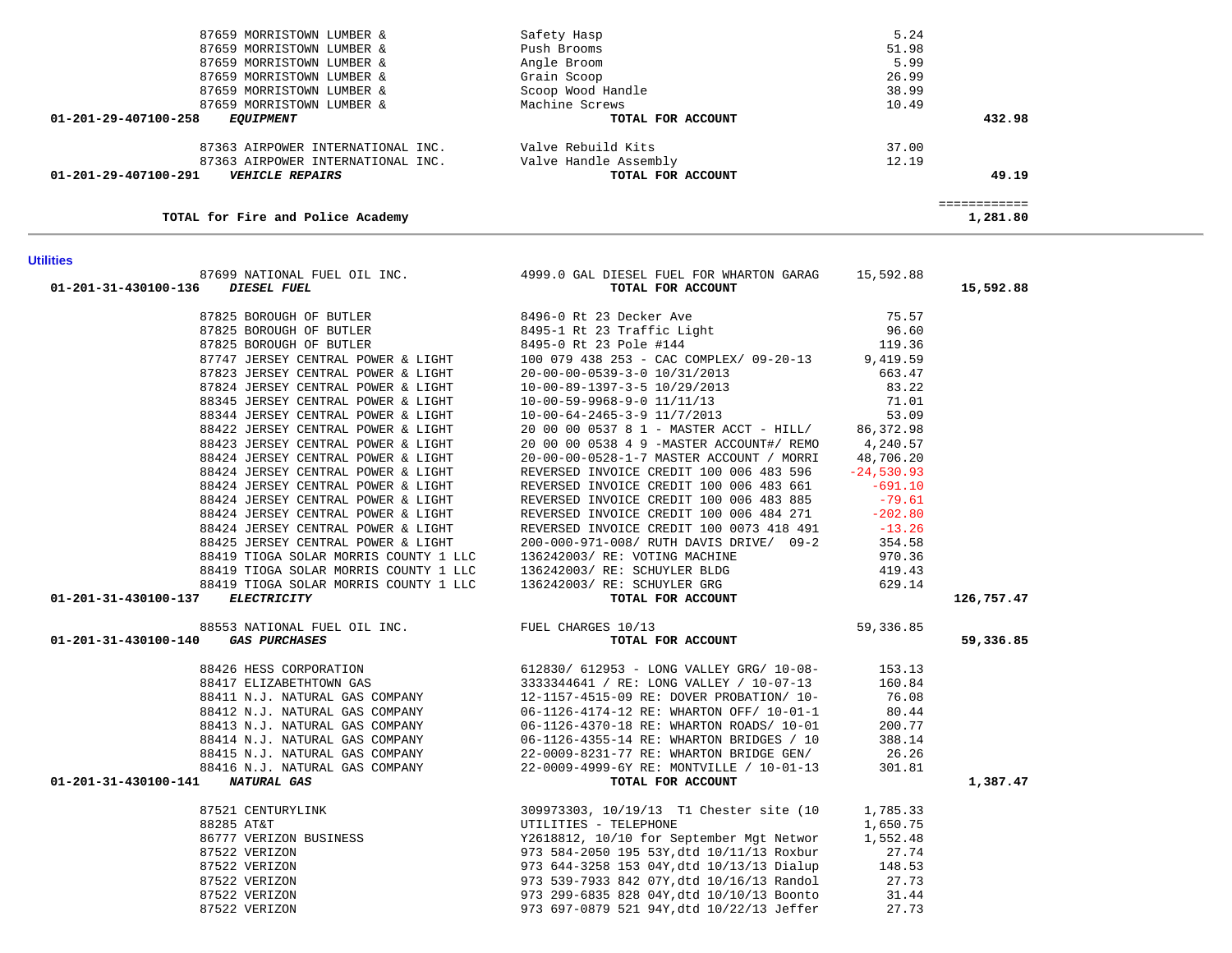|                        | 87520 VERIZON                   | 201 V03-1289 703 57Y, 10/16 (10/16-11/15 | 210.14     |                            |  |
|------------------------|---------------------------------|------------------------------------------|------------|----------------------------|--|
|                        | 87520 VERIZON                   | 201 V03-1541 818 53Y, 10/16 (10/16-11/15 | 200.95     |                            |  |
|                        | 87519 VERIZON                   | 201 V03-7261 127 66Y 10/16/13            | 10,305.75  |                            |  |
|                        | 88289 VERIZON WIRELESS          | COUNTY WIDE 486023883-00001 SEP 22 - OC  | 5,749.32   |                            |  |
|                        | 88288 VERIZON                   | UTILITIES - TELEPHONE                    | 27, 236.77 |                            |  |
|                        | 88283 VERIZON                   | UTIITIES - TELEPHONE                     | 30,275.36  |                            |  |
|                        | 87873 VERIZON                   | 973 267-2255 164 81Y 10/19/13            | 34.73      |                            |  |
| 01-201-31-430100-146   | <b>TELEPHONE</b>                | TOTAL FOR ACCOUNT                        |            | 79,264.75                  |  |
|                        | 88418 WHARTON WATER DEPARTMENT  | 10841 / 2465 - WHARTON OFFICE            | 5.57       |                            |  |
|                        | 88418 WHARTON WATER DEPARTMENT  | 10859 / 2465A - WHARTON ROAD             | 24.01      |                            |  |
|                        | 88418 WHARTON WATER DEPARTMENT  | 10866 / 2465B - WHARTON ROAD             | 20.93      |                            |  |
|                        | 88418 WHARTON WATER DEPARTMENT  | 10873 / 2465C - WHARTON BRIDGE           | 93.56      |                            |  |
|                        | 88421 TOWNSHIP OF RANDOLPH      | 9999 593/ HEALTH MNGMNT/ 07-15-13 THRU 0 | 46.25      |                            |  |
| 01-201-31-430100-147   | <b>WATER</b>                    | TOTAL FOR ACCOUNT                        |            | 190.32                     |  |
|                        | TOTAL for Utilities             |                                          |            | ============<br>282,529.74 |  |
|                        |                                 |                                          |            |                            |  |
| <b>Nutrition</b>       |                                 |                                          |            |                            |  |
|                        | 87718 M & J FRANK INC           | 55 Cup Coffee Urns. (for Dover and Rocka | 258.00     |                            |  |
| 01-201-41-716100-059   | OTHER GENERAL EXPENSES          | TOTAL FOR ACCOUNT                        |            | 258.00                     |  |
|                        | 87516 GRAINGER                  | 2 Semi-Pnematic, Whl, 8 in, 60lb         | 16.76      |                            |  |
|                        | 87514 NUTRI-SYSTEMS CORPORATION | Operating & repair Supply                | 888.96     |                            |  |
|                        | 87960 GRAINGER                  | Pkgs Coffee Filters.                     | 48.96      |                            |  |
|                        | 87961 PATRICIA W. GIBBONS       | Nutrition Support Services. October-2013 | 346.88     |                            |  |
|                        | 87819 NATIONAL RESTAURANT ASSO. | Servsafe Manager Book 6th ed English ESx | 562.40     |                            |  |
|                        | 87819 NATIONAL RESTAURANT ASSO. | Shipping                                 | 22.40      |                            |  |
| 01-201-41-716100-098   | OTHER OPERATING&REPAIR SUPPLY   | TOTAL FOR ACCOUNT                        |            | 1,886.36                   |  |
|                        | 87729 VERIZON                   | Monthly Service Charge. October 2013. Ac | 876.29     |                            |  |
| 01-201-41-716100-146   | <b>TELEPHONE</b>                | TOTAL FOR ACCOUNT                        |            | 876.29                     |  |
|                        |                                 |                                          |            | ============               |  |
|                        | TOTAL for Nutrition             |                                          |            | 3,020.65                   |  |
| <b>Area Plan Grant</b> |                                 |                                          |            |                            |  |
|                        | 88401 NISIVOCCIA LLP            | Auditing of Single Audit Grants period d | 12,000.00  |                            |  |
| 01-203-41-716110-090   | (2012) EXPENDITURES             | TOTAL FOR ACCOUNT                        |            | 12,000.00                  |  |
|                        |                                 |                                          |            |                            |  |
|                        | TOTAL for Area Plan Grant       |                                          |            | ============<br>12,000.00  |  |
|                        |                                 |                                          |            |                            |  |
| <b>ALPN</b>            |                                 |                                          |            |                            |  |
|                        | 88177 THE ARC/MORRIS CHAPTER    | #1302 IHR<br>Period $7/1/$               | 8,849.00   |                            |  |
| 01-201-41-759000-063   | ALPN PEER GROUPING              | TOTAL FOR ACCOUNT                        |            | 8,849.00                   |  |
|                        |                                 |                                          |            | ============               |  |
|                        | TOTAL for ALPN                  |                                          |            | 8,849.00                   |  |

#### **Grant Fund**

**Bio-Terrorism Grant** 

| 88488 COUNTY OF MORRIS      | 1ST HALF 11/13 METERED MAIL              | 111.10 |
|-----------------------------|------------------------------------------|--------|
| 87860 CABLEVISION           | 07876 616465 01 8 Billing period 11/1/20 | 206.28 |
| 87731 NAMITHA NARAYAN-REDDY | Certification in Infection Control and E | 350.00 |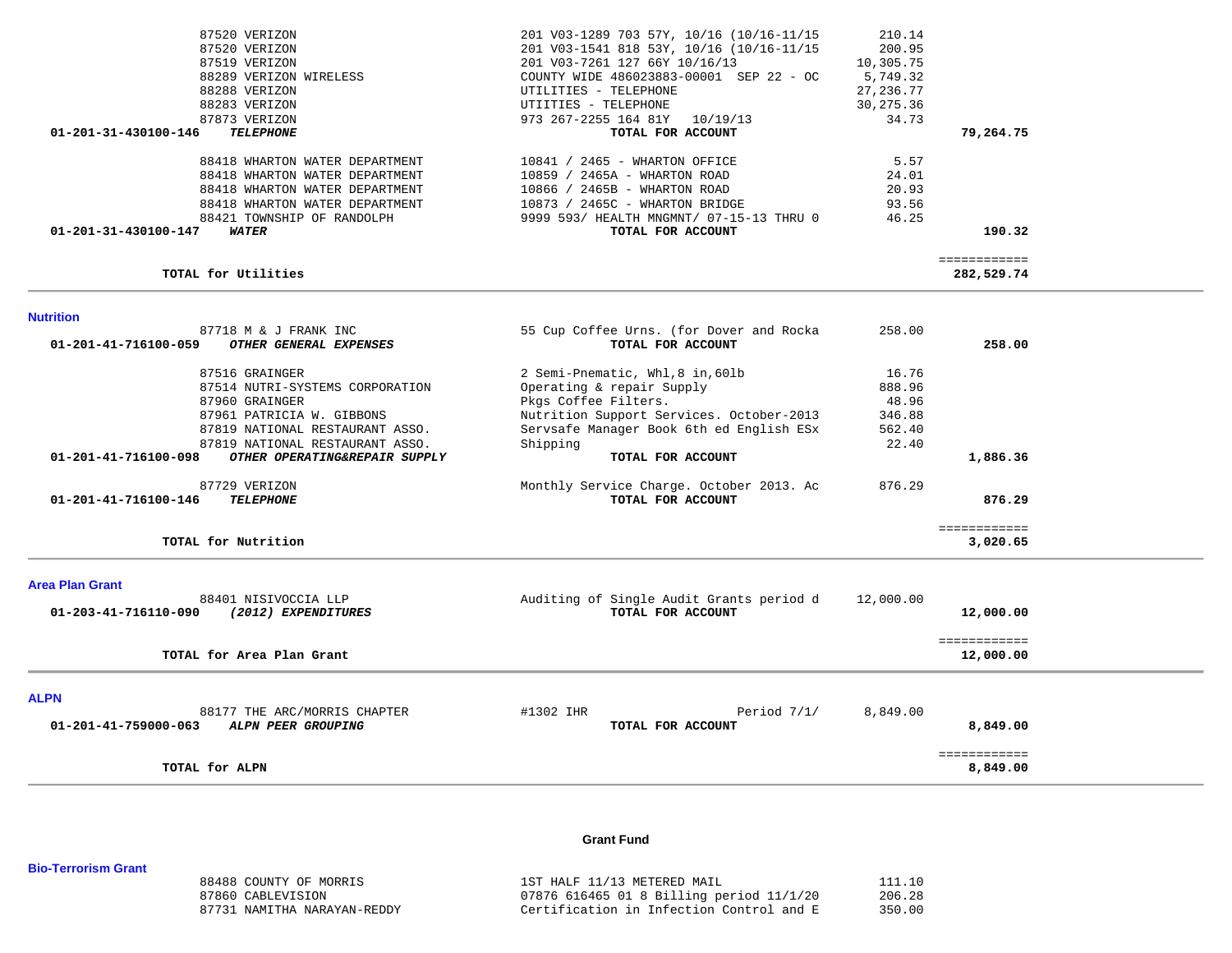|                                | 87717 TRITEC OFFICE EQUIPMENT INC<br>86966 W.B. MASON COMPANY INC<br>86966 W.B. MASON COMPANY INC | color copies Machine ID# 6028<br>customer C1033751Invoice dated 10/4/13 | 226.52<br>251.75<br>294.19 |                          |  |
|--------------------------------|---------------------------------------------------------------------------------------------------|-------------------------------------------------------------------------|----------------------------|--------------------------|--|
|                                | 02-213-41-718405-391 PUBLIC HEALTH EMER GRANT(7/1/13-6/30/14)                                     | TOTAL FOR ACCOUNT                                                       |                            | 1,439.84                 |  |
|                                | TOTAL for Bio-Terrorism Grant                                                                     |                                                                         |                            | ============<br>1,439.84 |  |
| <b>TANF</b>                    |                                                                                                   |                                                                         |                            |                          |  |
|                                | 88401 NISIVOCCIA LLP<br>02-213-41-741015-392 TANF STATE SHARE                                     | Auditing of Single Audit Grants period d<br>TOTAL FOR ACCOUNT           | 3,498.00                   | 3,498.00                 |  |
|                                | TOTAL for TANF                                                                                    |                                                                         |                            | ============<br>3,498.00 |  |
| <b>General Assistance</b>      |                                                                                                   |                                                                         |                            |                          |  |
| 02-213-41-741020-392           | 88401 NISIVOCCIA LLP<br>GENERAL ASSISTANCE STATE SHARE                                            | Auditing of Single Audit Grants period d<br>TOTAL FOR ACCOUNT           | 3,102.00                   | 3,102.00                 |  |
|                                | TOTAL for General Assistance                                                                      |                                                                         |                            | ============<br>3,102.00 |  |
| <b>DEPARTMENT 741415</b>       |                                                                                                   |                                                                         |                            |                          |  |
|                                | 88294 TECHNOFORCE LLC<br>88187 STATE SHUTTLE INC                                                  | Oct.14-Oct.18th, transportation                                         | 192.58<br>2,685.74         |                          |  |
|                                | 88244 SOPHIE WESTFIELD<br>02-213-41-741415-392 WFNJ-TANF $(7/1/13-6/30/14)$                       | October 2013 travel<br>TOTAL FOR ACCOUNT                                | 87.68                      | 2,966.00                 |  |
|                                | TOTAL for DEPARTMENT 741415                                                                       |                                                                         |                            | ============<br>2,966.00 |  |
| <b>DEPARTMENT 741420</b>       |                                                                                                   |                                                                         |                            |                          |  |
|                                | 88294 TECHNOFORCE LLC<br>88187 STATE SHUTTLE INC                                                  |                                                                         | 144.44<br>671.43           |                          |  |
|                                | 02-213-41-741420-392 WFNJ-GENERAL ASSISTANCE(7/1/13-6/30/14)                                      | TOTAL FOR ACCOUNT                                                       |                            | 815.87                   |  |
|                                | TOTAL for DEPARTMENT 741420                                                                       |                                                                         |                            | ============<br>815.87   |  |
| <b>WIA: Adult</b>              |                                                                                                   |                                                                         |                            |                          |  |
|                                | 88401 NISIVOCCIA LLP<br>88235 JERSEY TRACTOR-TRAILER                                              | Auditing of Single Audit Grants period d                                | 1,250.00<br>800.00         |                          |  |
|                                | 88250 REELCOLOGY, INC.                                                                            |                                                                         | 3,200.00                   |                          |  |
| 02-213-41-742005-391           | 88553 NATIONAL FUEL OIL INC.<br>WIA: ADULT FEDERAL SHARE                                          | FUEL CHARGES 10/13<br>TOTAL FOR ACCOUNT                                 | 21.54                      | 5,271.54                 |  |
|                                | TOTAL for WIA: Adult                                                                              |                                                                         |                            | ============<br>5,271.54 |  |
| <b>WIA: Disclocated Worker</b> |                                                                                                   |                                                                         |                            |                          |  |
|                                | 88401 NISIVOCCIA LLP<br>88269 ADVANCE TECHNOLOGIES FOR                                            | Auditing of Single Audit Grants period d                                | 2,950.00<br>930.00         |                          |  |
| 02-213-41-742010-391           | 88233 RUTGERS CENTER FOR CONTINUING<br>WIA: DISCLOCATED WORKER FEDERAL SHARE                      | TOTAL FOR ACCOUNT                                                       | 2,074.00                   | 5,954.00                 |  |
|                                |                                                                                                   |                                                                         |                            | ============             |  |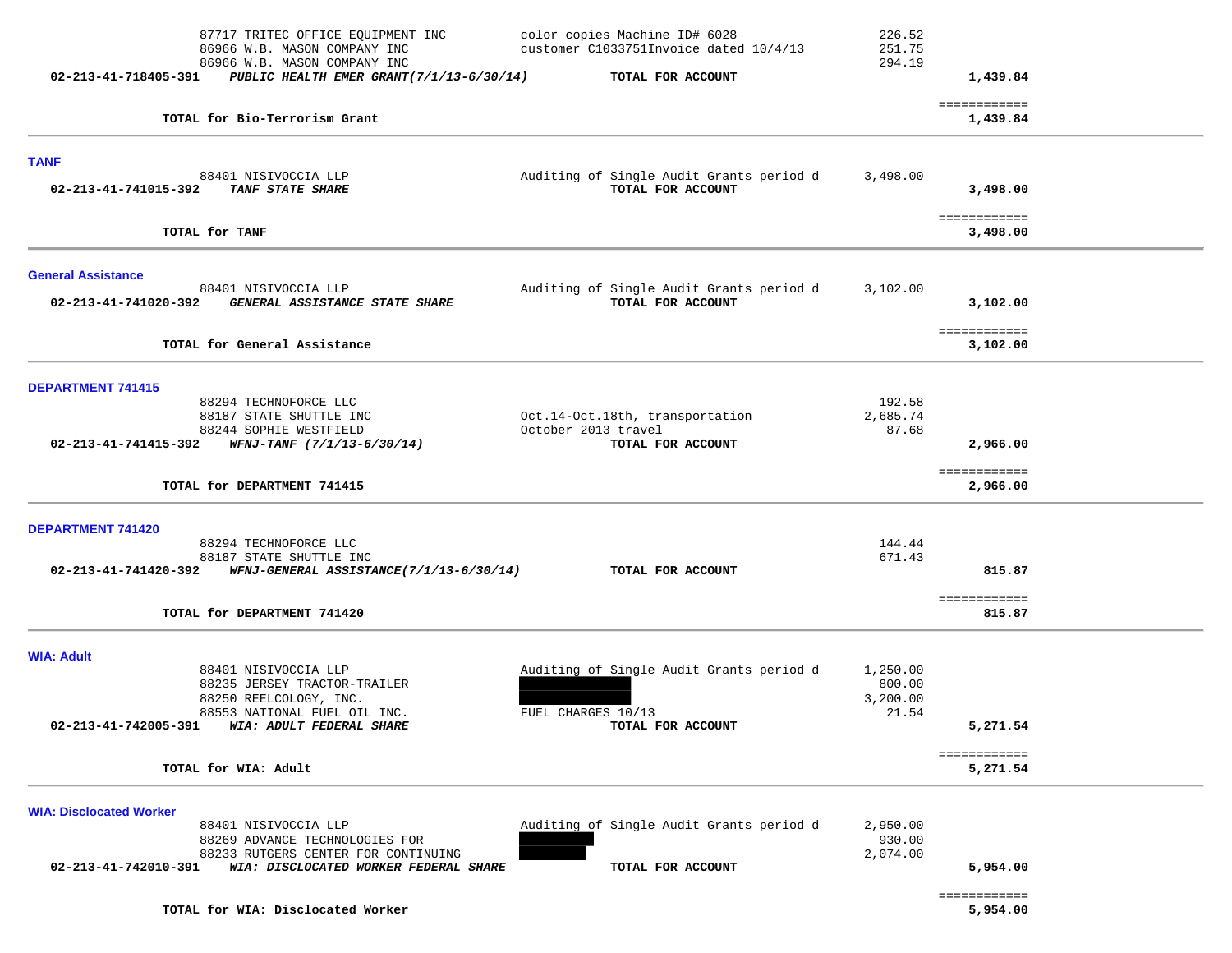| <b>WIA: Youth</b>                                                                              |                                        |                                                              |                    |                           |  |
|------------------------------------------------------------------------------------------------|----------------------------------------|--------------------------------------------------------------|--------------------|---------------------------|--|
| 88401 NISIVOCCIA LLP                                                                           |                                        | Auditing of Single Audit Grants period d                     | 800.00             |                           |  |
| 88247 NEWBRIDGE SERVICES INC                                                                   |                                        |                                                              | 740.00             |                           |  |
| 88246 NEWBRIDGE SERVICES INC                                                                   |                                        |                                                              | 740.00             |                           |  |
| 88245 NEWBRIDGE SERVICES INC<br>88241 NEWBRIDGE SERVICES INC                                   |                                        |                                                              | 4,316.00<br>528.00 |                           |  |
| 88240 NEWBRIDGE SERVICES INC                                                                   |                                        |                                                              | 1,268.00           |                           |  |
| 88239 NEWBRIDGE SERVICES INC                                                                   |                                        |                                                              | 740.00             |                           |  |
| 88238 NEWBRIDGE SERVICES INC                                                                   |                                        |                                                              | 740.00             |                           |  |
| 88237 NEWBRIDGE SERVICES INC                                                                   |                                        |                                                              | 1,215.00           |                           |  |
| 02-213-41-742020-391<br>WIA: YOUTH FEDERAL SHARE                                               |                                        | TOTAL FOR ACCOUNT                                            |                    | 11,087.00                 |  |
|                                                                                                |                                        |                                                              |                    |                           |  |
| TOTAL for WIA: Youth                                                                           |                                        |                                                              |                    | ============<br>11,087.00 |  |
| <b>DEPARTMENT 742135</b>                                                                       |                                        |                                                              |                    |                           |  |
| 88185 HORIZON INSTITUTE OF PARALEGAL                                                           |                                        |                                                              | 1,926.00           |                           |  |
| 88189 BALCHEM CORPORATION                                                                      |                                        |                                                              | 7,995.96           |                           |  |
| 88190 BIONJ                                                                                    |                                        |                                                              | 4,250.00           |                           |  |
| 88268 BALCHEM CORPORATION                                                                      |                                        |                                                              | 2,411.48           |                           |  |
| 88261 FERRING PHARMACEUTICALS<br>02-213-41-742135-391 WIA/NTNL EMRGNCY GRANT (10/1/10-9/30/13) |                                        | TOTAL FOR ACCOUNT                                            | 7,153.13           | 23,736.57                 |  |
|                                                                                                |                                        |                                                              |                    |                           |  |
| TOTAL for DEPARTMENT 742135                                                                    |                                        |                                                              |                    | ============<br>23,736.57 |  |
| <b>DEPARTMENT 742505</b>                                                                       |                                        |                                                              |                    |                           |  |
| 88236 JERSEY TRACTOR-TRAILER                                                                   |                                        |                                                              | 3,200.00           |                           |  |
| 88294 TECHNOFORCE LLC                                                                          |                                        |                                                              | 1,348.06           |                           |  |
| 02-213-41-742505-391 WIA ADULT $(7/1/13-6/30/15)$                                              |                                        | TOTAL FOR ACCOUNT                                            |                    | 4,548.06                  |  |
|                                                                                                |                                        |                                                              |                    | ============              |  |
| TOTAL for DEPARTMENT 742505                                                                    |                                        |                                                              |                    | 4,548.06                  |  |
| DEPARTMENT 742510                                                                              |                                        |                                                              |                    |                           |  |
| 88488 COUNTY OF MORRIS                                                                         |                                        | 1ST HALF 11/13 METERED MAIL                                  | 131.69             |                           |  |
| 88262 CERRA INC.<br>88294 TECHNOFORCE LLC                                                      |                                        |                                                              | 1,500.00           |                           |  |
| 02-213-41-742510-391                                                                           | WIA DISLOCATED WORKER (7/1/13-6/30/15) | Monitoring & interviewing, phone calls,<br>TOTAL FOR ACCOUNT | 2,310.96           | 3,942.65                  |  |
|                                                                                                |                                        |                                                              |                    |                           |  |
|                                                                                                |                                        |                                                              |                    | ============              |  |
| TOTAL for DEPARTMENT 742510                                                                    |                                        |                                                              |                    | 3,942.65                  |  |
| <b>DEPARTMENT 742520</b>                                                                       |                                        |                                                              |                    |                           |  |
| 88248 NEWBRIDGE SERVICES INC                                                                   |                                        |                                                              | 4,371.00           |                           |  |
| 88243 NEWBRIDGE SERVICES INC                                                                   |                                        |                                                              | 3,101.00           |                           |  |
| 88242 NEWBRIDGE SERVICES INC                                                                   |                                        |                                                              | 2,601.00           |                           |  |
| 88272 NEWBRIDGE SERVICES INC                                                                   |                                        |                                                              | 3,601.00           |                           |  |
| 88294 TECHNOFORCE LLC<br>02-213-41-742520-391 WIA YOUTH (7/1/13-6/30/15)                       |                                        |                                                              | 818.46             | 14,492.46                 |  |
|                                                                                                |                                        | TOTAL FOR ACCOUNT                                            |                    |                           |  |
|                                                                                                |                                        |                                                              |                    | ============              |  |
| TOTAL for DEPARTMENT 742520                                                                    |                                        |                                                              |                    | 14,492.46                 |  |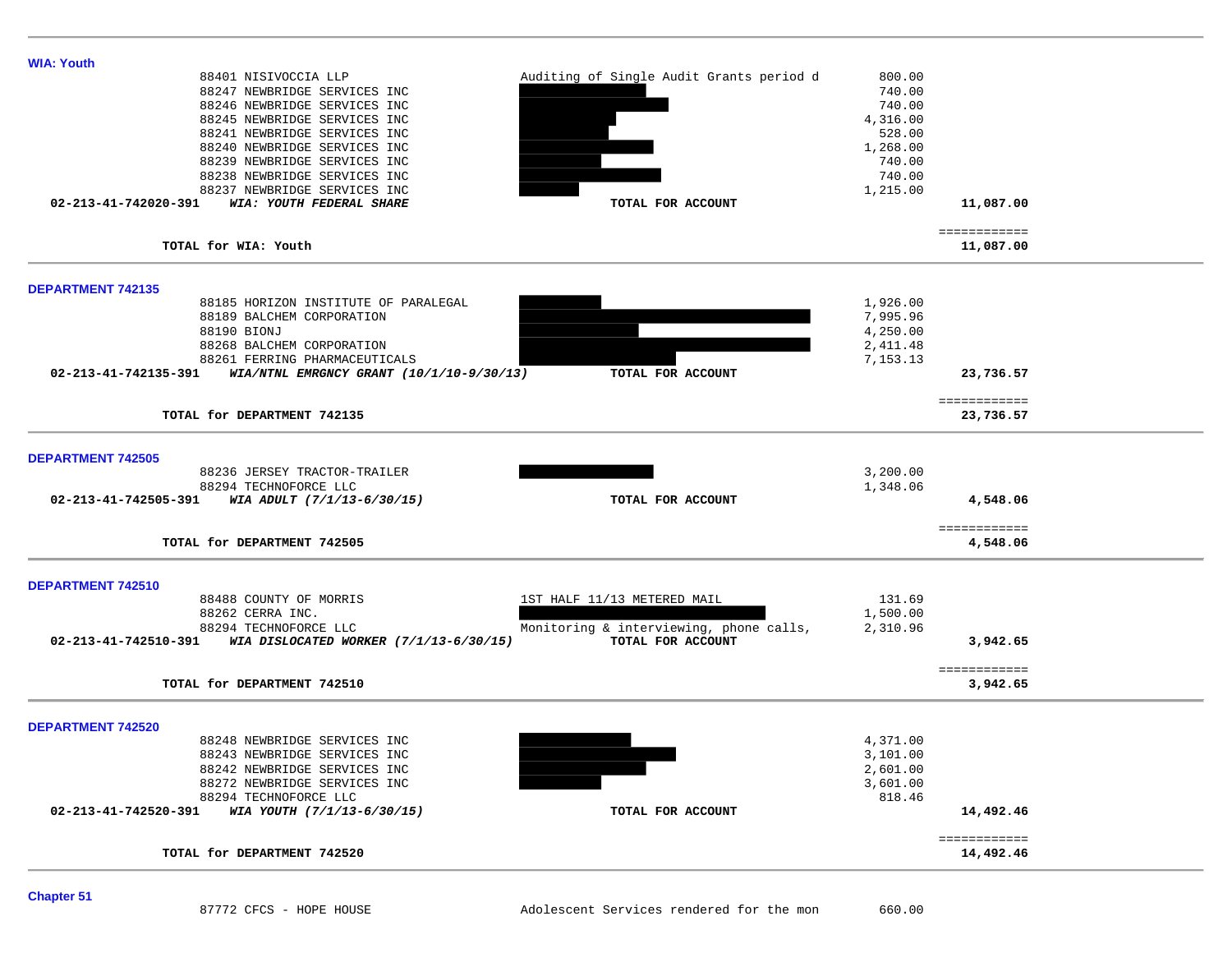| 87772 CFCS - HOPE HOUSE                                          | Adolescent Services rendered for the mon   | 1,445.00  |              |  |
|------------------------------------------------------------------|--------------------------------------------|-----------|--------------|--|
| 87769 CURA INC.                                                  | Reimbursement for 28 days adult resident   | 7,920.00  |              |  |
| 87771 DAYTOP VILLAGE OF NJ, INC.                                 | Services rendered for OP, IOP, and OP, IOP | 3,282.00  |              |  |
| 87767 NEW HOPE FOUNDATION INC.                                   | Client Bed days for one client in August   | 408.00    |              |  |
|                                                                  |                                            |           |              |  |
| 87767 NEW HOPE FOUNDATION INC.                                   | Client bed days for sept 2013              | 204.00    |              |  |
| 87757 NEW HOPE FOUNDATION INC.                                   | CILIENT BED DAY IN JULY 2013               | 55.00     |              |  |
| 87764 NEW HOPE FOUNDATION INC.                                   | Client Bed Days for June 2013              | 816.00    |              |  |
| 87763 NEW HOPE FOUNDATION INC.                                   | client bed days for 2 clients in June 20   | 2,640.00  |              |  |
| 87766 NEW HOPE FOUNDATION INC.                                   | Clients Bed days June 2013                 | 1,485.00  |              |  |
|                                                                  |                                            |           |              |  |
| 87766 NEW HOPE FOUNDATION INC.                                   | Client Bed Days August 2013 3 clients      | 7,020.00  |              |  |
| 87766 NEW HOPE FOUNDATION INC.                                   | Client Bed Days Sept 2013 for 4 clients    | 5,400.00  |              |  |
| 87768 NEW HOPE FOUNDATION INC.                                   | Client bed days for August 2013            | 4,860.00  |              |  |
| 87768 NEW HOPE FOUNDATION INC.                                   | Client bed days for Sept 2013              | 6,615.00  |              |  |
| 88372 ALFRE INC.                                                 | HALFWAY HOUSES FOR 2 WOMEN FROM MORRIS C   | 2,700.00  |              |  |
|                                                                  |                                            |           |              |  |
| 88372 ALFRE INC.                                                 | HALFWAY HOUSE SERVICES SEPT 2013           | 2,700.00  |              |  |
| 87773 TURNING POINT, INC                                         | Ch51 1314 Detox Aug 1-Aug 3 2013           | 612.00    |              |  |
| 87773 TURNING POINT, INC                                         | Ch51 1314 Aug 30-Aug 31 2013               | 408.00    |              |  |
| 87773 TURNING POINT, INC                                         | Ch51 1314 Detox Sept 1-Sept 3 2013         | 612.00    |              |  |
| 02-213-41-757305-392<br>CHAPTER 51 (1/1/13-12/31/13)             | TOTAL FOR ACCOUNT                          |           | 49,842.00    |  |
|                                                                  |                                            |           |              |  |
|                                                                  |                                            |           | ============ |  |
| TOTAL for Chapter 51                                             |                                            |           | 49,842.00    |  |
|                                                                  |                                            |           |              |  |
| <b>DEPARTMENT 758310</b>                                         |                                            |           |              |  |
| 87527 LONGFELLOWS SANDWICH DELI                                  | Food for 60 people for the Natural High    | 580.00    |              |  |
| 87183 STAPLES BUSINESS ADVANTAGE                                 | Item Number 892693 Pens                    | 9.36      |              |  |
| 87183 STAPLES BUSINESS ADVANTAGE                                 | Item Number 323610 Staples pencils         | 2.91      |              |  |
| 87183 STAPLES BUSINESS ADVANTAGE                                 | Item Number 516194 14 Month 2014 Calenda   | 17.98     |              |  |
| 87183 STAPLES BUSINESS ADVANTAGE                                 | Item Number 907701 2 pocket folders        | 16.60     |              |  |
|                                                                  |                                            |           |              |  |
| 87969 SODEXO INC & AFFILIATES                                    | Food for Quarterly Alliance Meeting on 1   | 255.25    |              |  |
| 02-213-41-758310-392<br>MUNICIPAL ALLIANCE (1/1/13-12/31/13)     | TOTAL FOR ACCOUNT                          |           | 882.10       |  |
|                                                                  |                                            |           | ============ |  |
| TOTAL for DEPARTMENT 758310                                      |                                            |           | 882.10       |  |
|                                                                  |                                            |           |              |  |
| <b>ALPN-HSAC</b>                                                 |                                            |           |              |  |
| 87528 CORE PROMOTIONS, LLC                                       | Grocery Bags                               | 229.50    |              |  |
| 87528 CORE PROMOTIONS, LLC                                       | Screen Charge                              | 36.00     |              |  |
| 87528 CORE PROMOTIONS, LLC                                       | Pens                                       | 150.00    |              |  |
| 87528 CORE PROMOTIONS, LLC                                       |                                            | 197.50    |              |  |
|                                                                  | Magnets                                    |           |              |  |
| 87528 CORE PROMOTIONS, LLC                                       | Lanyards                                   | 214.50    |              |  |
| 87528 CORE PROMOTIONS, LLC                                       | Screen Charge                              | 40.00     |              |  |
| 02-213-41-759405-392<br>13 ALPN-HSAC(1/1/13-12/31/14)            | TOTAL FOR ACCOUNT                          |           | 867.50       |  |
|                                                                  |                                            |           | ============ |  |
| TOTAL for ALPN-HSAC                                              |                                            |           | 867.50       |  |
|                                                                  |                                            |           |              |  |
| <b>DEPARTMENT 771410</b>                                         |                                            |           |              |  |
| 88038 JOSEPH COSTELLO                                            | NATIA Registration Fee for NATIA Technic   | 1,650.00  |              |  |
| 88038 JOSEPH COSTELLO                                            | Airfare to Orlando (Rnd.Trip)              | 402.80    |              |  |
| MULTI-JURISDC TASK FORCE(7/1/13-6/30/14)<br>02-213-41-771410-391 | TOTAL FOR ACCOUNT                          |           | 2,052.80     |  |
|                                                                  |                                            |           | ============ |  |
| TOTAL for DEPARTMENT 771410                                      |                                            |           | 2,052.80     |  |
|                                                                  |                                            |           |              |  |
| <b>DEPARTMENT 784430</b>                                         |                                            |           |              |  |
| 87043 TETRA TECH INC.                                            | Inv Date 10/22/13                          | 11,365.87 |              |  |

 **02-213-41-784430-391** *FFY11 UASI(12/27/11-8/31/14)* **TOTAL FOR ACCOUNT 23,885.62**

87044 TETRA TECH INC.<br> **12,519.75** Inv Date 10/22/13 **12.519.75 ICTAL FOR ACCOUNT**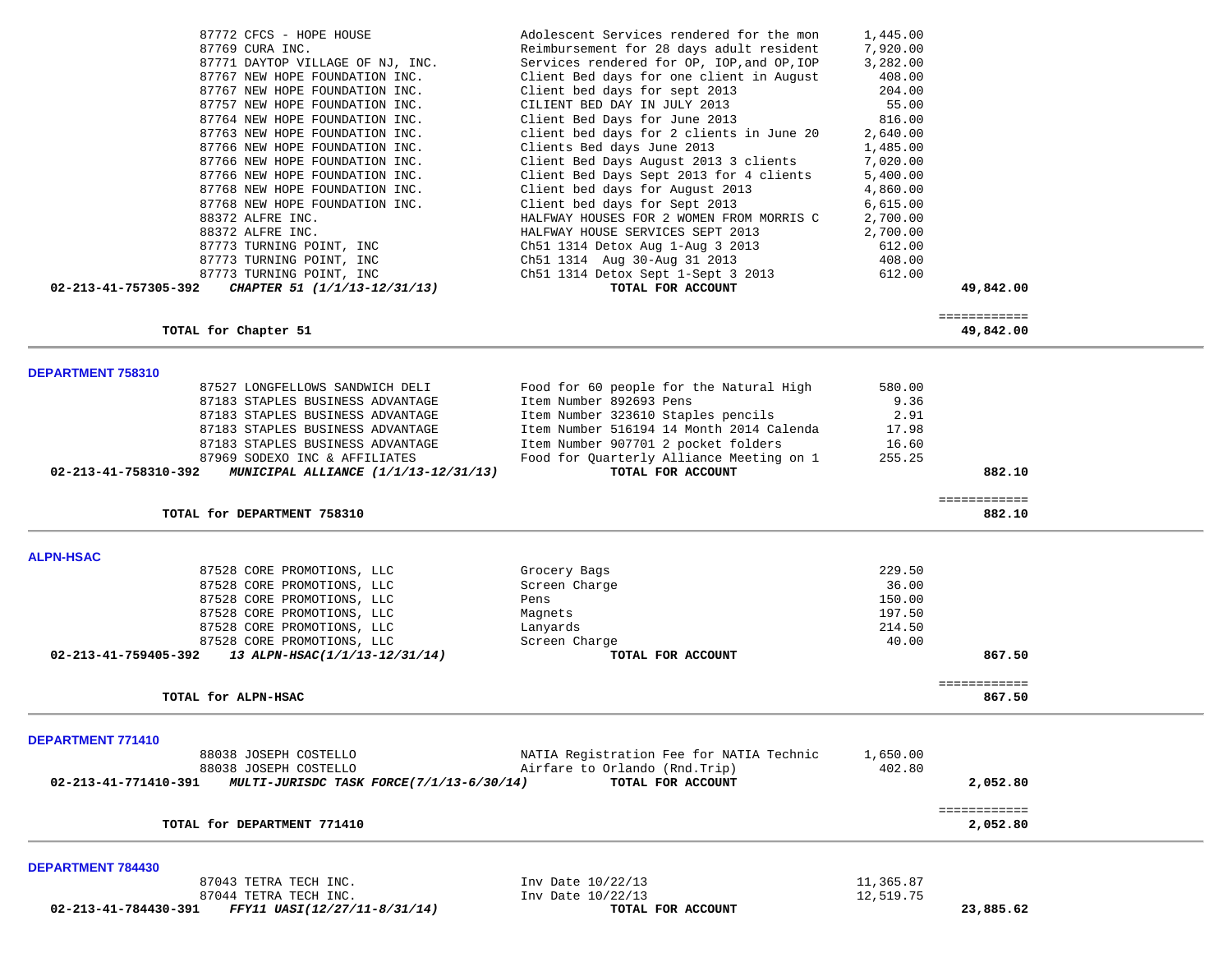| TOTAL for DEPARTMENT 784430                                      |                                                                                     |            | 23,885.62                 |
|------------------------------------------------------------------|-------------------------------------------------------------------------------------|------------|---------------------------|
| <b>MAPS</b>                                                      |                                                                                     |            |                           |
| 87531 FIVE TOWN REGIONAL DIAL-A-RIDE                             | Subgrant# SC002 (SCADRTAP) Five Town Dia                                            | 24, 414.51 |                           |
| 88553 NATIONAL FUEL OIL INC.                                     | FUEL CHARGES 10/13                                                                  | 10,580.43  |                           |
| 02-213-41-786305-394<br>MAPS (1/1/13-12/31/13)                   | TOTAL FOR ACCOUNT                                                                   |            | 34,994.94                 |
| TOTAL for MAPS                                                   |                                                                                     |            | ============<br>34,994.94 |
| <b>General Operating Support</b>                                 |                                                                                     |            |                           |
| 87052 FRIENDS OF GERALDINE                                       | 2013 RE-GRANT FINAL PAYMENT 20% OF AWARD                                            | 400.00     |                           |
| 87051 MORRIS MUSEUM                                              | 2013 RE-GRANT 20% OF TOTAL AWARD                                                    | 800.00     |                           |
| 87050 MORRIS COUNTY TOURISM BUREAU                               | 2013 RE-GRANT 20% OF TOTAL AWARD                                                    | 600.00     |                           |
| 02-213-41-860305-392<br>GENERAL OPERATING SPPRT(7/1/12-6/30/13)  | TOTAL FOR ACCOUNT                                                                   |            | 1,800.00                  |
|                                                                  |                                                                                     |            | ============              |
| TOTAL for General Operating Support                              |                                                                                     |            | 1,800.00                  |
| <b>DEPARTMENT 864395</b>                                         |                                                                                     |            |                           |
| 88302 SCHIFANO CONSTRUCTION CORP.                                |                                                                                     | 23,660.01  |                           |
| 02-213-41-864395-391<br>2013 ATP - COUNTY AID                    | TOTAL FOR ACCOUNT                                                                   |            | 23,660.01                 |
| TOTAL for DEPARTMENT 864395                                      |                                                                                     |            | ============<br>23,660.01 |
|                                                                  |                                                                                     |            |                           |
| <b>DEPARTMENT 864405</b><br>88099 CENTRAL JERSEY TITLE CO INC    |                                                                                     | 573.00     |                           |
| 87889 CENTRAL JERSEY TITLE CO INC                                | 1201 Sussex Avenue, RandolphLot 21, Bloc<br>1 West Hanover Ave., Block 119, Lot 130 | 257.00     |                           |
| 88098 WATERS, MCPHERSON, MCNEILL, P.C.                           | Millbrook Plaza, LLC                                                                | 120.00     |                           |
| 87888 WATERS, MCPHERSON, MCNEILL, P.C.                           | Hebrew Congregation                                                                 | 1,214.20   |                           |
| 87888 WATERS, MCPHERSON, MCNEILL, P.C.                           | Naomi Silverberg                                                                    | 564.30     |                           |
| 87888 WATERS, MCPHERSON, MCNEILL, P.C.                           | Sussex Randolph Bldg.                                                               | 2,813.23   |                           |
| 87888 WATERS, MCPHERSON, MCNEILL, P.C.                           | Brian Voynick                                                                       | 1,662.00   |                           |
| 87888 WATERS, MCPHERSON, MCNEILL, P.C.                           | Charles Winter                                                                      | 72.00      |                           |
| 87888 WATERS, MCPHERSON, MCNEILL, P.C.                           | GU Randolph LLC                                                                     | 72.30      |                           |
| 87888 WATERS, MCPHERSON, MCNEILL, P.C.                           | GRMAE, LLC                                                                          | 156.00     |                           |
| 87888 WATERS, MCPHERSON, MCNEILL, P.C.                           | Abraham Zion                                                                        | 408.00     |                           |
| 87888 WATERS, MCPHERSON, MCNEILL, P.C.                           | Randolph Town Ctr. Assoc.                                                           | 1,675.70   |                           |
| 87888 WATERS, MCPHERSON, MCNEILL, P.C.                           | 1196 Sussex LLC                                                                     | 219.10     |                           |
| 87888 WATERS, MCPHERSON, MCNEILL, P.C.                           | 1200 Sussex LLC                                                                     | 398.70     |                           |
| 02-213-41-864405-391<br>CR 617/STP-0350(106)ROW(6/27/12-6/27/14) | TOTAL FOR ACCOUNT                                                                   |            | 10,205.53                 |
|                                                                  |                                                                                     |            |                           |
| TOTAL for DEPARTMENT 864405                                      |                                                                                     |            | ============<br>10,205.53 |
|                                                                  |                                                                                     |            |                           |
| <b>DEPARTMENT 864505</b>                                         |                                                                                     |            |                           |
| 87700 GREENMAN PEDERSEN INC                                      | Construction Inspection for Newburgh Rd                                             | 9,765.00   |                           |
| 02-213-41-864505-392<br>NWBRGH RD STP-C00S(211)(9/11/12-9/11/15) | TOTAL FOR ACCOUNT                                                                   |            | 9,765.00                  |
|                                                                  |                                                                                     |            | ============              |
| TOTAL for DEPARTMENT 864505                                      |                                                                                     |            | 9,765.00                  |

============

**DEPARTMENT 864510** 

88297 RITACCO CONSTRUCTION INC 333,763.14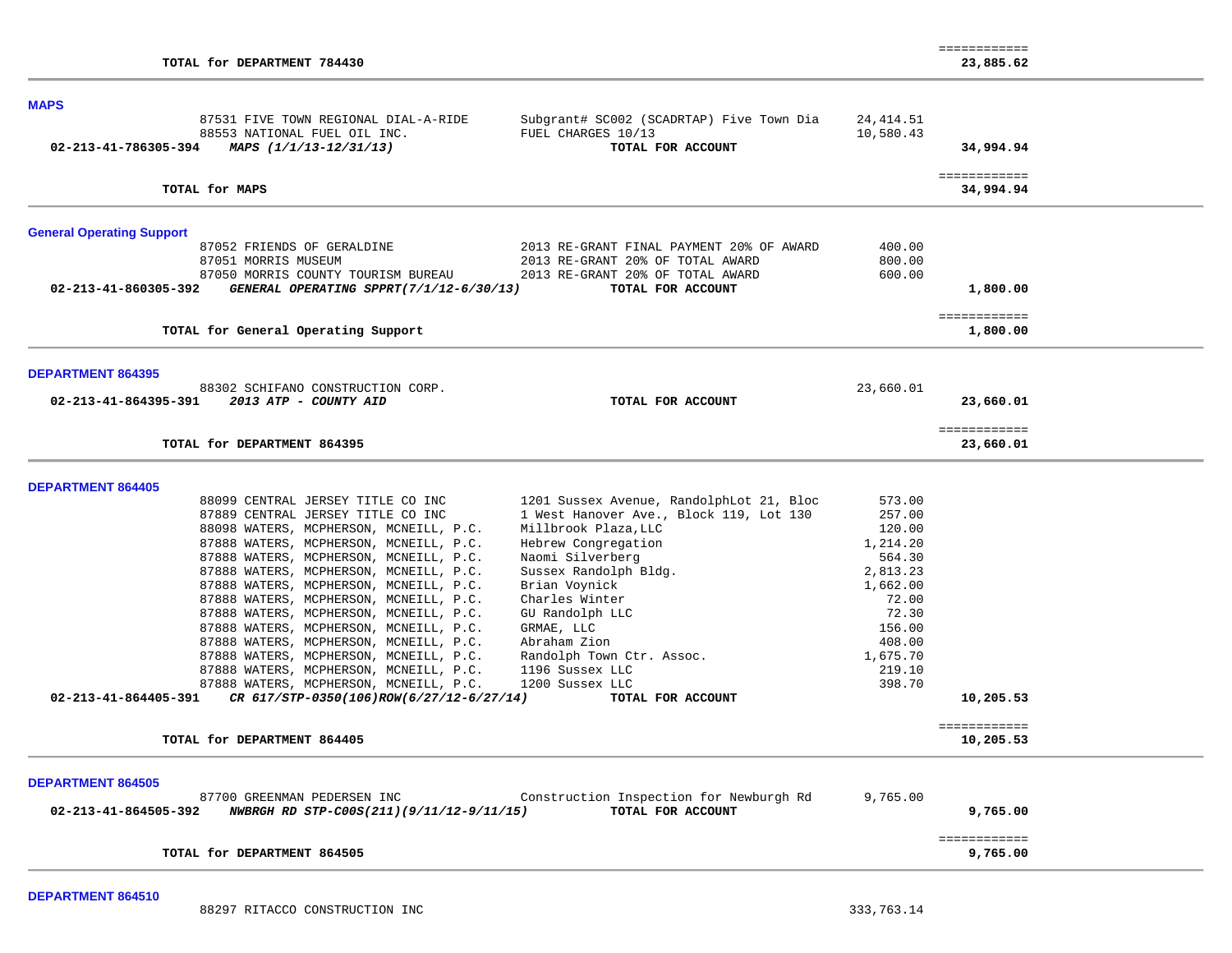| 02-213-41-864510-391<br>STP-C00S(242)(9/11/12-9/11/15)                                | TOTAL FOR ACCOUNT                                               |                     | 333,763.14                 |  |
|---------------------------------------------------------------------------------------|-----------------------------------------------------------------|---------------------|----------------------------|--|
| 87701 GREENMAN PEDERSEN INC<br>STP-C00S(242)(9/11/12-9/11/15)<br>02-213-41-864510-392 | Construction Inspection for Berkshire Va<br>TOTAL FOR ACCOUNT   | 30,424.80           | 30,424.80                  |  |
| TOTAL for DEPARTMENT 864510                                                           |                                                                 |                     | ============<br>364,187.94 |  |
|                                                                                       |                                                                 |                     |                            |  |
|                                                                                       | <b>County Capital</b>                                           |                     |                            |  |
| <b>Improvement Historic Speedwell</b>                                                 |                                                                 | 584.75              |                            |  |
| 87884 SERVICE CONCRETE CO.<br>87884 SERVICE CONCRETE CO.                              | CLASS B AND FREIGHT<br>CLASS B AND FREIGHT                      | 497.75              |                            |  |
| 04-216-55-951129-951<br><b>BUILDING &amp; IMPROVEMENTS</b>                            | TOTAL FOR ACCOUNT                                               |                     | 1,082.50                   |  |
| TOTAL for Improvement Historic Speedwell                                              |                                                                 |                     | ============<br>1,082.50   |  |
| <b>Bridge Design &amp; Constr Proj</b>                                                |                                                                 |                     |                            |  |
| 87976 T. Y. LIN INTERNATIONAL<br>04-216-55-953027-909<br><b>MISCELLANEOUS - OTHER</b> | Replacement of the Ridgedale Avenue Brid<br>TOTAL FOR ACCOUNT   | 4,650.01            | 4,650.01                   |  |
|                                                                                       |                                                                 |                     | ============               |  |
| TOTAL for Bridge Design & Constr Proj                                                 |                                                                 |                     | 4,650.01                   |  |
| <b>Bridge Design/Const Var Cty Br</b>                                                 |                                                                 |                     |                            |  |
| 87976 T. Y. LIN INTERNATIONAL<br>MISCELLANEOUS - OTHER<br>04-216-55-953089-909        | TOTAL FOR ACCOUNT                                               | 724.06              | 724.06                     |  |
|                                                                                       |                                                                 |                     | ============               |  |
| TOTAL for Bridge Design/Const Var Cty Br                                              |                                                                 |                     | 724.06                     |  |
| Analy dam condition, rehab dams                                                       |                                                                 |                     |                            |  |
| 87987 EASTERN CONCRETE MATERIALS, INC.<br>87986 EASTERN CONCRETE MATERIALS, INC.      | STONE DUST FOR DAM PATH<br>STONE DUST FOR DAM PATH              | 415.56<br>412.15    |                            |  |
| 04-216-55-953113-951<br>BUILDING & IMPROVEMENTS                                       | TOTAL FOR ACCOUNT                                               |                     | 827.71                     |  |
| TOTAL for Analy dam condition, rehab dams                                             |                                                                 |                     | ============<br>827.71     |  |
|                                                                                       |                                                                 |                     |                            |  |
| <b>Rehab/conect Cty utility Greys</b><br>87963 THE LANDTEK GROUP, INC.                | Phase III Construction at Central Park                          | 355,000.00          |                            |  |
| 04-216-55-953139-951<br>BUILDING & IMPROVEMENTS                                       | TOTAL FOR ACCOUNT                                               |                     | 355,000.00                 |  |
| TOTAL for Rehab/conect Cty utility Greys                                              |                                                                 |                     | ============<br>355,000.00 |  |
| <b>FeasibilityStudy Wing CommCtr</b>                                                  |                                                                 |                     |                            |  |
| 87967 EPIC MANAGEMENT INC.<br>88115 JOHNSON & CONWAY LLP                              | Construction Management Services for the<br>Public Sfty.Complex | 21,037.00<br>184.20 |                            |  |
| 04-216-55-953163-909<br>MISCELLANEOUS - OTHER                                         | TOTAL FOR ACCOUNT                                               |                     | 21,221.20                  |  |
|                                                                                       |                                                                 |                     | ============               |  |
| TOTAL for FeasibilityStudy Wing CommCtr                                               |                                                                 |                     | 21,221.20                  |  |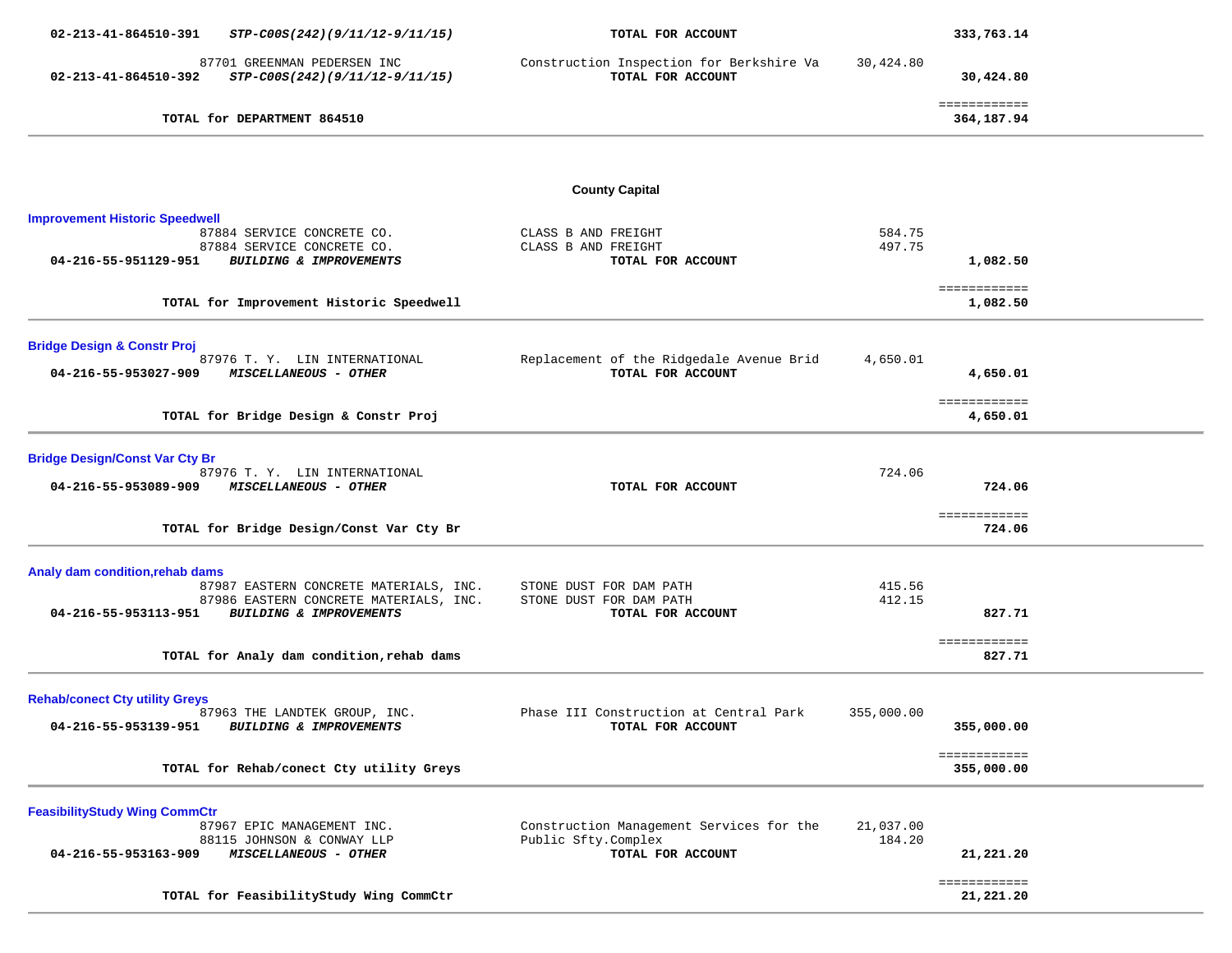| <b>Road Design/Construction</b>       |                                                                                                                                                                                                                                                |                                                                                                                                                                    |                                                    |                            |  |
|---------------------------------------|------------------------------------------------------------------------------------------------------------------------------------------------------------------------------------------------------------------------------------------------|--------------------------------------------------------------------------------------------------------------------------------------------------------------------|----------------------------------------------------|----------------------------|--|
| 04-216-55-953165-909                  | 88452 KELLER & KIRKPATRICK<br>MISCELLANEOUS - OTHER                                                                                                                                                                                            | Realignment of Boonton Avenue/Montville,<br>TOTAL FOR ACCOUNT                                                                                                      | 1,150.00                                           | 1,150.00                   |  |
| 04-216-55-953165-951                  | 88338 CONCRETE CONSTRUCTION CORP.<br>BUILDING & IMPROVEMENTS                                                                                                                                                                                   | TOTAL FOR ACCOUNT                                                                                                                                                  | 6,929.32                                           | 6,929.32                   |  |
|                                       | TOTAL for Road Design/Construction                                                                                                                                                                                                             |                                                                                                                                                                    |                                                    | ============<br>8,079.32   |  |
| <b>Cty Road Drainage Improvements</b> |                                                                                                                                                                                                                                                |                                                                                                                                                                    |                                                    |                            |  |
| 04-216-55-953178-909                  | 88115 JOHNSON & CONWAY LLP<br><i>MISCELLANEOUS - OTHER</i>                                                                                                                                                                                     | Berkshire V.R. easement<br>TOTAL FOR ACCOUNT                                                                                                                       | 60.51                                              | 60.51                      |  |
|                                       | TOTAL for Cty Road Drainage Improvements                                                                                                                                                                                                       |                                                                                                                                                                    |                                                    | ============<br>60.51      |  |
| <b>Bridge DesignConst varCty Loc</b>  |                                                                                                                                                                                                                                                |                                                                                                                                                                    |                                                    |                            |  |
|                                       | 88130 SPARWICK CONTRACTING, INC.<br>88454 SPARWICK CONTRACTING, INC.<br>04-216-55-953184-951 BUILDING & IMPROVEMENTS                                                                                                                           | Emergency Repairs to Church Lane Bridge<br>Emergency Repairs to North Shore Road Br<br>TOTAL FOR ACCOUNT                                                           | 139,528.00<br>12,704.86                            | 152,232.86                 |  |
|                                       | TOTAL for Bridge DesignConst varCty Loc                                                                                                                                                                                                        |                                                                                                                                                                    |                                                    | ============<br>152,232.86 |  |
| <b>DEPARTMENT 953202</b>              |                                                                                                                                                                                                                                                |                                                                                                                                                                    |                                                    |                            |  |
| 04-216-55-953202-909                  | 88098 WATERS, MCPHERSON, MCNEILL, P.C.<br>ROAD RESURFACING/CONSTRUCTION/IMPRVMENTS                                                                                                                                                             | Johanson Holding<br>TOTAL FOR ACCOUNT                                                                                                                              | 15.20                                              | 15.20                      |  |
| 04-216-55-953202-951                  | 87345 HARTER EQUIPMENT, INC.<br>88338 CONCRETE CONSTRUCTION CORP.<br>88302 SCHIFANO CONSTRUCTION CORP.<br>ROAD RESURFACING/CONSTRUCTION/IMPRVMENTS                                                                                             | asphalt roller rental 9/23-10/20/2013<br>Intersection Improvements to Hillside Av<br>Milling & Resurfacing of Bartley Flander<br>TOTAL FOR ACCOUNT                 | 3,500.00<br>158,049.27<br>565.34                   | 162,114.61                 |  |
|                                       | TOTAL for DEPARTMENT 953202                                                                                                                                                                                                                    |                                                                                                                                                                    |                                                    | ============<br>162,129.81 |  |
| <b>DEPARTMENT 953264</b>              |                                                                                                                                                                                                                                                |                                                                                                                                                                    |                                                    |                            |  |
| 04-216-55-953264-909                  | 88451 KELLER & KIRKPATRICK<br>DESIGN/CONSTR CENTRALAVEFIELDS-CENTRALPK                                                                                                                                                                         | MOR-2012053.00 Central Park -Phase IIPro<br>TOTAL FOR ACCOUNT                                                                                                      | 6,690.50                                           | 6,690.50                   |  |
| 04-216-55-953264-951                  | 87963 THE LANDTEK GROUP, INC.<br>DESIGN/CONSTR CENTRALAVEFIELDS-CENTRALPK                                                                                                                                                                      | Phase III Construction at Central Park<br>TOTAL FOR ACCOUNT                                                                                                        | 189,534.00                                         | 189,534.00                 |  |
| TOTAL for DEPARTMENT 953264           |                                                                                                                                                                                                                                                |                                                                                                                                                                    |                                                    | ============<br>196,224.50 |  |
| <b>DEPARTMENT 953269</b>              |                                                                                                                                                                                                                                                |                                                                                                                                                                    |                                                    |                            |  |
| 04-216-55-953269-909                  | 87382 HAROLD E PELLOW & ASSOC INC<br>87826 IZENBERG APPRAISAL ASSOCIATES<br>87888 WATERS, MCPHERSON, MCNEILL, P.C.<br>87888 WATERS, MCPHERSON, MCNEILL, P.C.<br>87888 WATERS, MCPHERSON, MCNEILL, P.C.<br>BRIDGE DESIGN/CONSTR - VAR LOCATIONS | Bridge Replacement located along Combs H<br>Bridge #1401-107<br>Mt.Olive-Flanders<br>Coakley-Drakes Brook Bridge<br>Stark-Drakes Brook Bridge<br>TOTAL FOR ACCOUNT | 5,512.75<br>3,150.00<br>997.50<br>189.47<br>177.47 | 10,027.19                  |  |
|                                       | 88318 KONKUS CORPORATION<br>88297 RITACCO CONSTRUCTION INC                                                                                                                                                                                     | Replacement of Bridge No. 653 on Fox Cha<br>Replacement of Bridge No.1400-832 on Ber                                                                               | 21,030.16<br>4,975.00                              |                            |  |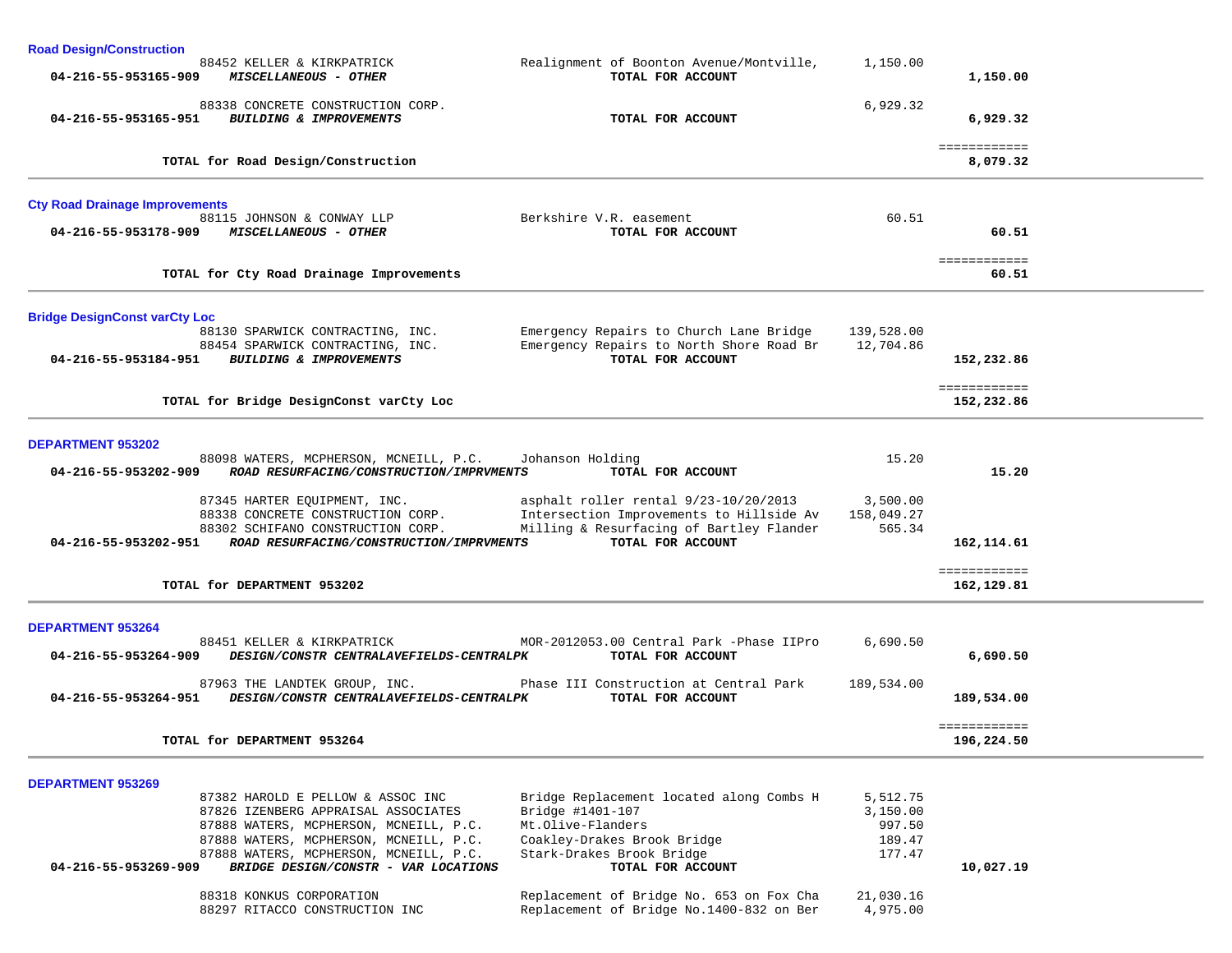| 04-216-55-953269-951<br>BRIDGE DESIGN/CONSTR - VAR LOCATIONS             | TOTAL FOR ACCOUNT                           |                  | 26,005.16                 |  |
|--------------------------------------------------------------------------|---------------------------------------------|------------------|---------------------------|--|
| TOTAL for DEPARTMENT 953269                                              |                                             |                  | ============<br>36,032.35 |  |
|                                                                          |                                             |                  |                           |  |
| <b>DEPARTMENT 953275</b><br>86739 BINSKY & SNYDER SERVICES LLC           | RE: CTY GRG/ 08-16-13                       |                  |                           |  |
|                                                                          |                                             | 552.00           |                           |  |
| 86739 BINSKY & SNYDER SERVICES LLC                                       | RE: W & M/ 08-23-13                         | 552.00           |                           |  |
| 86741 BINSKY & SNYDER SERVICES LLC                                       | RE: CTY GRG/ 08-29-13                       | 184.00           |                           |  |
| 86741 BINSKY & SNYDER SERVICES LLC<br>86741 BINSKY & SNYDER SERVICES LLC | RE: LIBRARY/ 09-05-13<br>RE: PSTA/ 09-23-13 | 1,380.00         |                           |  |
| 86740 BINSKY & SNYDER SERVICES LLC                                       | RE: ADMIN - CH / 08-13-13                   | 782.00<br>368.00 |                           |  |
| 86740 BINSKY & SNYDER SERVICES LLC                                       | RE: LIBRARY/ 08-15-13                       | 1,288.00         |                           |  |
| 86740 BINSKY & SNYDER SERVICES LLC                                       | RE: CTY GRG/ 08-29-13                       | 368.00           |                           |  |
| 86740 BINSKY & SNYDER SERVICES LLC                                       | RE: CTY GRG/ 08-29-13                       | 184.00           |                           |  |
| 87022 JW HERITAGE CONSTRUCTION                                           | RE: A & R - INSULATE CHILLERS (1) AND (2)   | 3,776.40         |                           |  |
| 87941 BINSKY & SNYDER SERVICES LLC                                       | RE: SOIL CONSERVATION 10/18/13              | 1,472.00         |                           |  |
| 87941 BINSKY & SNYDER SERVICES LLC                                       | RE: ADMIN/COURT HOUSE 10/7/13               | 2,662.00         |                           |  |
| 87941 BINSKY & SNYDER SERVICES LLC                                       | RE: ADMIN/COURT HOUSE 10/16/13              | 1,012.00         |                           |  |
| 04-216-55-953275-951<br>HVAC EQUIP VAR BLDGS - BLDGS & GROUNDS           | TOTAL FOR ACCOUNT                           |                  | 14,580.40                 |  |
|                                                                          |                                             |                  |                           |  |
|                                                                          |                                             |                  | ============              |  |
| TOTAL for DEPARTMENT 953275                                              |                                             |                  | 14,580.40                 |  |
|                                                                          |                                             |                  |                           |  |
| <b>DEPARTMENT 953289</b><br>87777 JOHNSTONE SUPPLY                       | WO70650/ RE: HVAC/ 10-23-13                 | 359.50           |                           |  |
| 87777 JOHNSTONE SUPPLY                                                   | WO70740/ RE: JDC/ 10-31-13                  | 381.75           |                           |  |
| 04-216-55-953289-951<br>REPLACE MOTORS, FANS, PUMPS-BLDGSGRNDS           | TOTAL FOR ACCOUNT                           |                  | 741.25                    |  |
|                                                                          |                                             |                  |                           |  |
| TOTAL for DEPARTMENT 953289                                              |                                             |                  | ============<br>741.25    |  |
|                                                                          |                                             |                  |                           |  |
| <b>DEPARTMENT 953291</b><br>87977 D.R. JOHNSON & ASSOCIATES, LLC         | General Engineering Services for the per    | 1,686.61         |                           |  |
| 04-216-55-953291-909<br>VAR ROADWAY DRAINAGE PROJ - PUBLIC WORKS         | TOTAL FOR ACCOUNT                           |                  | 1,686.61                  |  |
|                                                                          |                                             |                  | ============              |  |
| TOTAL for DEPARTMENT 953291                                              |                                             |                  | 1,686.61                  |  |
|                                                                          |                                             |                  |                           |  |
| <b>DEPARTMENT 953314</b>                                                 |                                             |                  |                           |  |
| 88406 LS ENGINEERING ASSOCIATES CORP.                                    | Construction Adminstration for Asbestos     | 1,875.00         |                           |  |
| 88410 VOLKER CRANE LLC                                                   | RE: FUELING STATION - NEW GENERATOR/09-     | 3,570.00         |                           |  |
| 88410 VOLKER CRANE LLC                                                   | RE: CH - GENERATOR MANUAL TRANSFER SWITC    | 1,575.00         |                           |  |
| 88398 REMINGTON & VERNICK ENGINEERS INC                                  | RE: PSTA BOILER REPLACEMENT PROJECT / 10    | 7,434.29         |                           |  |
| REPAIR/RPLCMENT/UPGRD VAREQUIP-BLDGGRNDS<br>04-216-55-953314-909         | TOTAL FOR ACCOUNT                           |                  | 14,454.29                 |  |
|                                                                          |                                             |                  | ============              |  |
| TOTAL for DEPARTMENT 953314                                              |                                             |                  | 14,454.29                 |  |
|                                                                          |                                             |                  |                           |  |
| <b>DEPARTMENT 953316</b><br>88387 REMINGTON & VERNICK ENGINEERS INC      | RE: OTA GENERATOR PROJECT / 10-04-13        | 5,399.94         |                           |  |
| 04-216-55-953316-909<br>GENERATOR/OTA&TRAILERS/SHERIFF-BLDGGRNDS         | TOTAL FOR ACCOUNT                           |                  | 5,399.94                  |  |
|                                                                          |                                             |                  |                           |  |
|                                                                          |                                             |                  | ============              |  |
| TOTAL for DEPARTMENT 953316                                              |                                             |                  | 5,399.94                  |  |
|                                                                          |                                             |                  |                           |  |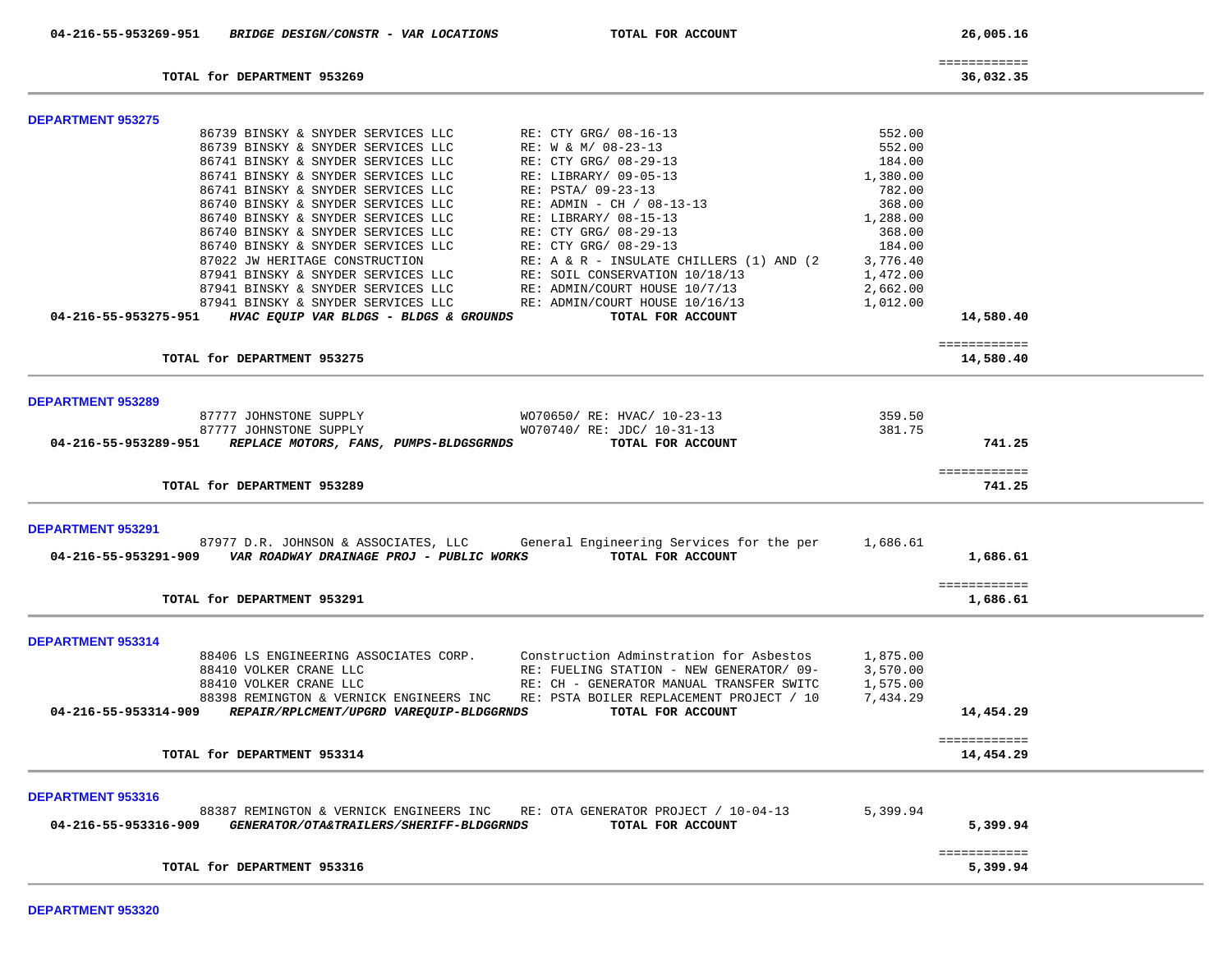| 04-216-55-953320-951                 | 87963 THE LANDTEK GROUP, INC.<br>INSTALTURFFIELDS/PHASEIICENTRLPK-PBLCWRK                                                           | Phase III Construction at Central Park<br>TOTAL FOR ACCOUNT                                                | 564,448.90          | 564,448.90                 |  |
|--------------------------------------|-------------------------------------------------------------------------------------------------------------------------------------|------------------------------------------------------------------------------------------------------------|---------------------|----------------------------|--|
|                                      | TOTAL for DEPARTMENT 953320                                                                                                         |                                                                                                            |                     | ============<br>564,448.90 |  |
| <b>Various Public Works Projects</b> |                                                                                                                                     |                                                                                                            |                     |                            |  |
|                                      | 04-216-55-953757-909 MISCELLANEOUS - OTHER                                                                                          | 88404 PROFESSIONAL CONSULTING, INC. RE: PROFESSIONAL ENG SERV - ANN ST DECK<br>TOTAL FOR ACCOUNT           | 5,320.00            | 5,320.00                   |  |
|                                      | TOTAL for Various Public Works Projects                                                                                             |                                                                                                            |                     | ============<br>5,320.00   |  |
| <b>DEPARTMENT 954200</b>             |                                                                                                                                     |                                                                                                            |                     |                            |  |
|                                      | 84494 NATIONAL OFFICE FURNITURE<br>84494 NATIONAL OFFICE FURNITURE<br>04-216-55-954200-956 ACQ SHELVE/LADDER/FRIDGE/FREEZER-SHERIFF | +Bkcase, Frstnd, No Doors 30Wx65 5/8H, XS<br>+Bkcase, Frstnd, No Doors 30Wx39 3/8H, S<br>TOTAL FOR ACCOUNT | 385.56<br>744.12    | 1,129.68                   |  |
|                                      | TOTAL for DEPARTMENT 954200                                                                                                         |                                                                                                            |                     | ============<br>1,129.68   |  |
| <b>DEPARTMENT 954305</b>             |                                                                                                                                     |                                                                                                            |                     |                            |  |
|                                      | 81175 FIRST PRIORITY VEHICLE INC.<br>04-216-55-954305-957 SPECIAL RESPONSE VEHICLE - SHERIFF                                        | UNUSED (1) 2013 (OR NEWER) FORD F-550 4X4<br>TOTAL FOR ACCOUNT                                             | 120,662.00          | 120,662.00                 |  |
|                                      | TOTAL for DEPARTMENT 954305                                                                                                         |                                                                                                            |                     | ============<br>120,662.00 |  |
| DEPARTMENT 962267                    |                                                                                                                                     |                                                                                                            |                     |                            |  |
| 04-216-55-962267-909                 | 88581 DRINKER, BIDDLE & REATH, LLP<br>COMPUTER EQUIP PURCHASE - IT                                                                  | BOND ORDINANCES 7/24/13-9/25/13<br>TOTAL FOR ACCOUNT                                                       | 270.00              | 270.00                     |  |
| 04-216-55-962267-955                 | 84717 MILLENNIUM COMMUNICATIONS<br>COMPUTER EQUIP PURCHASE - IT                                                                     | Istallation, configureation and training<br>TOTAL FOR ACCOUNT                                              | 38,780.00           | 38,780.00                  |  |
|                                      | TOTAL for DEPARTMENT 962267                                                                                                         |                                                                                                            |                     | ============<br>39,050.00  |  |
| <b>DEPARTMENT 962322</b>             |                                                                                                                                     |                                                                                                            |                     |                            |  |
|                                      | 83075 HEWLETT-PACKARD COMPANY<br>83075 HEWLETT-PACKARD COMPANY                                                                      | EliteBook 8570P<br>LaserJet Pro 200 Color<br>TOTAL FOR ACCOUNT                                             | 36,269.86<br>458.00 | 36,727.86                  |  |
|                                      | TOTAL for DEPARTMENT 962322                                                                                                         |                                                                                                            |                     | ============<br>36,727.86  |  |
| <b>DEPARTMENT 964271</b>             |                                                                                                                                     |                                                                                                            |                     |                            |  |
| 04-216-55-964271-956                 | 87829 ROYAL COMMUNICATIONS INC.<br>PURCHASE EQUIP/UPGR CONTROL RM-JOVDETCTR                                                         | Install of Console Components<br>TOTAL FOR ACCOUNT                                                         | 1,099.38            | 1,099.38                   |  |
|                                      | TOTAL for DEPARTMENT 964271                                                                                                         |                                                                                                            |                     | ============<br>1,099.38   |  |
| DEPARTMENT 964334                    |                                                                                                                                     |                                                                                                            |                     |                            |  |
|                                      | 88581 DRINKER, BIDDLE & REATH, LLP                                                                                                  | BOND ORDINANCES 7/24/13-9/25/13                                                                            | 270.00              |                            |  |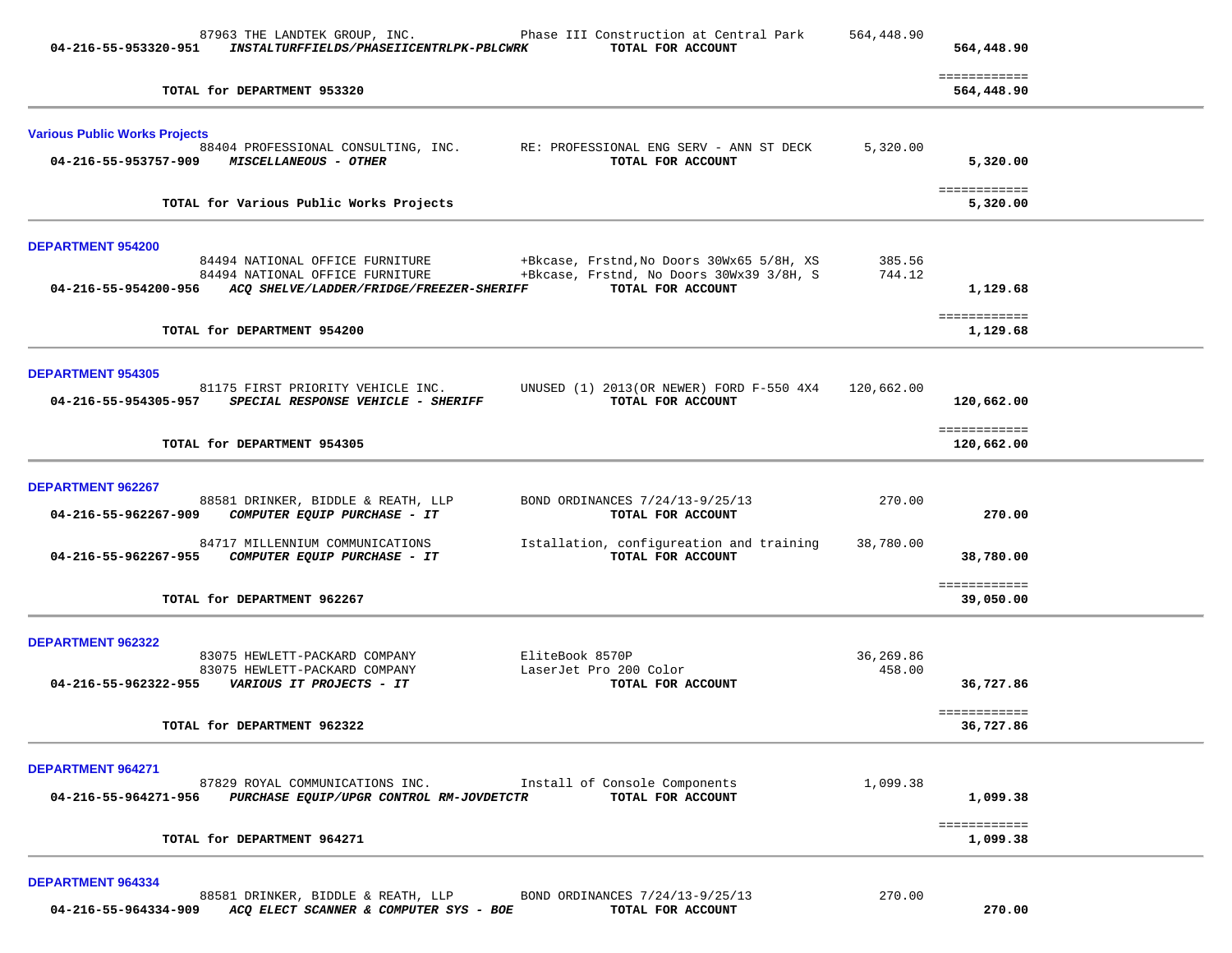|                                                                  |                                          |            | ============           |  |
|------------------------------------------------------------------|------------------------------------------|------------|------------------------|--|
| TOTAL for DEPARTMENT 964334                                      |                                          |            | 270.00                 |  |
|                                                                  |                                          |            |                        |  |
| DEPARTMENT 969332                                                |                                          |            |                        |  |
| 88581 DRINKER, BIDDLE & REATH, LLP                               | BOND ORDINANCES 7/24/13-9/25/13          | 270.00     |                        |  |
| 04-216-55-969332-909<br>EXPANSION/RENOVATION VARIOUS FACIL - CCM | TOTAL FOR ACCOUNT                        |            | 270.00                 |  |
| TOTAL for DEPARTMENT 969332                                      |                                          |            | ============<br>270.00 |  |
|                                                                  |                                          |            |                        |  |
|                                                                  |                                          |            |                        |  |
|                                                                  | <b>Dedicated Trust</b>                   |            |                        |  |
| <b>Motor Vehicle Fines</b>                                       |                                          |            |                        |  |
| 88131 SPARWICK CONTRACTING, INC.                                 | Construction Services rendered for repai | 135,867.19 |                        |  |
| 88558 COUNTY OF MORRIS                                           | TRANSFER FUNDS FOR DEDICATED MOTOR VEHIC | 83,012.76  |                        |  |
| 88559 COUNTY OF MORRIS                                           | TRANSFER FUNDS FOR DEDICATED MOTOR VEHIC | 25,737.58  |                        |  |
| 88596 AJM CONTRACTORS INC                                        | Milling and Resurfacing of Long Hill Roa | 491,290.66 |                        |  |
| 13-290-56-575701-888<br>MOTOR VEHICLE FINES                      | TOTAL FOR ACCOUNT                        |            | 735,908.19             |  |
|                                                                  |                                          |            |                        |  |
|                                                                  |                                          |            | ============           |  |
| TOTAL for Motor Vehicle Fines                                    |                                          |            | 735,908.19             |  |
|                                                                  |                                          |            |                        |  |
| <b>Weights &amp; Measures</b><br>88556 COUNTY OF MORRIS          | TRANSFER FUNDS FOR DEDICATED WEIGHTS & M | 98,867.47  |                        |  |
| 88557 COUNTY OF MORRIS                                           | TRANSFER FUNDS FOR DEDICATED WEIGHTS & M | 65,971.71  |                        |  |
|                                                                  |                                          |            |                        |  |
| <b>WEIGHTS &amp; MEASURES</b><br>13-290-56-575801-888            | TOTAL FOR ACCOUNT                        |            | 164,839.18             |  |
|                                                                  |                                          |            | ============           |  |
| TOTAL for Weights & Measures                                     |                                          |            | 164,839.18             |  |
| <b>Tax Board</b>                                                 |                                          |            |                        |  |
| 87128 BERNARD TYSON                                              | mileage, Grand Hotel Cape May            | 126.00     |                        |  |
|                                                                  | tolls                                    | 15.00      |                        |  |
| 87128 BERNARD TYSON                                              |                                          |            |                        |  |
| 13-290-56-577101-888<br>TAX BOARD                                | TOTAL FOR ACCOUNT                        |            | 141.00                 |  |
|                                                                  |                                          |            | ============           |  |
| TOTAL for Tax Board                                              |                                          |            | 141.00                 |  |
| <b>County Clerk \$1.00 Fund</b>                                  |                                          |            |                        |  |
| 86490 DELL MARKETING L.P.                                        | dell 2150cdn laser printer and cartridge | 877.74     |                        |  |
| 87836 MONMOUTH COUNTY CLERK                                      | dsms portal maintenance coverage for the | 12,356.50  |                        |  |
| 13-290-56-578401-888                                             | TOTAL FOR ACCOUNT                        |            | 13,234.24              |  |
| COUNTY CLERK \$1.00 FUND                                         |                                          |            |                        |  |
|                                                                  |                                          |            | ============           |  |
| TOTAL for County Clerk \$1.00 Fund                               |                                          |            | 13,234.24              |  |
| <b>Attorney Id Card Program</b>                                  |                                          |            |                        |  |
|                                                                  |                                          |            |                        |  |
| 86626 GILL ASSOCIATES IDENTIFICATION                             | #5710-3050 Black Griper 30 Card Holder f | 225.00     |                        |  |
| 86626 GILL ASSOCIATES IDENTIFICATION                             | Strap Clips                              | 125.00     |                        |  |
| 86626 GILL ASSOCIATES IDENTIFICATION                             | FREIGHT                                  | 13.50      |                        |  |
| ATTORNEY ID CARD PROGRAM<br>13-290-56-578601-888                 | TOTAL FOR ACCOUNT                        |            | 363.50                 |  |
|                                                                  |                                          |            | ============           |  |
| TOTAL for Attorney Id Card Program                               |                                          |            | 363.50                 |  |